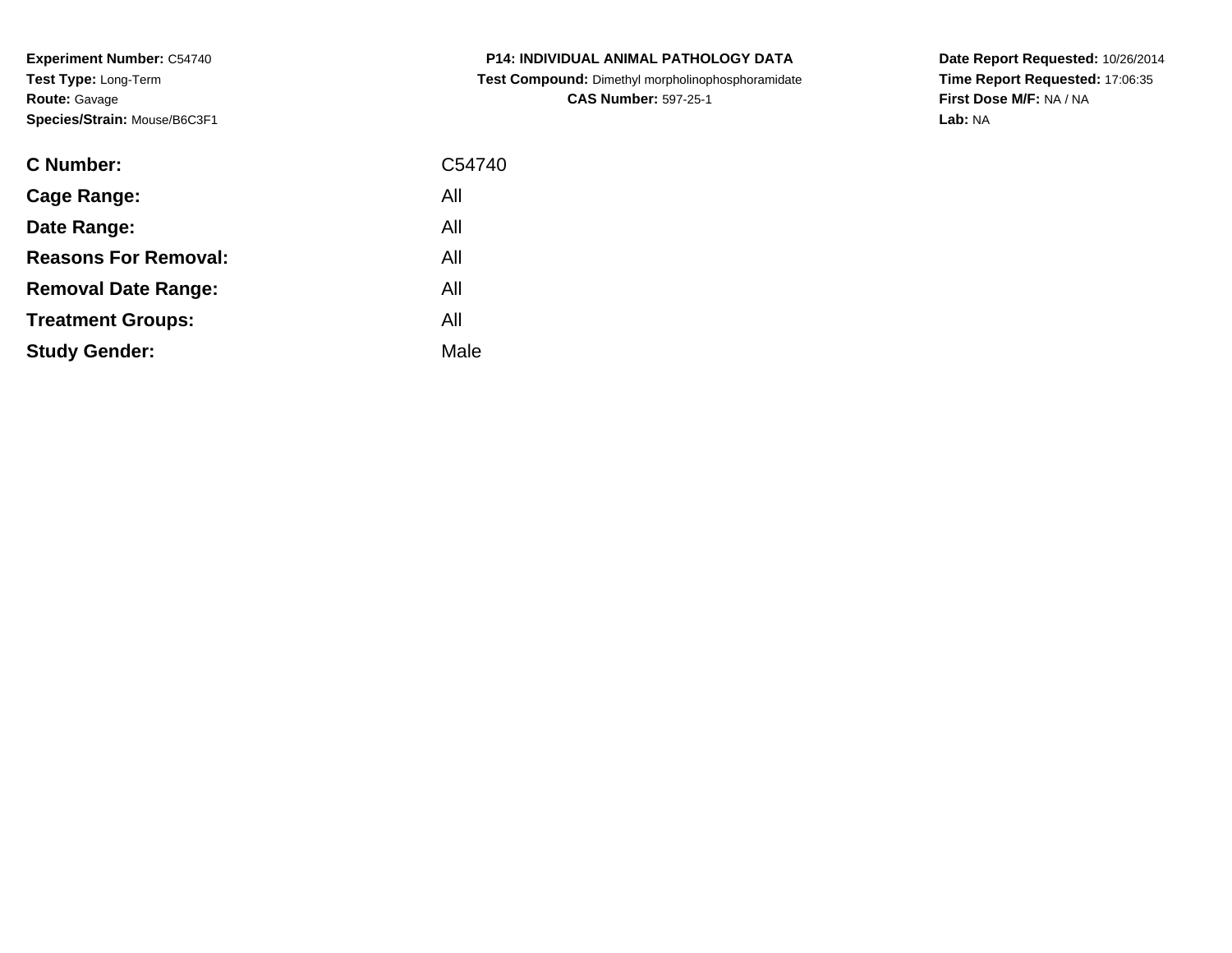| <b>Experiment Number: C54740</b><br>Test Type: Long-Term<br>Route: Gavage<br>Species/Strain: Mouse/B6C3F1 |                          | <b>P14: INDIVIDUAL ANIMAL PATHOLOGY DATA</b><br>Test Compound: Dimethyl morpholinophosphoramidate<br><b>CAS Number: 597-25-1</b> | Date Report Requested: 10/26/2014<br>Time Report Requested: 17:06:35<br>First Dose M/F: NA / NA<br>Lab: NA |
|-----------------------------------------------------------------------------------------------------------|--------------------------|----------------------------------------------------------------------------------------------------------------------------------|------------------------------------------------------------------------------------------------------------|
| <b>ANIMAL ID: 1 001</b>                                                                                   | <b>TRT#: 1</b>           | <b>SEX: Male</b>                                                                                                                 | DAY ON TEST:                                                                                               |
|                                                                                                           | <b>DOSE: 300.0 MG/KG</b> | <b>DISP:</b> Natural Death                                                                                                       | <b>HISTO:</b>                                                                                              |
| <b>OBSERVATIONS</b>                                                                                       |                          |                                                                                                                                  |                                                                                                            |
| Liver                                                                                                     |                          | Hepatocellular Carcinoma                                                                                                         |                                                                                                            |
|                                                                                                           |                          | Necrosis, Nos                                                                                                                    |                                                                                                            |
| Preputial gland                                                                                           |                          | Dilatation, Ducts                                                                                                                |                                                                                                            |
| Stomach                                                                                                   | Wall                     | Mineralization                                                                                                                   |                                                                                                            |
| Testis                                                                                                    |                          | Mineralization                                                                                                                   |                                                                                                            |
| PRIMARY CAUSE OF DEATH                                                                                    |                          |                                                                                                                                  |                                                                                                            |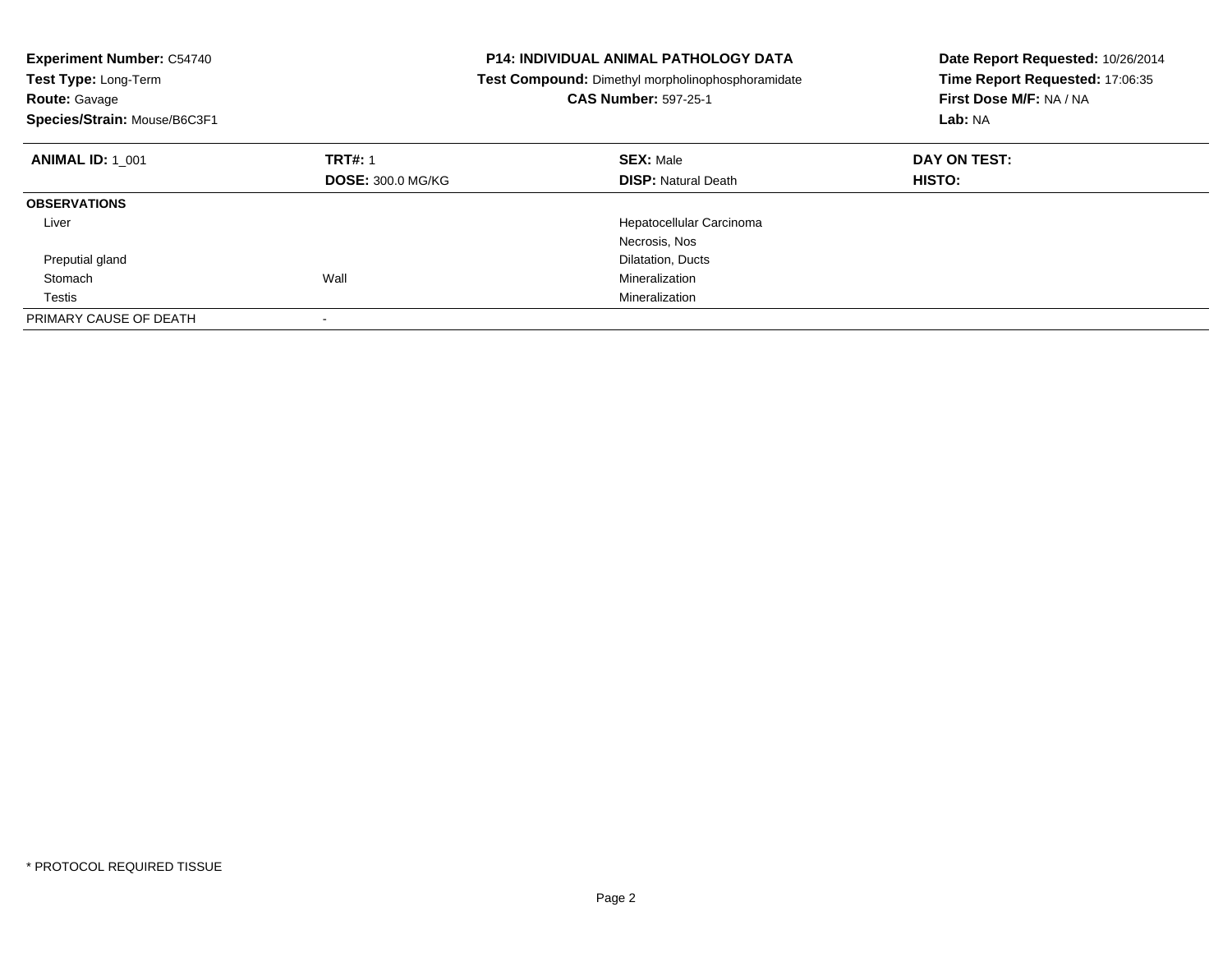**Experiment Number:** C54740**Test Type:** Long-Term**Route:** Gavage **Species/Strain:** Mouse/B6C3F1**P14: INDIVIDUAL ANIMAL PATHOLOGY DATA Test Compound:** Dimethyl morpholinophosphoramidate**CAS Number:** 597-25-1**Date Report Requested:** 10/26/2014**Time Report Requested:** 17:06:35**First Dose M/F:** NA / NA**Lab:** NA**ANIMAL ID:** 1\_002**2 DAY ON TRT#:** 1 **SEX:** Male **SEX:** Male **DAY ON TEST: DOSE:** 300.0 MG/KG**DISP:** Terminal Sacrifice **HISTO: OBSERVATIONS** Brainn and the control of the control of the control of the control of the control of the control of the control of the control of the control of the control of the control of the control of the control of the control of the co Kidneyy which is a state of the control of the control of the control of the control of the control of the control of the control of the control of the control of the control of the control of the control of the control of the c Nephrosis, Nos**Clear-Cell Change** (1999) and the control of the control of the control of the control of the control of the control of the control of the control of the control of the control of the control of the control of the control Liver Lymph nodeMesenteric Lymph Node Hemorrhage Preputial glandDilatation, Ducts<br>Multiple Organs Nos **Example 2** Lymphocytic Infla UnspecifiedLymphocytic Inflammatory Infiltrate PRIMARY CAUSE OF DEATH-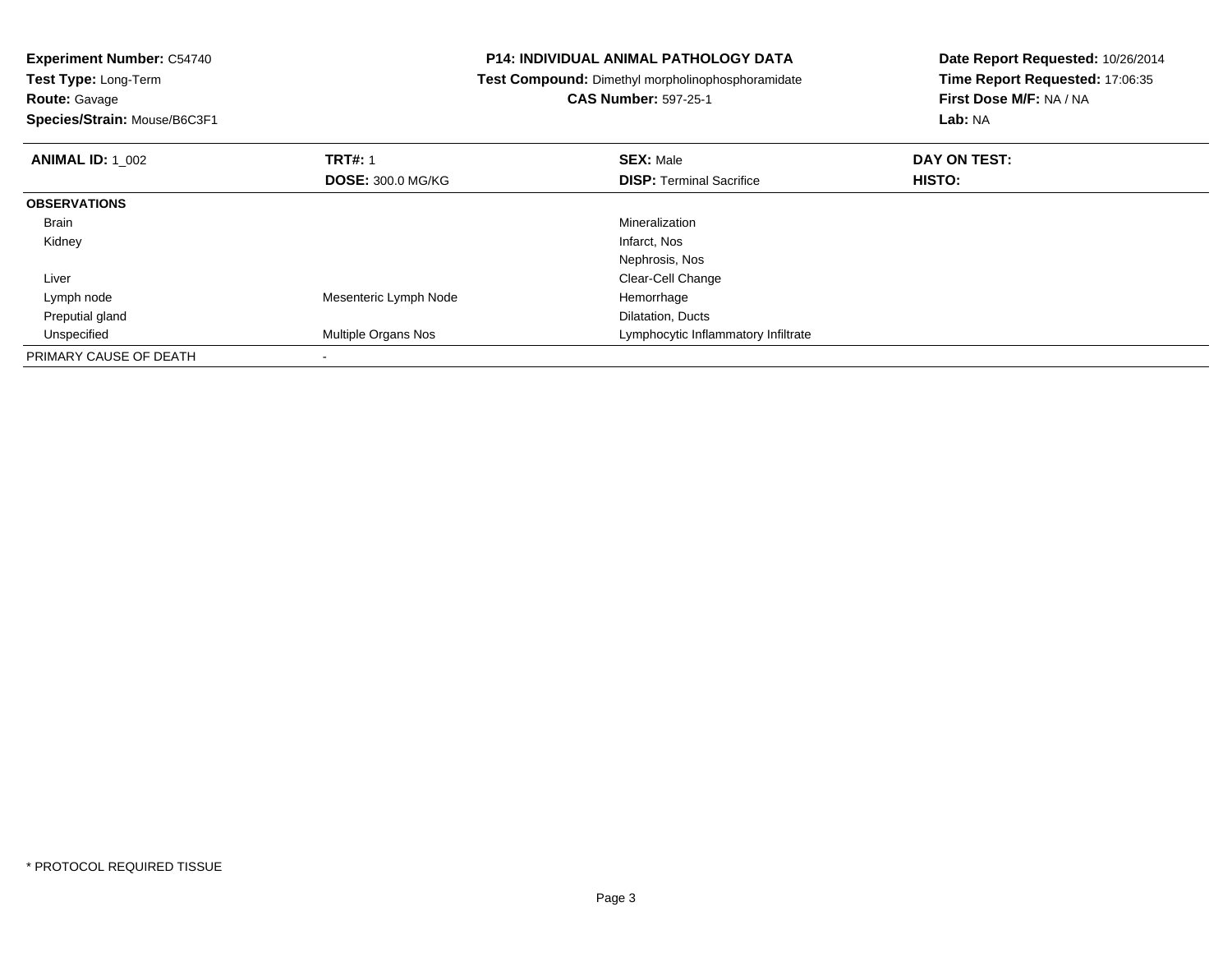| <b>Experiment Number: C54740</b><br><b>Test Type: Long-Term</b> |                          | <b>P14: INDIVIDUAL ANIMAL PATHOLOGY DATA</b>      | Date Report Requested: 10/26/2014<br>Time Report Requested: 17:06:35 |  |
|-----------------------------------------------------------------|--------------------------|---------------------------------------------------|----------------------------------------------------------------------|--|
|                                                                 |                          | Test Compound: Dimethyl morpholinophosphoramidate |                                                                      |  |
| Route: Gavage                                                   |                          | <b>CAS Number: 597-25-1</b>                       | First Dose M/F: NA / NA                                              |  |
| Species/Strain: Mouse/B6C3F1                                    |                          |                                                   | Lab: NA                                                              |  |
| <b>TRT#: 1</b><br><b>ANIMAL ID: 1 003</b>                       |                          | <b>SEX: Male</b>                                  | DAY ON TEST:                                                         |  |
|                                                                 | <b>DOSE: 300.0 MG/KG</b> | <b>DISP: Terminal Sacrifice</b>                   | HISTO:                                                               |  |
| <b>OBSERVATIONS</b>                                             |                          |                                                   |                                                                      |  |
| Adrenal gland<br>Cortex Nos                                     |                          | Hypertrophy, Focal                                |                                                                      |  |
| Blood vessel                                                    |                          | Thrombosis, Nos                                   |                                                                      |  |
| Kidney                                                          |                          | Lymphocytic Inflammatory Infiltrate               |                                                                      |  |
| Liver                                                           |                          | Cytoplasmic Change, Basophilic                    |                                                                      |  |
|                                                                 |                          | Cytoplasmic Vacuolization                         |                                                                      |  |
| Testis                                                          |                          | Mineralization                                    |                                                                      |  |
| Unspecified                                                     | Multiple Organs Nos      | Hemorrhage                                        |                                                                      |  |
| PRIMARY CAUSE OF DEATH                                          |                          |                                                   |                                                                      |  |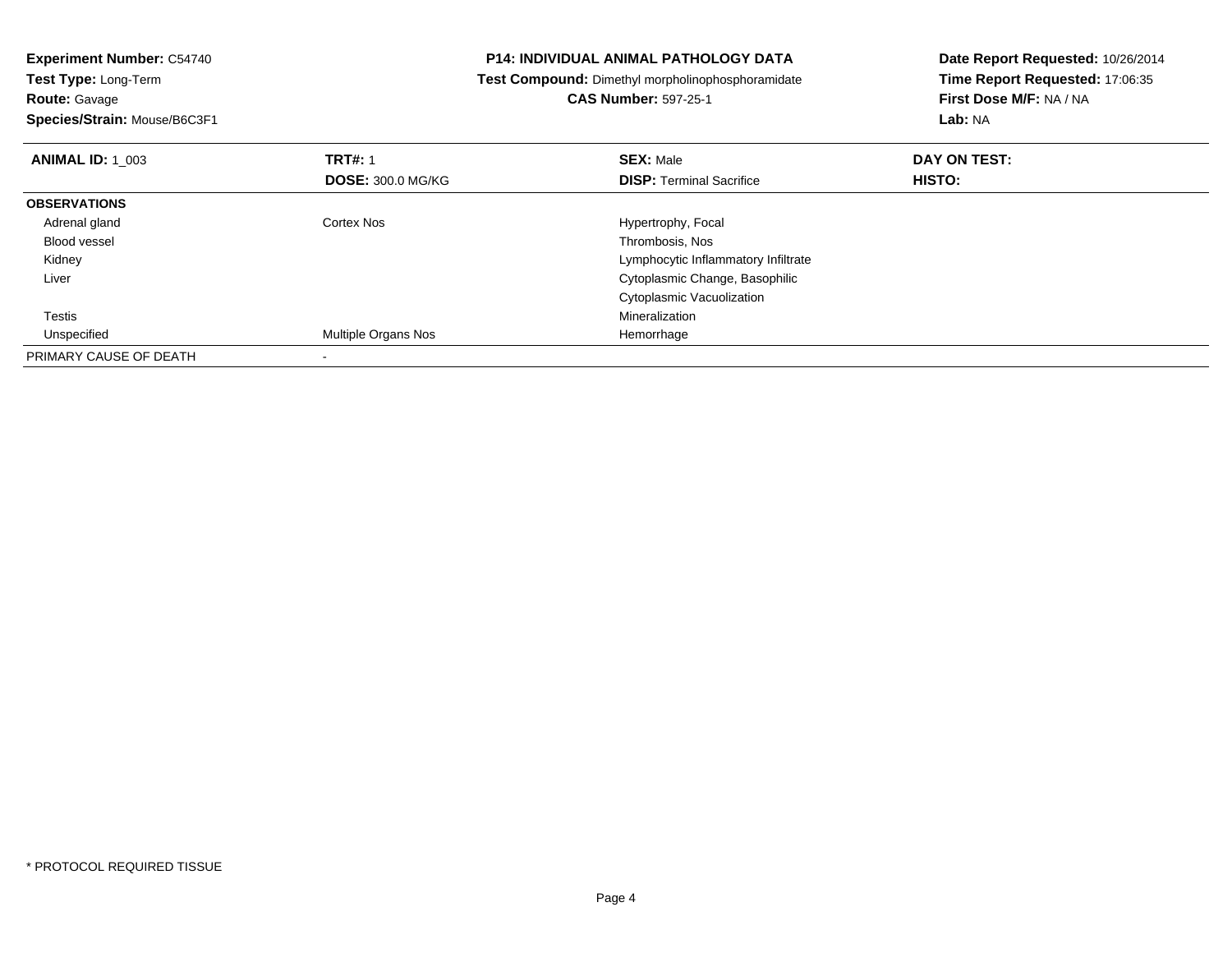**Route:** Gavage

**Species/Strain:** Mouse/B6C3F1

#### **P14: INDIVIDUAL ANIMAL PATHOLOGY DATA**

**Test Compound:** Dimethyl morpholinophosphoramidate

**CAS Number:** 597-25-1

| <b>ANIMAL ID: 1_004</b> | <b>TRT#: 1</b>           | <b>SEX: Male</b>                | DAY ON TEST: |  |
|-------------------------|--------------------------|---------------------------------|--------------|--|
|                         | <b>DOSE: 300.0 MG/KG</b> | <b>DISP: Terminal Sacrifice</b> | HISTO:       |  |
| <b>OBSERVATIONS</b>     |                          |                                 |              |  |
| Brain                   |                          | Mineralization                  |              |  |
| Epididymis              |                          | Inflammation, Chronic           |              |  |
| Kidney                  |                          | Infarct, Nos                    |              |  |
| Liver                   |                          | Angiectasis                     |              |  |
|                         |                          | Cytoplasmic Vacuolization       |              |  |
|                         |                          | Focal Cellular Change           |              |  |
| Lymph node              | Renal Lymph Node         | Dilatation, Sinus               |              |  |
|                         | Mesenteric Lymph Node    | Hemorrhage                      |              |  |
| Preputial gland         |                          | Abscess, Nos                    |              |  |
| Thymus                  |                          | Cyst, Nos                       |              |  |
| Unspecified             | Abdomen                  | Abscess, Nos                    |              |  |
| PRIMARY CAUSE OF DEATH  | $\overline{\phantom{a}}$ |                                 |              |  |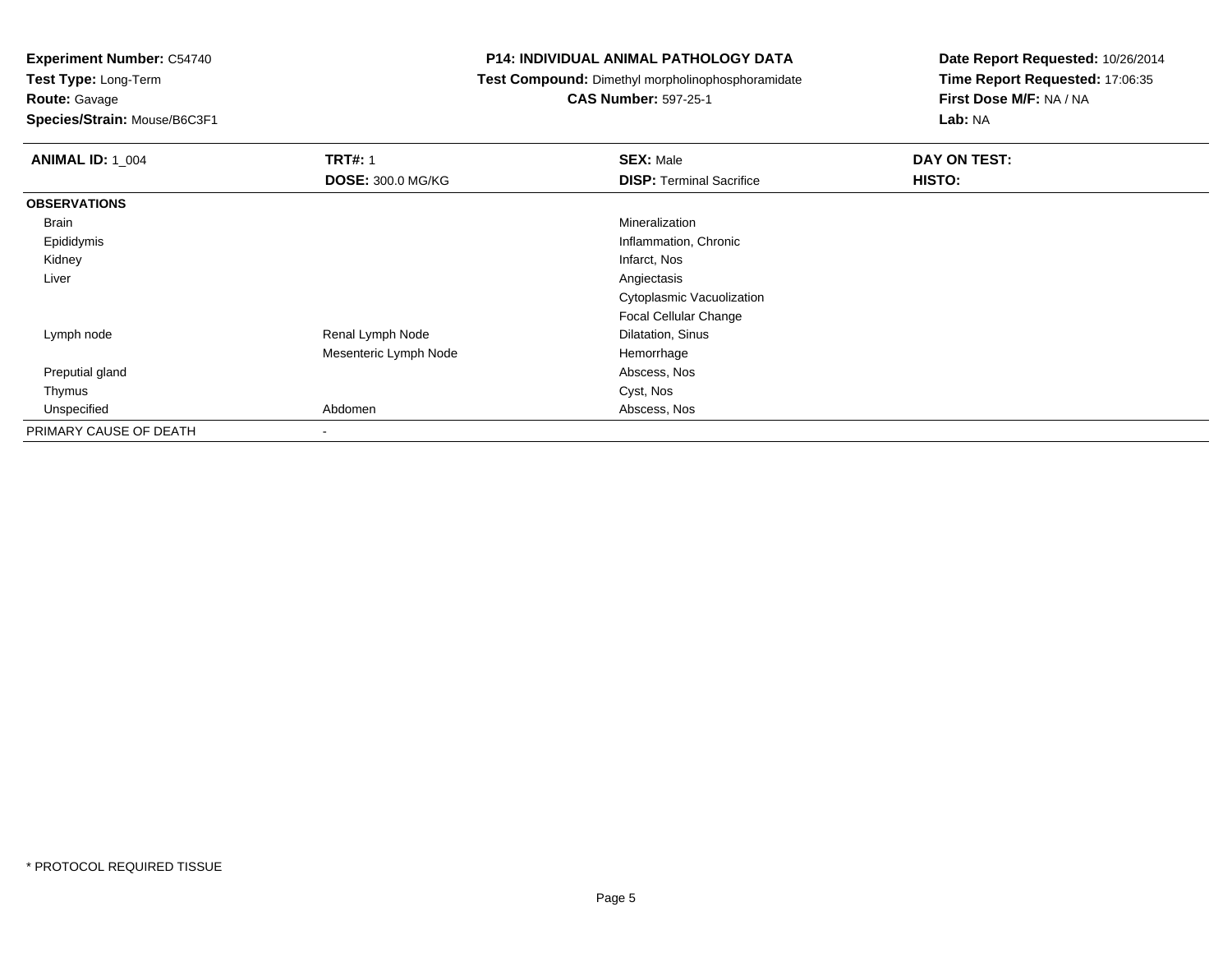**Test Type:** Long-Term**Route:** Gavage

**Species/Strain:** Mouse/B6C3F1

#### **P14: INDIVIDUAL ANIMAL PATHOLOGY DATA**

**Test Compound:** Dimethyl morpholinophosphoramidate

**CAS Number:** 597-25-1

| <b>ANIMAL ID: 1 005</b> | <b>TRT#: 1</b>           | <b>SEX: Male</b>                | DAY ON TEST: |  |
|-------------------------|--------------------------|---------------------------------|--------------|--|
|                         | <b>DOSE: 300.0 MG/KG</b> | <b>DISP: Terminal Sacrifice</b> | HISTO:       |  |
| <b>OBSERVATIONS</b>     |                          |                                 |              |  |
| Brain                   |                          | Mineralization                  |              |  |
| Kidney                  |                          | Mineralization                  |              |  |
|                         |                          | Nephrosis, Nos                  |              |  |
| Liver                   |                          | Clear-Cell Change               |              |  |
| Lymph node              | Mesenteric Lymph Node    | Hematopoiesis                   |              |  |
| Nasal cavity            |                          | Inflammation, Acute             |              |  |
| Preputial gland         |                          | Abscess, Nos                    |              |  |
| Thymus                  |                          | Cyst, Nos                       |              |  |
| PRIMARY CAUSE OF DEATH  | $\,$                     |                                 |              |  |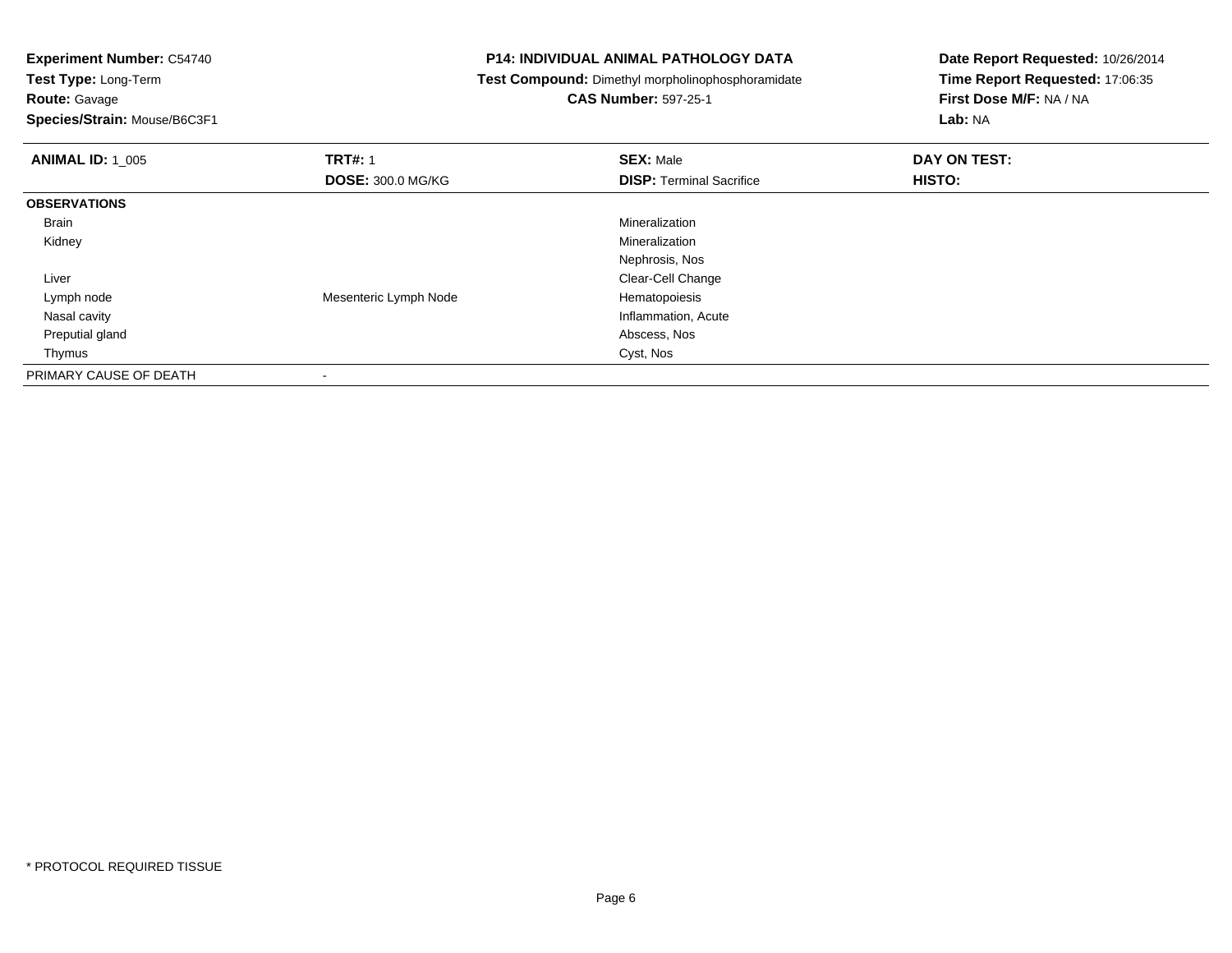| <b>Experiment Number: C54740</b><br><b>Test Type: Long-Term</b><br><b>Route: Gavage</b><br>Species/Strain: Mouse/B6C3F1 |                          | <b>P14: INDIVIDUAL ANIMAL PATHOLOGY DATA</b><br>Test Compound: Dimethyl morpholinophosphoramidate<br><b>CAS Number: 597-25-1</b> | Date Report Requested: 10/26/2014<br>Time Report Requested: 17:06:35<br>First Dose M/F: NA / NA<br>Lab: NA |
|-------------------------------------------------------------------------------------------------------------------------|--------------------------|----------------------------------------------------------------------------------------------------------------------------------|------------------------------------------------------------------------------------------------------------|
| <b>ANIMAL ID:</b> 1 006                                                                                                 | <b>TRT#: 1</b>           | <b>SEX: Male</b>                                                                                                                 | DAY ON TEST:                                                                                               |
|                                                                                                                         | <b>DOSE: 300.0 MG/KG</b> | <b>DISP: Terminal Sacrifice</b>                                                                                                  | <b>HISTO:</b>                                                                                              |
| <b>OBSERVATIONS</b>                                                                                                     |                          |                                                                                                                                  |                                                                                                            |
| Brain                                                                                                                   |                          | Mineralization                                                                                                                   |                                                                                                            |
| Kidney                                                                                                                  |                          | Nephrosis, Nos                                                                                                                   |                                                                                                            |
| Liver                                                                                                                   |                          | Cytoplasmic Vacuolization                                                                                                        |                                                                                                            |
| Nasal cavity                                                                                                            |                          | Inflammation, Acute                                                                                                              |                                                                                                            |
| Thymus                                                                                                                  |                          | Cyst, Nos                                                                                                                        |                                                                                                            |
| PRIMARY CAUSE OF DEATH                                                                                                  |                          |                                                                                                                                  |                                                                                                            |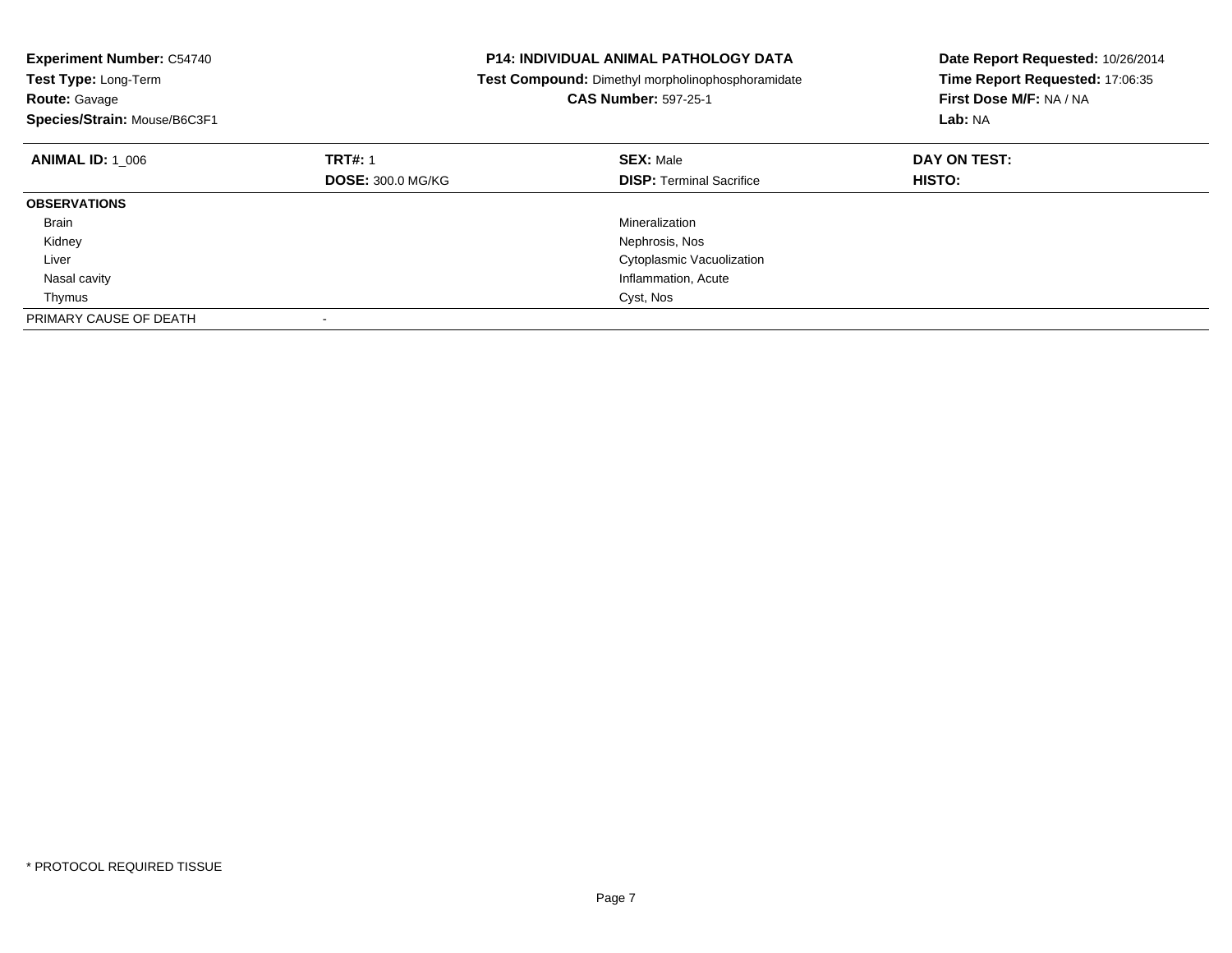|                          |                                 | Date Report Requested: 10/26/2014<br>Time Report Requested: 17:06:35                              |  |
|--------------------------|---------------------------------|---------------------------------------------------------------------------------------------------|--|
|                          |                                 |                                                                                                   |  |
|                          | <b>CAS Number: 597-25-1</b>     | First Dose M/F: NA / NA                                                                           |  |
|                          |                                 | Lab: NA                                                                                           |  |
| <b>TRT#: 1</b>           | <b>SEX: Male</b>                | DAY ON TEST:                                                                                      |  |
| <b>DOSE: 300.0 MG/KG</b> | <b>DISP:</b> Terminal Sacrifice | <b>HISTO:</b>                                                                                     |  |
|                          |                                 |                                                                                                   |  |
| Cortex Nos               | Clear-Cell Change               |                                                                                                   |  |
|                          | Mineralization                  |                                                                                                   |  |
|                          | Angiectasis                     |                                                                                                   |  |
|                          | Inflammation, Chronic           |                                                                                                   |  |
|                          | Cytoplasmic Vacuolization       |                                                                                                   |  |
|                          | Inflammation, Acute             |                                                                                                   |  |
|                          | Cyst, Nos                       |                                                                                                   |  |
|                          |                                 |                                                                                                   |  |
|                          |                                 | <b>P14: INDIVIDUAL ANIMAL PATHOLOGY DATA</b><br>Test Compound: Dimethyl morpholinophosphoramidate |  |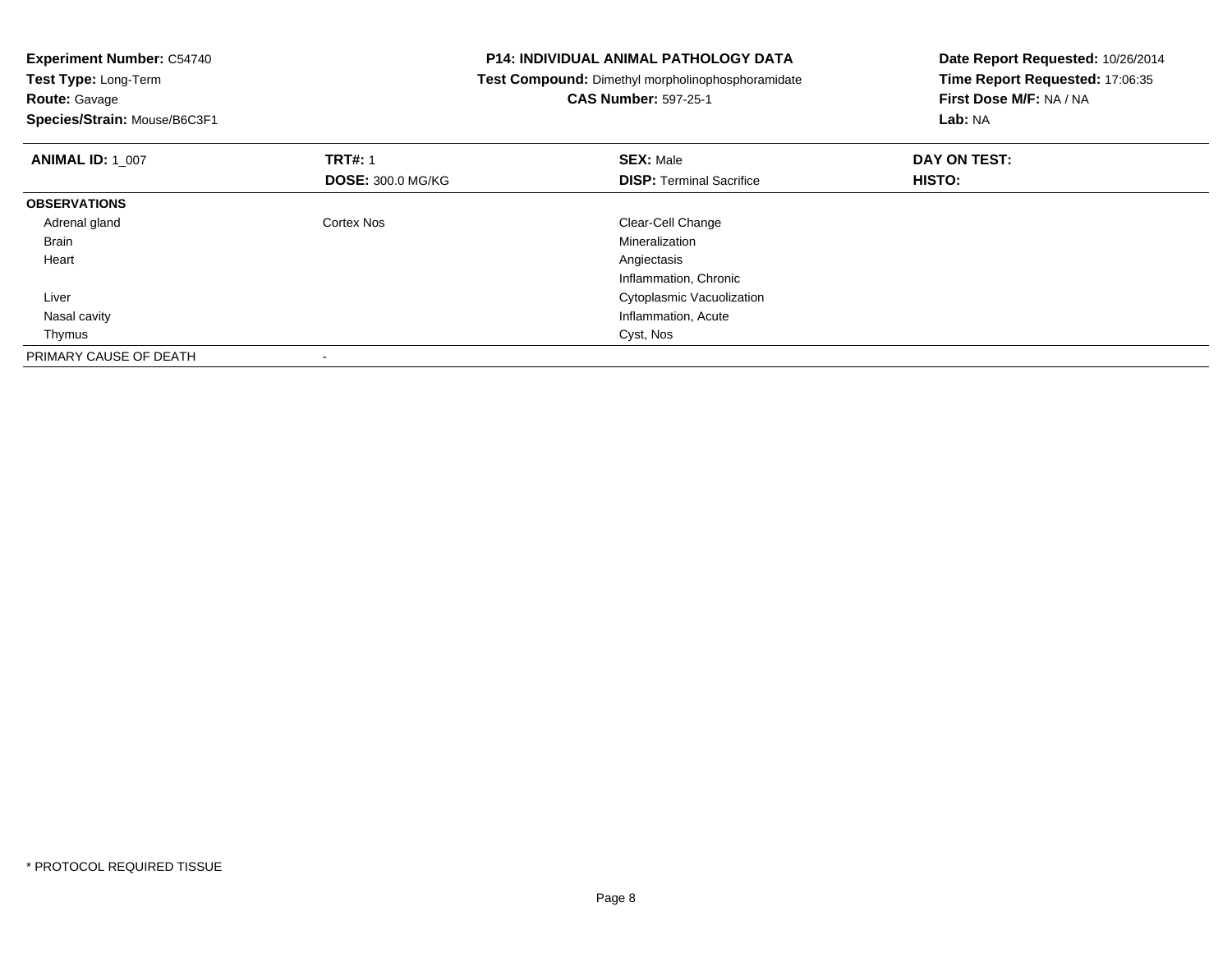| <b>Experiment Number: C54740</b><br><b>Test Type: Long-Term</b><br><b>Route: Gavage</b><br>Species/Strain: Mouse/B6C3F1 |                                            | <b>P14: INDIVIDUAL ANIMAL PATHOLOGY DATA</b><br><b>Test Compound:</b> Dimethyl morpholinophosphoramidate<br><b>CAS Number: 597-25-1</b> | Date Report Requested: 10/26/2014<br>Time Report Requested: 17:06:35<br>First Dose M/F: NA / NA<br>Lab: NA |
|-------------------------------------------------------------------------------------------------------------------------|--------------------------------------------|-----------------------------------------------------------------------------------------------------------------------------------------|------------------------------------------------------------------------------------------------------------|
| <b>ANIMAL ID: 1 008</b>                                                                                                 | <b>TRT#: 1</b><br><b>DOSE: 300.0 MG/KG</b> | <b>SEX: Male</b><br><b>DISP:</b> Natural Death                                                                                          | DAY ON TEST:<br><b>HISTO:</b>                                                                              |
| <b>OBSERVATIONS</b>                                                                                                     |                                            |                                                                                                                                         |                                                                                                            |
| <b>Brain</b>                                                                                                            |                                            | Mineralization                                                                                                                          |                                                                                                            |
| Liver                                                                                                                   |                                            | Cytoplasmic Vacuolization                                                                                                               |                                                                                                            |
|                                                                                                                         |                                            | Hepatocellular Adenoma                                                                                                                  |                                                                                                            |
| Unspecified                                                                                                             | Multiple Organs Nos                        | Lymphoma, Nos-Malignant                                                                                                                 |                                                                                                            |
| PRIMARY CAUSE OF DEATH                                                                                                  |                                            |                                                                                                                                         |                                                                                                            |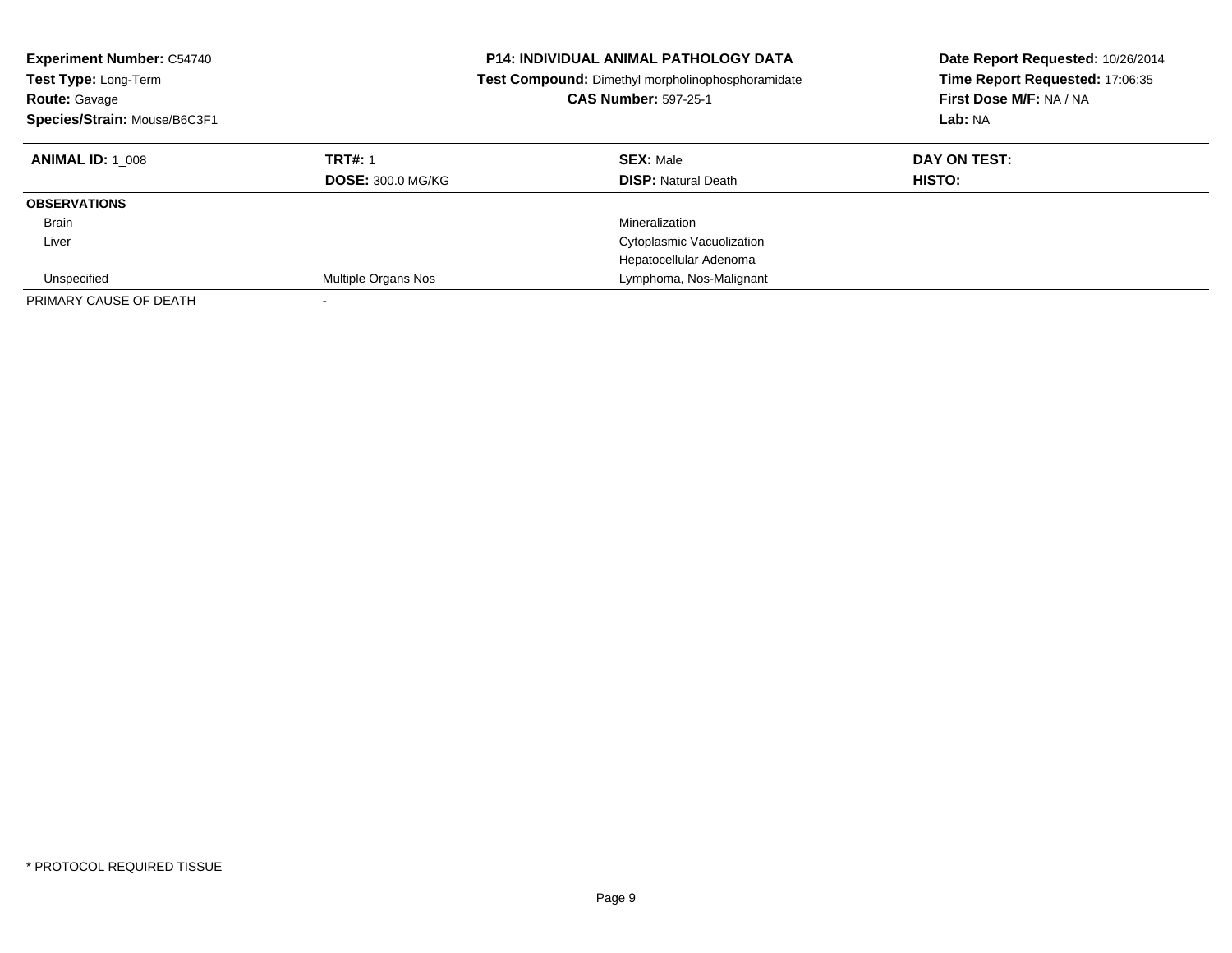| <b>P14: INDIVIDUAL ANIMAL PATHOLOGY DATA</b><br><b>Experiment Number: C54740</b> |  | Date Report Requested: 10/26/2014                 |                                 |  |
|----------------------------------------------------------------------------------|--|---------------------------------------------------|---------------------------------|--|
| <b>Test Type: Long-Term</b>                                                      |  | Test Compound: Dimethyl morpholinophosphoramidate | Time Report Requested: 17:06:35 |  |
| <b>Route: Gavage</b>                                                             |  | <b>CAS Number: 597-25-1</b>                       | First Dose M/F: NA / NA         |  |
| Species/Strain: Mouse/B6C3F1                                                     |  |                                                   | <b>Lab: NA</b>                  |  |
| <b>TRT#: 1</b><br><b>ANIMAL ID: 1 009</b>                                        |  | <b>SEX: Male</b>                                  | DAY ON TEST:                    |  |
| <b>DOSE: 300.0 MG/KG</b>                                                         |  | <b>DISP: Terminal Sacrifice</b>                   | HISTO:                          |  |
| <b>OBSERVATIONS</b>                                                              |  |                                                   |                                 |  |
| Adrenal gland<br><b>Cortex Nos</b>                                               |  | Clear-Cell Change                                 |                                 |  |
| Capsule                                                                          |  | Hyperplasia, Nos                                  |                                 |  |
| Kidney                                                                           |  | Cyst, Nos                                         |                                 |  |
|                                                                                  |  | Infarct, Nos                                      |                                 |  |
| Liver                                                                            |  | Cytoplasmic Vacuolization                         |                                 |  |
| Mesenteric Lymph Node<br>Lymph node                                              |  | Hemorrhage                                        |                                 |  |
| Salivary gland                                                                   |  | Mineralization                                    |                                 |  |
| PRIMARY CAUSE OF DEATH                                                           |  |                                                   |                                 |  |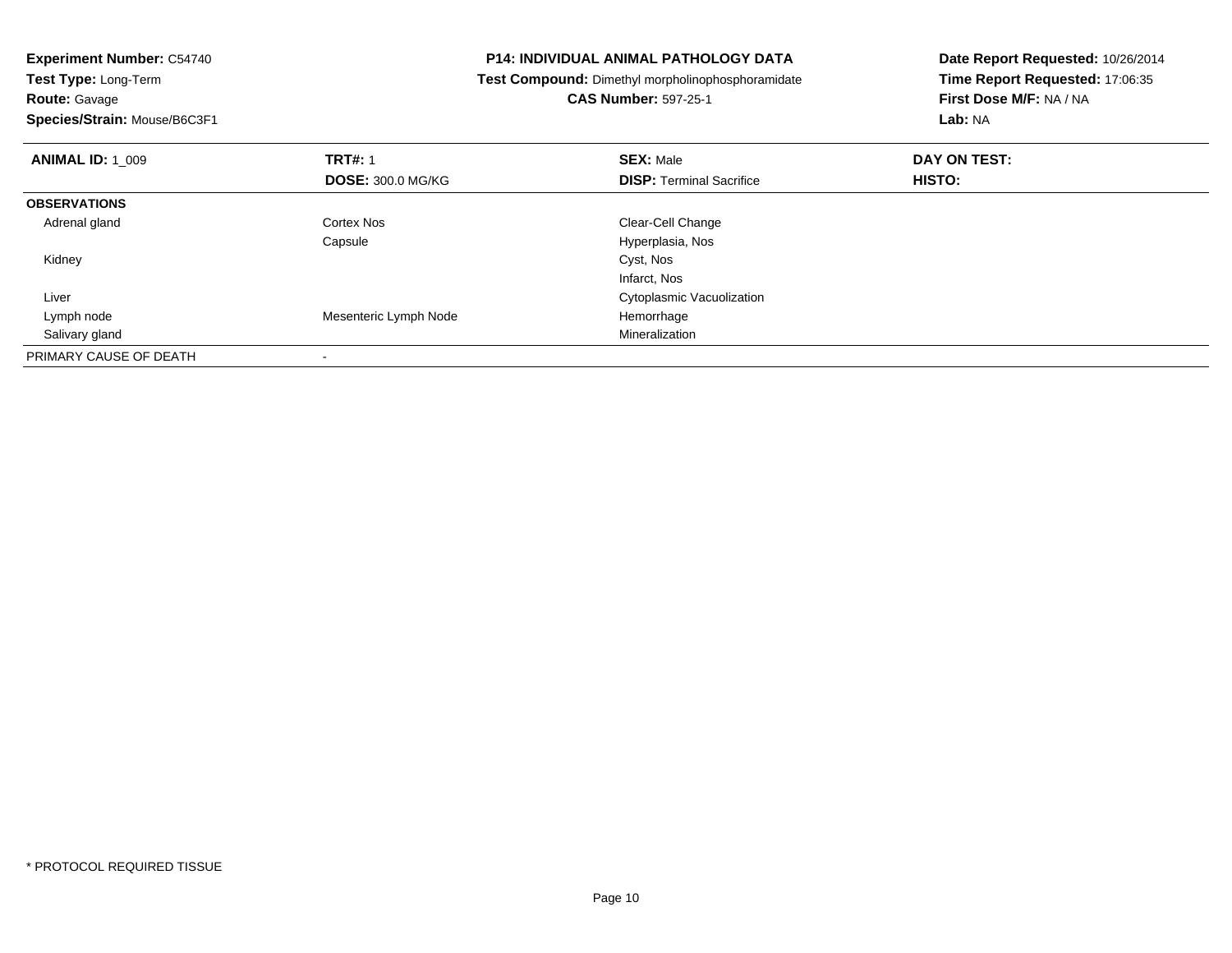**Route:** Gavage

**Species/Strain:** Mouse/B6C3F1

#### **P14: INDIVIDUAL ANIMAL PATHOLOGY DATA**

**Test Compound:** Dimethyl morpholinophosphoramidate

## **CAS Number:** 597-25-1

| <b>ANIMAL ID: 1_010</b> | <b>TRT#: 1</b>           | <b>SEX: Male</b>                    | DAY ON TEST: |
|-------------------------|--------------------------|-------------------------------------|--------------|
|                         | <b>DOSE: 300.0 MG/KG</b> | <b>DISP:</b> Moribund Sacrifice     | HISTO:       |
| <b>OBSERVATIONS</b>     |                          |                                     |              |
| Adrenal gland           | Capsule                  | Hyperplasia, Nos                    |              |
| Bone marrow             |                          | Angiectasis                         |              |
| Brain                   |                          | Mineralization                      |              |
| Kidney                  |                          | Nephrosis, Nos                      |              |
| Liver                   |                          | Hemangiosarcoma, Metastatic         |              |
|                         |                          | Necrosis, Nos                       |              |
| Spleen                  |                          | Hemangiosarcoma                     |              |
| <b>Testis</b>           |                          | Mineralization                      |              |
| Unspecified             | Multiple Organs Nos      | Hematopoiesis                       |              |
|                         | Multiple Organs Nos      | Lymphocytic Inflammatory Infiltrate |              |
| PRIMARY CAUSE OF DEATH  | ۰                        |                                     |              |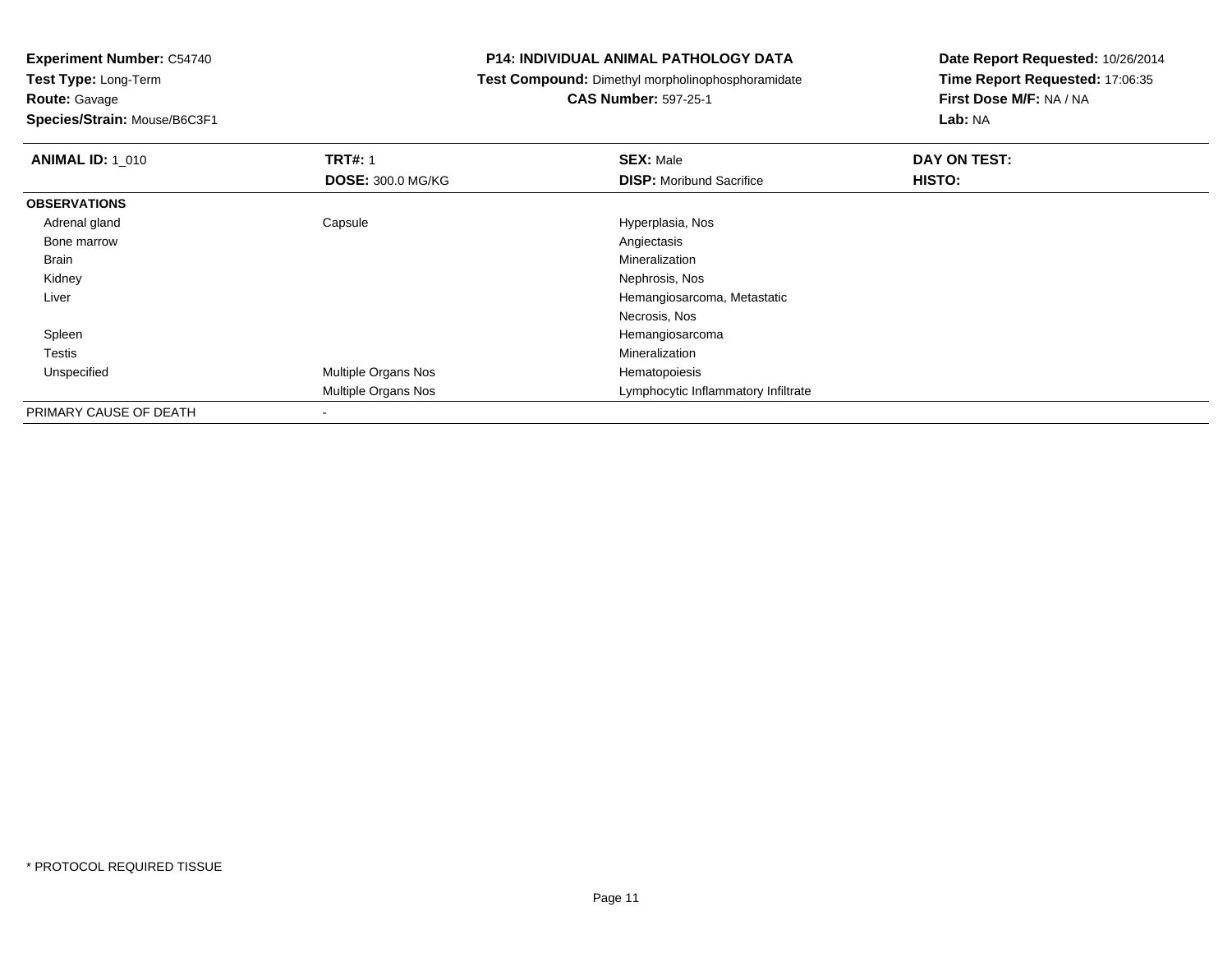**Experiment Number:** C54740**Test Type:** Long-Term**Route:** Gavage**Species/Strain:** Mouse/B6C3F1

#### **P14: INDIVIDUAL ANIMAL PATHOLOGY DATA**

**Test Compound:** Dimethyl morpholinophosphoramidate

**CAS Number:** 597-25-1

| <b>ANIMAL ID: 1 011</b> | <b>TRT#: 1</b>           | <b>SEX: Male</b>                    | DAY ON TEST: |  |
|-------------------------|--------------------------|-------------------------------------|--------------|--|
|                         | <b>DOSE: 300.0 MG/KG</b> | <b>DISP: Terminal Sacrifice</b>     | HISTO:       |  |
| <b>OBSERVATIONS</b>     |                          |                                     |              |  |
| Ear                     | Eustachian Tube          | Lymphocytic Inflammatory Infiltrate |              |  |
| Heart                   | Cardiac Valve            | Pigmentation, Nos                   |              |  |
| Kidney                  |                          | Nephrosis, Nos                      |              |  |
| Liver                   |                          | Hepatocellular Adenoma              |              |  |
|                         |                          | Hepatocellular Carcinoma            |              |  |
| Lung                    |                          | Alveolar/Bronchiolar Adenoma        |              |  |
| Lymph node              | Mesenteric Lymph Node    | Hemorrhage                          |              |  |
| Spleen                  |                          | Angiectasis                         |              |  |
|                         |                          | Hematopoiesis                       |              |  |
| Stomach                 | <b>Glandular Stomach</b> | Mineralization                      |              |  |
| PRIMARY CAUSE OF DEATH  | ۰                        |                                     |              |  |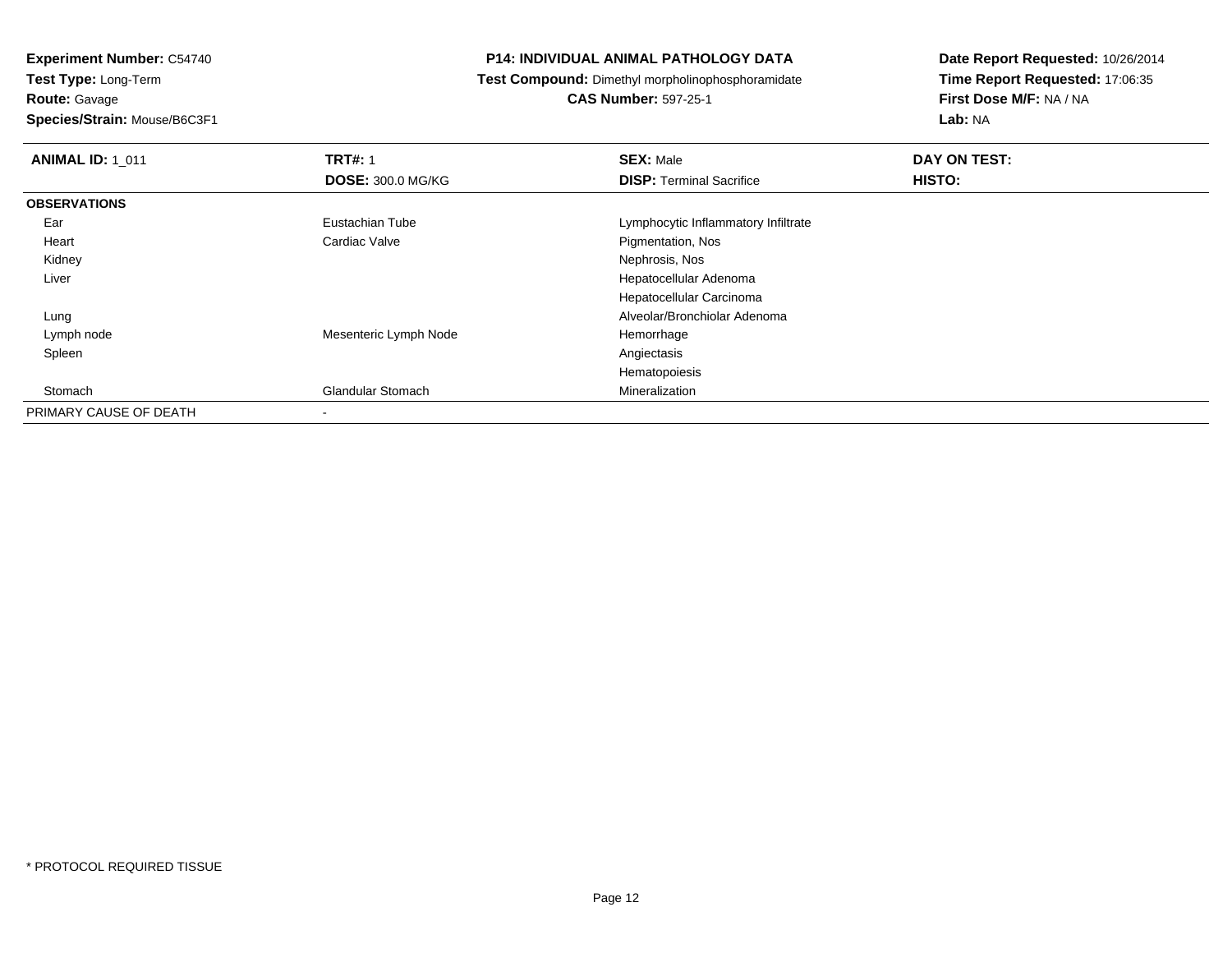**Test Type:** Long-Term**Route:** Gavage

**Species/Strain:** Mouse/B6C3F1

#### **P14: INDIVIDUAL ANIMAL PATHOLOGY DATA**

**Test Compound:** Dimethyl morpholinophosphoramidate

## **CAS Number:** 597-25-1

| <b>ANIMAL ID: 1_012</b> | <b>TRT#: 1</b>           | <b>SEX: Male</b>                 | DAY ON TEST: |
|-------------------------|--------------------------|----------------------------------|--------------|
|                         | <b>DOSE: 300.0 MG/KG</b> | <b>DISP: Terminal Sacrifice</b>  | HISTO:       |
| <b>OBSERVATIONS</b>     |                          |                                  |              |
| Adrenal gland           | Capsule                  | Hyperplasia, Nos                 |              |
| Liver                   |                          | Clear-Cell Change                |              |
|                         |                          | Cytoplasmic Vacuolization        |              |
| Lung                    |                          | Alveolar/Bronchiolar Adenoma     |              |
|                         |                          | Histiocytosis                    |              |
|                         |                          | Hyperplasia, Alveolar Epithelium |              |
| Lymph node              | Mesenteric Lymph Node    | Hemorrhage                       |              |
| Nasal cavity            |                          | Inflammation, Acute              |              |
| Preputial gland         |                          | Cyst, Nos                        |              |
|                         |                          | Inflammation, Chronic            |              |
| Prostate                |                          | Hemorrhage                       |              |
| PRIMARY CAUSE OF DEATH  | $\blacksquare$           |                                  |              |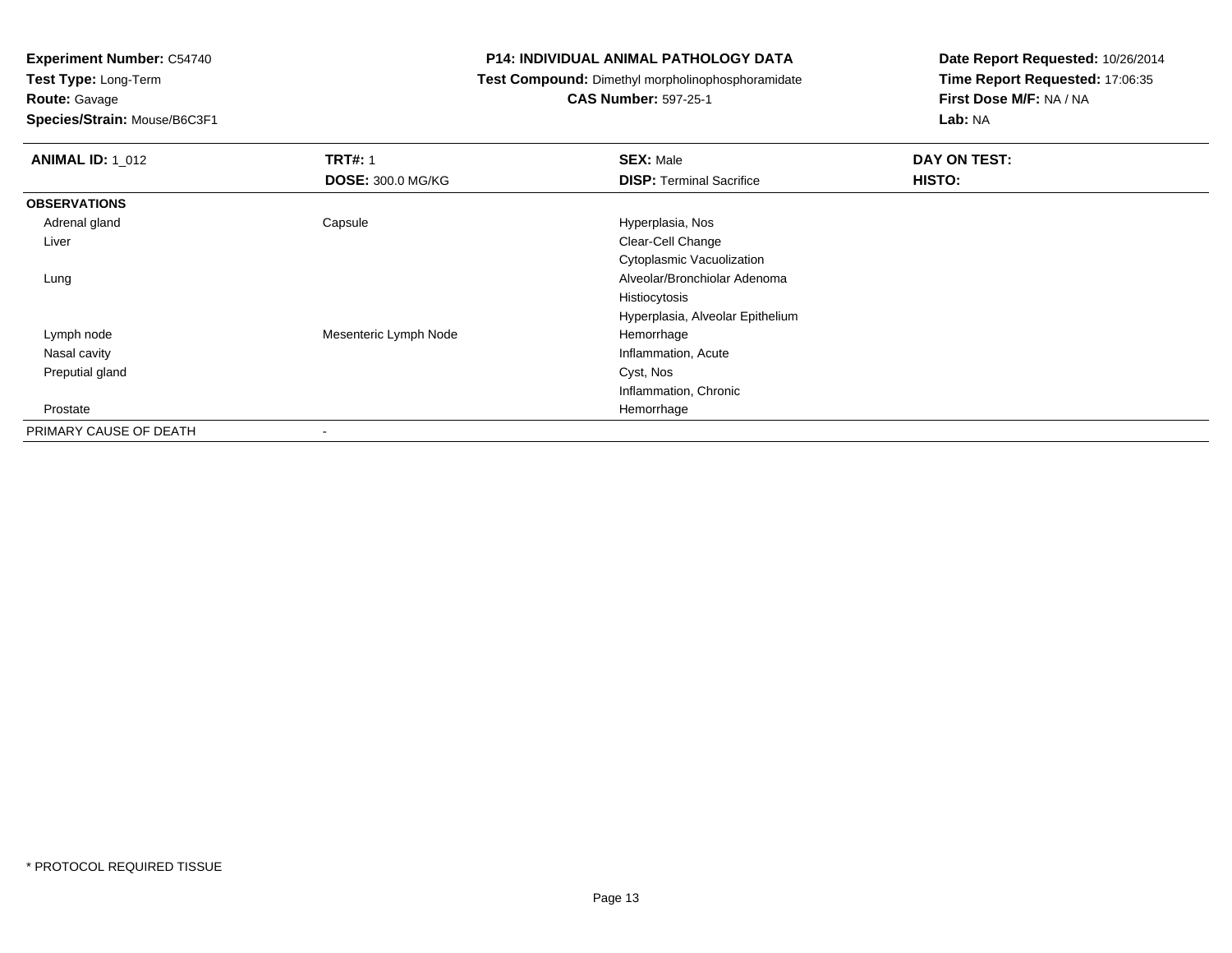**Experiment Number:** C54740**Test Type:** Long-Term**Route:** Gavage

**Species/Strain:** Mouse/B6C3F1

#### **P14: INDIVIDUAL ANIMAL PATHOLOGY DATA**

**Test Compound:** Dimethyl morpholinophosphoramidate

**CAS Number:** 597-25-1

| <b>ANIMAL ID: 1_013</b> | <b>TRT#: 1</b>           | <b>SEX: Male</b>                    | DAY ON TEST: |
|-------------------------|--------------------------|-------------------------------------|--------------|
|                         | <b>DOSE: 300.0 MG/KG</b> | <b>DISP: Terminal Sacrifice</b>     | HISTO:       |
| <b>OBSERVATIONS</b>     |                          |                                     |              |
| Ear                     | Eustachian Tube          | Lymphocytic Inflammatory Infiltrate |              |
| Heart                   |                          | Inflammation, Acute                 |              |
|                         | Cardiac Valve            | Pigmentation, Nos                   |              |
| Kidney                  |                          | Mineralization                      |              |
| Liver                   |                          | Clear-Cell Change                   |              |
|                         |                          | Kupffer-Cell Sarcoma                |              |
| Lung                    |                          | Kupffer-Cell Sarcoma, Metastatic    |              |
| Lymph node              | Mesenteric Lymph Node    | Hemorrhage                          |              |
| Pancreas                | Acinus                   | Atrophy, Nos                        |              |
| Thymus                  |                          | Cyst, Nos                           |              |
| Unspecified             | Multiple Organs Nos      | Hematopoiesis                       |              |
| PRIMARY CAUSE OF DEATH  |                          |                                     |              |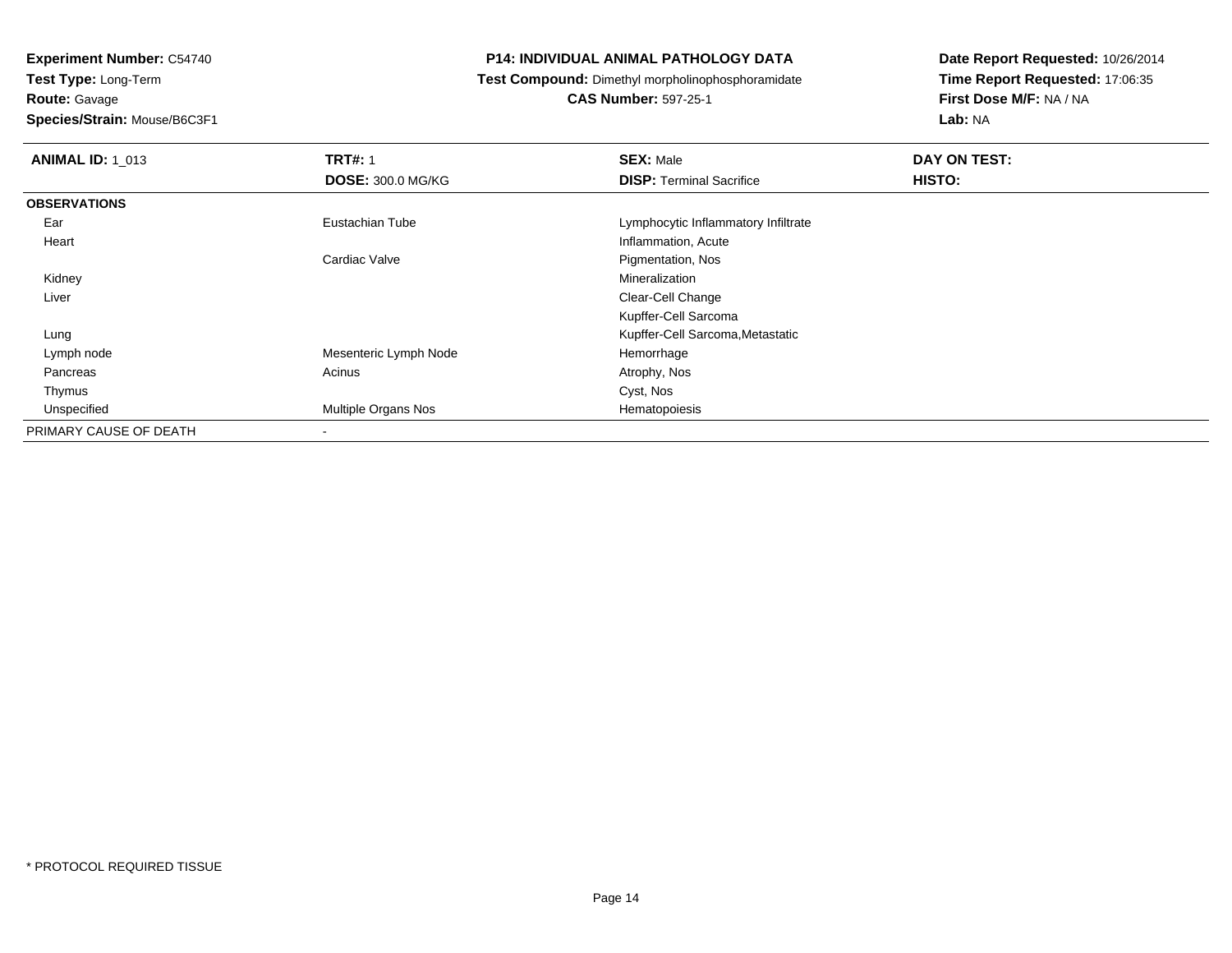| <b>Experiment Number: C54740</b><br>Test Type: Long-Term<br><b>Route: Gavage</b><br>Species/Strain: Mouse/B6C3F1 |                          | <b>P14: INDIVIDUAL ANIMAL PATHOLOGY DATA</b><br>Test Compound: Dimethyl morpholinophosphoramidate<br><b>CAS Number: 597-25-1</b> | Date Report Requested: 10/26/2014<br>Time Report Requested: 17:06:35<br>First Dose M/F: NA / NA<br>Lab: NA |
|------------------------------------------------------------------------------------------------------------------|--------------------------|----------------------------------------------------------------------------------------------------------------------------------|------------------------------------------------------------------------------------------------------------|
| <b>ANIMAL ID: 1_014</b>                                                                                          | <b>TRT#: 1</b>           | <b>SEX: Male</b>                                                                                                                 | DAY ON TEST:                                                                                               |
|                                                                                                                  | <b>DOSE: 300.0 MG/KG</b> | <b>DISP: Natural Death</b>                                                                                                       | HISTO:                                                                                                     |
| <b>OBSERVATIONS</b>                                                                                              |                          |                                                                                                                                  |                                                                                                            |
| <b>Brain</b>                                                                                                     |                          | Mineralization                                                                                                                   |                                                                                                            |
| Kidney                                                                                                           |                          | Cyst, Nos                                                                                                                        |                                                                                                            |
| Liver                                                                                                            |                          | Congestion, Nos                                                                                                                  |                                                                                                            |
|                                                                                                                  |                          | Hepatocellular Carcinoma                                                                                                         |                                                                                                            |
|                                                                                                                  |                          | Inflammation, Granulomatous                                                                                                      |                                                                                                            |
| Lymph node                                                                                                       | Mesenteric Lymph Node    | Hemorrhage                                                                                                                       |                                                                                                            |
| PRIMARY CAUSE OF DEATH                                                                                           |                          |                                                                                                                                  |                                                                                                            |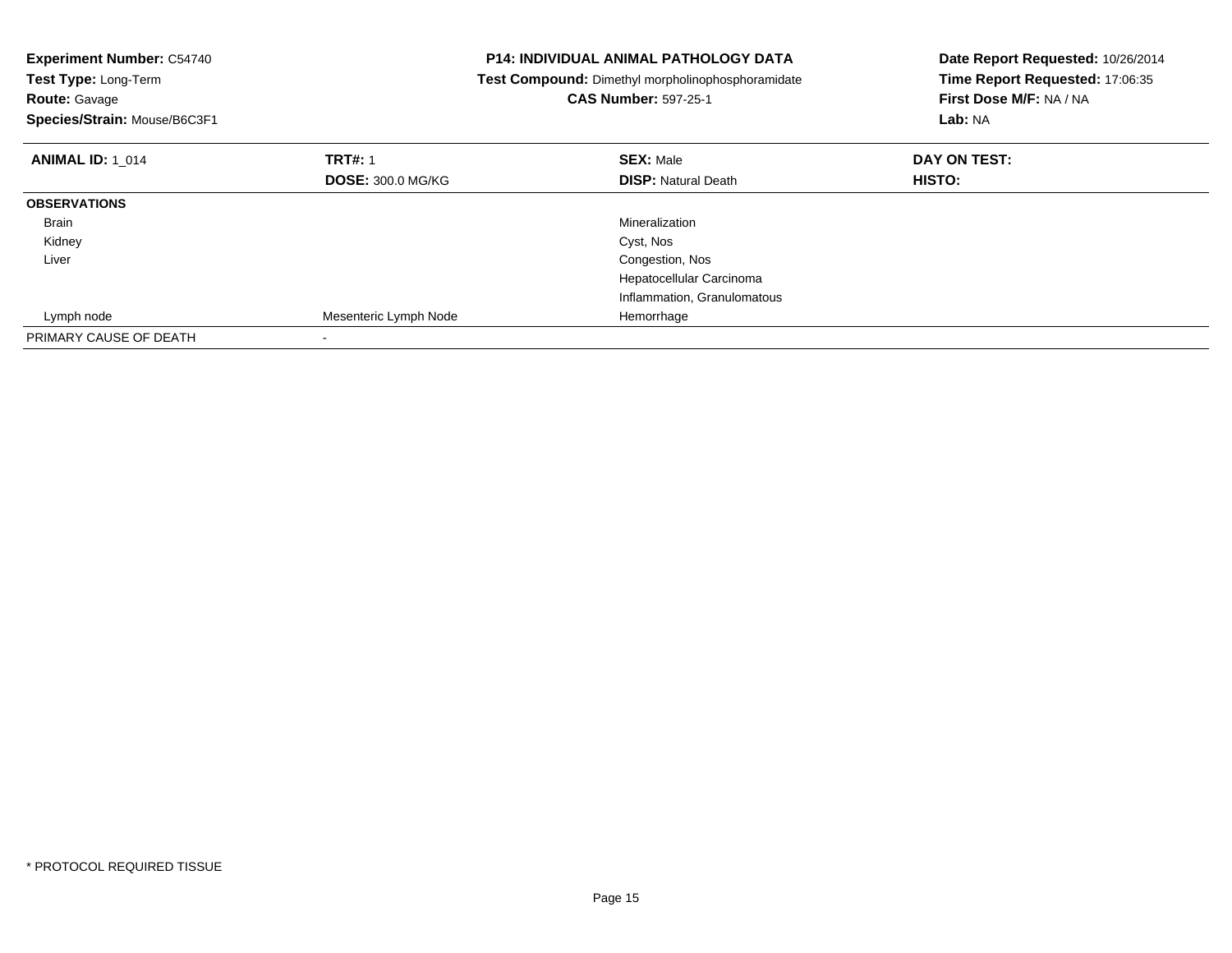| <b>Experiment Number: C54740</b><br>Test Type: Long-Term<br><b>Route: Gavage</b><br>Species/Strain: Mouse/B6C3F1 |                          | P14: INDIVIDUAL ANIMAL PATHOLOGY DATA<br>Test Compound: Dimethyl morpholinophosphoramidate<br><b>CAS Number: 597-25-1</b> | Date Report Requested: 10/26/2014<br>Time Report Requested: 17:06:35<br>First Dose M/F: NA / NA<br>Lab: NA |
|------------------------------------------------------------------------------------------------------------------|--------------------------|---------------------------------------------------------------------------------------------------------------------------|------------------------------------------------------------------------------------------------------------|
| <b>ANIMAL ID: 1 015</b>                                                                                          | <b>TRT#: 1</b>           | <b>SEX: Male</b>                                                                                                          | DAY ON TEST:                                                                                               |
|                                                                                                                  | <b>DOSE: 300.0 MG/KG</b> | <b>DISP:</b> Terminal Sacrifice                                                                                           | HISTO:                                                                                                     |
| <b>OBSERVATIONS</b>                                                                                              |                          |                                                                                                                           |                                                                                                            |
| Adrenal gland                                                                                                    | Cortex Nos               | Hypertrophy, Focal                                                                                                        |                                                                                                            |
| Liver                                                                                                            |                          | Clear-Cell Change                                                                                                         |                                                                                                            |
|                                                                                                                  |                          | Cytoplasmic Vacuolization                                                                                                 |                                                                                                            |
|                                                                                                                  |                          | Hepatocellular Carcinoma                                                                                                  |                                                                                                            |
| Lymph node                                                                                                       | Mesenteric Lymph Node    | Hemorrhage                                                                                                                |                                                                                                            |
| Pancreas                                                                                                         | Acinus                   | Focal Cellular Change                                                                                                     |                                                                                                            |
| PRIMARY CAUSE OF DEATH                                                                                           |                          |                                                                                                                           |                                                                                                            |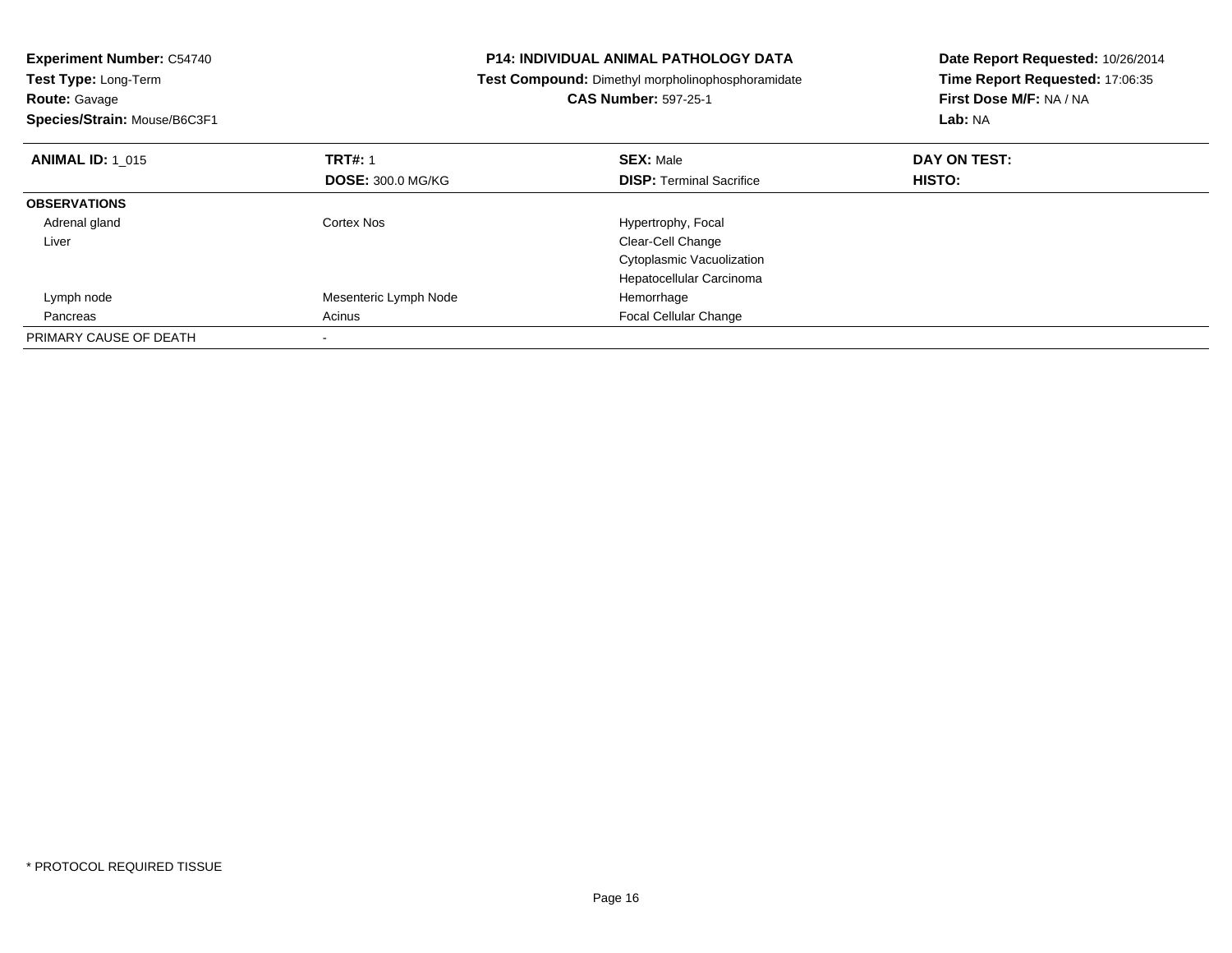**Test Type:** Long-Term

**Route:** Gavage

**Species/Strain:** Mouse/B6C3F1

#### **P14: INDIVIDUAL ANIMAL PATHOLOGY DATA**

**Test Compound:** Dimethyl morpholinophosphoramidate

**CAS Number:** 597-25-1

| <b>ANIMAL ID: 1 016</b> | <b>TRT#: 1</b>           | <b>SEX: Male</b>                     | DAY ON TEST: |  |
|-------------------------|--------------------------|--------------------------------------|--------------|--|
|                         | <b>DOSE: 300.0 MG/KG</b> | <b>DISP: Terminal Sacrifice</b>      | HISTO:       |  |
| <b>OBSERVATIONS</b>     |                          |                                      |              |  |
| Brain                   |                          | Mineralization                       |              |  |
| Kidney                  |                          | Cyst, Nos                            |              |  |
|                         |                          | Nephrosis, Nos                       |              |  |
| Liver                   |                          | Hepatocellular Carcinoma             |              |  |
|                         |                          | Hepatocytomegaly                     |              |  |
|                         |                          | Thrombosis, Nos                      |              |  |
| Lung                    |                          | Alveolar/Bronchiolar Carcinoma       |              |  |
|                         |                          | Hepatocellular Carcinoma, Metastatic |              |  |
| Lymph node              | Mesenteric Lymph Node    | Hemorrhage                           |              |  |
| Nasal cavity            |                          | Inflammation, Acute                  |              |  |
| Skin                    |                          | Inflammation, Chronic                |              |  |
| Spleen                  |                          | Hematopoiesis                        |              |  |
| Stomach                 | <b>Glandular Stomach</b> | Inflammation, Acute Necrotizing      |              |  |
| Unspecified             | Multiple Organs Nos      | Lymphocytic Inflammatory Infiltrate  |              |  |
| PRIMARY CAUSE OF DEATH  | ۰                        |                                      |              |  |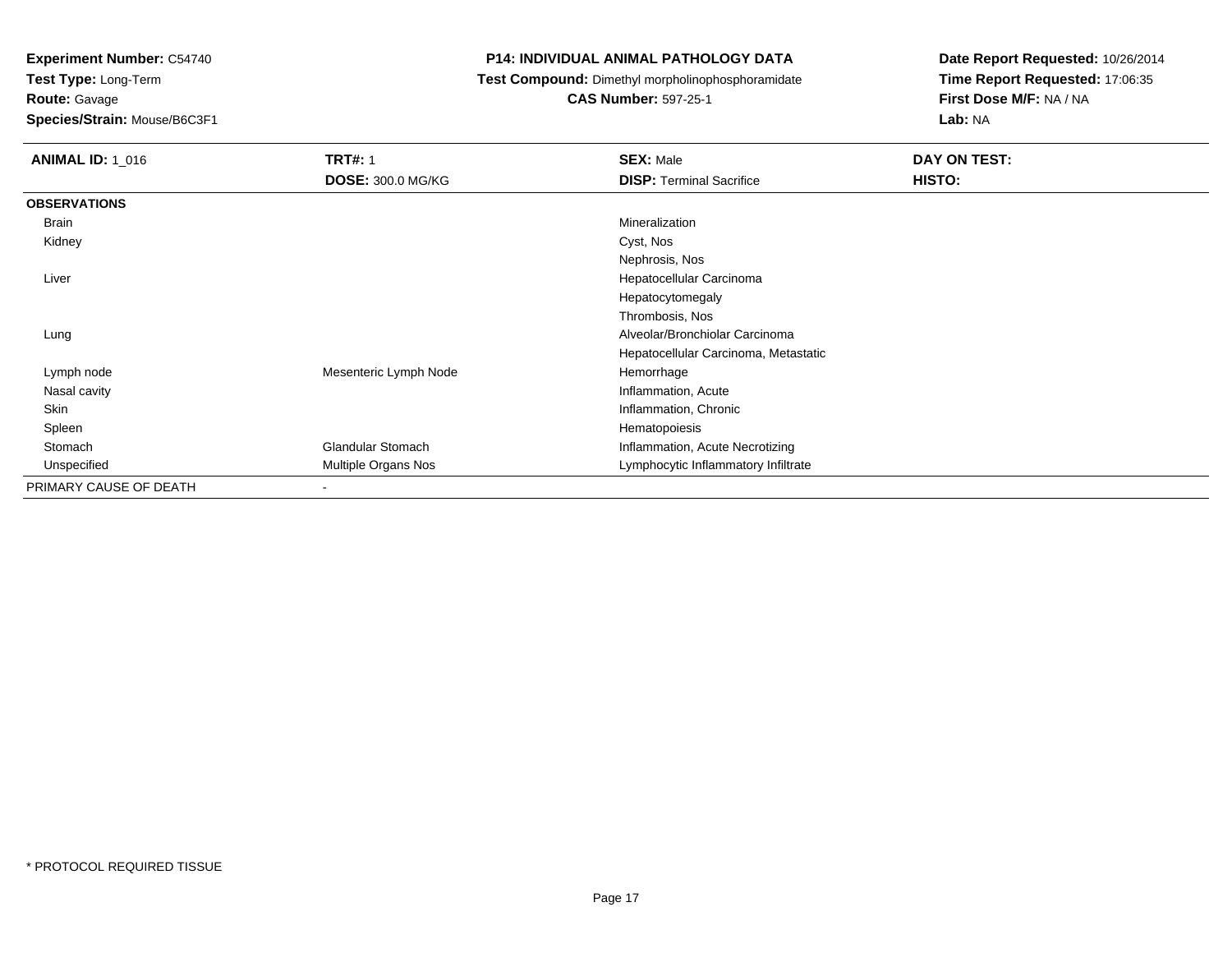**Test Type:** Long-Term**Route:** Gavage

**Species/Strain:** Mouse/B6C3F1

#### **P14: INDIVIDUAL ANIMAL PATHOLOGY DATA**

**Test Compound:** Dimethyl morpholinophosphoramidate

# **CAS Number:** 597-25-1

| <b>ANIMAL ID: 1 017</b> | <b>TRT#: 1</b>           | <b>SEX: Male</b>                | DAY ON TEST: |  |
|-------------------------|--------------------------|---------------------------------|--------------|--|
|                         | <b>DOSE: 300.0 MG/KG</b> | <b>DISP:</b> Moribund Sacrifice | HISTO:       |  |
| <b>OBSERVATIONS</b>     |                          |                                 |              |  |
| Adrenal gland           | Medulla                  | Hyperplasia, Nos                |              |  |
| Kidney                  |                          | Nephrosis, Nos                  |              |  |
| Liver                   |                          | Hepatocellular Carcinoma        |              |  |
|                         |                          | Hepatocytomegaly                |              |  |
| Preputial gland         |                          | Abscess, Nos                    |              |  |
| Spleen                  |                          | Hemangiosarcoma                 |              |  |
| <b>Testis</b>           |                          | Atrophy, Nos                    |              |  |
|                         |                          | Mineralization                  |              |  |
| Unspecified             | Thorax                   | Fibrosarcoma                    |              |  |
| PRIMARY CAUSE OF DEATH  |                          |                                 |              |  |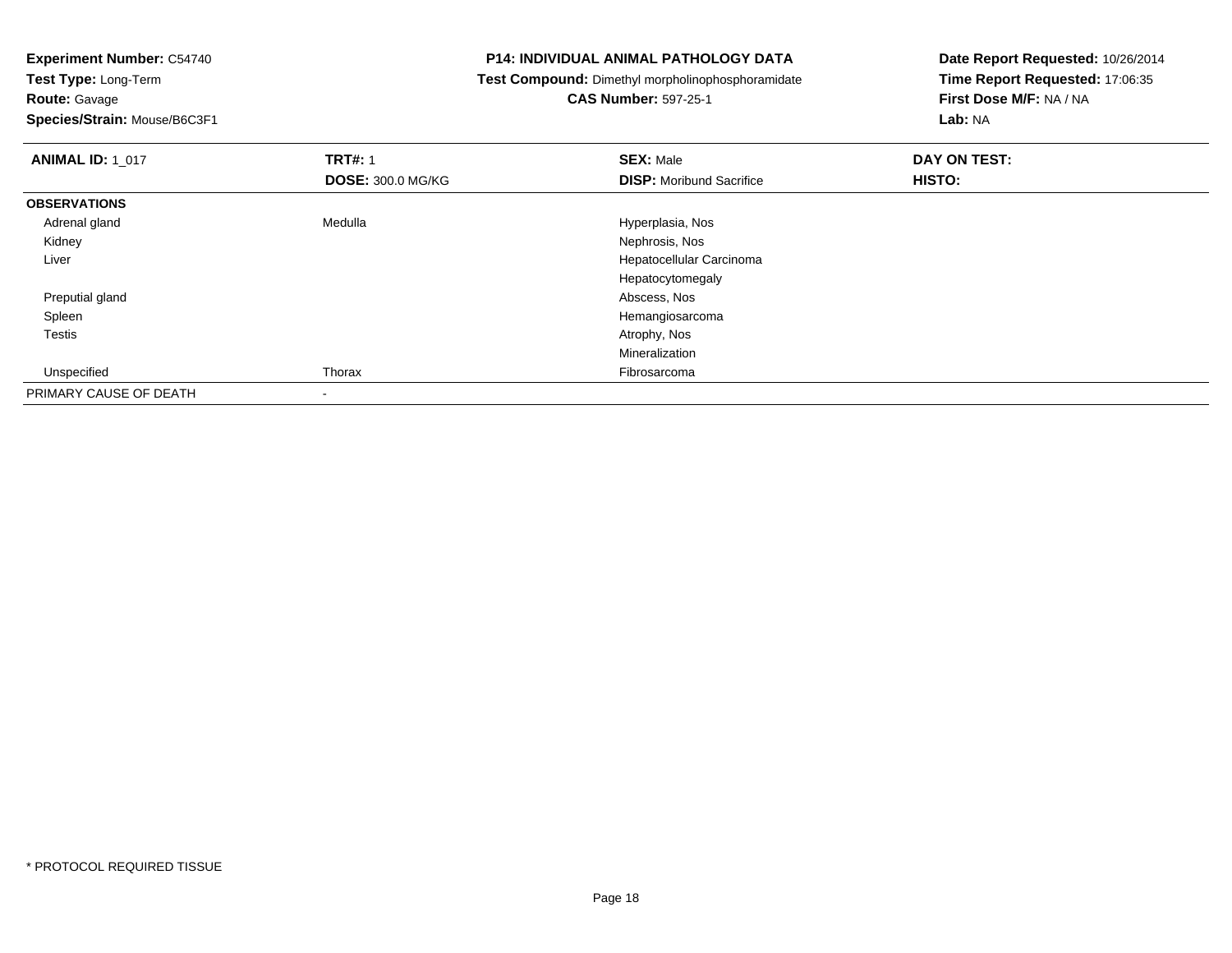| <b>Experiment Number: C54740</b><br>Test Type: Long-Term<br><b>Route: Gavage</b><br>Species/Strain: Mouse/B6C3F1 |                            | <b>P14: INDIVIDUAL ANIMAL PATHOLOGY DATA</b><br>Test Compound: Dimethyl morpholinophosphoramidate<br><b>CAS Number: 597-25-1</b> | Date Report Requested: 10/26/2014<br>Time Report Requested: 17:06:35<br>First Dose M/F: NA / NA<br>Lab: NA |
|------------------------------------------------------------------------------------------------------------------|----------------------------|----------------------------------------------------------------------------------------------------------------------------------|------------------------------------------------------------------------------------------------------------|
| <b>ANIMAL ID: 1 018</b>                                                                                          | <b>TRT#: 1</b>             | <b>SEX: Male</b>                                                                                                                 | DAY ON TEST:                                                                                               |
|                                                                                                                  | <b>DOSE: 300.0 MG/KG</b>   | <b>DISP: Terminal Sacrifice</b>                                                                                                  | <b>HISTO:</b>                                                                                              |
| <b>OBSERVATIONS</b>                                                                                              |                            |                                                                                                                                  |                                                                                                            |
| Kidney                                                                                                           |                            | Nephrosis, Nos                                                                                                                   |                                                                                                            |
| Liver                                                                                                            |                            | Cytoplasmic Vacuolization                                                                                                        |                                                                                                            |
| Salivary gland                                                                                                   |                            | Cytoplasmic Vacuolization                                                                                                        |                                                                                                            |
| Thyroid                                                                                                          |                            | Cyst, Follicular Nos                                                                                                             |                                                                                                            |
| Unspecified                                                                                                      | Groin                      | Lipoma                                                                                                                           |                                                                                                            |
|                                                                                                                  | <b>Multiple Organs Nos</b> | Lymphoma, Mixed-Malignant Type                                                                                                   |                                                                                                            |
| PRIMARY CAUSE OF DEATH                                                                                           |                            |                                                                                                                                  |                                                                                                            |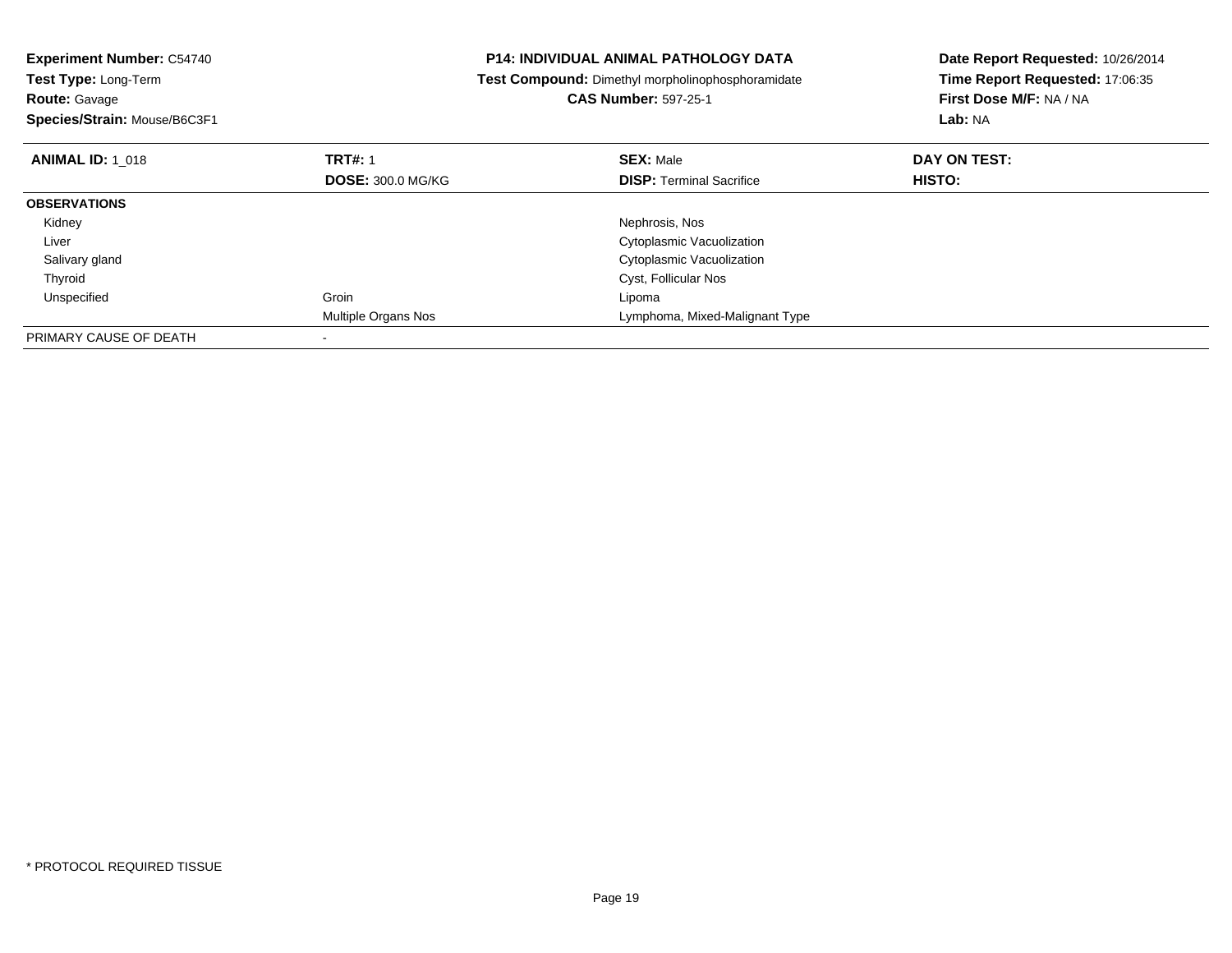| <b>Experiment Number: C54740</b><br><b>Test Type: Long-Term</b><br><b>Route: Gavage</b><br>Species/Strain: Mouse/B6C3F1 |                          | <b>P14: INDIVIDUAL ANIMAL PATHOLOGY DATA</b><br>Test Compound: Dimethyl morpholinophosphoramidate<br><b>CAS Number: 597-25-1</b> | Date Report Requested: 10/26/2014<br>Time Report Requested: 17:06:35<br>First Dose M/F: NA / NA<br>Lab: NA |
|-------------------------------------------------------------------------------------------------------------------------|--------------------------|----------------------------------------------------------------------------------------------------------------------------------|------------------------------------------------------------------------------------------------------------|
| <b>ANIMAL ID: 1 019</b>                                                                                                 | <b>TRT#: 1</b>           | <b>SEX: Male</b>                                                                                                                 | DAY ON TEST:                                                                                               |
|                                                                                                                         | <b>DOSE: 300.0 MG/KG</b> | <b>DISP: Terminal Sacrifice</b>                                                                                                  | HISTO:                                                                                                     |
| <b>OBSERVATIONS</b>                                                                                                     |                          |                                                                                                                                  |                                                                                                            |
| Kidney                                                                                                                  |                          | Nephrosis, Nos                                                                                                                   |                                                                                                            |
| Liver                                                                                                                   |                          | Clear-Cell Change                                                                                                                |                                                                                                            |
|                                                                                                                         |                          | Cytoplasmic Vacuolization                                                                                                        |                                                                                                            |
| Lymph node                                                                                                              | Mesenteric Lymph Node    | Hemorrhage                                                                                                                       |                                                                                                            |
| Nasal cavity                                                                                                            |                          | Lymphocytic Inflammatory Infiltrate                                                                                              |                                                                                                            |
| PRIMARY CAUSE OF DEATH                                                                                                  |                          |                                                                                                                                  |                                                                                                            |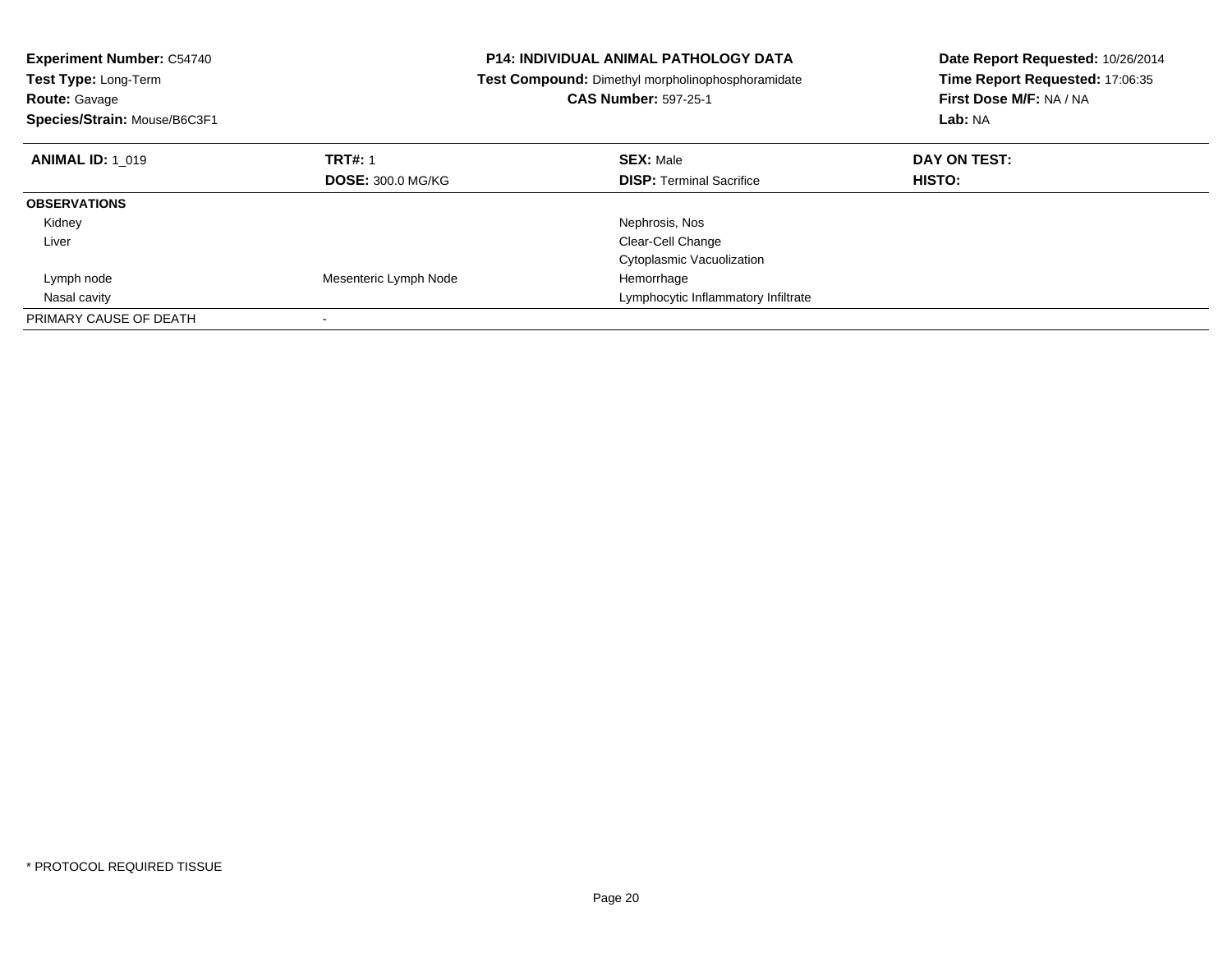**Route:** Gavage

**Species/Strain:** Mouse/B6C3F1

-

#### **P14: INDIVIDUAL ANIMAL PATHOLOGY DATA**

**Test Compound:** Dimethyl morpholinophosphoramidate

**CAS Number:** 597-25-1

| <b>ANIMAL ID: 1_020</b> | <b>TRT#: 1</b>           | <b>SEX: Male</b>                | DAY ON TEST: |  |
|-------------------------|--------------------------|---------------------------------|--------------|--|
|                         | <b>DOSE: 300.0 MG/KG</b> | <b>DISP: Terminal Sacrifice</b> | HISTO:       |  |
| <b>OBSERVATIONS</b>     |                          |                                 |              |  |
| Epididymis              |                          | Fibrosis                        |              |  |
| Kidney                  |                          | Nephrosis, Nos                  |              |  |
| Liver                   |                          | Cytoplasmic Vacuolization       |              |  |
| Lymph node              | Mesenteric Lymph Node    | Hemorrhage                      |              |  |
|                         | Mandibular Lymph Node    | Hyperplasia, Lymphoid           |              |  |
| Pancreas                | Acinus                   | Atrophy, Nos                    |              |  |
| Spleen                  |                          | Angiectasis                     |              |  |
|                         |                          | Thrombosis, Nos                 |              |  |
| PRIMARY CAUSE OF DEATH  | $\overline{\phantom{a}}$ |                                 |              |  |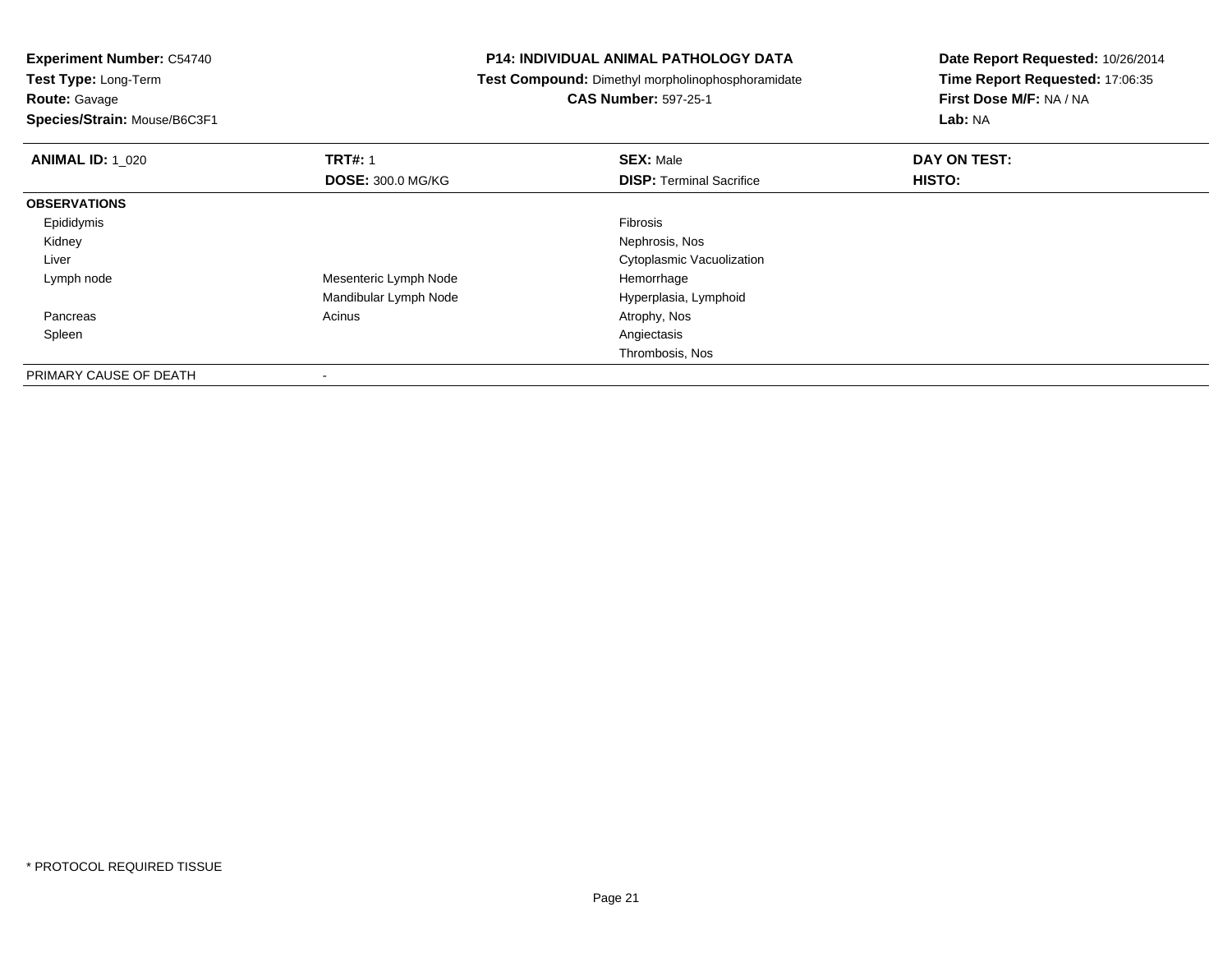**Test Type:** Long-Term**Route:** Gavage

**Species/Strain:** Mouse/B6C3F1

#### **P14: INDIVIDUAL ANIMAL PATHOLOGY DATA**

**Test Compound:** Dimethyl morpholinophosphoramidate

**CAS Number:** 597-25-1

| <b>ANIMAL ID: 1_021</b> | <b>TRT#: 1</b><br><b>DOSE: 300.0 MG/KG</b> | <b>SEX: Male</b><br><b>DISP: Terminal Sacrifice</b> | DAY ON TEST:<br>HISTO: |
|-------------------------|--------------------------------------------|-----------------------------------------------------|------------------------|
| <b>OBSERVATIONS</b>     |                                            |                                                     |                        |
| Adrenal gland           | Capsule                                    | Hyperplasia, Nos                                    |                        |
|                         | Cortex Nos                                 | Hypertrophy, Focal                                  |                        |
| Heart                   |                                            | Fibrosis                                            |                        |
| Kidney                  |                                            | Mineralization                                      |                        |
|                         |                                            | Nephrosis, Nos                                      |                        |
| Liver                   |                                            | Clear-Cell Change                                   |                        |
|                         |                                            | Cyst, Nos                                           |                        |
|                         |                                            | Cytoplasmic Vacuolization                           |                        |
| Lymph node              | <b>Bronchial Lymph Node</b>                | Hyperplasia, Lymphoid                               |                        |
| Preputial gland         |                                            | Abscess, Nos                                        |                        |
| <b>Testis</b>           |                                            | Atrophy, Nos                                        |                        |
|                         |                                            | Mineralization                                      |                        |
| PRIMARY CAUSE OF DEATH  |                                            |                                                     |                        |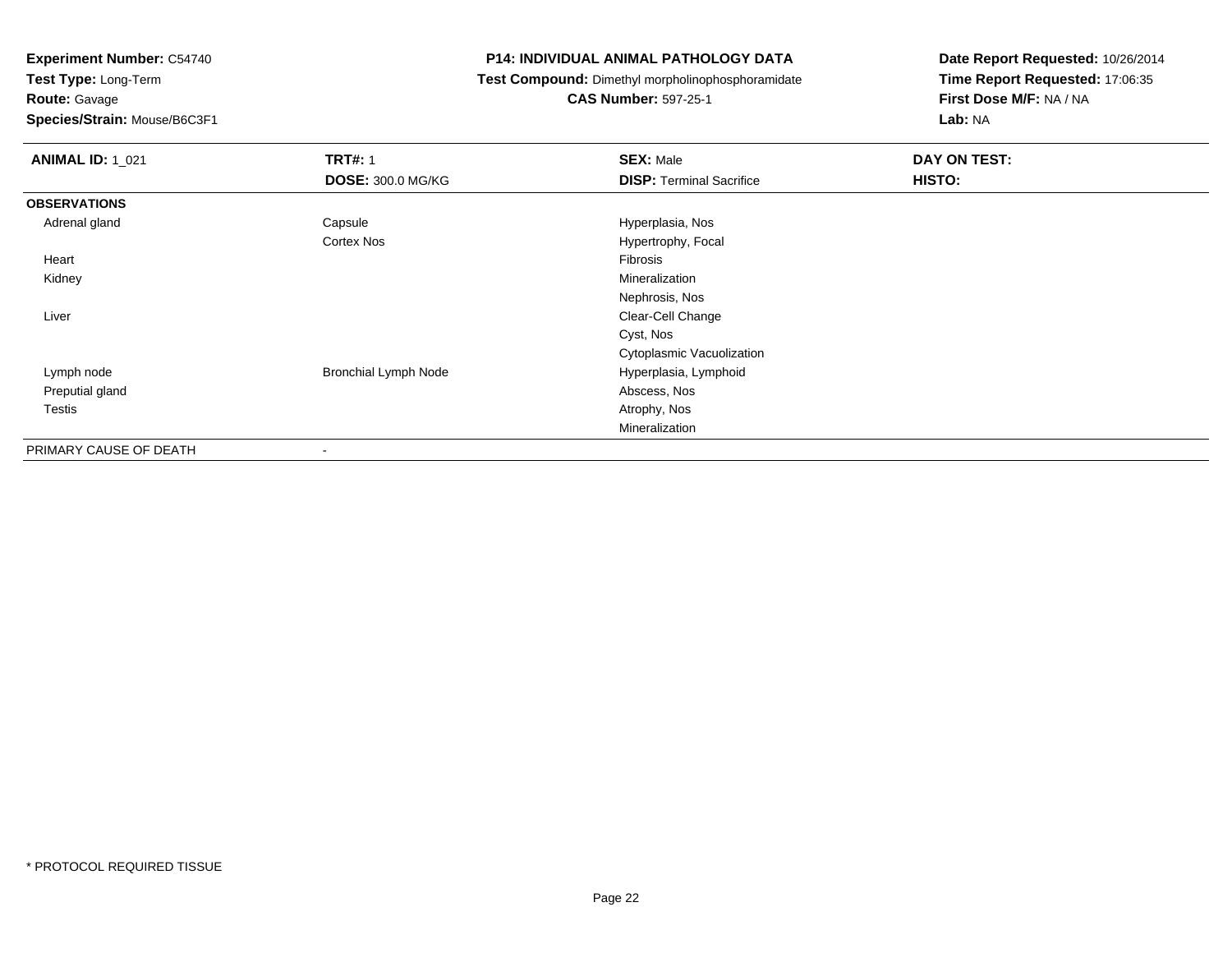| <b>Experiment Number: C54740</b> | <b>P14: INDIVIDUAL ANIMAL PATHOLOGY DATA</b> |                                                   | Date Report Requested: 10/26/2014 |  |
|----------------------------------|----------------------------------------------|---------------------------------------------------|-----------------------------------|--|
| <b>Test Type: Long-Term</b>      |                                              | Test Compound: Dimethyl morpholinophosphoramidate | Time Report Requested: 17:06:35   |  |
| <b>Route: Gavage</b>             |                                              | <b>CAS Number: 597-25-1</b>                       | First Dose M/F: NA / NA           |  |
| Species/Strain: Mouse/B6C3F1     |                                              |                                                   | Lab: NA                           |  |
| <b>ANIMAL ID: 1 022</b>          | <b>TRT#: 1</b>                               | <b>SEX: Male</b>                                  | DAY ON TEST:                      |  |
|                                  | <b>DOSE: 300.0 MG/KG</b>                     | <b>DISP: Terminal Sacrifice</b>                   | HISTO:                            |  |
| <b>OBSERVATIONS</b>              |                                              |                                                   |                                   |  |
| Adrenal gland                    | Cortex Nos                                   | Clear-Cell Change                                 |                                   |  |
| Kidney                           |                                              | Nephrosis, Nos                                    |                                   |  |
| Liver                            |                                              | Cytoplasmic Vacuolization                         |                                   |  |
| Pituitary gland                  | <b>Anterior Pituitary</b>                    | Cyst, Nos                                         |                                   |  |
| Testis                           |                                              | Mineralization                                    |                                   |  |
| Tooth                            |                                              | Inflammation, Acute                               |                                   |  |
| PRIMARY CAUSE OF DEATH           |                                              |                                                   |                                   |  |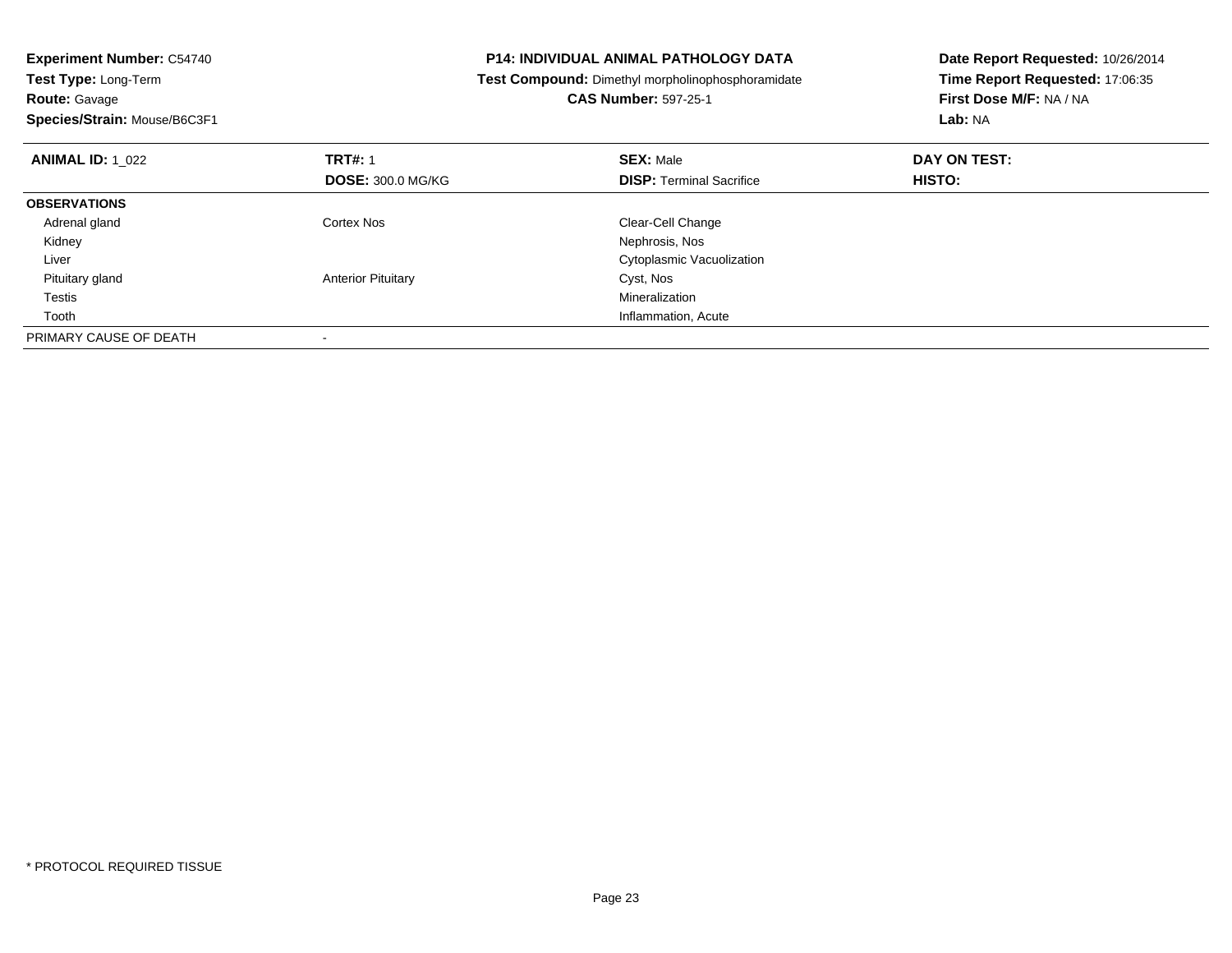**Route:** Gavage

**Species/Strain:** Mouse/B6C3F1

#### **P14: INDIVIDUAL ANIMAL PATHOLOGY DATA**

**Test Compound:** Dimethyl morpholinophosphoramidate

**CAS Number:** 597-25-1

| <b>ANIMAL ID: 1_023</b> | <b>TRT#: 1</b>           | <b>SEX: Male</b>                | DAY ON TEST: |
|-------------------------|--------------------------|---------------------------------|--------------|
|                         | <b>DOSE: 300.0 MG/KG</b> | <b>DISP: Terminal Sacrifice</b> | HISTO:       |
| <b>OBSERVATIONS</b>     |                          |                                 |              |
| Adrenal gland           | Cortex Nos               | Atrophy, Brown                  |              |
| Brain                   |                          | Mineralization                  |              |
| Kidney                  |                          | Mineralization                  |              |
|                         |                          | Nephrosis, Nos                  |              |
| Liver                   |                          | Clear-Cell Change               |              |
|                         |                          | Cytoplasmic Change, Basophilic  |              |
|                         |                          | Cytoplasmic Vacuolization       |              |
| Nasal cavity            |                          | Inflammation, Acute             |              |
| Pancreas                | Acinus                   | <b>Focal Cellular Change</b>    |              |
| Tooth                   |                          | Inflammation, Acute             |              |
| Unspecified             | Multiple Organs Nos      | Hyperplasia, Lymphoid           |              |
| PRIMARY CAUSE OF DEATH  |                          |                                 |              |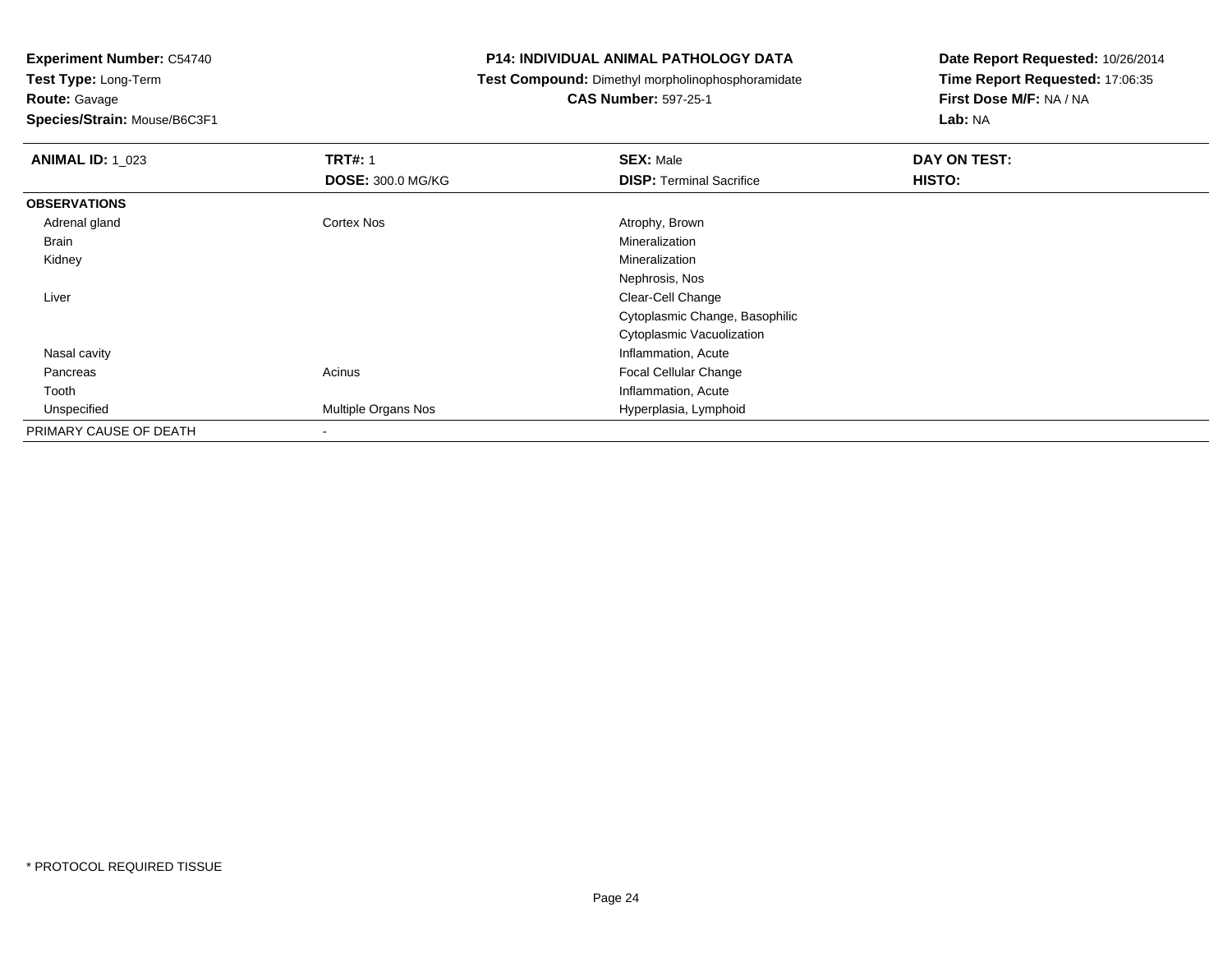| <b>Experiment Number: C54740</b><br>Test Type: Long-Term<br><b>Route: Gavage</b> |                          | <b>P14: INDIVIDUAL ANIMAL PATHOLOGY DATA</b><br>Test Compound: Dimethyl morpholinophosphoramidate<br><b>CAS Number: 597-25-1</b> | Date Report Requested: 10/26/2014<br>Time Report Requested: 17:06:35<br>First Dose M/F: NA / NA |
|----------------------------------------------------------------------------------|--------------------------|----------------------------------------------------------------------------------------------------------------------------------|-------------------------------------------------------------------------------------------------|
| Species/Strain: Mouse/B6C3F1                                                     |                          |                                                                                                                                  | Lab: NA                                                                                         |
| <b>ANIMAL ID: 1 024</b>                                                          | <b>TRT#: 1</b>           | <b>SEX: Male</b>                                                                                                                 | DAY ON TEST:                                                                                    |
|                                                                                  | <b>DOSE: 300.0 MG/KG</b> | <b>DISP: Natural Death</b>                                                                                                       | HISTO:                                                                                          |
| <b>OBSERVATIONS</b>                                                              |                          |                                                                                                                                  |                                                                                                 |
| Liver                                                                            |                          | Cytoplasmic Vacuolization                                                                                                        |                                                                                                 |
| Lung                                                                             |                          | Congestion, Nos                                                                                                                  |                                                                                                 |
|                                                                                  |                          | Inflammation, Chronic                                                                                                            |                                                                                                 |
| Stomach                                                                          | <b>Glandular Stomach</b> | Mineralization                                                                                                                   |                                                                                                 |
| Unspecified                                                                      | Multiple Organs Nos      | Inflammation, Acute                                                                                                              |                                                                                                 |
| PRIMARY CAUSE OF DEATH                                                           |                          |                                                                                                                                  |                                                                                                 |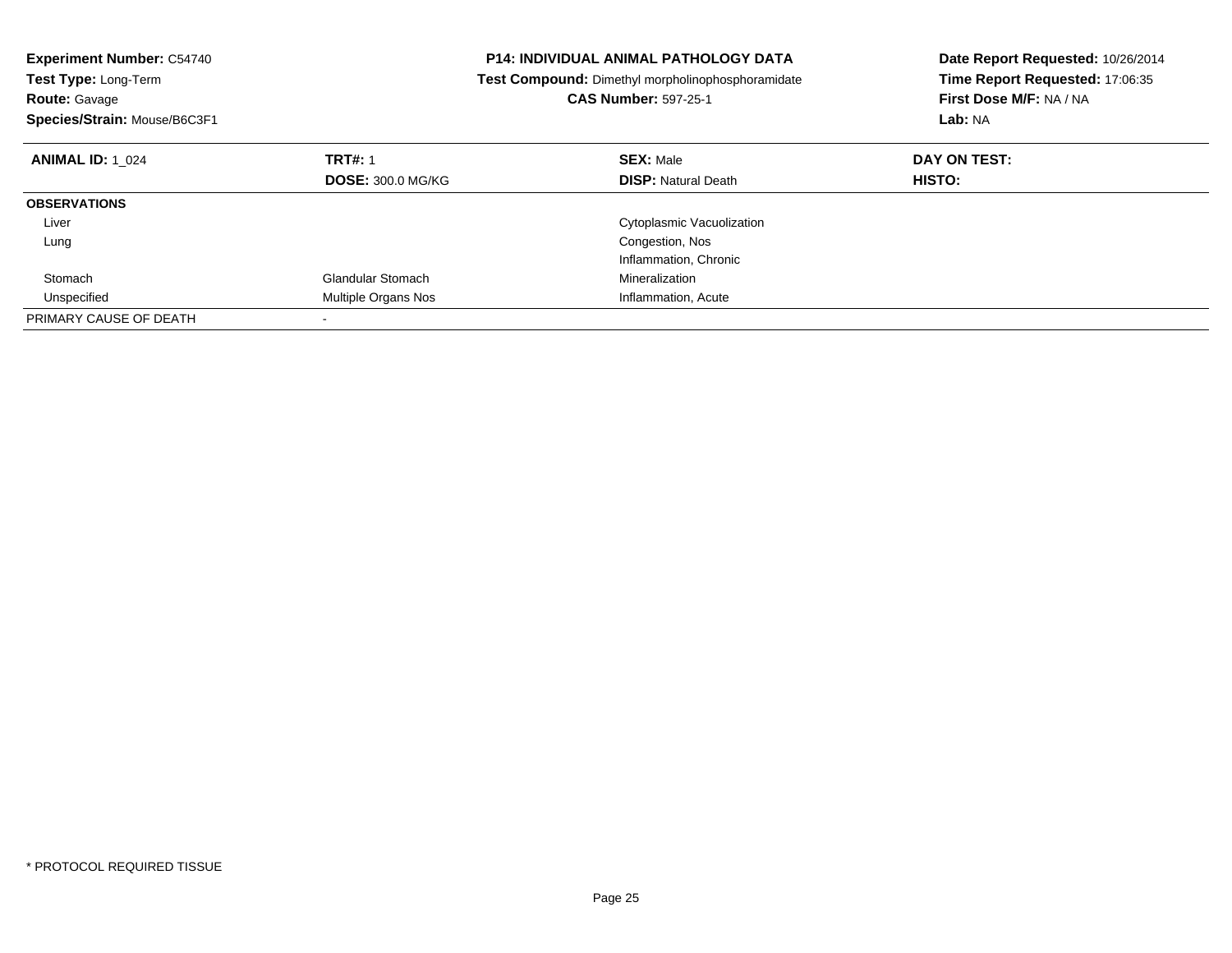| <b>Experiment Number: C54740</b><br><b>Test Type: Long-Term</b><br><b>Route: Gavage</b> |                          | <b>P14: INDIVIDUAL ANIMAL PATHOLOGY DATA</b>             | Date Report Requested: 10/26/2014<br>Time Report Requested: 17:06:35 |  |
|-----------------------------------------------------------------------------------------|--------------------------|----------------------------------------------------------|----------------------------------------------------------------------|--|
|                                                                                         |                          | <b>Test Compound:</b> Dimethyl morpholinophosphoramidate |                                                                      |  |
|                                                                                         |                          | <b>CAS Number: 597-25-1</b>                              | First Dose M/F: NA / NA                                              |  |
| Species/Strain: Mouse/B6C3F1                                                            |                          |                                                          | Lab: NA                                                              |  |
| <b>ANIMAL ID: 1 025</b>                                                                 | <b>TRT#: 1</b>           | <b>SEX: Male</b>                                         | DAY ON TEST:                                                         |  |
|                                                                                         | <b>DOSE: 300.0 MG/KG</b> | <b>DISP: Terminal Sacrifice</b>                          | <b>HISTO:</b>                                                        |  |
| <b>OBSERVATIONS</b>                                                                     |                          |                                                          |                                                                      |  |
| Harderian gland                                                                         | Hardarian Gland          | Papillary Adenoma                                        |                                                                      |  |
| Kidney                                                                                  |                          | Nephrosis, Nos                                           |                                                                      |  |
| Liver                                                                                   |                          | Cytoplasmic Vacuolization                                |                                                                      |  |
| Lymph node                                                                              | Mesenteric Lymph Node    | Hemorrhage                                               |                                                                      |  |
| Pancreas                                                                                | Acinus                   | <b>Focal Cellular Change</b>                             |                                                                      |  |
| Testis                                                                                  |                          | Mineralization                                           |                                                                      |  |
| PRIMARY CAUSE OF DEATH                                                                  |                          |                                                          |                                                                      |  |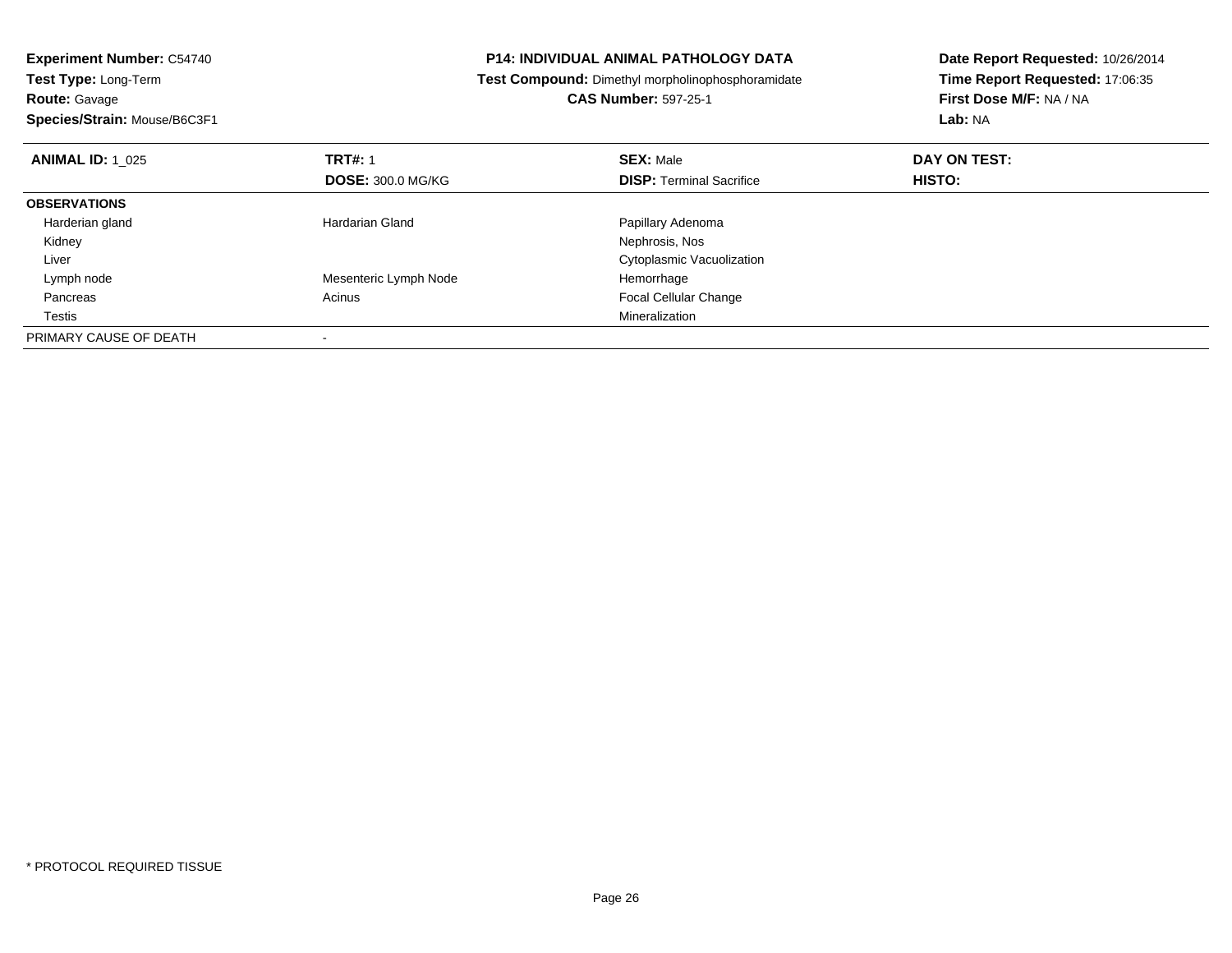**Route:** Gavage

**Species/Strain:** Mouse/B6C3F1

#### **P14: INDIVIDUAL ANIMAL PATHOLOGY DATA**

**Test Compound:** Dimethyl morpholinophosphoramidate

**CAS Number:** 597-25-1

| <b>ANIMAL ID: 1 026</b> | <b>TRT#: 1</b><br><b>DOSE: 300.0 MG/KG</b> | <b>SEX: Male</b><br><b>DISP: Terminal Sacrifice</b> | DAY ON TEST:<br>HISTO: |  |
|-------------------------|--------------------------------------------|-----------------------------------------------------|------------------------|--|
|                         |                                            |                                                     |                        |  |
| <b>OBSERVATIONS</b>     |                                            |                                                     |                        |  |
| Adrenal gland           | Capsule                                    | Hyperplasia, Nos                                    |                        |  |
| <b>Brain</b>            |                                            | Mineralization                                      |                        |  |
| Liver                   |                                            | <b>Abnormal Curvature</b>                           |                        |  |
|                         |                                            | Cytoplasmic Vacuolization                           |                        |  |
| Lymph node              | Mesenteric Lymph Node                      | Hyperplasia, Lymphoid                               |                        |  |
| Nasal cavity            | Nasal Gland                                | Inflammation, Acute                                 |                        |  |
| Testis                  |                                            | Mineralization                                      |                        |  |
| PRIMARY CAUSE OF DEATH  |                                            |                                                     |                        |  |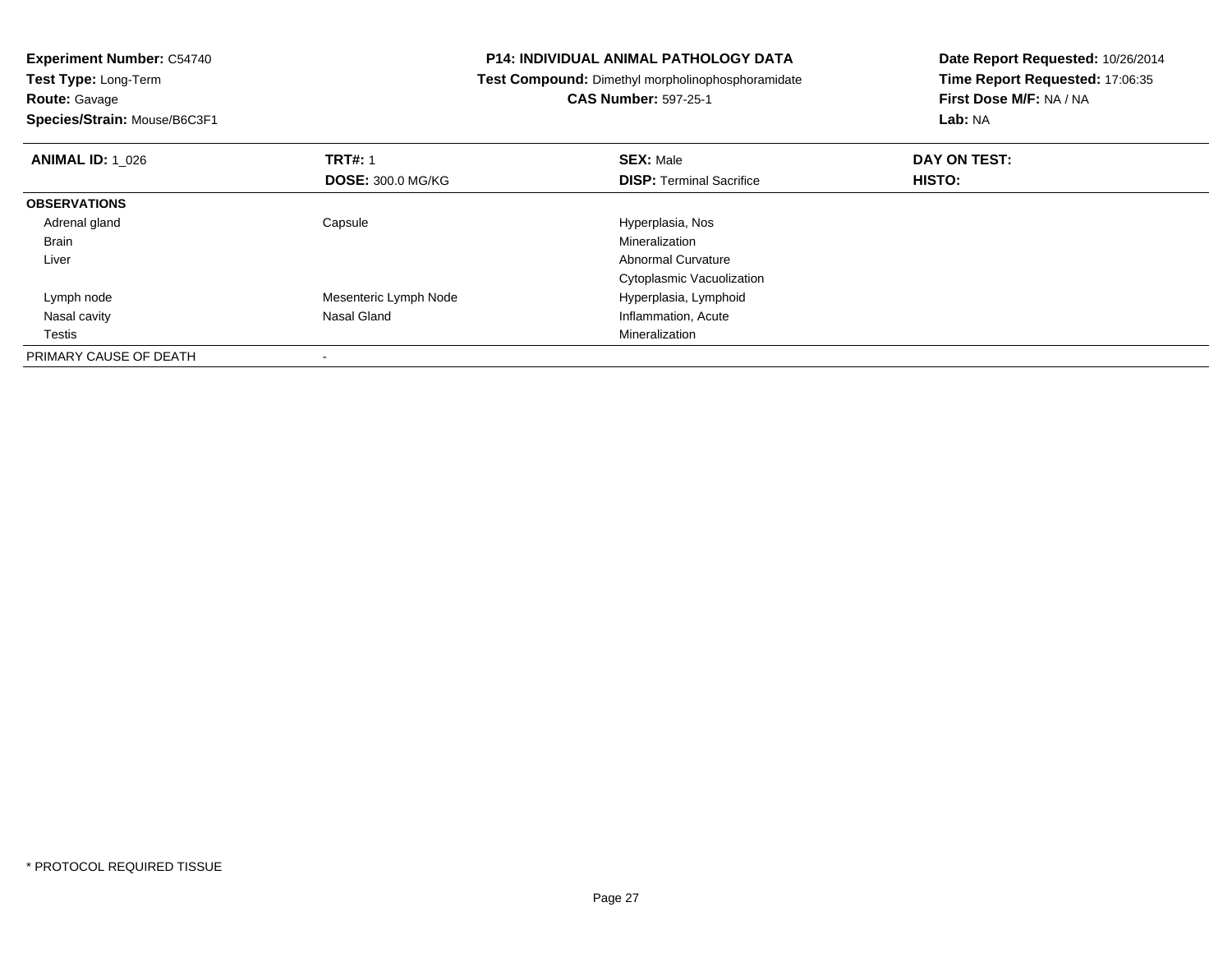**Route:** Gavage

**Species/Strain:** Mouse/B6C3F1

#### **P14: INDIVIDUAL ANIMAL PATHOLOGY DATA**

**Test Compound:** Dimethyl morpholinophosphoramidate

## **CAS Number:** 597-25-1

| <b>ANIMAL ID: 1_027</b> | <b>TRT#: 1</b>           | <b>SEX: Male</b>                    | DAY ON TEST: |  |
|-------------------------|--------------------------|-------------------------------------|--------------|--|
|                         | <b>DOSE: 300.0 MG/KG</b> | <b>DISP: Terminal Sacrifice</b>     | HISTO:       |  |
| <b>OBSERVATIONS</b>     |                          |                                     |              |  |
| Kidney                  |                          | Nephrosis, Nos                      |              |  |
| Liver                   |                          | Hepatocellular Adenoma              |              |  |
| Lung                    |                          | Alveolar/Bronchiolar Adenoma        |              |  |
| Pancreas                | Acinus                   | Atrophy, Nos                        |              |  |
| Preputial gland         |                          | Abscess, Nos                        |              |  |
| Testis                  |                          | Mineralization                      |              |  |
| Thyroid                 |                          | Cyst, Follicular Nos                |              |  |
| Unspecified             | Multiple Organs Nos      | Lymphocytic Inflammatory Infiltrate |              |  |
| PRIMARY CAUSE OF DEATH  |                          |                                     |              |  |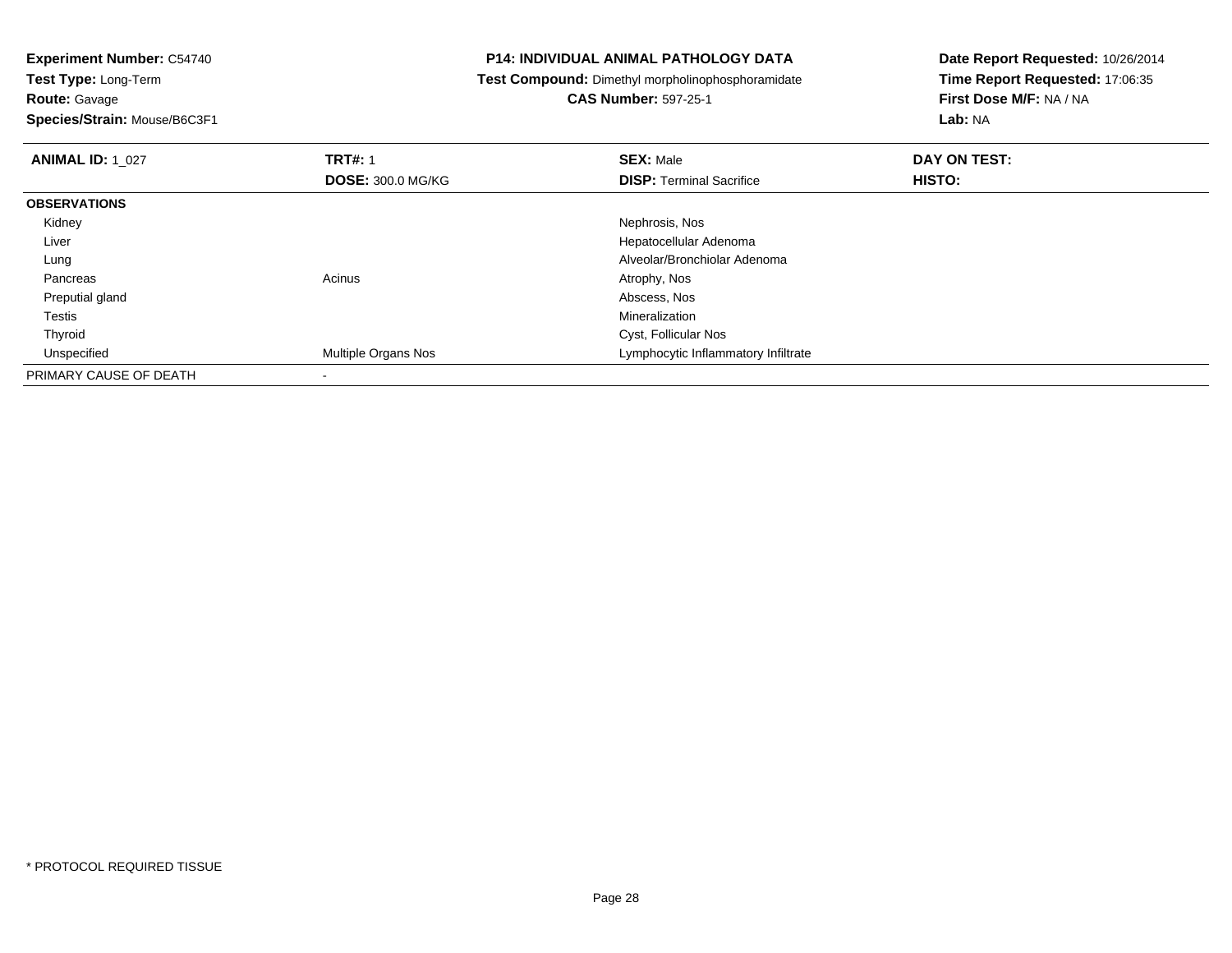**Experiment Number:** C54740**Test Type:** Long-Term**Route:** Gavage

**Species/Strain:** Mouse/B6C3F1

### **P14: INDIVIDUAL ANIMAL PATHOLOGY DATA**

**Test Compound:** Dimethyl morpholinophosphoramidate

### **CAS Number:** 597-25-1

| <b>ANIMAL ID: 1_028</b> | <b>TRT#: 1</b>           | <b>SEX: Male</b>                    | DAY ON TEST: |
|-------------------------|--------------------------|-------------------------------------|--------------|
|                         | <b>DOSE: 300.0 MG/KG</b> | <b>DISP: Terminal Sacrifice</b>     | HISTO:       |
| <b>OBSERVATIONS</b>     |                          |                                     |              |
| <b>Brain</b>            |                          | Mineralization                      |              |
| Kidney                  |                          | Glomerulonephritis, Nos             |              |
| Liver                   |                          | Hepatocellular Carcinoma            |              |
| Lymph node              | Mesenteric Lymph Node    | Hemorrhage                          |              |
| Stomach                 | <b>Glandular Stomach</b> | Mineralization                      |              |
| Testis                  |                          | Mineralization                      |              |
| Unspecified             | Multiple Organs Nos      | Lymphocytic Inflammatory Infiltrate |              |
| PRIMARY CAUSE OF DEATH  |                          |                                     |              |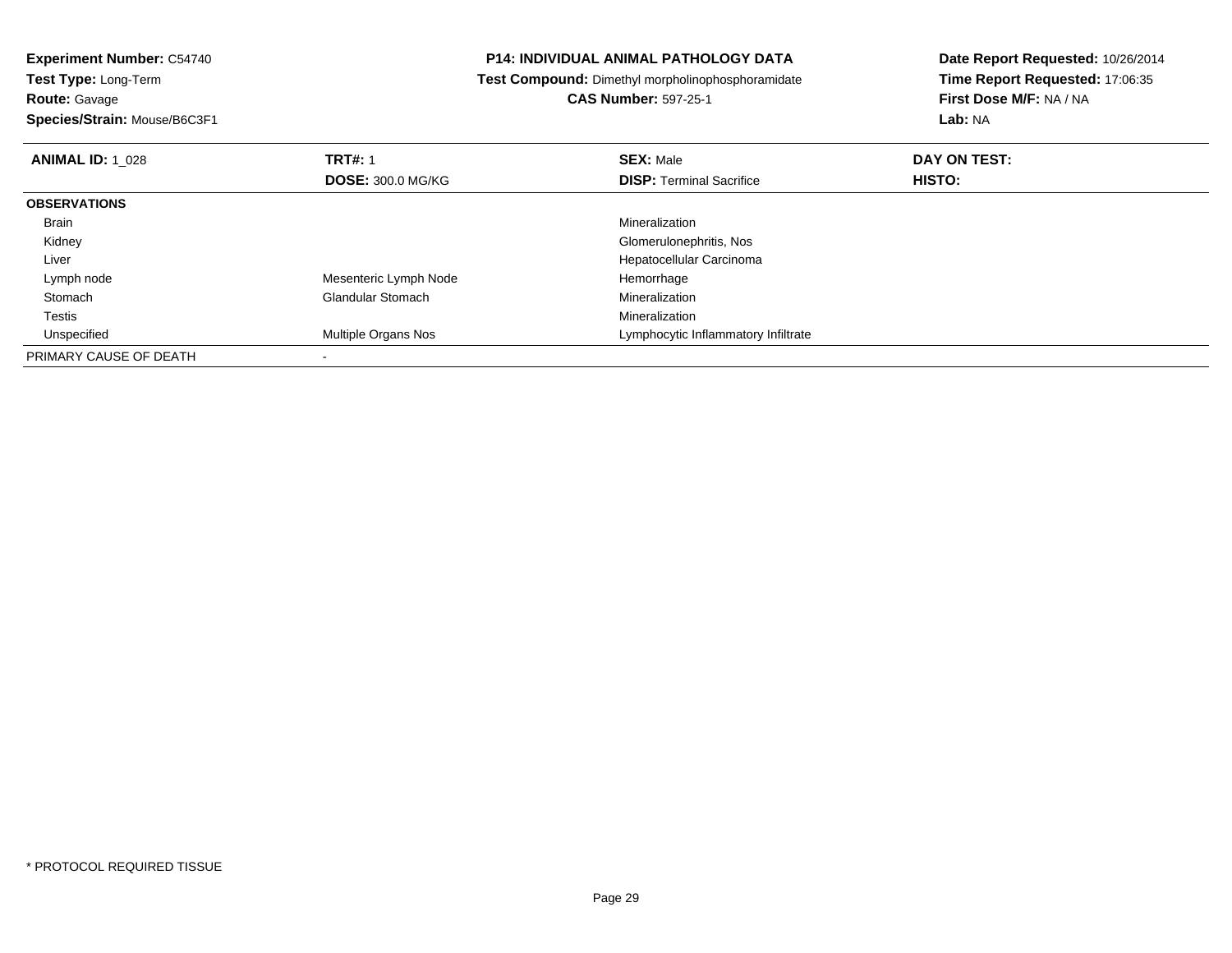**Route:** Gavage

**Species/Strain:** Mouse/B6C3F1

#### **P14: INDIVIDUAL ANIMAL PATHOLOGY DATA**

**Test Compound:** Dimethyl morpholinophosphoramidate

### **CAS Number:** 597-25-1

| <b>ANIMAL ID: 1 029</b> | <b>TRT#: 1</b>           | <b>SEX: Male</b>                    | DAY ON TEST: |  |
|-------------------------|--------------------------|-------------------------------------|--------------|--|
|                         | <b>DOSE: 300.0 MG/KG</b> | <b>DISP: Terminal Sacrifice</b>     | HISTO:       |  |
| <b>OBSERVATIONS</b>     |                          |                                     |              |  |
| Brain                   |                          | Mineralization                      |              |  |
| Liver                   |                          | Cytoplasmic Vacuolization           |              |  |
|                         |                          | Hepatocellular Carcinoma            |              |  |
| Lymph node              | Mesenteric Lymph Node    | Hemorrhage                          |              |  |
| Preputial gland         |                          | Inflammation, Acute/Chronic         |              |  |
| Prostate                |                          | Hemorrhage                          |              |  |
| Spleen                  |                          | Hematopoiesis                       |              |  |
| Unspecified             | Multiple Organs Nos      | Lymphocytic Inflammatory Infiltrate |              |  |
| PRIMARY CAUSE OF DEATH  |                          |                                     |              |  |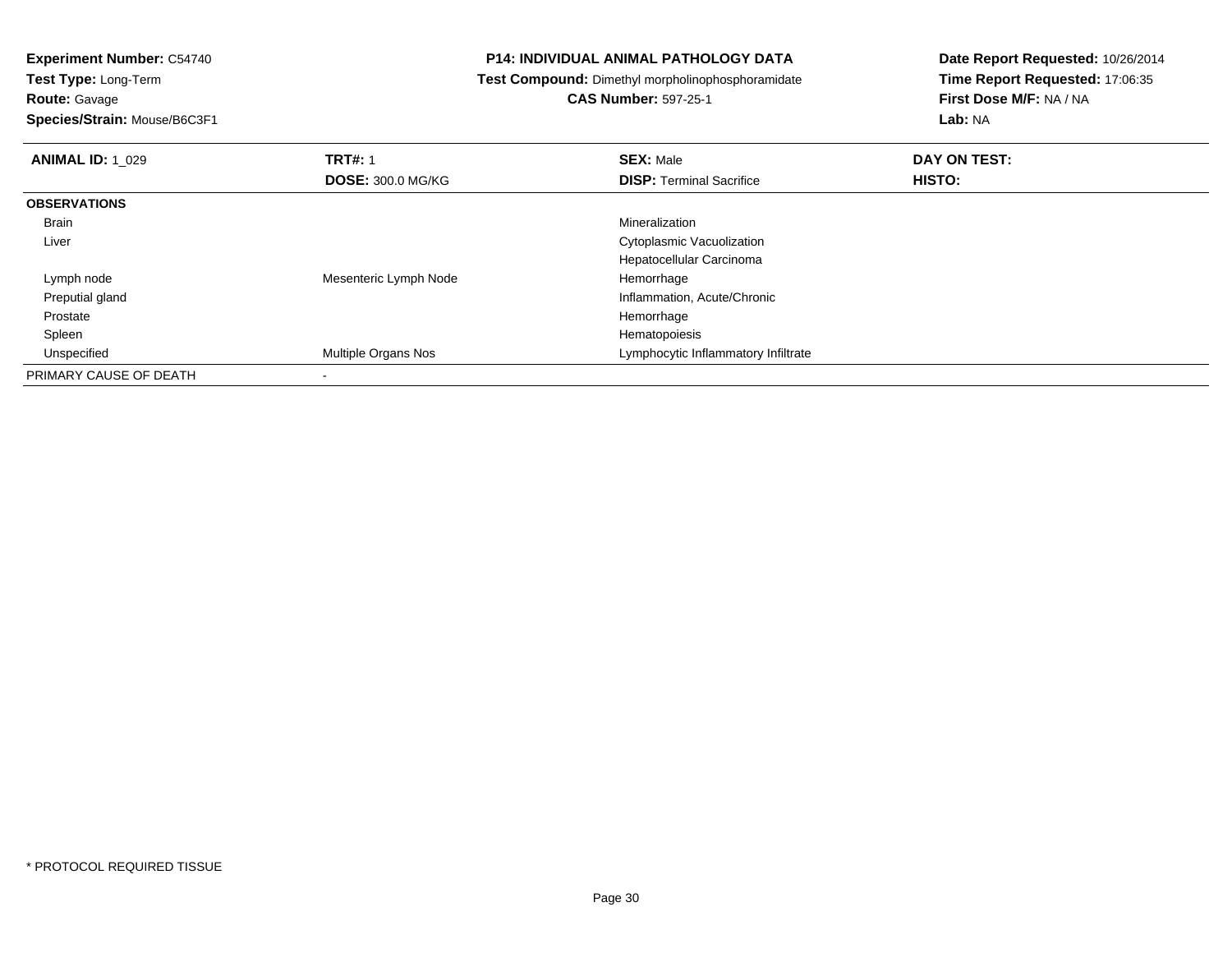**Experiment Number:** C54740**Test Type:** Long-Term**Route:** Gavage **Species/Strain:** Mouse/B6C3F1**P14: INDIVIDUAL ANIMAL PATHOLOGY DATA Test Compound:** Dimethyl morpholinophosphoramidate**CAS Number:** 597-25-1**Date Report Requested:** 10/26/2014**Time Report Requested:** 17:06:35**First Dose M/F:** NA / NA**Lab:** NA**ANIMAL ID:** 1\_030**C TRT#:** 1 **SEX:** Male **DAY ON TEST: DOSE:** 300.0 MG/KG**DISP:** Terminal Sacrifice **HISTO: OBSERVATIONS** Brainn and the control of the control of the control of the control of the control of the control of the control of the control of the control of the control of the control of the control of the control of the control of the co Kidneyy which is a state of the control of the control of the control of the control of the control of the control of the control of the control of the control of the control of the control of the control of the control of the c Lymphocytic Inflammatory Infiltrate Liver Cytoplasmic Vacuolization Alveolar/Bronchiolar Adenoma Lung Parathyroid gland Cyst, Nos Thyroid Hyperplasia, Follicular Cell PRIMARY CAUSE OF DEATH-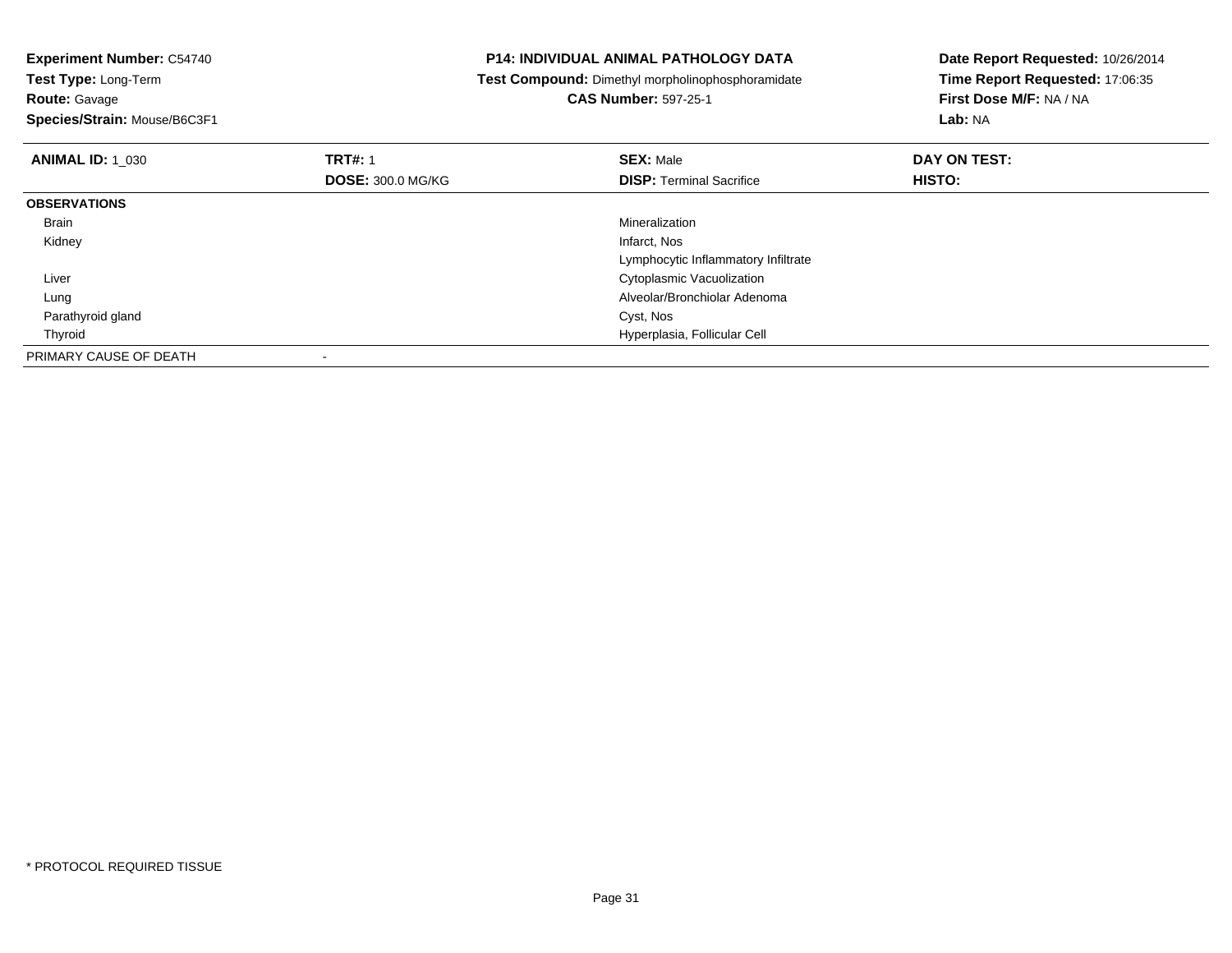**Experiment Number:** C54740**Test Type:** Long-Term**Route:** Gavage **Species/Strain:** Mouse/B6C3F1**P14: INDIVIDUAL ANIMAL PATHOLOGY DATA Test Compound:** Dimethyl morpholinophosphoramidate**CAS Number:** 597-25-1**Date Report Requested:** 10/26/2014**Time Report Requested:** 17:06:35**First Dose M/F:** NA / NA**Lab:** NA**ANIMAL ID:** 1\_031**TRT#:** 1 **SEX:** Male **DAY ON TEST: DOSE:** 300.0 MG/KG**DISP:** Terminal Sacrifice **HISTO: OBSERVATIONS** Brainn and the control of the control of the control of the control of the control of the control of the control of the control of the control of the control of the control of the control of the control of the control of the co Kidneyy which is a set of the set of the set of the set of the set of the set of the Nephrosis, Nos Liver Cytoplasmic Vacuolization Lymph node Mesenteric Lymph Node Hemorrhage Pancreass and the contract of the contract of the contract of the contract of the contract  $\mathsf{A}$  at  $\mathsf{A}$  and  $\mathsf{A}$  and  $\mathsf{A}$  and  $\mathsf{A}$  and  $\mathsf{A}$  are contract of  $\mathsf{A}$  and  $\mathsf{A}$  and  $\mathsf{A}$  are contract of Salivary gland Lymphocytic Inflammatory Infiltrate PRIMARY CAUSE OF DEATH-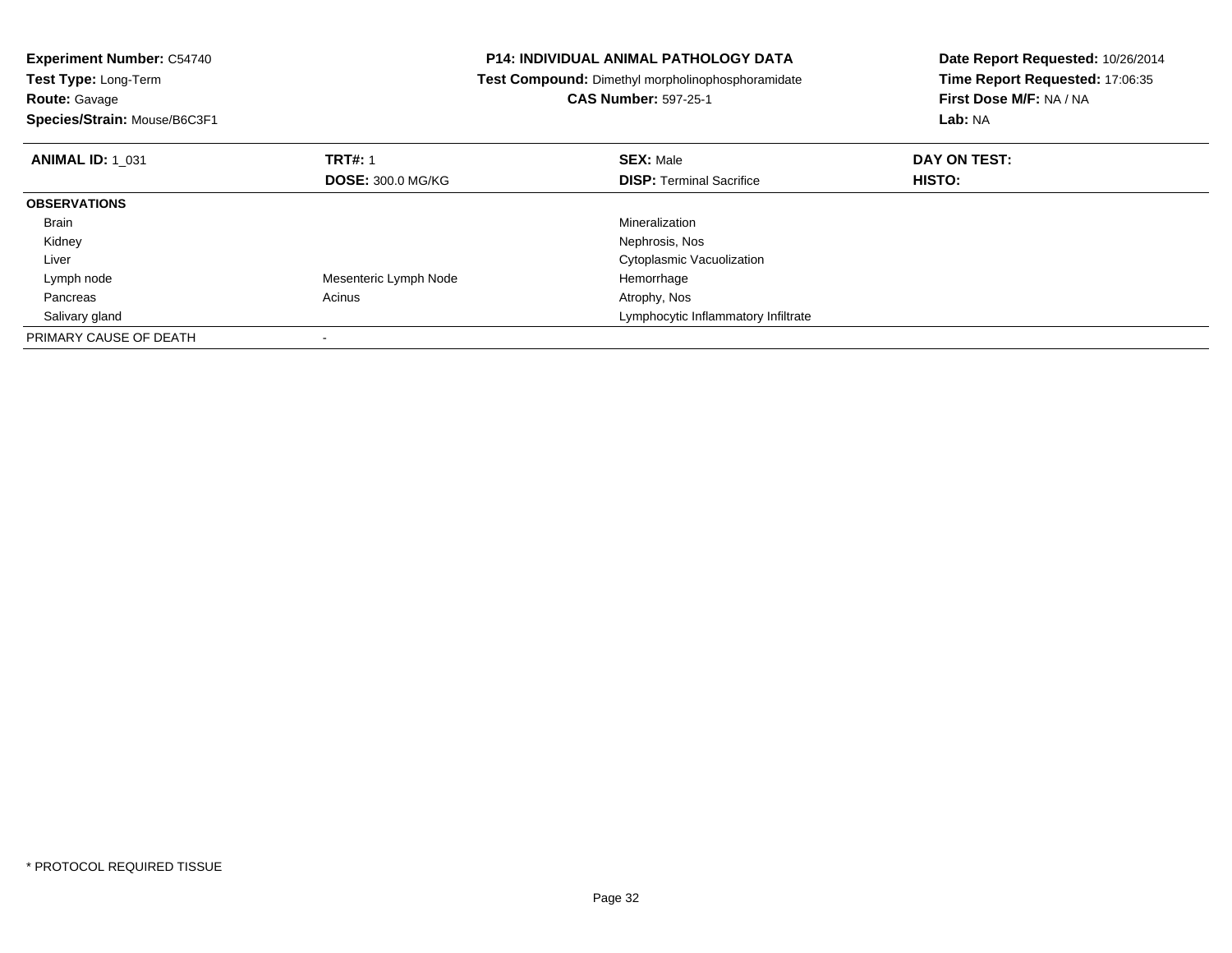| <b>Experiment Number: C54740</b><br><b>Test Type: Long-Term</b><br><b>Route: Gavage</b><br>Species/Strain: Mouse/B6C3F1 |                          | <b>P14: INDIVIDUAL ANIMAL PATHOLOGY DATA</b><br>Test Compound: Dimethyl morpholinophosphoramidate<br><b>CAS Number: 597-25-1</b> | Date Report Requested: 10/26/2014<br>Time Report Requested: 17:06:35<br>First Dose M/F: NA / NA<br>Lab: NA |
|-------------------------------------------------------------------------------------------------------------------------|--------------------------|----------------------------------------------------------------------------------------------------------------------------------|------------------------------------------------------------------------------------------------------------|
| <b>ANIMAL ID:</b> 1 032                                                                                                 | <b>TRT#: 1</b>           | <b>SEX: Male</b>                                                                                                                 | DAY ON TEST:                                                                                               |
|                                                                                                                         | <b>DOSE: 300.0 MG/KG</b> | <b>DISP: Terminal Sacrifice</b>                                                                                                  | <b>HISTO:</b>                                                                                              |
| <b>OBSERVATIONS</b>                                                                                                     |                          |                                                                                                                                  |                                                                                                            |
| Adrenal gland                                                                                                           | Medulla                  | Pheochromocytoma                                                                                                                 |                                                                                                            |
| <b>Brain</b>                                                                                                            |                          | Mineralization                                                                                                                   |                                                                                                            |
| Liver                                                                                                                   |                          | Clear-Cell Change                                                                                                                |                                                                                                            |
| Lymph node                                                                                                              | Mesenteric Lymph Node    | Hemorrhage                                                                                                                       |                                                                                                            |
| Trachea                                                                                                                 |                          | Inflammation, Acute                                                                                                              |                                                                                                            |
| PRIMARY CAUSE OF DEATH                                                                                                  |                          |                                                                                                                                  |                                                                                                            |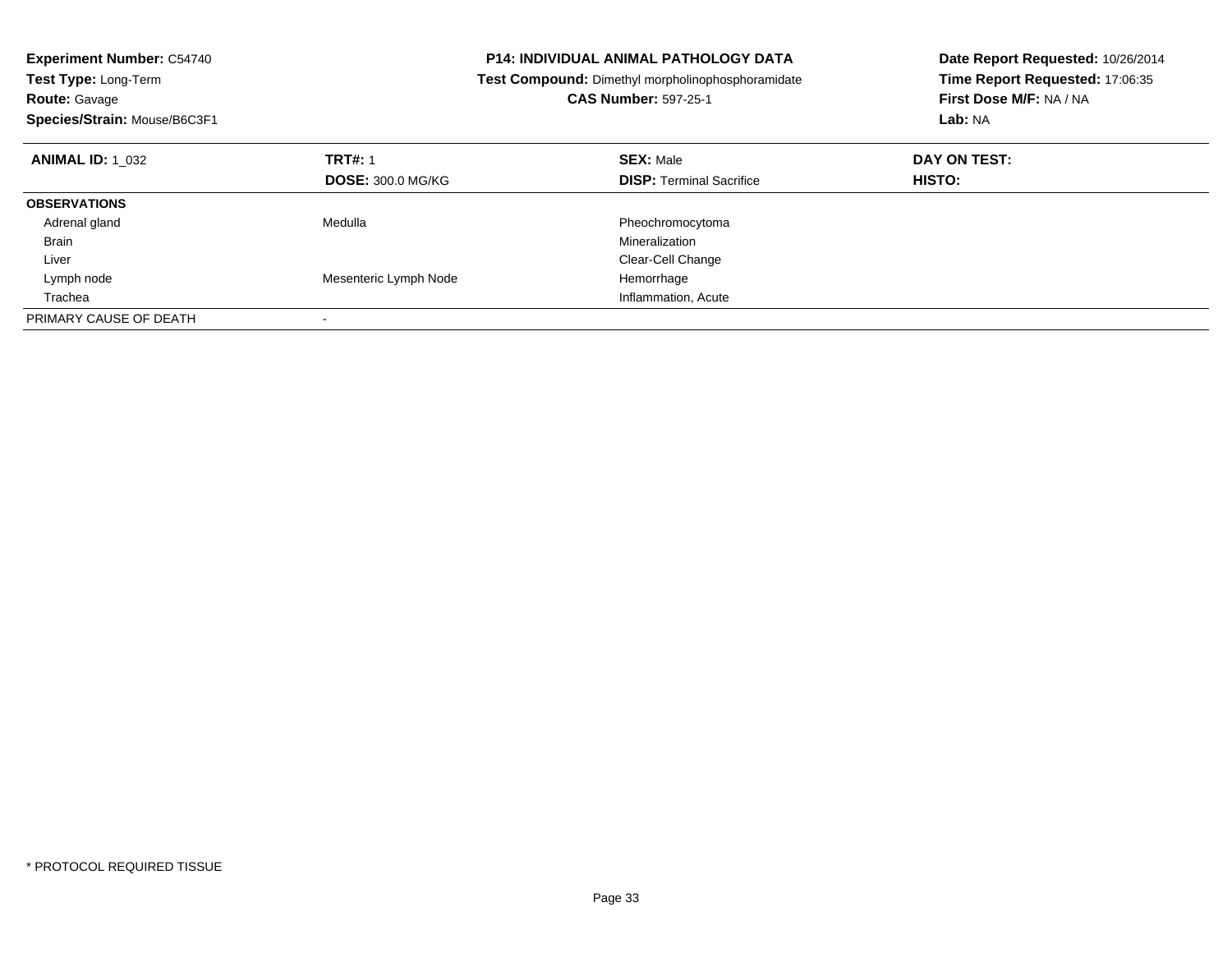| <b>Experiment Number: C54740</b><br>Test Type: Long-Term<br><b>Route: Gavage</b><br>Species/Strain: Mouse/B6C3F1 |                          | <b>P14: INDIVIDUAL ANIMAL PATHOLOGY DATA</b><br>Test Compound: Dimethyl morpholinophosphoramidate<br><b>CAS Number: 597-25-1</b> | Date Report Requested: 10/26/2014<br>Time Report Requested: 17:06:35<br>First Dose M/F: NA / NA<br><b>Lab: NA</b> |
|------------------------------------------------------------------------------------------------------------------|--------------------------|----------------------------------------------------------------------------------------------------------------------------------|-------------------------------------------------------------------------------------------------------------------|
| <b>ANIMAL ID: 1 033</b>                                                                                          | <b>TRT#: 1</b>           | <b>SEX: Male</b>                                                                                                                 | DAY ON TEST:                                                                                                      |
|                                                                                                                  | <b>DOSE: 300.0 MG/KG</b> | <b>DISP:</b> Terminal Sacrifice                                                                                                  | <b>HISTO:</b>                                                                                                     |
| <b>OBSERVATIONS</b>                                                                                              |                          |                                                                                                                                  |                                                                                                                   |
| Brain                                                                                                            |                          | Mineralization                                                                                                                   |                                                                                                                   |
| Kidney                                                                                                           |                          | Lymphocytic Inflammatory Infiltrate                                                                                              |                                                                                                                   |
| Liver                                                                                                            |                          | Cyst, Nos                                                                                                                        |                                                                                                                   |
|                                                                                                                  |                          | Cytoplasmic Vacuolization                                                                                                        |                                                                                                                   |
|                                                                                                                  |                          | Islet-Cell Carcinoma, Metastatic                                                                                                 |                                                                                                                   |
| Pancreas                                                                                                         | <b>Islets</b>            | Islet-Cell Carcinoma                                                                                                             |                                                                                                                   |
| PRIMARY CAUSE OF DEATH                                                                                           |                          |                                                                                                                                  |                                                                                                                   |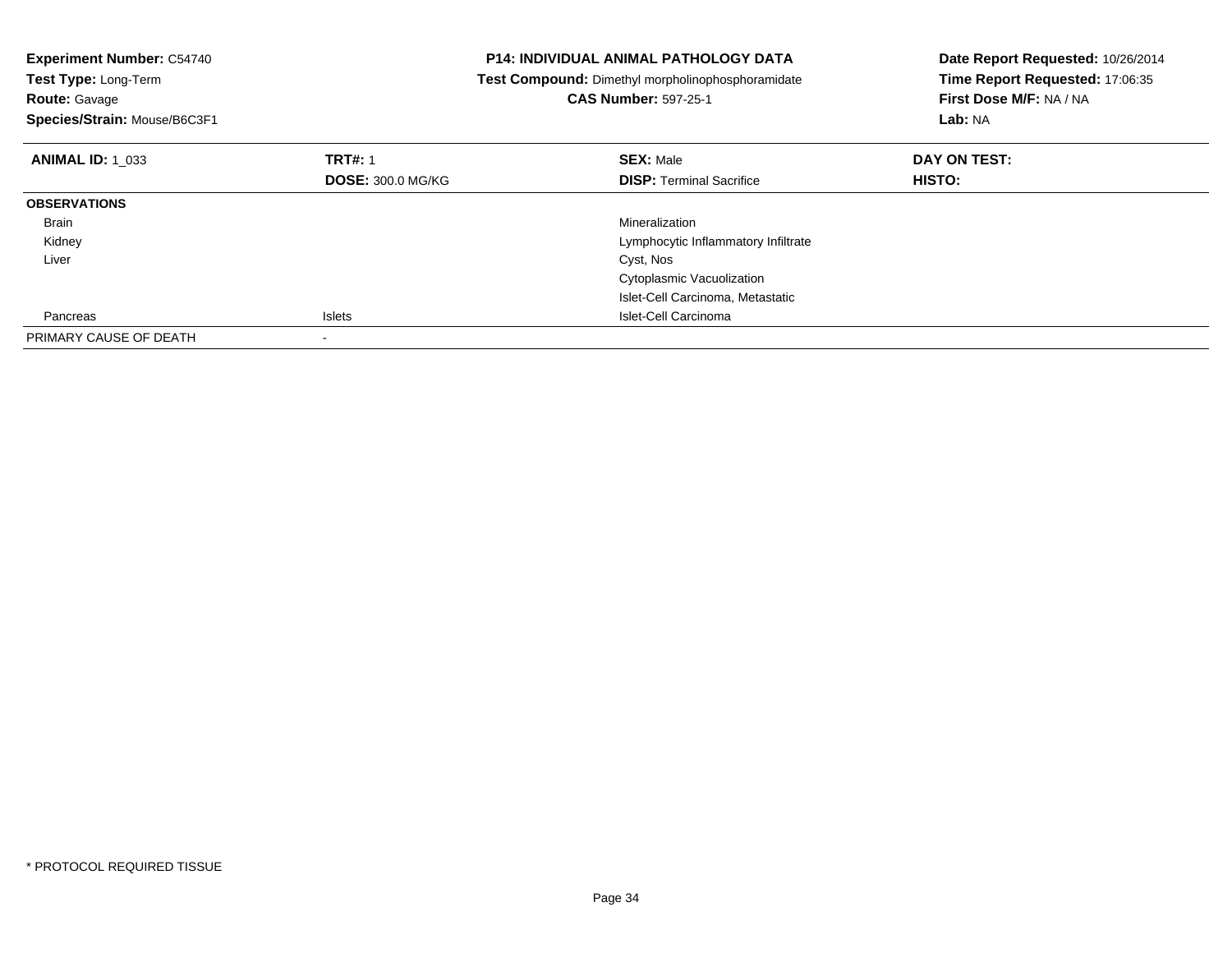| <b>Experiment Number: C54740</b><br>Test Type: Long-Term |                          | <b>P14: INDIVIDUAL ANIMAL PATHOLOGY DATA</b>      | Date Report Requested: 10/26/2014<br>Time Report Requested: 17:06:35 |  |
|----------------------------------------------------------|--------------------------|---------------------------------------------------|----------------------------------------------------------------------|--|
|                                                          |                          | Test Compound: Dimethyl morpholinophosphoramidate |                                                                      |  |
| <b>Route: Gavage</b>                                     |                          | <b>CAS Number: 597-25-1</b>                       | First Dose M/F: NA / NA                                              |  |
| Species/Strain: Mouse/B6C3F1                             |                          |                                                   | Lab: NA                                                              |  |
| <b>ANIMAL ID: 1 034</b>                                  | <b>TRT#: 1</b>           | <b>SEX: Male</b>                                  | DAY ON TEST:                                                         |  |
|                                                          | <b>DOSE: 300.0 MG/KG</b> | <b>DISP:</b> Terminal Sacrifice                   | HISTO:                                                               |  |
| <b>OBSERVATIONS</b>                                      |                          |                                                   |                                                                      |  |
| Liver                                                    |                          | Clear-Cell Change                                 |                                                                      |  |
|                                                          |                          | <b>Cytoplasmic Vacuolization</b>                  |                                                                      |  |
| Lymph node                                               | Mesenteric Lymph Node    | Hemorrhage                                        |                                                                      |  |
| Nasal cavity                                             |                          | Inflammation, Acute                               |                                                                      |  |
| Unspecified                                              | Multiple Organs Nos      | Lymphocytic Inflammatory Infiltrate               |                                                                      |  |
| PRIMARY CAUSE OF DEATH                                   |                          |                                                   |                                                                      |  |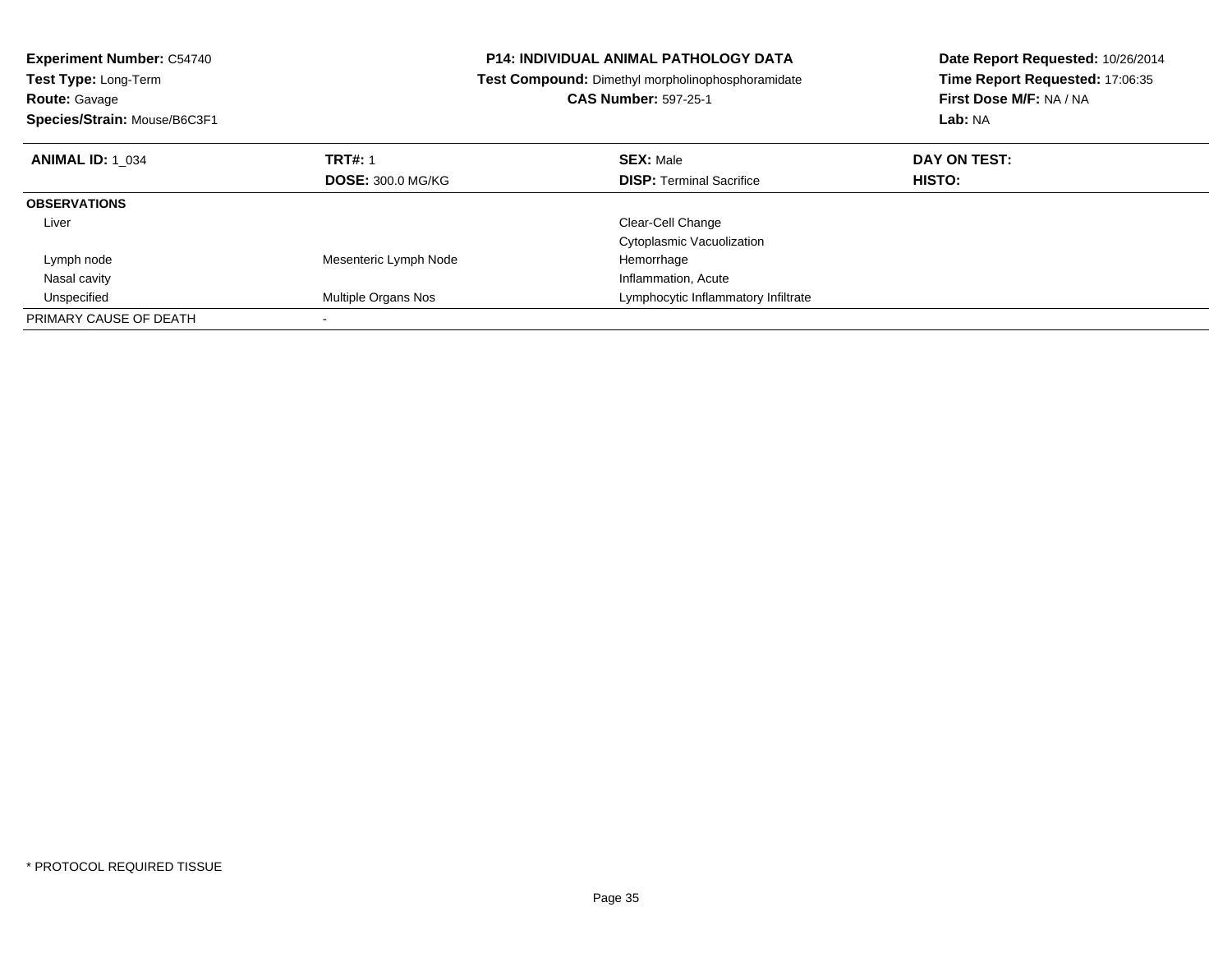| <b>Experiment Number: C54740</b><br>Test Type: Long-Term<br><b>Route: Gavage</b><br>Species/Strain: Mouse/B6C3F1 |                                            | <b>P14: INDIVIDUAL ANIMAL PATHOLOGY DATA</b><br>Test Compound: Dimethyl morpholinophosphoramidate<br><b>CAS Number: 597-25-1</b> | Date Report Requested: 10/26/2014<br>Time Report Requested: 17:06:35<br>First Dose M/F: NA / NA<br>Lab: NA |  |
|------------------------------------------------------------------------------------------------------------------|--------------------------------------------|----------------------------------------------------------------------------------------------------------------------------------|------------------------------------------------------------------------------------------------------------|--|
| <b>ANIMAL ID: 1 035</b>                                                                                          | <b>TRT#: 1</b><br><b>DOSE: 300.0 MG/KG</b> | <b>SEX: Male</b><br><b>DISP: Natural Death</b>                                                                                   | DAY ON TEST:<br><b>HISTO:</b>                                                                              |  |
| <b>OBSERVATIONS</b>                                                                                              |                                            |                                                                                                                                  |                                                                                                            |  |
| Kidney                                                                                                           |                                            | Congestion, Nos                                                                                                                  |                                                                                                            |  |
| Lung                                                                                                             |                                            | Congestion, Nos                                                                                                                  |                                                                                                            |  |
| PRIMARY CAUSE OF DEATH                                                                                           |                                            |                                                                                                                                  |                                                                                                            |  |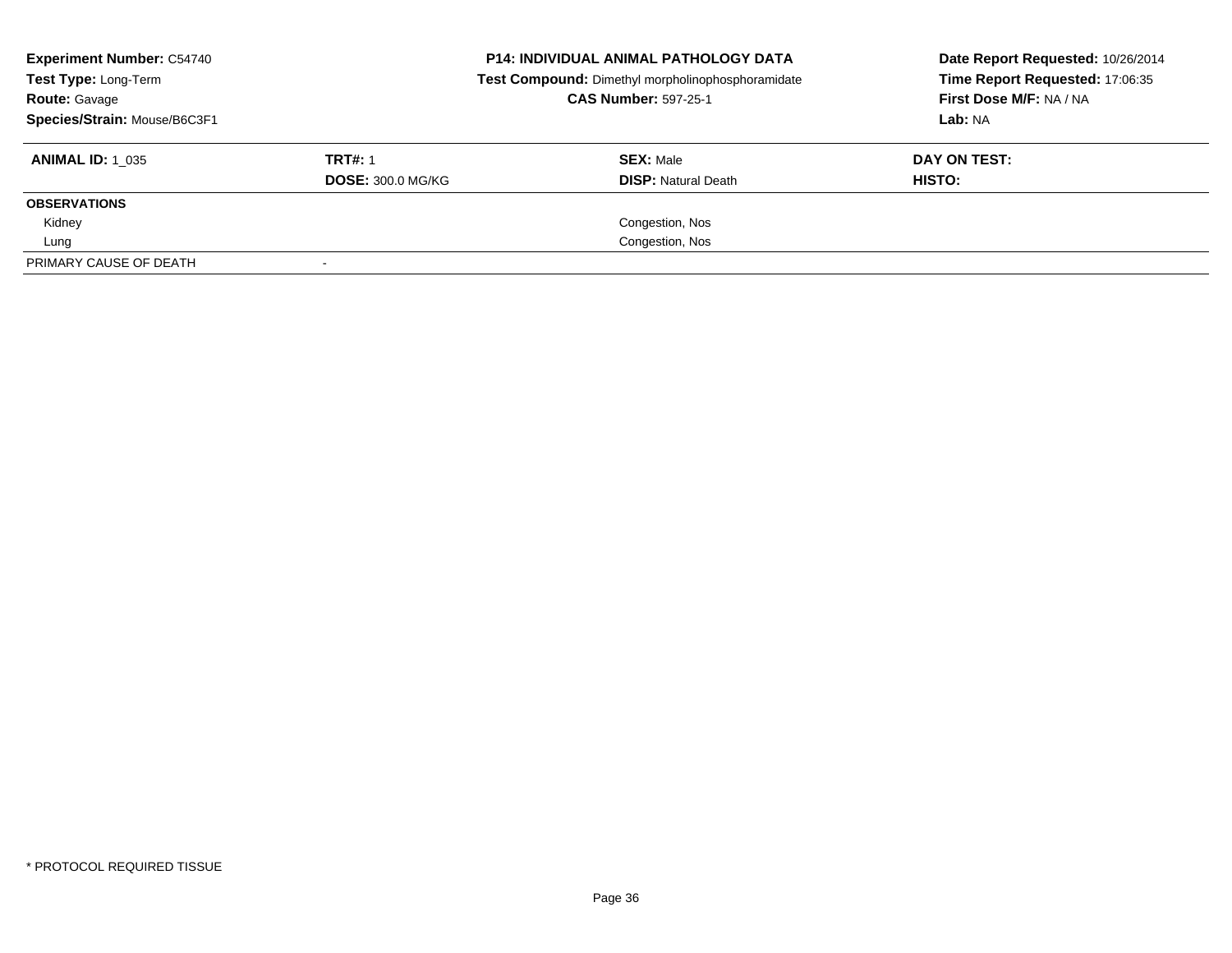**Route:** Gavage

**Species/Strain:** Mouse/B6C3F1

#### **P14: INDIVIDUAL ANIMAL PATHOLOGY DATA**

**Test Compound:** Dimethyl morpholinophosphoramidate

**CAS Number:** 597-25-1

| <b>ANIMAL ID: 1 036</b> | <b>TRT#: 1</b>             | <b>SEX: Male</b>                    | DAY ON TEST: |  |
|-------------------------|----------------------------|-------------------------------------|--------------|--|
|                         | <b>DOSE: 300.0 MG/KG</b>   | <b>DISP: Terminal Sacrifice</b>     | HISTO:       |  |
| <b>OBSERVATIONS</b>     |                            |                                     |              |  |
| Adrenal gland           | Capsule                    | Hyperplasia, Nos                    |              |  |
|                         | Medulla                    | Hyperplasia, Nos                    |              |  |
| <b>Brain</b>            |                            | Mineralization                      |              |  |
| Harderian gland         | Hardarian Gland            | Papillary Adenoma                   |              |  |
| Liver                   |                            | Clear-Cell Change                   |              |  |
|                         |                            | Hepatocellular Carcinoma            |              |  |
|                         |                            | Necrosis, Nos                       |              |  |
| Lymph node              | Mesenteric Lymph Node      | Hemorrhage                          |              |  |
| Unspecified             |                            | Inflammation, Necro Granulomatous   |              |  |
|                         | <b>Multiple Organs Nos</b> | Lymphocytic Inflammatory Infiltrate |              |  |
| PRIMARY CAUSE OF DEATH  |                            |                                     |              |  |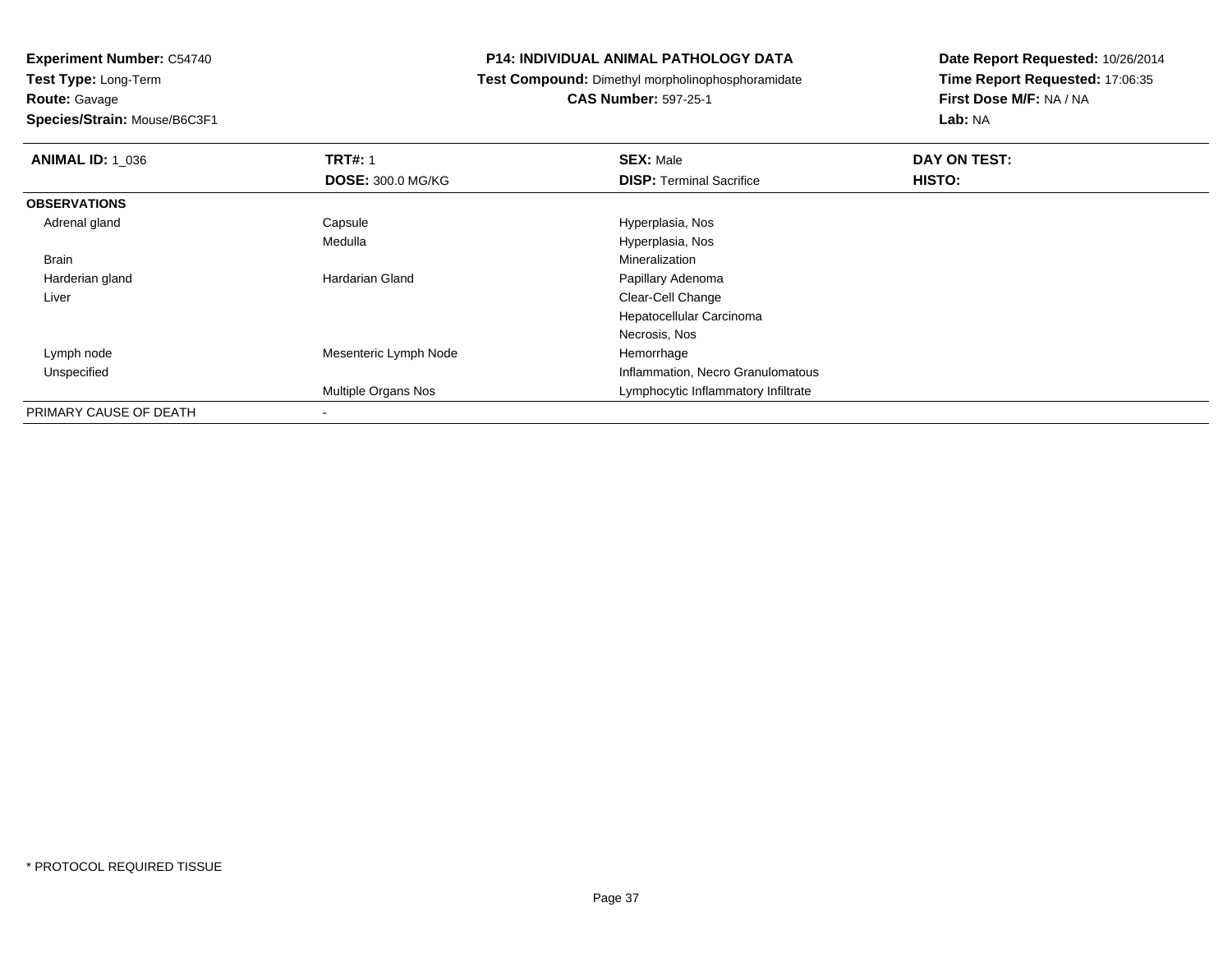**Test Type:** Long-Term**Route:** Gavage

**Species/Strain:** Mouse/B6C3F1

#### **P14: INDIVIDUAL ANIMAL PATHOLOGY DATA**

**Test Compound:** Dimethyl morpholinophosphoramidate

**CAS Number:** 597-25-1

| <b>ANIMAL ID: 1_037</b> | <b>TRT#: 1</b>           | <b>SEX: Male</b>                | DAY ON TEST: |  |
|-------------------------|--------------------------|---------------------------------|--------------|--|
|                         | <b>DOSE: 300.0 MG/KG</b> | <b>DISP: Terminal Sacrifice</b> | HISTO:       |  |
| <b>OBSERVATIONS</b>     |                          |                                 |              |  |
| Liver                   |                          | Clear-Cell Change               |              |  |
|                         |                          | Cytoplasmic Vacuolization       |              |  |
| Lung                    |                          | Histiocytosis                   |              |  |
| Lymph node              | Mesenteric Lymph Node    | Hemorrhage                      |              |  |
| Nasal cavity            | Nasal Gland              | Inflammation, Acute             |              |  |
| Thymus                  |                          | Cyst, Nos                       |              |  |
| Thyroid                 |                          | Cyst, Follicular Nos            |              |  |
| Tooth                   |                          | Inflammation, Acute/Chronic     |              |  |
| PRIMARY CAUSE OF DEATH  |                          |                                 |              |  |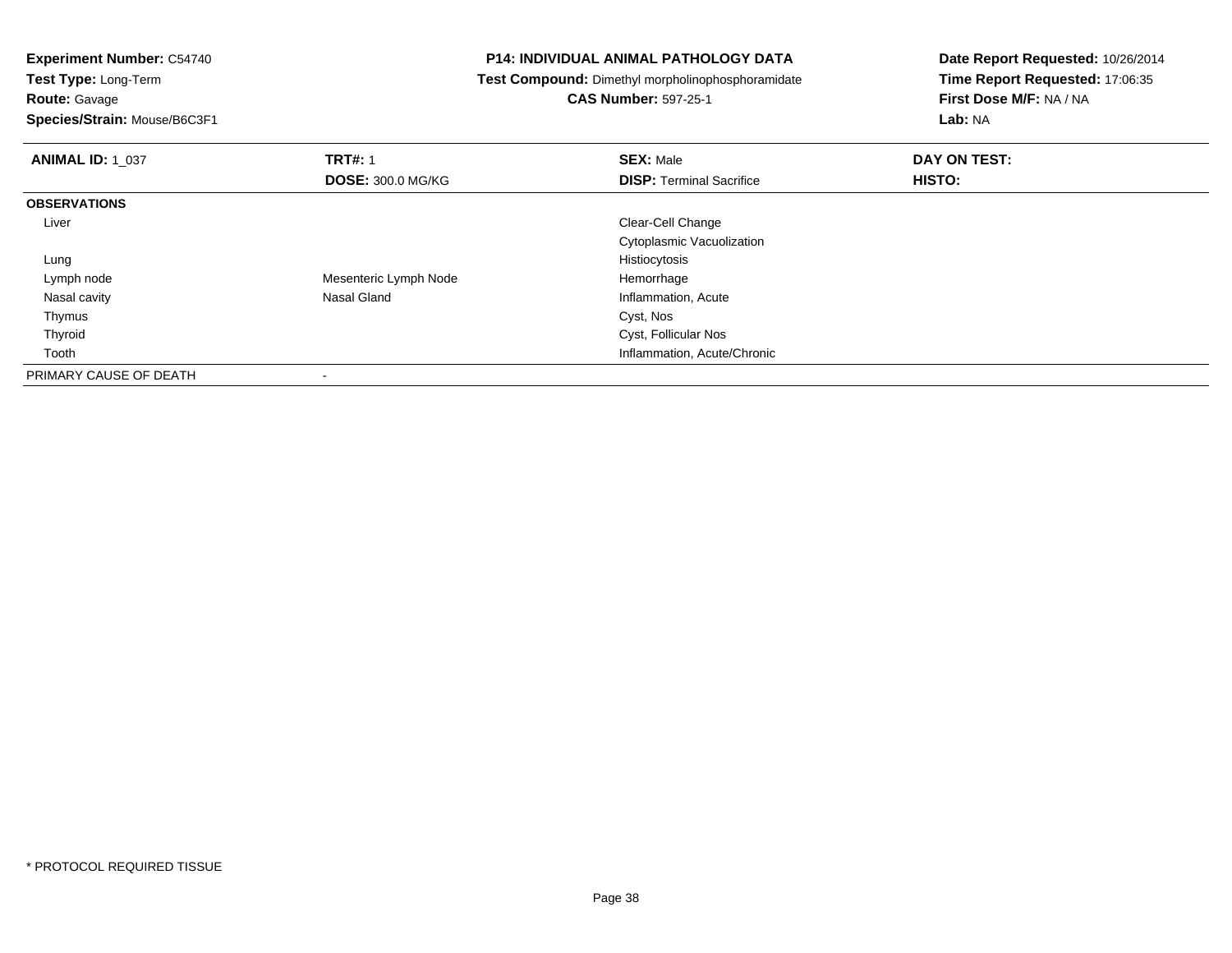# **Route:** Gavage

**Species/Strain:** Mouse/B6C3F1

#### **P14: INDIVIDUAL ANIMAL PATHOLOGY DATA**

# **Test Compound:** Dimethyl morpholinophosphoramidate

# **CAS Number:** 597-25-1

| <b>ANIMAL ID: 1 038</b> | <b>TRT#: 1</b>           | <b>SEX: Male</b>                    | DAY ON TEST: |  |
|-------------------------|--------------------------|-------------------------------------|--------------|--|
|                         | <b>DOSE: 300.0 MG/KG</b> | <b>DISP: Terminal Sacrifice</b>     | HISTO:       |  |
| <b>OBSERVATIONS</b>     |                          |                                     |              |  |
| Adrenal gland           | <b>Cortex Nos</b>        | Clear-Cell Change                   |              |  |
|                         | Medulla                  | Hyperplasia, Nos                    |              |  |
| <b>Blood vessel</b>     |                          | Inflammation, Chronic               |              |  |
| Liver                   |                          | Cytoplasmic Vacuolization           |              |  |
| Lung                    |                          | Histiocytosis                       |              |  |
| Lymph node              | Mesenteric Lymph Node    | Hemorrhage                          |              |  |
| Nasal cavity            | Nasal Gland              | Inflammation, Acute                 |              |  |
| Thymus                  |                          | Cyst, Nos                           |              |  |
| Unspecified             | Multiple Organs Nos      | Lymphocytic Inflammatory Infiltrate |              |  |
| PRIMARY CAUSE OF DEATH  |                          |                                     |              |  |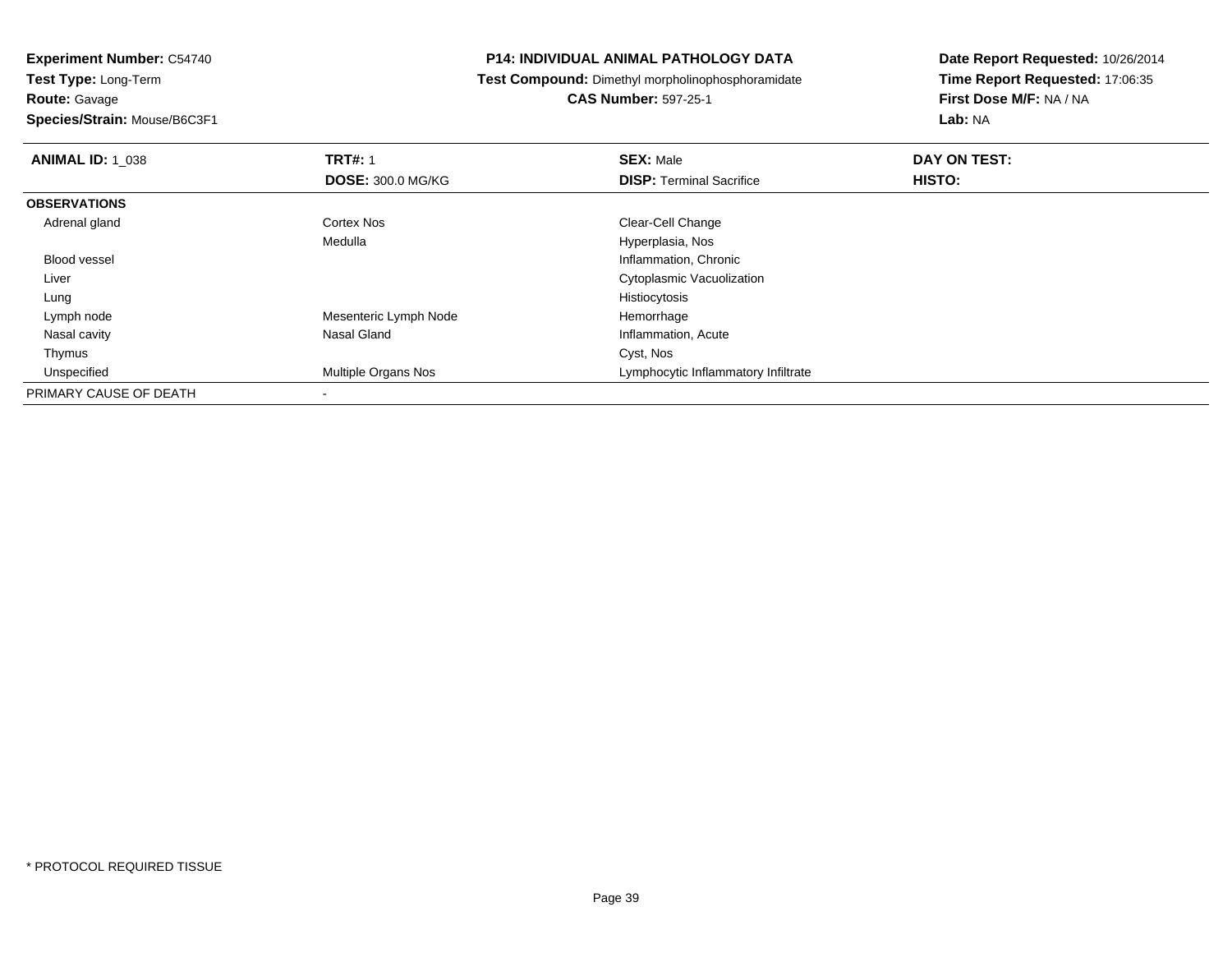| <b>Experiment Number: C54740</b><br><b>Test Type: Long-Term</b><br><b>Route: Gavage</b><br>Species/Strain: Mouse/B6C3F1 |                          | <b>P14: INDIVIDUAL ANIMAL PATHOLOGY DATA</b><br>Test Compound: Dimethyl morpholinophosphoramidate<br><b>CAS Number: 597-25-1</b> | Date Report Requested: 10/26/2014<br>Time Report Requested: 17:06:35<br>First Dose M/F: NA / NA<br>Lab: NA |  |
|-------------------------------------------------------------------------------------------------------------------------|--------------------------|----------------------------------------------------------------------------------------------------------------------------------|------------------------------------------------------------------------------------------------------------|--|
| <b>ANIMAL ID: 1 039</b>                                                                                                 | <b>TRT#: 1</b>           | <b>SEX: Male</b>                                                                                                                 | DAY ON TEST:                                                                                               |  |
|                                                                                                                         | <b>DOSE: 300.0 MG/KG</b> | <b>DISP:</b> Natural Death                                                                                                       | HISTO:                                                                                                     |  |
| <b>OBSERVATIONS</b>                                                                                                     |                          |                                                                                                                                  |                                                                                                            |  |
| Unspecified                                                                                                             | Multiple Organs Nos      | Congestion, Nos                                                                                                                  |                                                                                                            |  |
| PRIMARY CAUSE OF DEATH                                                                                                  |                          |                                                                                                                                  |                                                                                                            |  |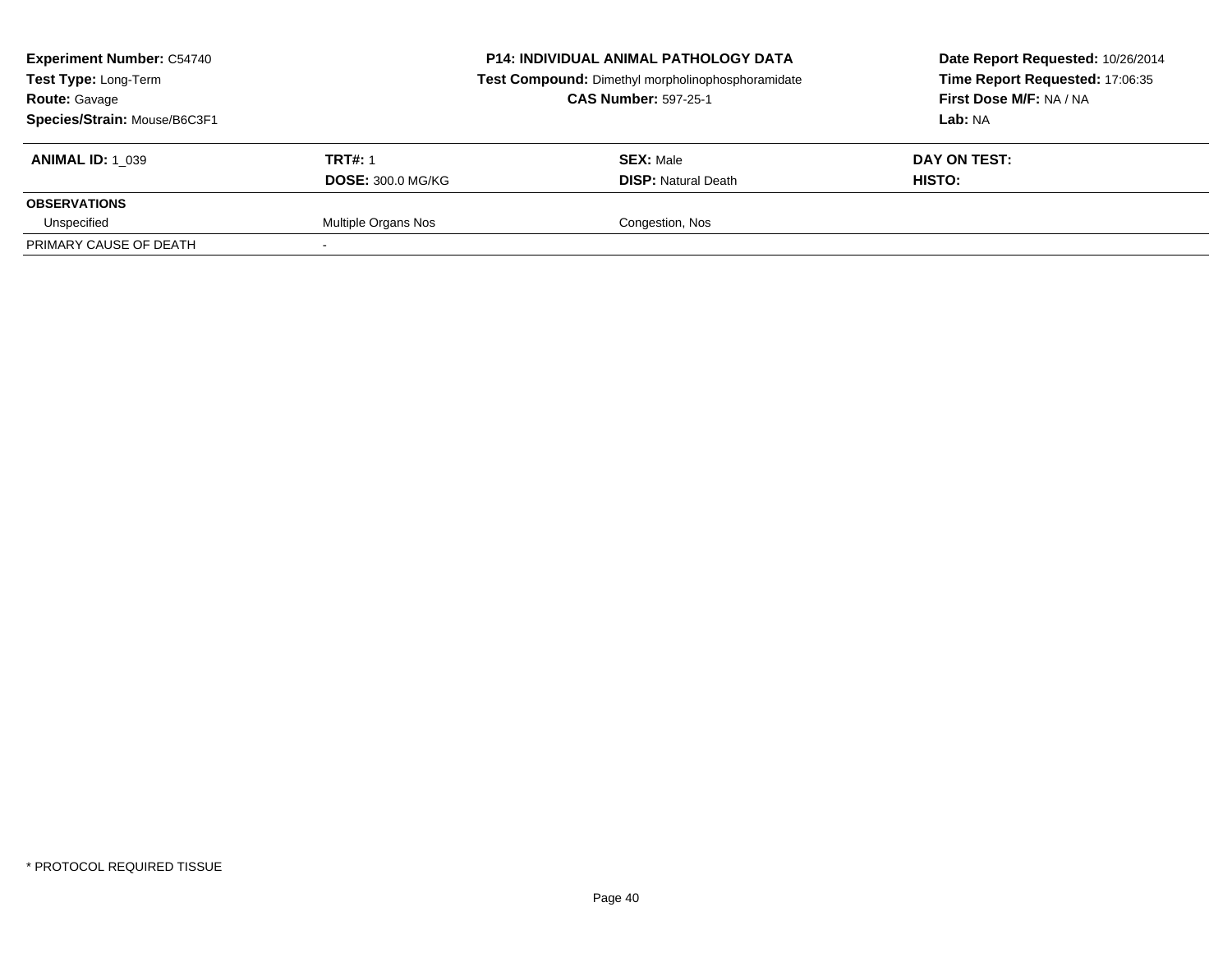| <b>Experiment Number: C54740</b>          | <b>P14: INDIVIDUAL ANIMAL PATHOLOGY DATA</b>      | Date Report Requested: 10/26/2014 |
|-------------------------------------------|---------------------------------------------------|-----------------------------------|
| Test Type: Long-Term                      | Test Compound: Dimethyl morpholinophosphoramidate | Time Report Requested: 17:06:35   |
| <b>Route: Gavage</b>                      | <b>CAS Number: 597-25-1</b>                       | First Dose M/F: NA / NA           |
| Species/Strain: Mouse/B6C3F1              |                                                   | Lab: NA                           |
| <b>TRT#: 1</b><br><b>ANIMAL ID: 1 040</b> | <b>SEX: Male</b>                                  | DAY ON TEST:                      |
| <b>DOSE: 300.0 MG/KG</b>                  | <b>DISP: Terminal Sacrifice</b>                   | <b>HISTO:</b>                     |
| <b>OBSERVATIONS</b>                       |                                                   |                                   |
| Cardiac Valve<br>Heart                    | Pigmentation, Nos                                 |                                   |
| Kidney                                    | Glomerulonephritis, Nos                           |                                   |
| Liver                                     | Hepatocellular Carcinoma                          |                                   |
| Mesenteric Lymph Node<br>Lymph node       | Hemorrhage                                        |                                   |
| Skin                                      | Inflammation, Chronic                             |                                   |
| Spleen                                    | Hematopoiesis                                     |                                   |
| PRIMARY CAUSE OF DEATH                    |                                                   |                                   |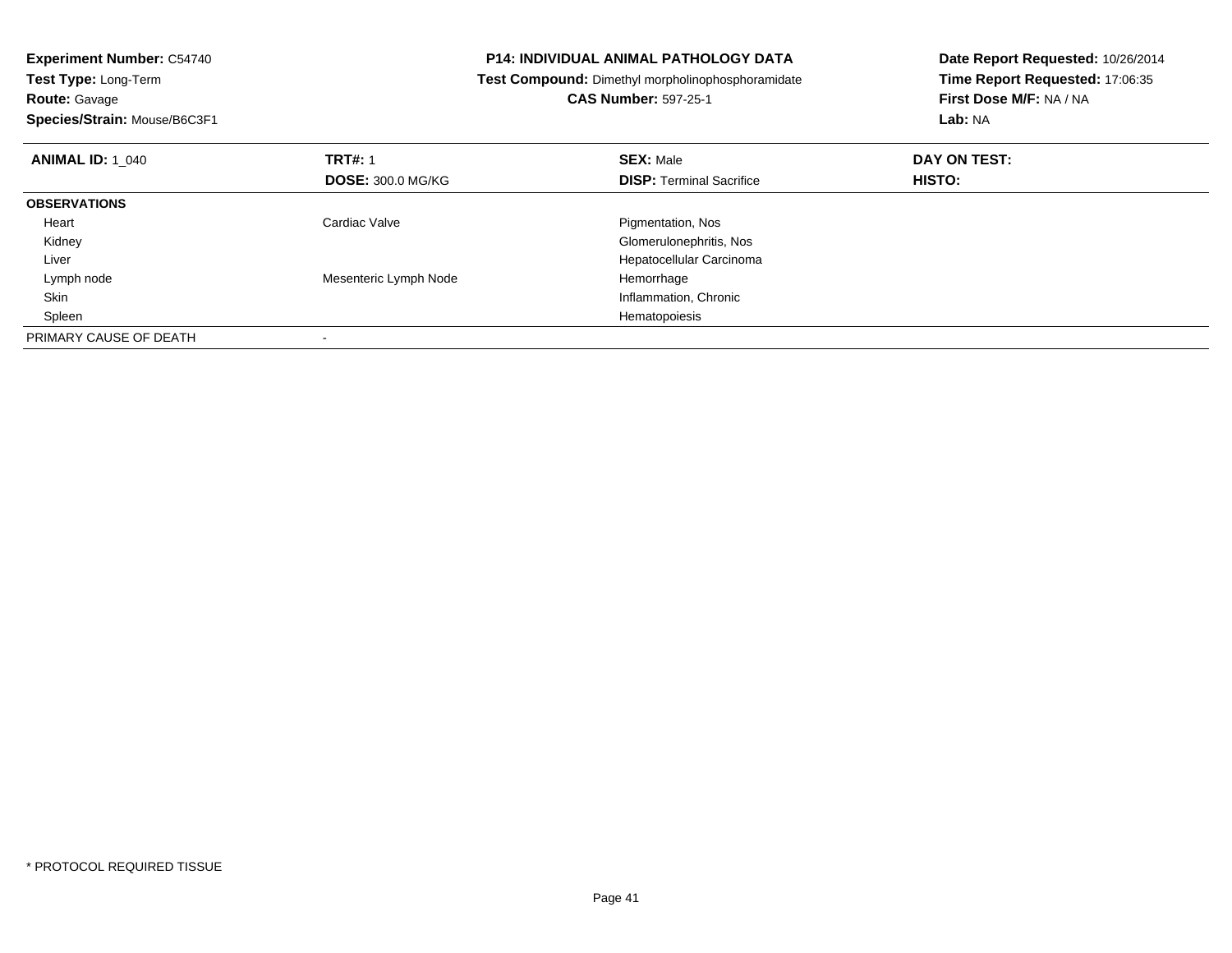**Route:** Gavage

**Species/Strain:** Mouse/B6C3F1

#### **P14: INDIVIDUAL ANIMAL PATHOLOGY DATA**

**Test Compound:** Dimethyl morpholinophosphoramidate

**CAS Number:** 597-25-1

| <b>ANIMAL ID: 1 041</b> | <b>TRT#: 1</b>           | <b>SEX: Male</b>                    | DAY ON TEST: |  |
|-------------------------|--------------------------|-------------------------------------|--------------|--|
|                         | <b>DOSE: 300.0 MG/KG</b> | <b>DISP: Terminal Sacrifice</b>     | HISTO:       |  |
| <b>OBSERVATIONS</b>     |                          |                                     |              |  |
| Ear                     | Eustachian Tube          | Lymphocytic Inflammatory Infiltrate |              |  |
| Intestine Small         | Ileum, Ileum             | Hyperplasia, Lymphoid               |              |  |
| Kidney                  |                          | Cyst, Nos                           |              |  |
|                         |                          | Infarct, Nos                        |              |  |
| Liver                   |                          | Clear-Cell Change                   |              |  |
|                         |                          | Cytoplasmic Vacuolization           |              |  |
| Pancreas                | Acinus                   | <b>Focal Cellular Change</b>        |              |  |
| Skin                    |                          | Fibrosis                            |              |  |
| Thymus                  |                          | Cyst, Nos                           |              |  |
| PRIMARY CAUSE OF DEATH  |                          |                                     |              |  |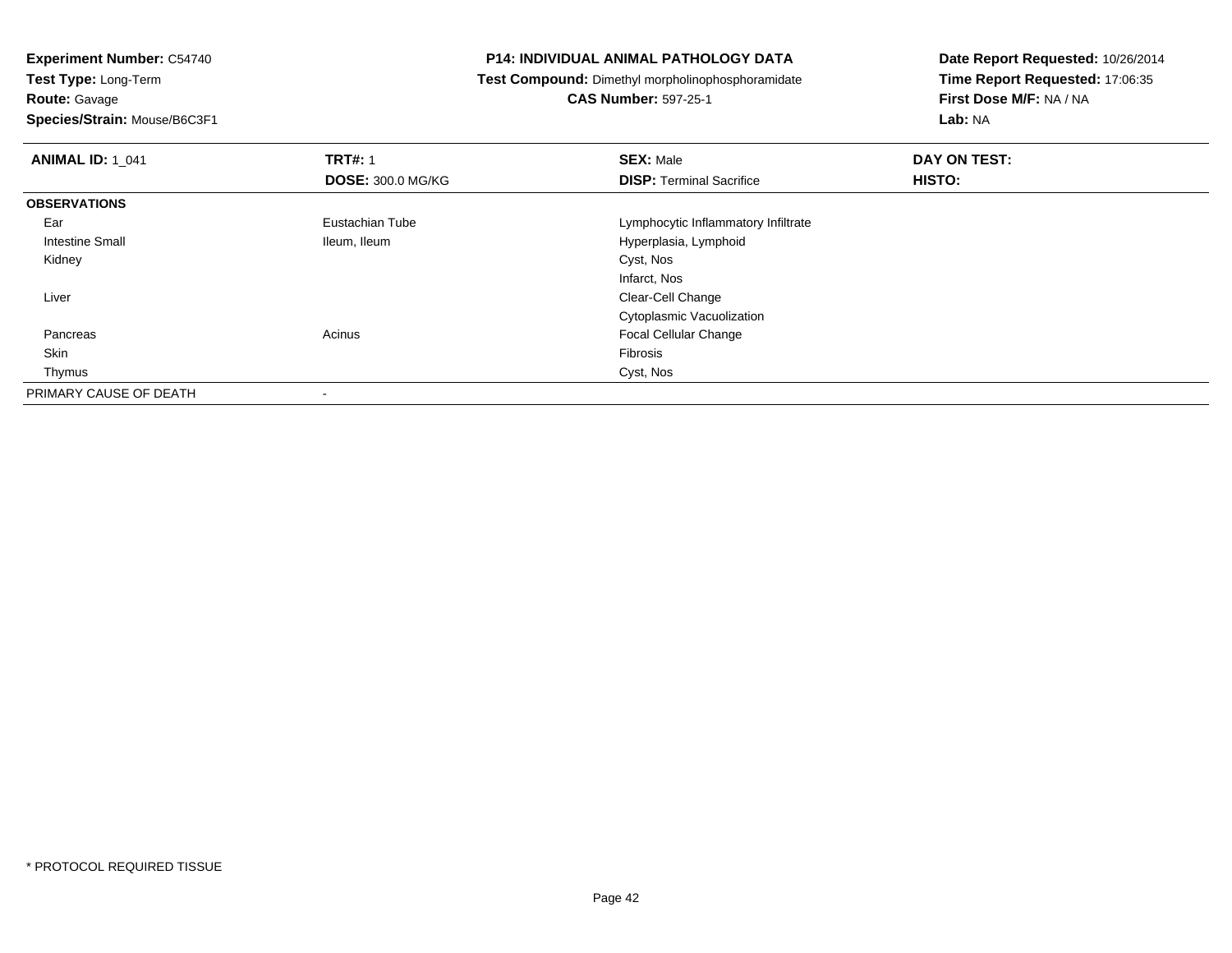| <b>Experiment Number: C54740</b><br>Test Type: Long-Term<br><b>Route: Gavage</b><br>Species/Strain: Mouse/B6C3F1 |                                            | <b>P14: INDIVIDUAL ANIMAL PATHOLOGY DATA</b><br>Test Compound: Dimethyl morpholinophosphoramidate<br><b>CAS Number: 597-25-1</b> | Date Report Requested: 10/26/2014<br>Time Report Requested: 17:06:35<br>First Dose M/F: NA / NA<br>Lab: NA |  |
|------------------------------------------------------------------------------------------------------------------|--------------------------------------------|----------------------------------------------------------------------------------------------------------------------------------|------------------------------------------------------------------------------------------------------------|--|
| <b>ANIMAL ID:</b> 1 042                                                                                          | <b>TRT#: 1</b><br><b>DOSE: 300.0 MG/KG</b> | <b>SEX: Male</b><br><b>DISP:</b> Natural Death                                                                                   | DAY ON TEST:<br>HISTO:                                                                                     |  |
| <b>OBSERVATIONS</b>                                                                                              |                                            |                                                                                                                                  |                                                                                                            |  |
| Prostate                                                                                                         |                                            | Inflammation, Acute                                                                                                              |                                                                                                            |  |
| Unspecified                                                                                                      | Multiple Organs Nos                        | Congestion, Nos                                                                                                                  |                                                                                                            |  |
| PRIMARY CAUSE OF DEATH                                                                                           |                                            |                                                                                                                                  |                                                                                                            |  |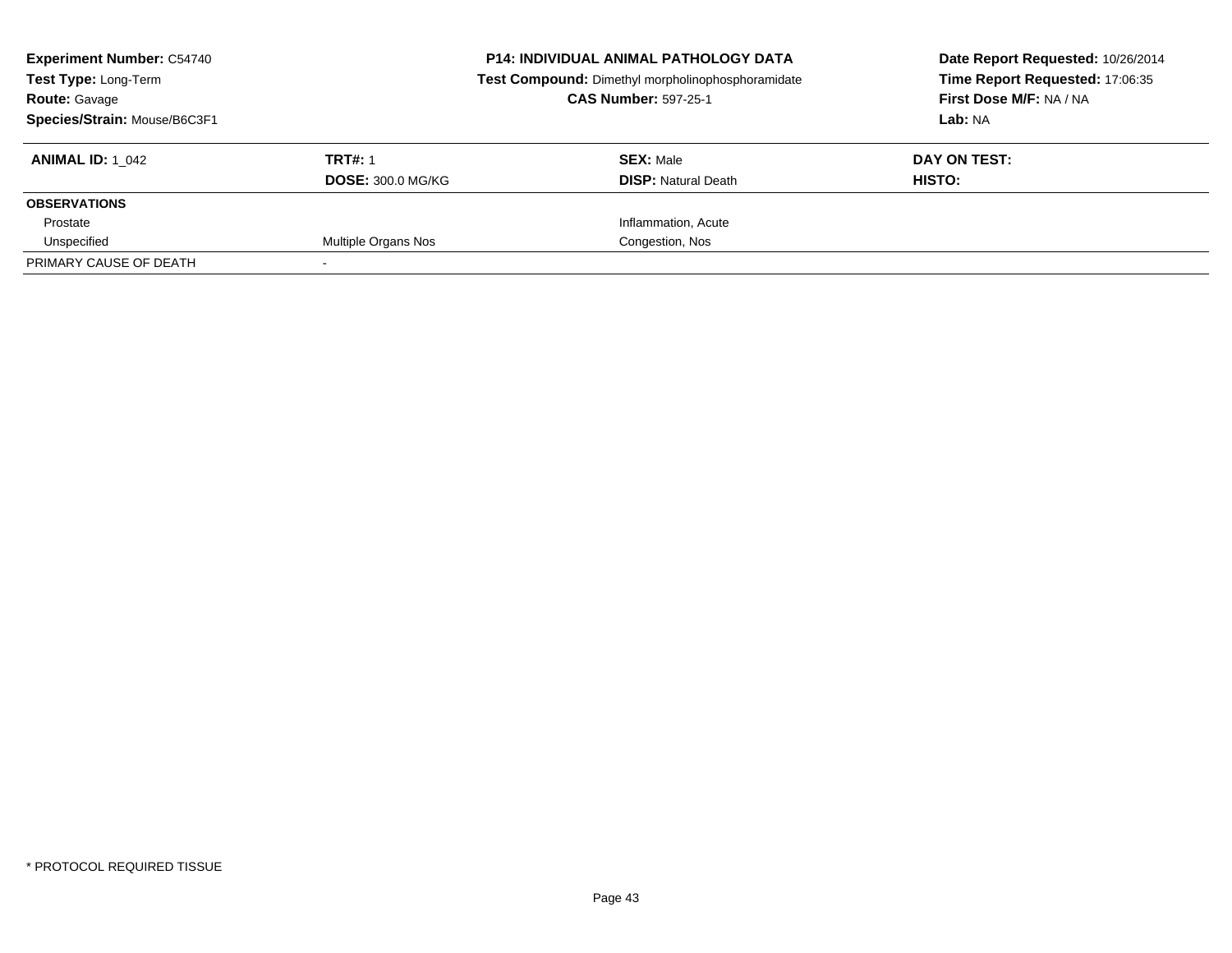| <b>Experiment Number: C54740</b><br><b>Test Type: Long-Term</b> |                          | P14: INDIVIDUAL ANIMAL PATHOLOGY DATA                    | Date Report Requested: 10/26/2014 |
|-----------------------------------------------------------------|--------------------------|----------------------------------------------------------|-----------------------------------|
|                                                                 |                          | <b>Test Compound:</b> Dimethyl morpholinophosphoramidate | Time Report Requested: 17:06:35   |
| <b>Route: Gavage</b>                                            |                          | <b>CAS Number: 597-25-1</b>                              | First Dose M/F: NA / NA           |
| Species/Strain: Mouse/B6C3F1                                    |                          |                                                          | Lab: NA                           |
| <b>TRT#: 1</b><br><b>ANIMAL ID: 1 043</b>                       |                          | <b>SEX: Male</b>                                         | DAY ON TEST:                      |
|                                                                 | <b>DOSE: 300.0 MG/KG</b> | <b>DISP:</b> Terminal Sacrifice                          | <b>HISTO:</b>                     |
| <b>OBSERVATIONS</b>                                             |                          |                                                          |                                   |
| Cardiac Valve<br>Heart                                          |                          | Pigmentation, Nos                                        |                                   |
| Lung                                                            |                          | Alveolar/Bronchiolar Adenoma                             |                                   |
| Lymph node                                                      | Mesenteric Lymph Node    | Hemorrhage                                               |                                   |
| Salivary gland                                                  |                          | Lymphocytic Inflammatory Infiltrate                      |                                   |
| Stomach<br><b>Glandular Stomach</b>                             |                          | Inflammation, Acute                                      |                                   |
| Testis                                                          |                          | Mineralization                                           |                                   |
| PRIMARY CAUSE OF DEATH                                          |                          |                                                          |                                   |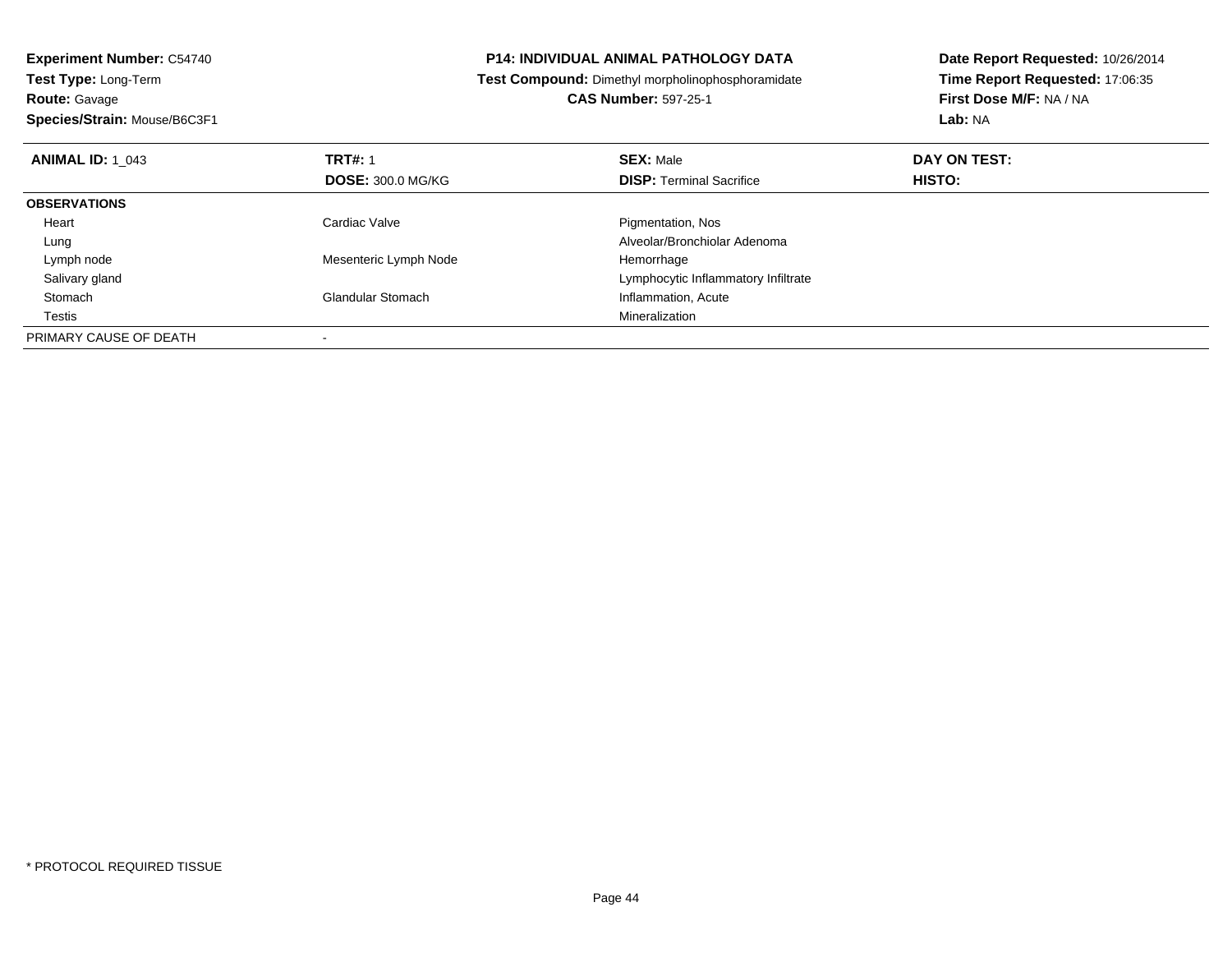**Route:** Gavage

**Species/Strain:** Mouse/B6C3F1

#### **P14: INDIVIDUAL ANIMAL PATHOLOGY DATA**

**Test Compound:** Dimethyl morpholinophosphoramidate

**CAS Number:** 597-25-1

| <b>ANIMAL ID: 1 044</b> | <b>TRT#: 1</b>           | <b>SEX: Male</b>                    | DAY ON TEST: |
|-------------------------|--------------------------|-------------------------------------|--------------|
|                         | DOSE: 300.0 MG/KG        | <b>DISP:</b> Moribund Sacrifice     | HISTO:       |
| <b>OBSERVATIONS</b>     |                          |                                     |              |
| Adrenal gland           | Medulla                  | Amyloidosis                         |              |
|                         | Medulla                  | Congestion, Nos                     |              |
|                         | Medulla                  | Hyperplasia, Nos                    |              |
| Kidney                  |                          | Nephrosis, Nos                      |              |
| Liver                   |                          | Hepatocellular Carcinoma            |              |
| Lymph node              | Mesenteric Lymph Node    | Hemorrhage                          |              |
| Pancreas                |                          | Perivasculitis                      |              |
| Prostate                |                          | Hemorrhage                          |              |
| Skin                    | <b>Hair Follicle</b>     | Inflammation, Acute                 |              |
| Spleen                  |                          | Hematopoiesis                       |              |
| Thymus                  |                          | Cyst, Nos                           |              |
| Unspecified             | Multiple Organs Nos      | Lymphocytic Inflammatory Infiltrate |              |
| PRIMARY CAUSE OF DEATH  | $\overline{\phantom{a}}$ |                                     |              |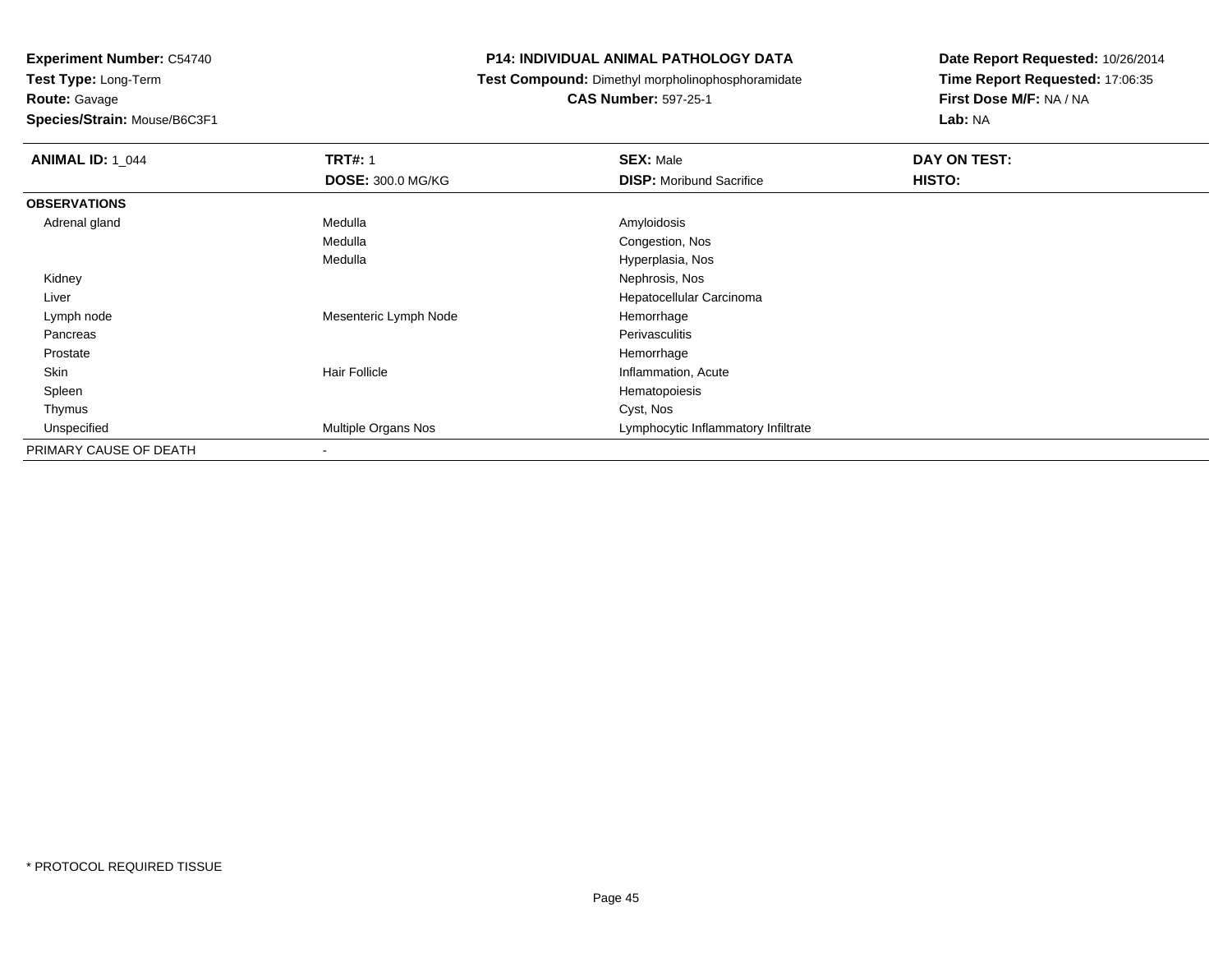| <b>Experiment Number: C54740</b><br>Test Type: Long-Term |                          | <b>P14: INDIVIDUAL ANIMAL PATHOLOGY DATA</b>      | Date Report Requested: 10/26/2014 |
|----------------------------------------------------------|--------------------------|---------------------------------------------------|-----------------------------------|
|                                                          |                          | Test Compound: Dimethyl morpholinophosphoramidate | Time Report Requested: 17:06:35   |
| <b>Route: Gavage</b>                                     |                          | <b>CAS Number: 597-25-1</b>                       | First Dose M/F: NA / NA           |
| Species/Strain: Mouse/B6C3F1                             |                          |                                                   | Lab: NA                           |
| <b>ANIMAL ID: 1 045</b>                                  | <b>TRT#: 1</b>           | <b>SEX: Male</b>                                  | DAY ON TEST:                      |
|                                                          | <b>DOSE: 300.0 MG/KG</b> | <b>DISP: Terminal Sacrifice</b>                   | HISTO:                            |
| <b>OBSERVATIONS</b>                                      |                          |                                                   |                                   |
| Adrenal gland                                            | Cortex Nos               | Clear-Cell Change                                 |                                   |
| Liver                                                    |                          | Cytoplasmic Vacuolization                         |                                   |
|                                                          |                          | Hepatocellular Adenoma                            |                                   |
| Stomach                                                  | Forestomach              | Hyperplasia, Epithelial                           |                                   |
|                                                          | Forestomach              | Inflammation, Acute/Chronic                       |                                   |
| Unspecified                                              | Thorax                   | Sarcoma, Nos                                      |                                   |
| PRIMARY CAUSE OF DEATH                                   |                          |                                                   |                                   |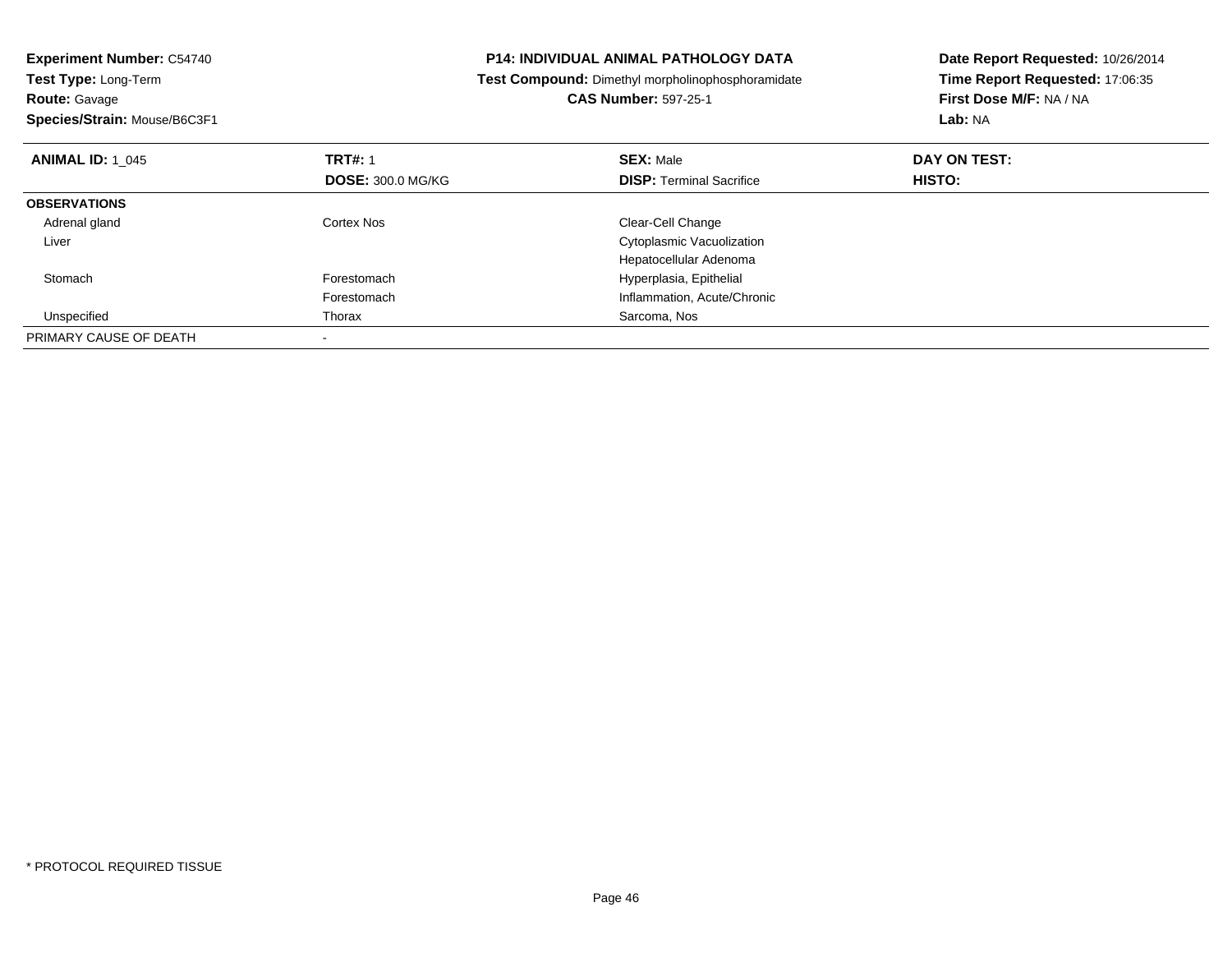**Route:** Gavage

**Species/Strain:** Mouse/B6C3F1

#### **P14: INDIVIDUAL ANIMAL PATHOLOGY DATA**

**Test Compound:** Dimethyl morpholinophosphoramidate

**CAS Number:** 597-25-1

| <b>ANIMAL ID: 1 046</b> | <b>TRT#: 1</b>             | <b>SEX: Male</b>                | DAY ON TEST: |  |
|-------------------------|----------------------------|---------------------------------|--------------|--|
|                         | <b>DOSE: 300.0 MG/KG</b>   | <b>DISP: Terminal Sacrifice</b> | HISTO:       |  |
| <b>OBSERVATIONS</b>     |                            |                                 |              |  |
| Adrenal gland           | Medulla                    | Hyperplasia, Nos                |              |  |
| <b>Brain</b>            |                            | Mineralization                  |              |  |
| Kidney                  |                            | Nephrosis, Nos                  |              |  |
| Liver                   |                            | Cytoplasmic Vacuolization       |              |  |
| Lymph node              | Mesenteric Lymph Node      | Hematopoiesis                   |              |  |
| Pancreas                | Acinus                     | Inflammation, Chronic           |              |  |
| Preputial gland         |                            | Inflammation, Acute/Chronic     |              |  |
| Unspecified             |                            | Abscess, Nos                    |              |  |
|                         | <b>Multiple Organs Nos</b> | Inflammation, Granulomatous     |              |  |
| PRIMARY CAUSE OF DEATH  |                            |                                 |              |  |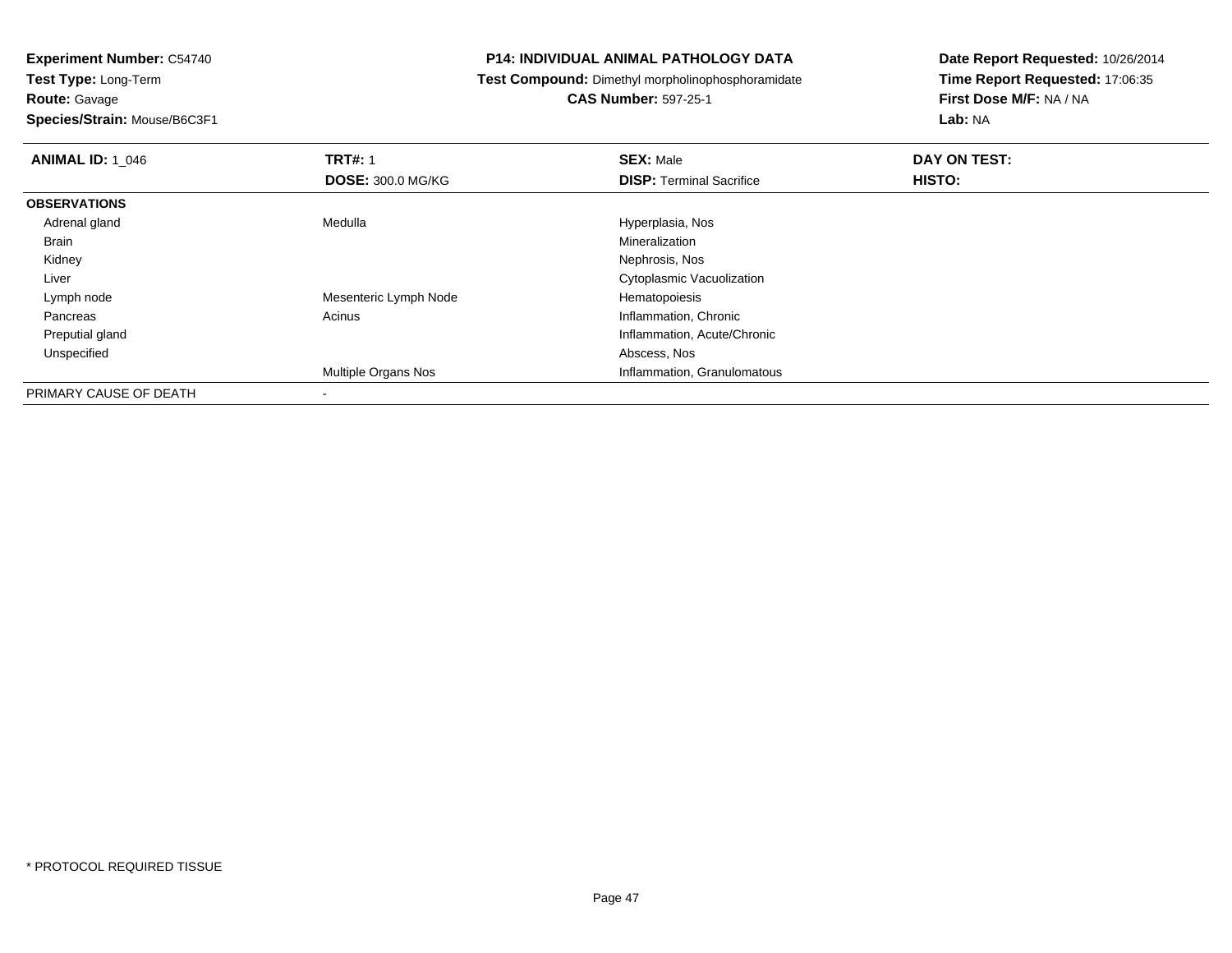**Route:** Gavage

**Species/Strain:** Mouse/B6C3F1

#### **P14: INDIVIDUAL ANIMAL PATHOLOGY DATA**

**Test Compound:** Dimethyl morpholinophosphoramidate

**CAS Number:** 597-25-1

| <b>ANIMAL ID: 1 047</b> | <b>TRT#: 1</b>           | <b>SEX: Male</b>                | DAY ON TEST: |  |
|-------------------------|--------------------------|---------------------------------|--------------|--|
|                         | <b>DOSE: 300.0 MG/KG</b> | <b>DISP: Terminal Sacrifice</b> | HISTO:       |  |
| <b>OBSERVATIONS</b>     |                          |                                 |              |  |
| Adrenal gland           | Cortex Nos               | Hypertrophy, Focal              |              |  |
| <b>Brain</b>            |                          | Mineralization                  |              |  |
| Kidney                  |                          | Mineralization                  |              |  |
| Liver                   |                          | Clear-Cell Change               |              |  |
|                         |                          | Cytoplasmic Vacuolization       |              |  |
| Lung                    |                          | Alveolar/Bronchiolar Adenoma    |              |  |
|                         |                          | Histiocytosis                   |              |  |
| Nasal cavity            |                          | Inflammation, Acute             |              |  |
| PRIMARY CAUSE OF DEATH  | $\,$                     |                                 |              |  |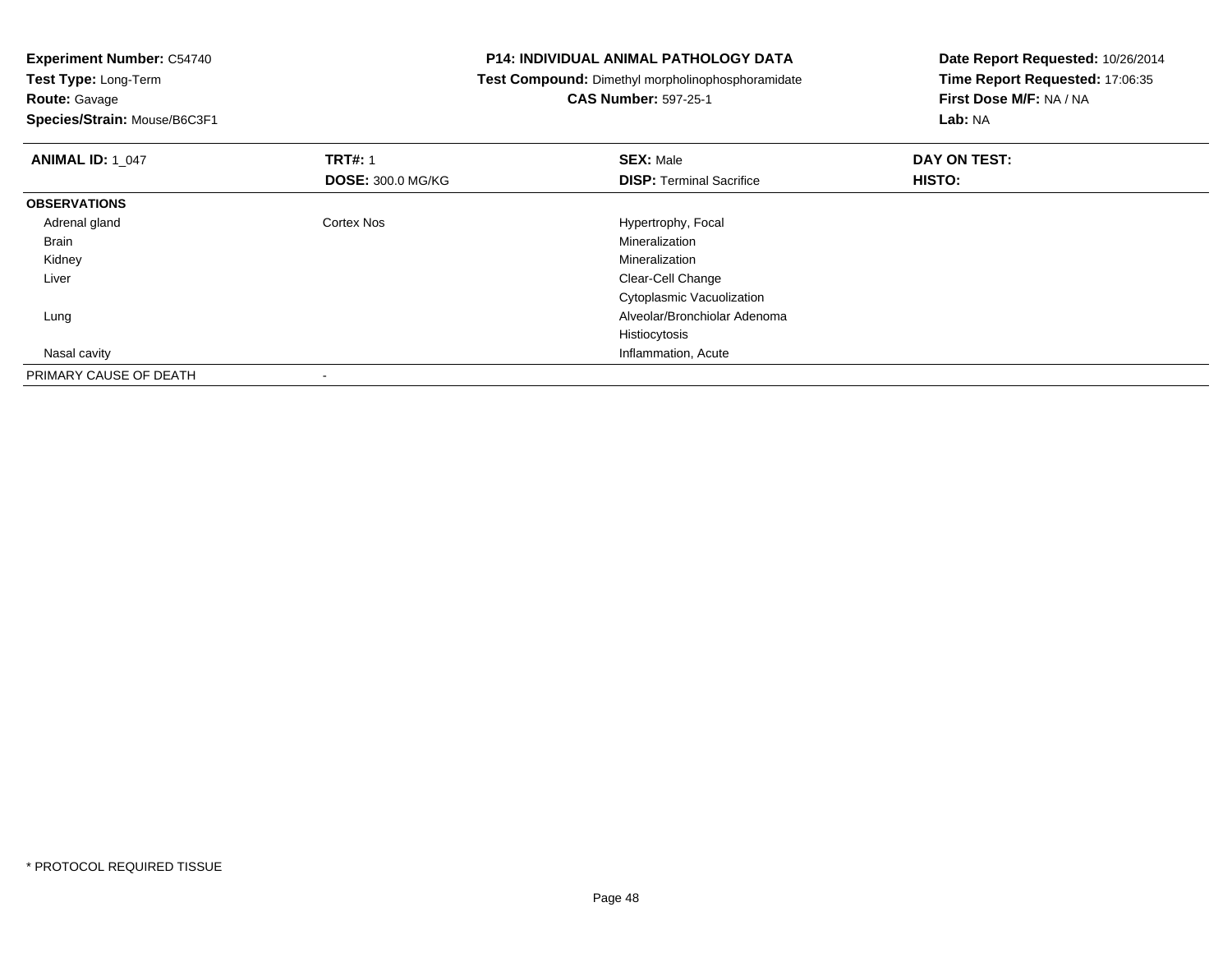| <b>Experiment Number: C54740</b><br>Test Type: Long-Term<br><b>Route: Gavage</b><br>Species/Strain: Mouse/B6C3F1 |                                            | <b>P14: INDIVIDUAL ANIMAL PATHOLOGY DATA</b><br>Test Compound: Dimethyl morpholinophosphoramidate<br><b>CAS Number: 597-25-1</b> | Date Report Requested: 10/26/2014<br>Time Report Requested: 17:06:35<br>First Dose M/F: NA / NA<br>Lab: NA |
|------------------------------------------------------------------------------------------------------------------|--------------------------------------------|----------------------------------------------------------------------------------------------------------------------------------|------------------------------------------------------------------------------------------------------------|
| <b>ANIMAL ID: 1 048</b>                                                                                          | <b>TRT#: 1</b><br><b>DOSE: 300.0 MG/KG</b> | <b>SEX: Male</b><br><b>DISP:</b> Terminal Sacrifice                                                                              | DAY ON TEST:<br><b>HISTO:</b>                                                                              |
| <b>OBSERVATIONS</b>                                                                                              |                                            |                                                                                                                                  |                                                                                                            |
| Adrenal gland                                                                                                    | Medulla                                    | Hyperplasia, Nos                                                                                                                 |                                                                                                            |
|                                                                                                                  | Cortex Nos                                 | Hypertrophy, Focal                                                                                                               |                                                                                                            |
| Heart                                                                                                            |                                            | Lymphocytic Inflammatory Infiltrate                                                                                              |                                                                                                            |
| Liver                                                                                                            |                                            | Cytoplasmic Vacuolization                                                                                                        |                                                                                                            |
| Thymus                                                                                                           |                                            | Cyst, Nos                                                                                                                        |                                                                                                            |
| Tooth                                                                                                            |                                            | Growth, Alteration                                                                                                               |                                                                                                            |
| PRIMARY CAUSE OF DEATH                                                                                           |                                            |                                                                                                                                  |                                                                                                            |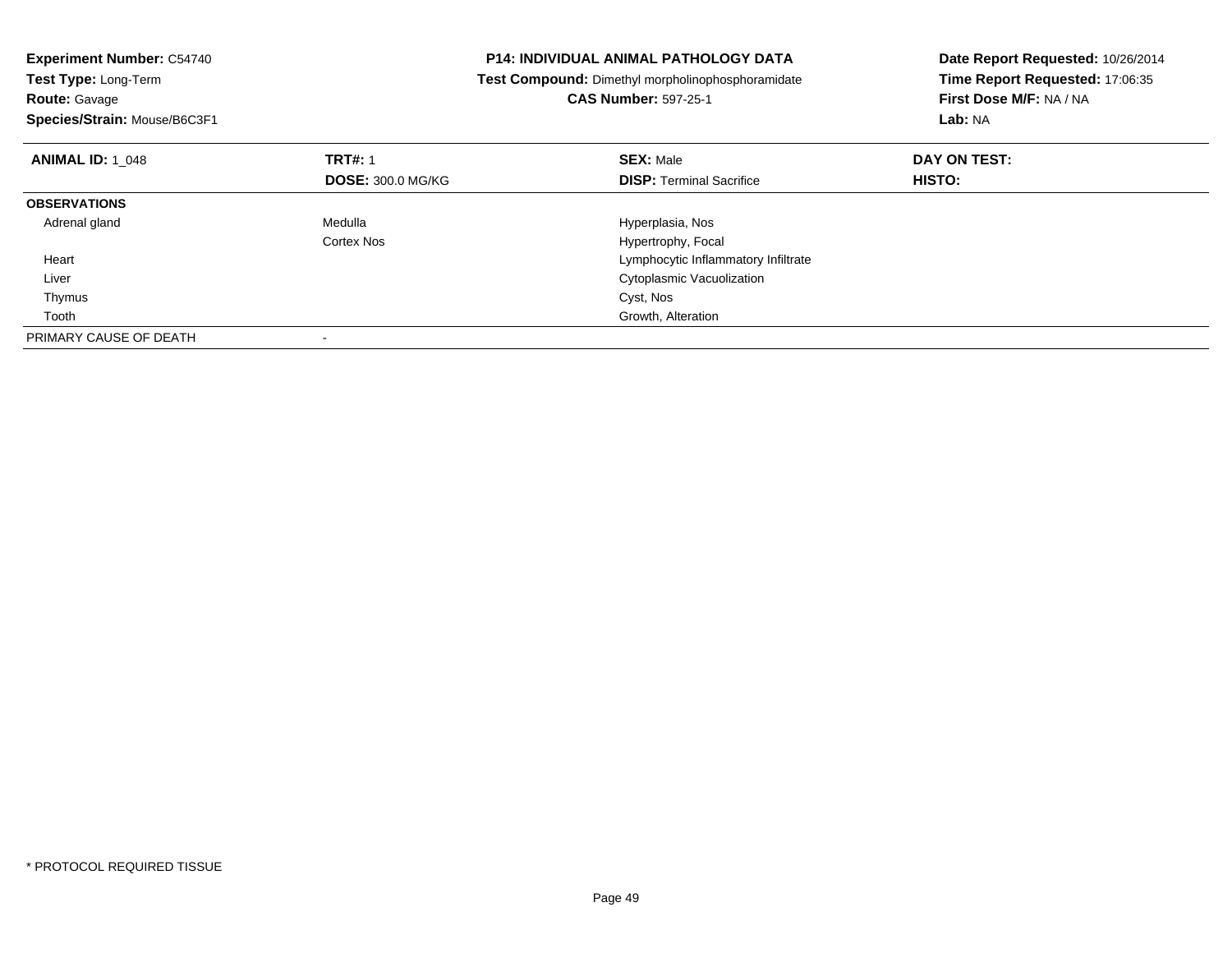|                                                                     | Date Report Requested: 10/26/2014                                                                 |  |
|---------------------------------------------------------------------|---------------------------------------------------------------------------------------------------|--|
|                                                                     | Time Report Requested: 17:06:35                                                                   |  |
| <b>CAS Number: 597-25-1</b>                                         | First Dose M/F: NA / NA                                                                           |  |
|                                                                     | Lab: NA                                                                                           |  |
| <b>SEX: Male</b>                                                    | DAY ON TEST:                                                                                      |  |
| <b>DISP:</b> Terminal Sacrifice                                     | <b>HISTO:</b>                                                                                     |  |
|                                                                     |                                                                                                   |  |
| Hypertrophy, Focal                                                  |                                                                                                   |  |
| Hyperplasia, Lymphoid                                               |                                                                                                   |  |
| Mineralization                                                      |                                                                                                   |  |
| Nephrosis, Nos                                                      |                                                                                                   |  |
| Cytoplasmic Vacuolization                                           |                                                                                                   |  |
| Atrophy, Nos                                                        |                                                                                                   |  |
| Lymphocytic Inflammatory Infiltrate                                 |                                                                                                   |  |
|                                                                     |                                                                                                   |  |
| <b>TRT#: 1</b><br><b>DOSE: 300.0 MG/KG</b><br>Cortex Nos<br>Jejunum | <b>P14: INDIVIDUAL ANIMAL PATHOLOGY DATA</b><br>Test Compound: Dimethyl morpholinophosphoramidate |  |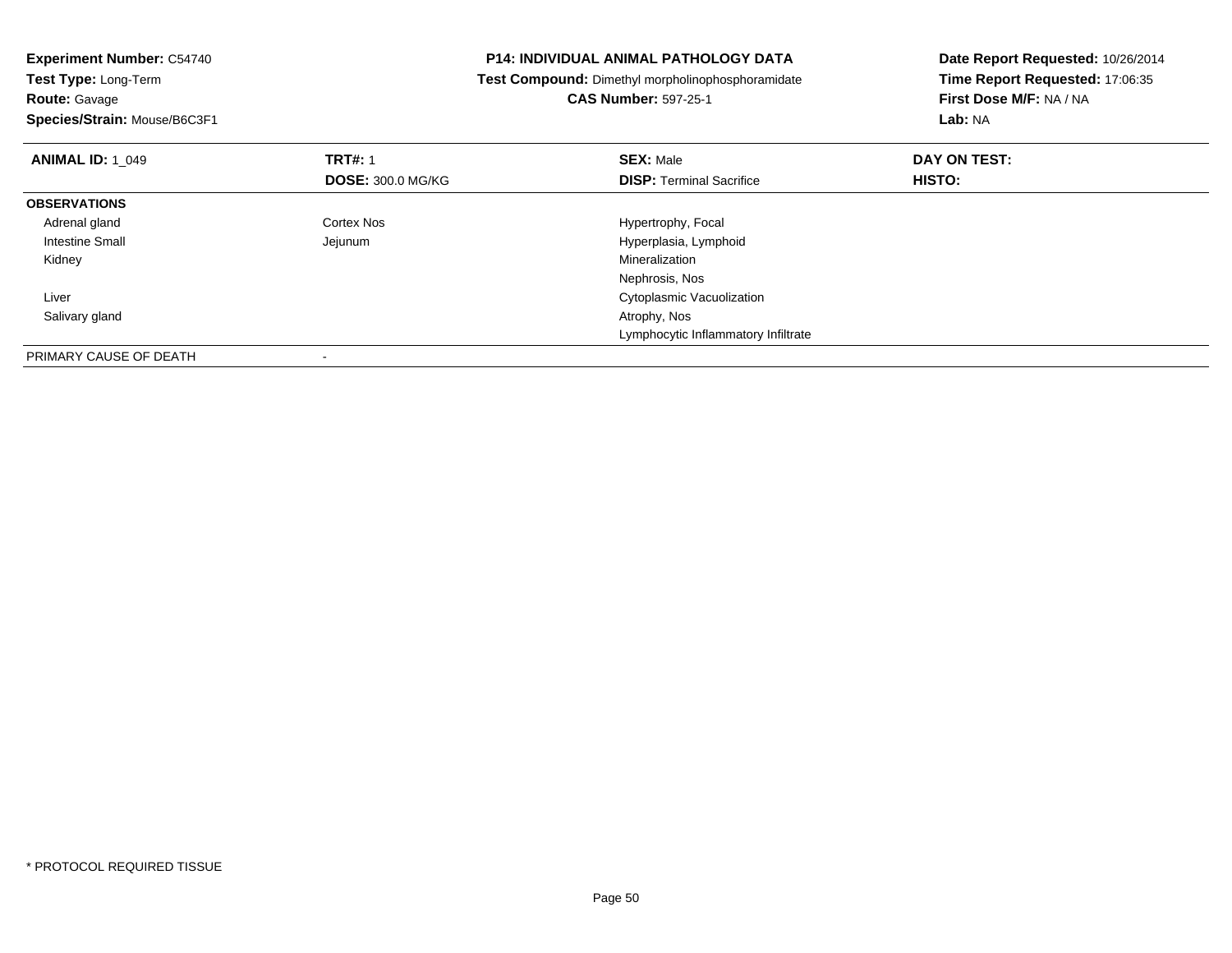**Experiment Number:** C54740**Test Type:** Long-Term**Route:** Gavage

**Species/Strain:** Mouse/B6C3F1

-

#### **P14: INDIVIDUAL ANIMAL PATHOLOGY DATA**

**Test Compound:** Dimethyl morpholinophosphoramidate

**CAS Number:** 597-25-1

| <b>ANIMAL ID: 1 050</b> | <b>TRT#: 1</b>           | <b>SEX: Male</b>                    | DAY ON TEST:  |  |
|-------------------------|--------------------------|-------------------------------------|---------------|--|
|                         | <b>DOSE: 300.0 MG/KG</b> | <b>DISP:</b> Moribund Sacrifice     | <b>HISTO:</b> |  |
| <b>OBSERVATIONS</b>     |                          |                                     |               |  |
| Adrenal gland           | Medulla                  | Hyperplasia, Nos                    |               |  |
| Heart                   |                          | Inflammation, Acute                 |               |  |
| Kidney                  |                          | Glomerulonephritis, Nos             |               |  |
| Liver                   |                          | Hepatocellular Carcinoma            |               |  |
| Lymph node              | Mesenteric Lymph Node    | Hemorrhage                          |               |  |
| Thymus                  |                          | Cyst, Nos                           |               |  |
| Unspecified             | Multiple Organs Nos      | Hematopoiesis                       |               |  |
|                         | Multiple Organs Nos      | Lymphocytic Inflammatory Infiltrate |               |  |
| PRIMARY CAUSE OF DEATH  | $\overline{\phantom{a}}$ |                                     |               |  |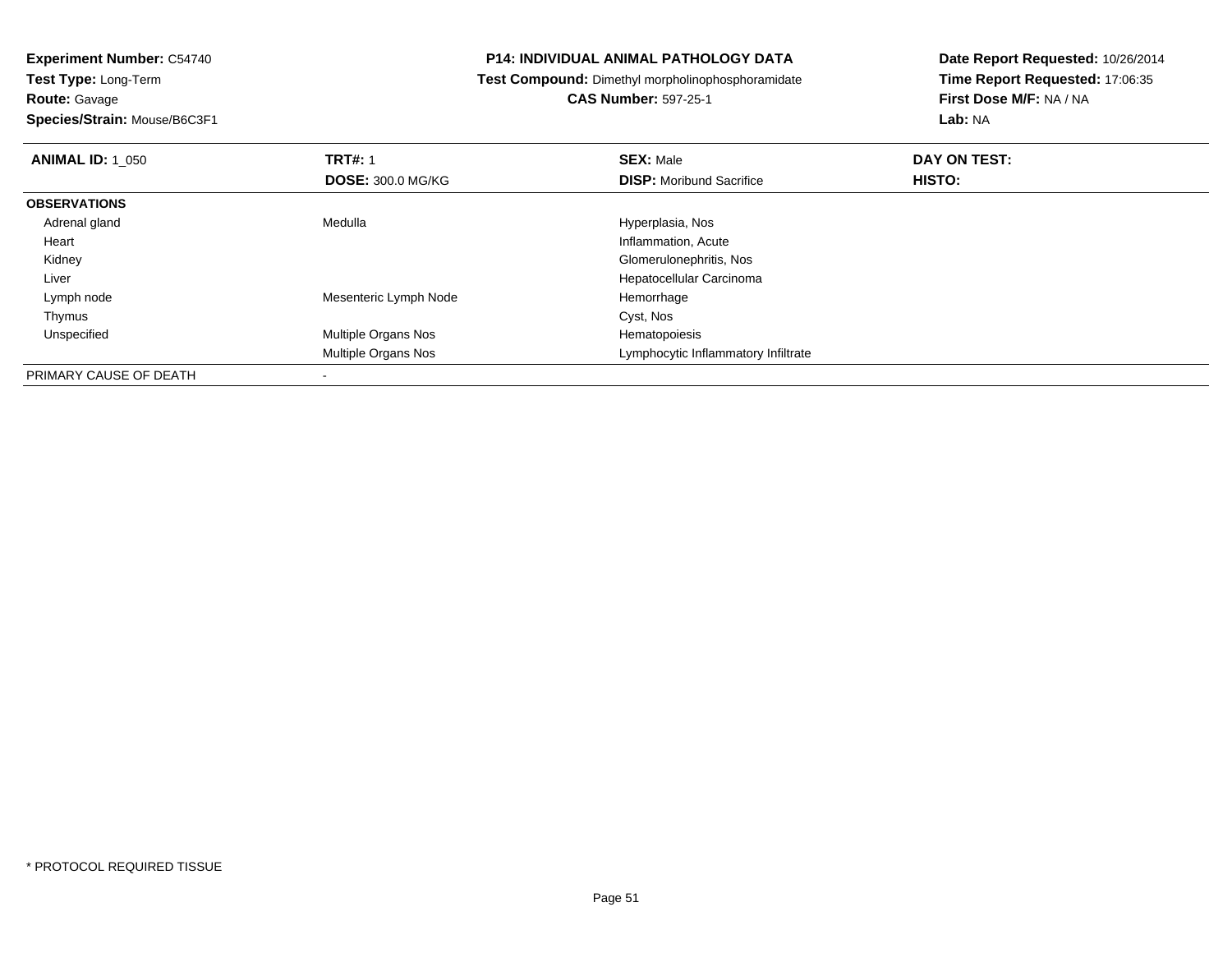| <b>Experiment Number: C54740</b><br><b>Test Type: Long-Term</b><br><b>Route: Gavage</b><br>Species/Strain: Mouse/B6C3F1 |                                     | <b>P14: INDIVIDUAL ANIMAL PATHOLOGY DATA</b><br><b>Test Compound:</b> Dimethyl morpholinophosphoramidate<br><b>CAS Number: 597-25-1</b> | Date Report Requested: 10/26/2014<br>Time Report Requested: 17:06:35<br>First Dose M/F: NA / NA<br>Lab: NA |
|-------------------------------------------------------------------------------------------------------------------------|-------------------------------------|-----------------------------------------------------------------------------------------------------------------------------------------|------------------------------------------------------------------------------------------------------------|
| <b>ANIMAL ID: 2 001</b>                                                                                                 | TRT#: 2<br><b>DOSE: 150.0 MG/KG</b> | <b>SEX: Male</b><br><b>DISP:</b> Moribund Sacrifice                                                                                     | DAY ON TEST:<br><b>HISTO:</b>                                                                              |
| <b>OBSERVATIONS</b>                                                                                                     |                                     |                                                                                                                                         |                                                                                                            |
| <b>Brain</b>                                                                                                            |                                     | Mineralization                                                                                                                          |                                                                                                            |
| Preputial gland                                                                                                         |                                     | Lymphocytic Inflammatory Infiltrate                                                                                                     |                                                                                                            |
| Testis                                                                                                                  |                                     | Mineralization                                                                                                                          |                                                                                                            |
| Unspecified                                                                                                             | Multiple Organs Nos                 | Hematopoiesis                                                                                                                           |                                                                                                            |
| PRIMARY CAUSE OF DEATH                                                                                                  | $\overline{\phantom{a}}$            |                                                                                                                                         |                                                                                                            |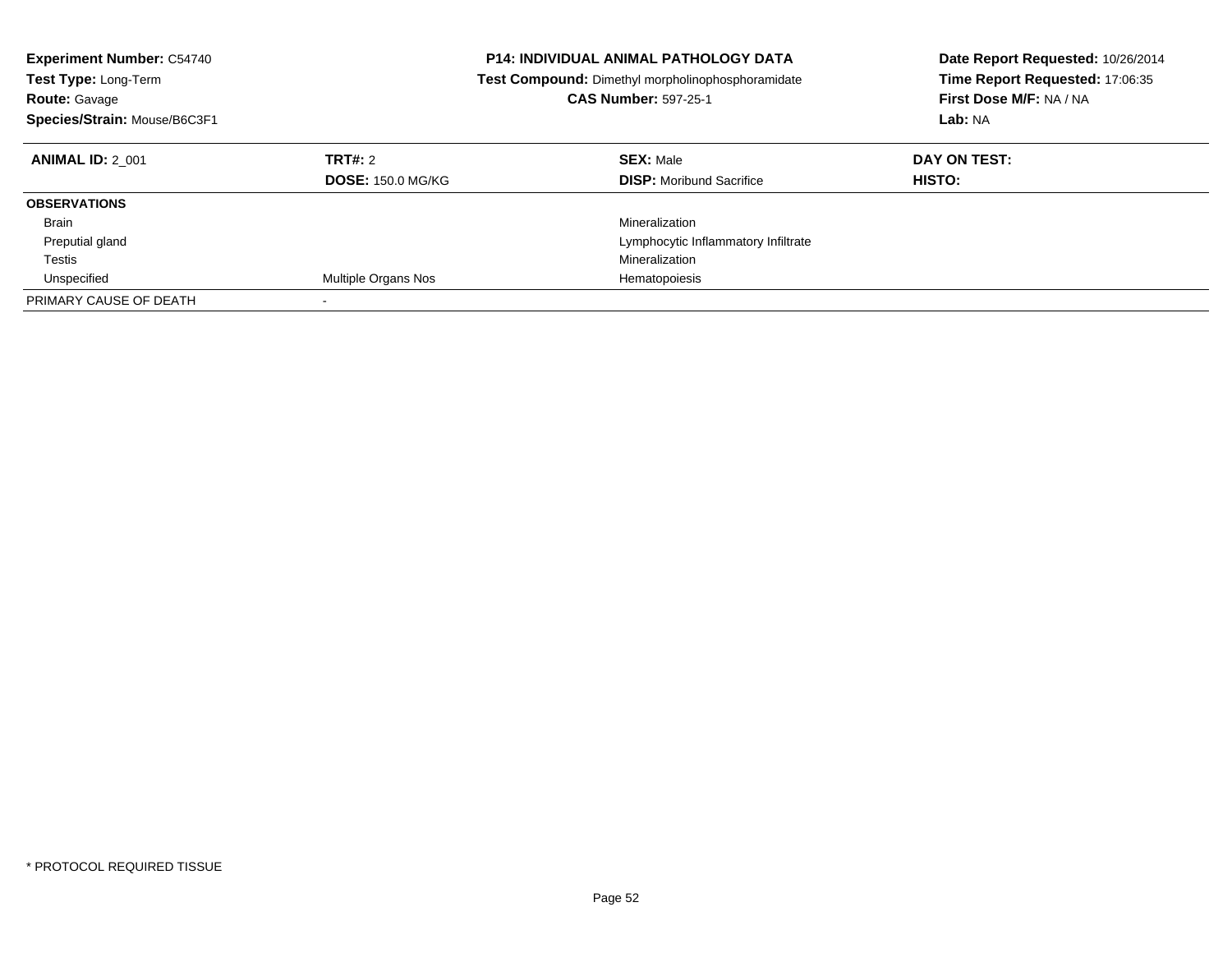| <b>Experiment Number: C54740</b><br>Test Type: Long-Term<br><b>Route: Gavage</b><br>Species/Strain: Mouse/B6C3F1 |                          | <b>P14: INDIVIDUAL ANIMAL PATHOLOGY DATA</b><br>Test Compound: Dimethyl morpholinophosphoramidate<br><b>CAS Number: 597-25-1</b> | Date Report Requested: 10/26/2014<br>Time Report Requested: 17:06:35<br>First Dose M/F: NA / NA<br>Lab: NA |
|------------------------------------------------------------------------------------------------------------------|--------------------------|----------------------------------------------------------------------------------------------------------------------------------|------------------------------------------------------------------------------------------------------------|
| <b>ANIMAL ID: 2 002</b>                                                                                          | TRT#: 2                  | <b>SEX: Male</b>                                                                                                                 | DAY ON TEST:                                                                                               |
|                                                                                                                  | <b>DOSE: 150.0 MG/KG</b> | <b>DISP:</b> Natural Death                                                                                                       | HISTO:                                                                                                     |
| <b>OBSERVATIONS</b>                                                                                              |                          |                                                                                                                                  |                                                                                                            |
| Kidney                                                                                                           |                          | Pyelonephritis, Chronic                                                                                                          |                                                                                                            |
| Thymus                                                                                                           |                          | Cyst, Nos                                                                                                                        |                                                                                                            |
| Unspecified                                                                                                      | Multiple Organs Nos      | Inflammation, Acute                                                                                                              |                                                                                                            |
| PRIMARY CAUSE OF DEATH                                                                                           |                          |                                                                                                                                  |                                                                                                            |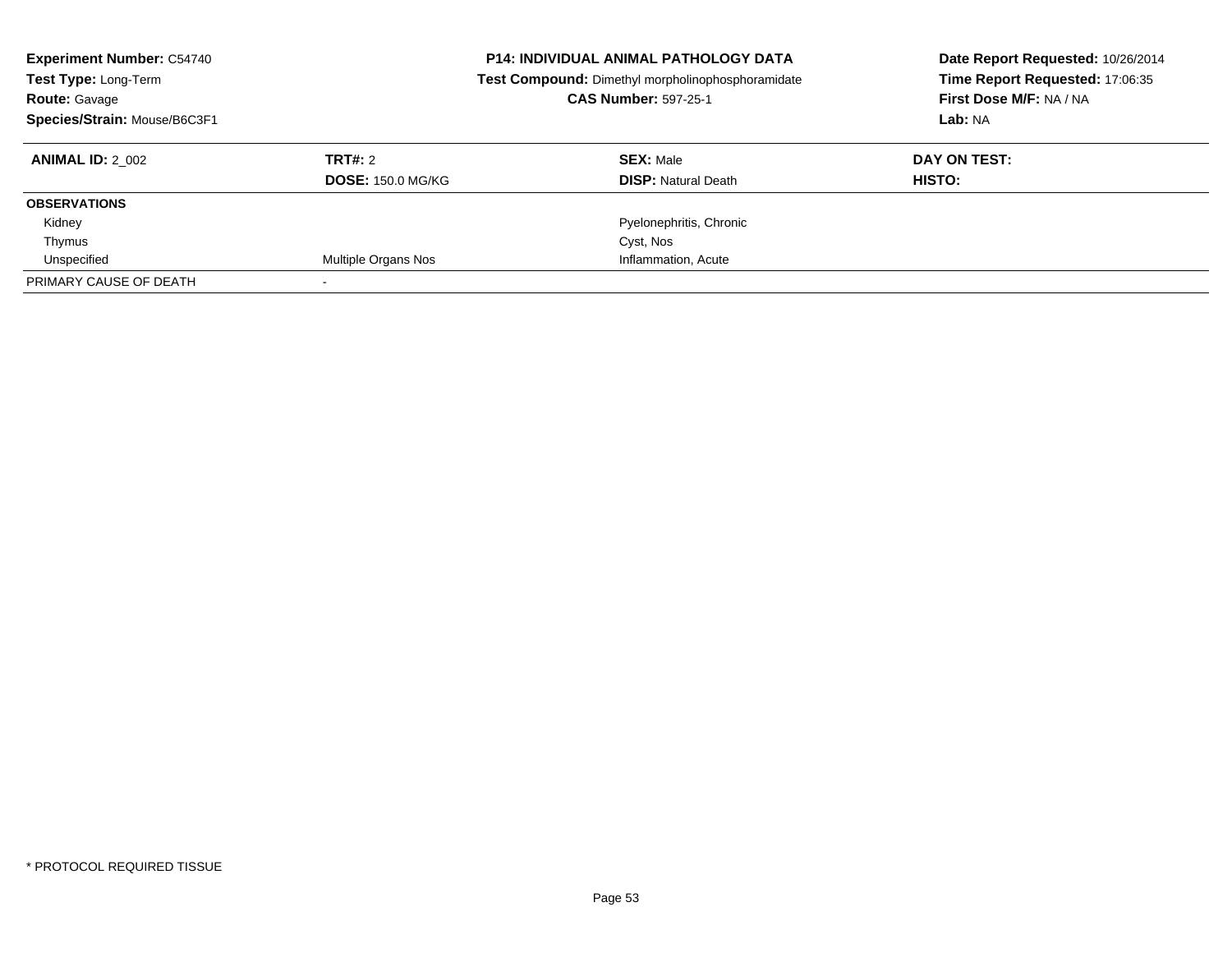| <b>Experiment Number: C54740</b><br><b>Test Type: Long-Term</b><br><b>Route: Gavage</b><br>Species/Strain: Mouse/B6C3F1 |                          | P14: INDIVIDUAL ANIMAL PATHOLOGY DATA<br>Test Compound: Dimethyl morpholinophosphoramidate<br><b>CAS Number: 597-25-1</b> | Date Report Requested: 10/26/2014<br>Time Report Requested: 17:06:35<br>First Dose M/F: NA / NA<br>Lab: NA |
|-------------------------------------------------------------------------------------------------------------------------|--------------------------|---------------------------------------------------------------------------------------------------------------------------|------------------------------------------------------------------------------------------------------------|
|                                                                                                                         |                          |                                                                                                                           |                                                                                                            |
| <b>ANIMAL ID: 2 003</b>                                                                                                 | TRT#: 2                  | <b>SEX: Male</b>                                                                                                          | DAY ON TEST:                                                                                               |
|                                                                                                                         | <b>DOSE: 150.0 MG/KG</b> | <b>DISP:</b> Natural Death                                                                                                | <b>HISTO:</b>                                                                                              |
| <b>OBSERVATIONS</b>                                                                                                     |                          |                                                                                                                           |                                                                                                            |
| Preputial gland                                                                                                         |                          | Abscess, Nos                                                                                                              |                                                                                                            |
| Spleen                                                                                                                  |                          | Hemangiosarcoma                                                                                                           |                                                                                                            |
| Testis                                                                                                                  |                          | Mineralization                                                                                                            |                                                                                                            |
| Thymus                                                                                                                  |                          | Cyst, Nos                                                                                                                 |                                                                                                            |
| Unspecified                                                                                                             | Multiple Organs Nos      | Lymphocytic Inflammatory Infiltrate                                                                                       |                                                                                                            |
| PRIMARY CAUSE OF DEATH                                                                                                  |                          |                                                                                                                           |                                                                                                            |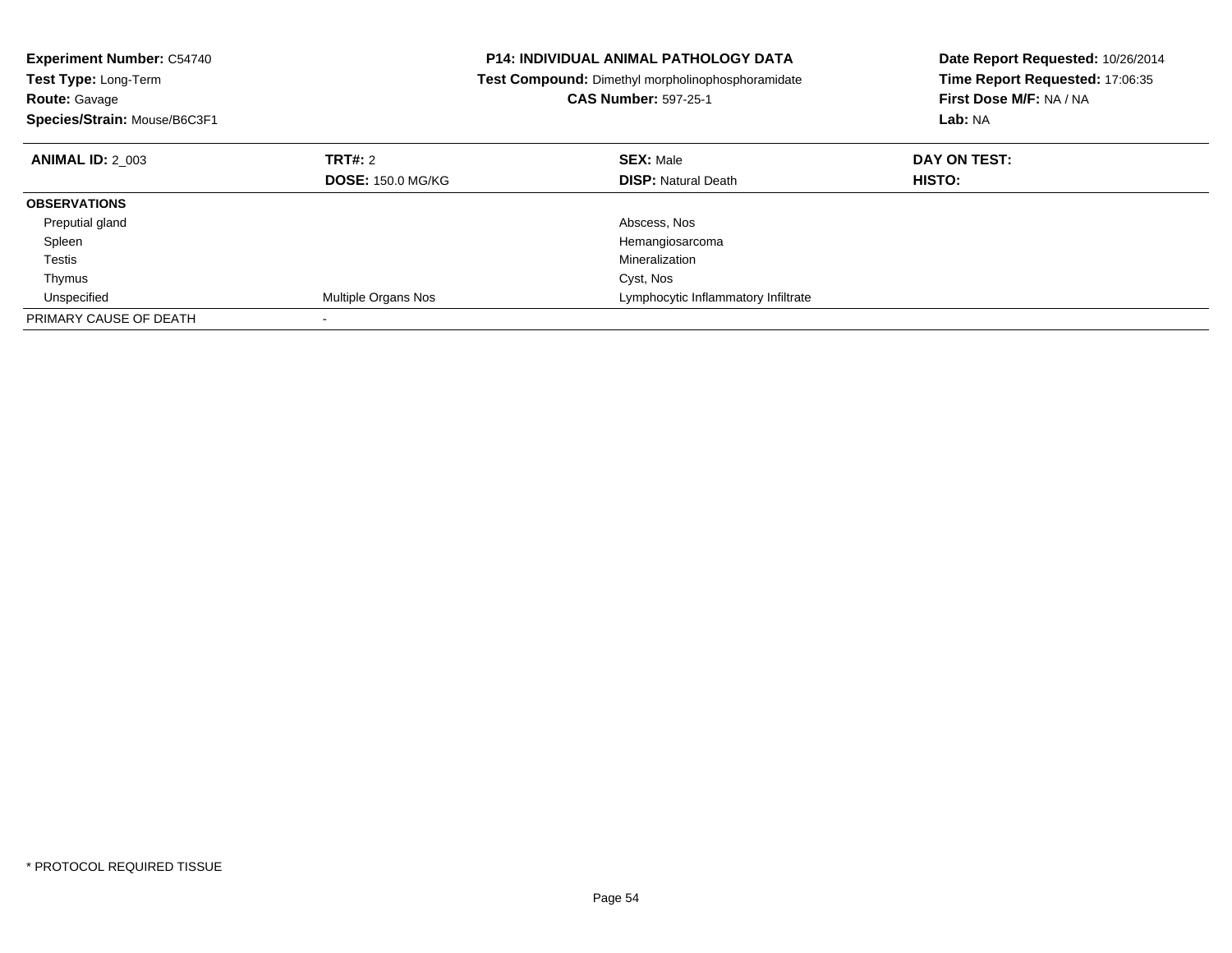**Experiment Number:** C54740**Test Type:** Long-Term**Route:** Gavage

**Species/Strain:** Mouse/B6C3F1

#### **P14: INDIVIDUAL ANIMAL PATHOLOGY DATA**

**Test Compound:** Dimethyl morpholinophosphoramidate

**CAS Number:** 597-25-1

| <b>ANIMAL ID: 2 004</b> | TRT#: 2                   | <b>SEX: Male</b>                    | DAY ON TEST: |
|-------------------------|---------------------------|-------------------------------------|--------------|
|                         | <b>DOSE: 150.0 MG/KG</b>  | <b>DISP: Terminal Sacrifice</b>     | HISTO:       |
| <b>OBSERVATIONS</b>     |                           |                                     |              |
| Adrenal gland           | Medulla                   | Hyperplasia, Nos                    |              |
| Bone                    | Sternum                   | Mastocytosis                        |              |
| <b>Brain</b>            |                           | Mineralization                      |              |
| Liver                   |                           | Clear-Cell Change                   |              |
| Lung                    |                           | Alveolar/Bronchiolar Adenoma        |              |
| Lymph node              | Mesenteric Lymph Node     | Hemorrhage                          |              |
| Pancreas                |                           | Lymphocytic Inflammatory Infiltrate |              |
| Pituitary gland         | <b>Anterior Pituitary</b> | Cyst, Colloid                       |              |
| Skin                    |                           | Inflammation, Acute                 |              |
| PRIMARY CAUSE OF DEATH  |                           |                                     |              |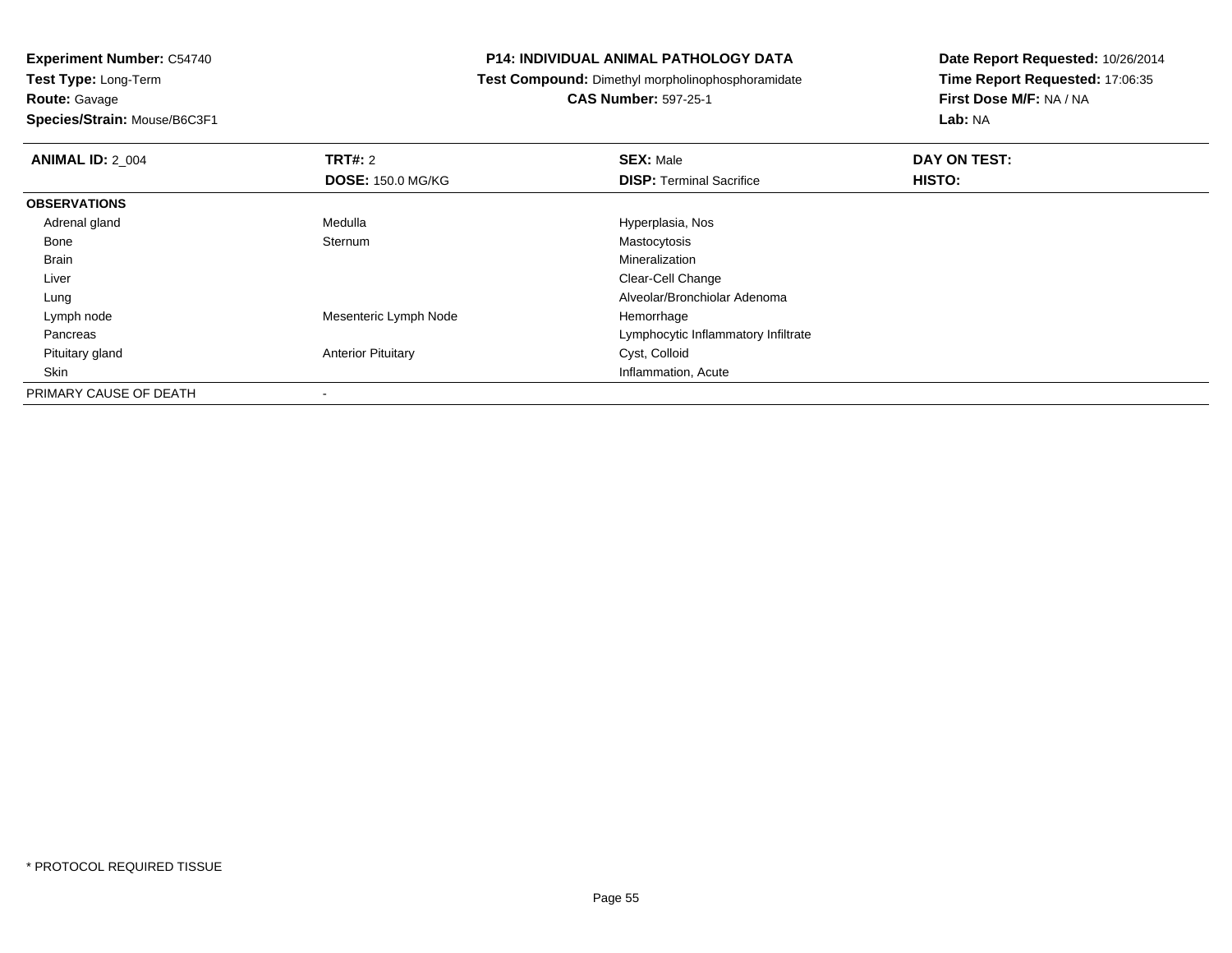**Route:** Gavage

**Species/Strain:** Mouse/B6C3F1

#### **P14: INDIVIDUAL ANIMAL PATHOLOGY DATA**

**Test Compound:** Dimethyl morpholinophosphoramidate

### **CAS Number:** 597-25-1

| <b>ANIMAL ID: 2 005</b> | TRT#: 2                  | <b>SEX: Male</b>                 | DAY ON TEST: |  |
|-------------------------|--------------------------|----------------------------------|--------------|--|
|                         | <b>DOSE: 150.0 MG/KG</b> | <b>DISP: Terminal Sacrifice</b>  | HISTO:       |  |
| <b>OBSERVATIONS</b>     |                          |                                  |              |  |
| Adrenal gland           | Medulla                  | Hyperplasia, Nos                 |              |  |
| Liver                   |                          | Clear-Cell Change                |              |  |
| Lung                    |                          | Alveolar/Bronchiolar Adenoma     |              |  |
|                         |                          | Hyperplasia, Alveolar Epithelium |              |  |
| Lymph node              | Mesenteric Lymph Node    | Inflammation, Pyogranulomatous   |              |  |
| Skin                    |                          | Hyperplasia, Epithelial          |              |  |
| Thyroid                 |                          | Cyst, Follicular Nos             |              |  |
| Unspecified             | Multiple Organs Nos      | Hyperplasia, Lymphoid            |              |  |
|                         | <b>Back</b>              | Neurofibrosarcoma                |              |  |
| PRIMARY CAUSE OF DEATH  | $\,$                     |                                  |              |  |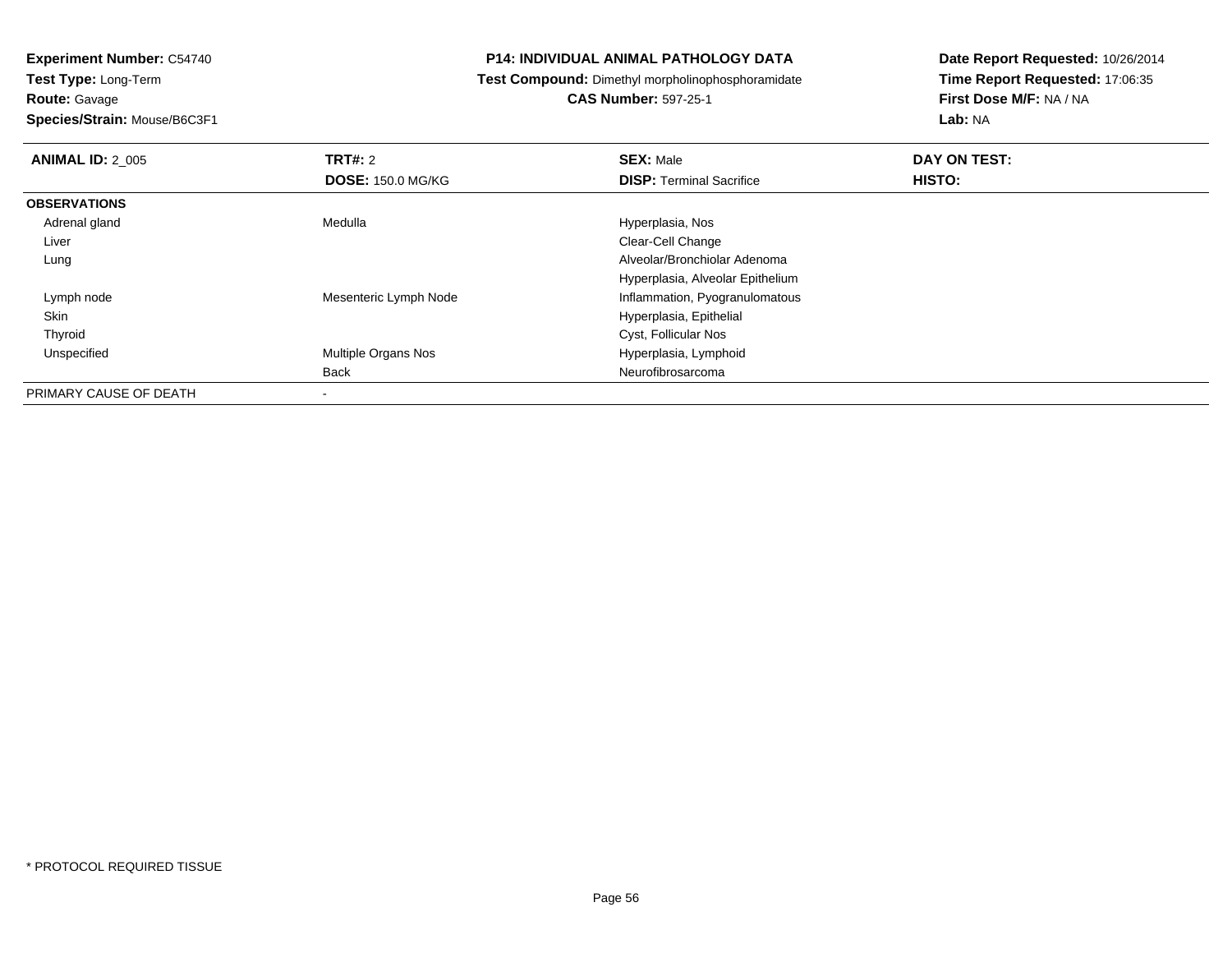**Route:** Gavage

**Species/Strain:** Mouse/B6C3F1

#### **P14: INDIVIDUAL ANIMAL PATHOLOGY DATA**

**Test Compound:** Dimethyl morpholinophosphoramidate

### **CAS Number:** 597-25-1

| <b>ANIMAL ID: 2 006</b> | TRT#: 2                  | <b>SEX: Male</b>                    | DAY ON TEST: |  |
|-------------------------|--------------------------|-------------------------------------|--------------|--|
|                         | <b>DOSE: 150.0 MG/KG</b> | <b>DISP: Terminal Sacrifice</b>     | HISTO:       |  |
| <b>OBSERVATIONS</b>     |                          |                                     |              |  |
| Adrenal gland           | Medulla                  | Hyperplasia, Nos                    |              |  |
| <b>Brain</b>            |                          | Mineralization                      |              |  |
| Liver                   |                          | Clear-Cell Change                   |              |  |
| Lymph node              | Mesenteric Lymph Node    | Hemorrhage                          |              |  |
| Pancreas                | Acinus                   | Atrophy, Nos                        |              |  |
| Stomach                 | Forestomach              | Hyperplasia, Epithelial             |              |  |
|                         | Forestomach              | Inflammation, Acute/Chronic         |              |  |
| Thyroid                 |                          | Cyst, Follicular Nos                |              |  |
| Unspecified             | Multiple Organs Nos      | Lymphocytic Inflammatory Infiltrate |              |  |
| PRIMARY CAUSE OF DEATH  |                          |                                     |              |  |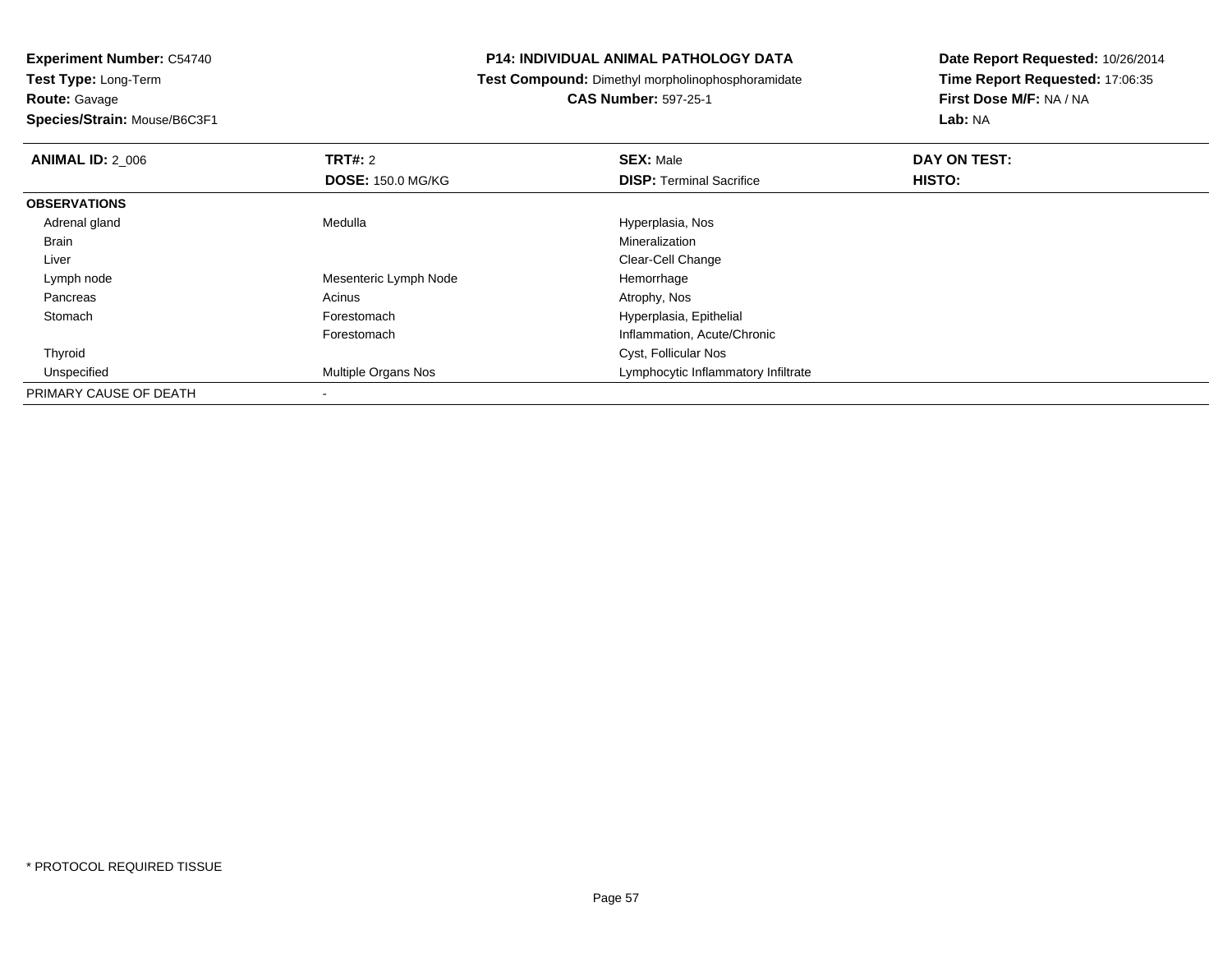**Test Type:** Long-Term**Route:** Gavage

**Species/Strain:** Mouse/B6C3F1

#### **P14: INDIVIDUAL ANIMAL PATHOLOGY DATA**

**Test Compound:** Dimethyl morpholinophosphoramidate

**CAS Number:** 597-25-1

| <b>ANIMAL ID: 2 007</b> | TRT#: 2                    | <b>SEX: Male</b>                          | DAY ON TEST:  |  |
|-------------------------|----------------------------|-------------------------------------------|---------------|--|
|                         | <b>DOSE: 150.0 MG/KG</b>   | <b>DISP:</b> Natural Death                | <b>HISTO:</b> |  |
| <b>OBSERVATIONS</b>     |                            |                                           |               |  |
| Kidney                  |                            | Nephrosis, Nos                            |               |  |
| Lung                    |                            | Alveolar/Bronchiolar Adenoma              |               |  |
| Stomach                 | Forestomach                | Inflammation, Acute                       |               |  |
|                         | <b>Glandular Stomach</b>   | Inflammation, Acute Necrotizing           |               |  |
| Thyroid                 |                            | Cyst, Follicular Nos                      |               |  |
| Unspecified             | <b>Abdominal Cavity</b>    | Inflammation, Acute Necrotizing           |               |  |
|                         | <b>Multiple Organs Nos</b> | Leukemoid Reaction                        |               |  |
|                         | <b>Multiple Organs Nos</b> | Lymphoma, Undifferentiated-Malignant Type |               |  |
| PRIMARY CAUSE OF DEATH  |                            |                                           |               |  |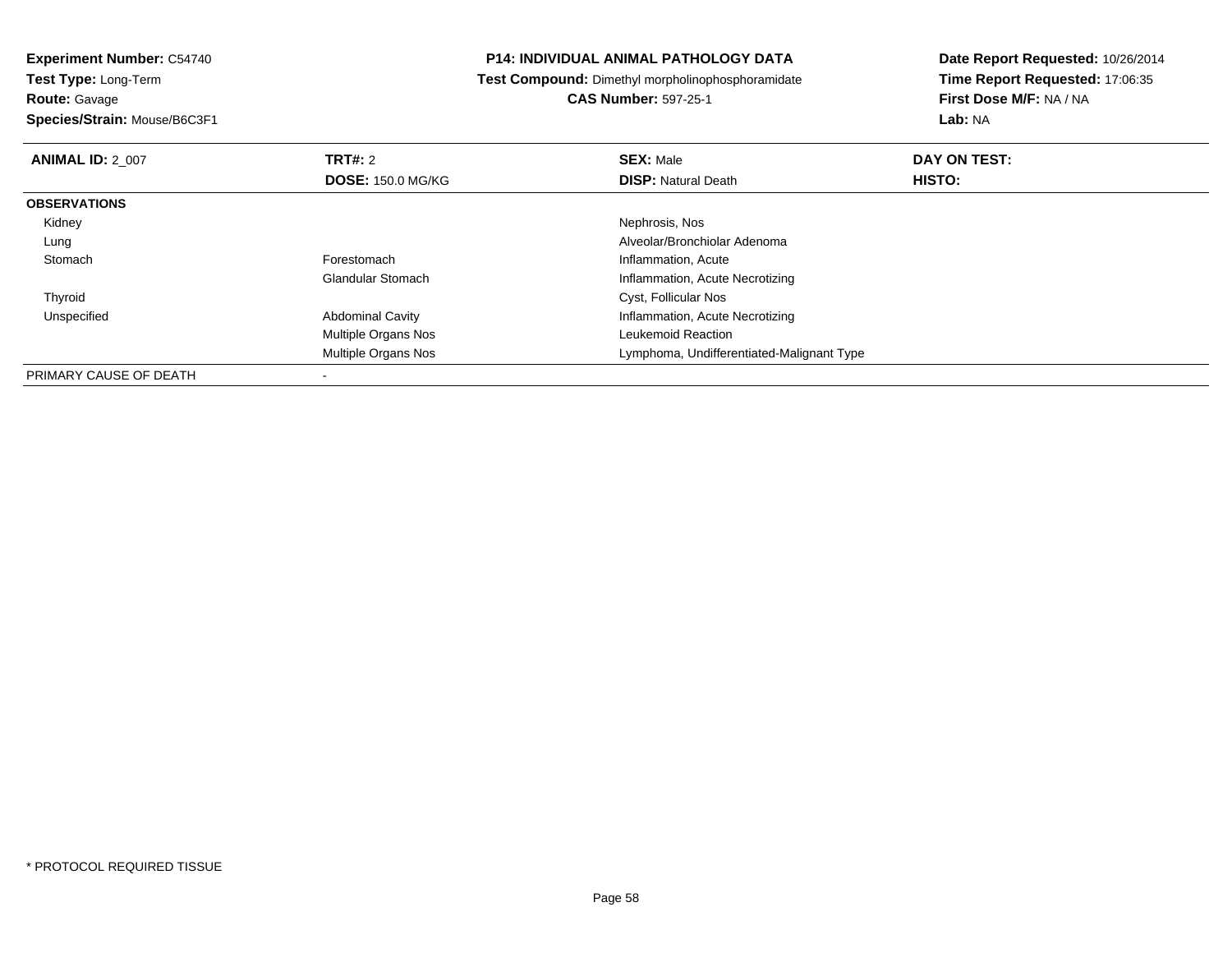**Test Type:** Long-Term**Route:** Gavage

**Species/Strain:** Mouse/B6C3F1

#### **P14: INDIVIDUAL ANIMAL PATHOLOGY DATA**

**Test Compound:** Dimethyl morpholinophosphoramidate

**CAS Number:** 597-25-1

| <b>ANIMAL ID: 2 008</b> | <b>TRT#: 2</b>           | <b>SEX: Male</b>             | DAY ON TEST: |
|-------------------------|--------------------------|------------------------------|--------------|
|                         | <b>DOSE: 150.0 MG/KG</b> | <b>DISP:</b> Natural Death   | HISTO:       |
| <b>OBSERVATIONS</b>     |                          |                              |              |
| <b>Brain</b>            |                          | Mineralization               |              |
| Heart                   | Atrium                   | Thrombosis, Nos              |              |
| Kidney                  |                          | Mineralization               |              |
| Liver                   |                          | Angiectasis                  |              |
|                         |                          | Necrosis, Nos                |              |
| Lung                    |                          | Alveolar/Bronchiolar Adenoma |              |
| Oral mucosa             | Palate                   | Fibrosis                     |              |
| Preputial gland         |                          | Inflammation, Chronic        |              |
| Spleen                  |                          | Hematopoiesis                |              |
| Unspecified             | Multiple Organs Nos      | Necrosis, Fat                |              |
| PRIMARY CAUSE OF DEATH  | ۰                        |                              |              |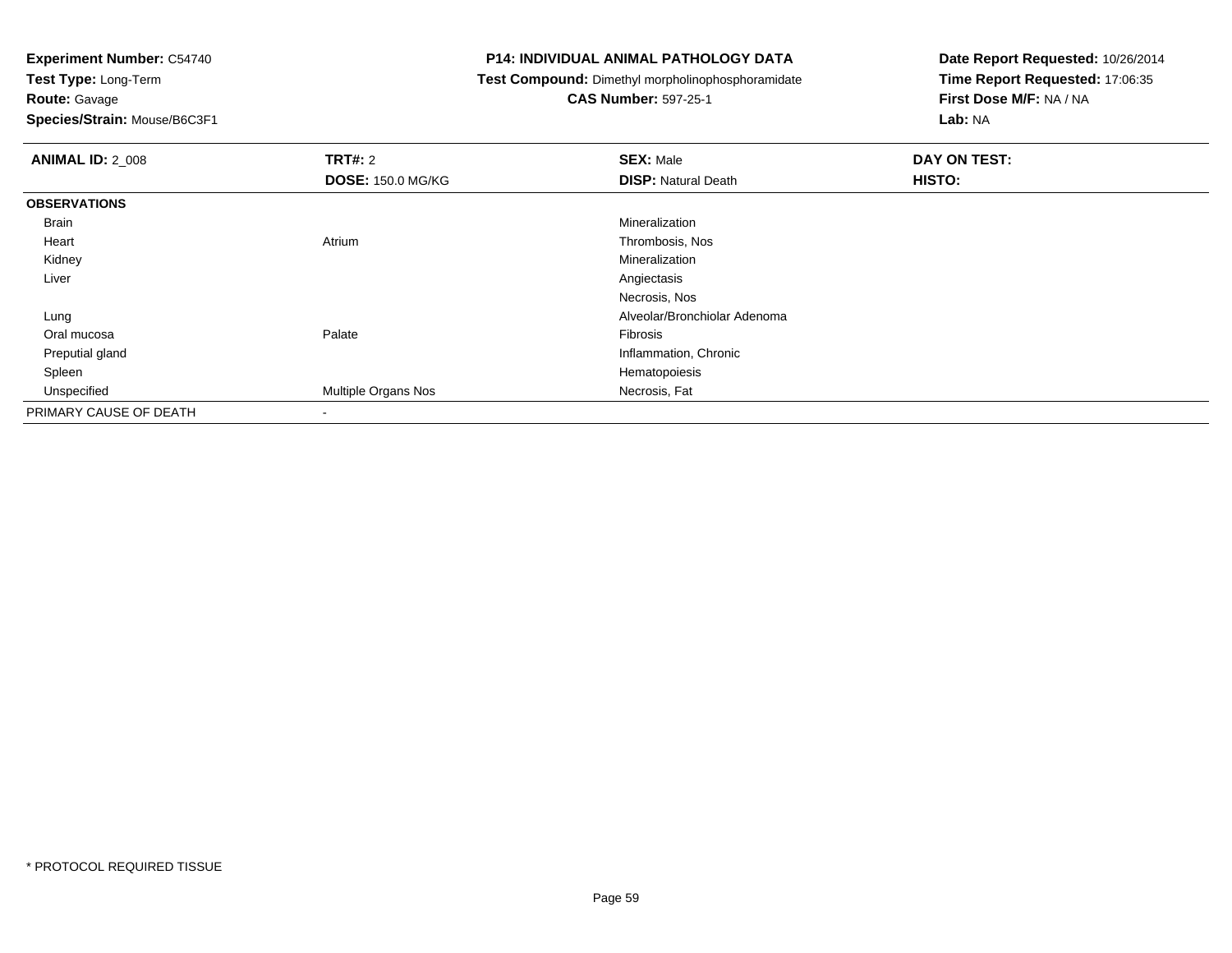**Route:** Gavage

**Species/Strain:** Mouse/B6C3F1

#### **P14: INDIVIDUAL ANIMAL PATHOLOGY DATA**

**Test Compound:** Dimethyl morpholinophosphoramidate

**CAS Number:** 597-25-1

| <b>ANIMAL ID: 2_009</b> | <b>TRT#: 2</b>           | <b>SEX: Male</b>                 | DAY ON TEST: |  |
|-------------------------|--------------------------|----------------------------------|--------------|--|
|                         | <b>DOSE: 150.0 MG/KG</b> | <b>DISP: Terminal Sacrifice</b>  | HISTO:       |  |
| <b>OBSERVATIONS</b>     |                          |                                  |              |  |
| Brain                   |                          | Mineralization                   |              |  |
| Heart                   |                          | Inflammation, Acute/Chronic      |              |  |
| Liver                   |                          | Cytoplasmic Change, Eosinophilic |              |  |
|                         |                          | Hemangiosarcoma                  |              |  |
|                         |                          | Hepatocytomegaly                 |              |  |
| Lymph node              | Mesenteric Lymph Node    | Hemorrhage                       |              |  |
|                         | Mandibular Lymph Node    | Plasmacytosis                    |              |  |
| Pancreas                | Acinus                   | Focal Cellular Change            |              |  |
| Thymus                  |                          | Cyst, Nos                        |              |  |
| Thyroid                 |                          | Cyst, Follicular Nos             |              |  |
| PRIMARY CAUSE OF DEATH  |                          |                                  |              |  |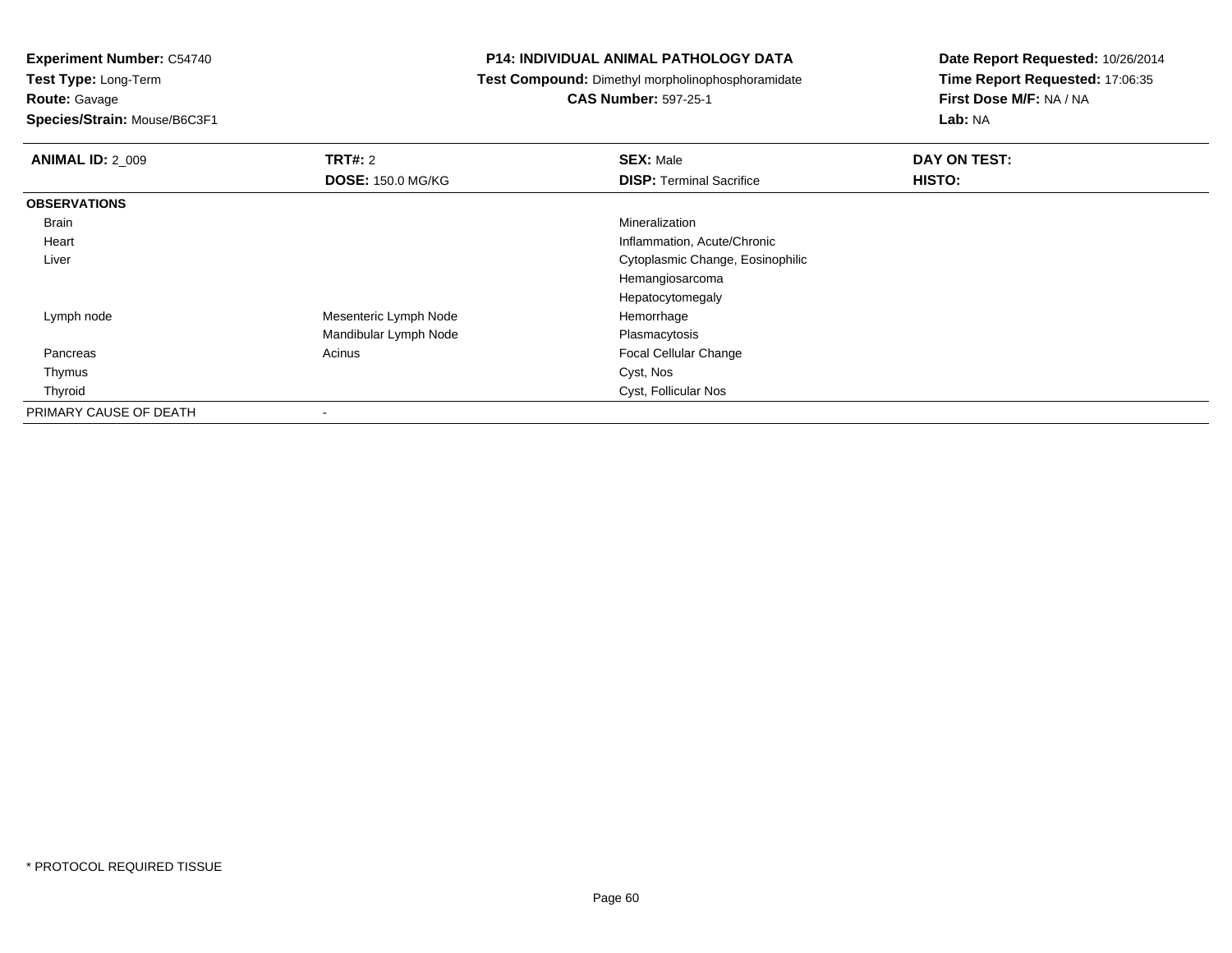| <b>Experiment Number: C54740</b><br>Test Type: Long-Term |                          | <b>P14: INDIVIDUAL ANIMAL PATHOLOGY DATA</b>      | Date Report Requested: 10/26/2014 |
|----------------------------------------------------------|--------------------------|---------------------------------------------------|-----------------------------------|
|                                                          |                          | Test Compound: Dimethyl morpholinophosphoramidate | Time Report Requested: 17:06:35   |
| <b>Route: Gavage</b>                                     |                          | <b>CAS Number: 597-25-1</b>                       | First Dose M/F: NA / NA           |
| Species/Strain: Mouse/B6C3F1                             |                          |                                                   | Lab: NA                           |
| TRT#: 2<br><b>ANIMAL ID: 2 010</b>                       |                          | <b>SEX: Male</b>                                  | DAY ON TEST:                      |
|                                                          | <b>DOSE: 150.0 MG/KG</b> | <b>DISP: Terminal Sacrifice</b>                   | <b>HISTO:</b>                     |
| <b>OBSERVATIONS</b>                                      |                          |                                                   |                                   |
| Adrenal gland<br>Medulla                                 |                          | Hyperplasia, Nos                                  |                                   |
| Kidney                                                   |                          | Nephrosis, Nos                                    |                                   |
| Liver                                                    |                          | Cytoplasmic Vacuolization                         |                                   |
| Lymph node                                               | Mesenteric Lymph Node    | Hemorrhage                                        |                                   |
| Testis                                                   |                          | Mineralization                                    |                                   |
| Thyroid                                                  |                          | Cyst, Follicular Nos                              |                                   |
| PRIMARY CAUSE OF DEATH<br>$\overline{\phantom{a}}$       |                          |                                                   |                                   |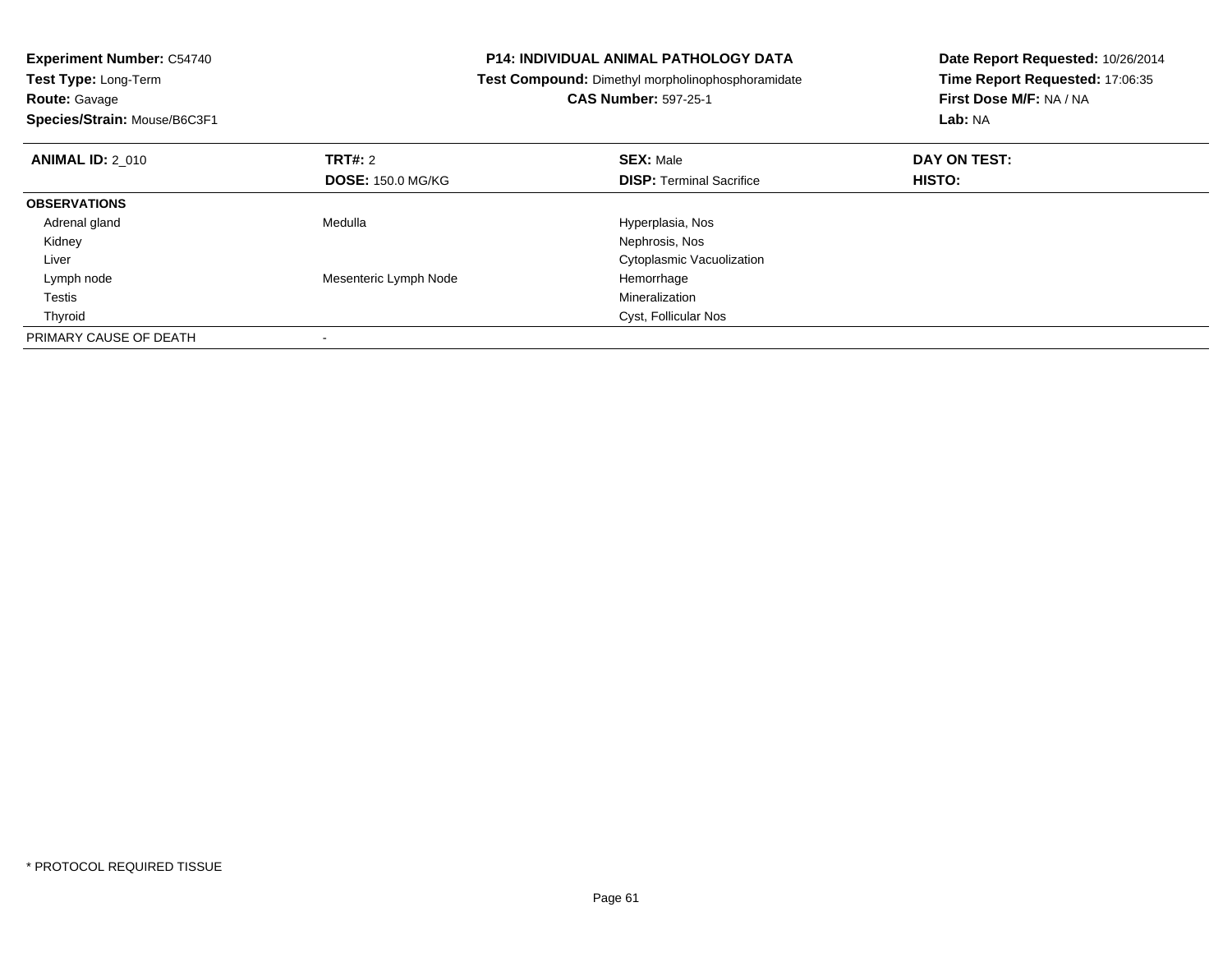| <b>Experiment Number: C54740</b> |                          | <b>P14: INDIVIDUAL ANIMAL PATHOLOGY DATA</b>             | Date Report Requested: 10/26/2014 |
|----------------------------------|--------------------------|----------------------------------------------------------|-----------------------------------|
| <b>Test Type: Long-Term</b>      |                          | <b>Test Compound:</b> Dimethyl morpholinophosphoramidate | Time Report Requested: 17:06:35   |
| <b>Route: Gavage</b>             |                          | <b>CAS Number: 597-25-1</b>                              | First Dose M/F: NA / NA           |
| Species/Strain: Mouse/B6C3F1     |                          |                                                          | Lab: NA                           |
| <b>ANIMAL ID: 2 011</b>          | <b>TRT#: 2</b>           | <b>SEX: Male</b>                                         | DAY ON TEST:                      |
|                                  | <b>DOSE: 150.0 MG/KG</b> | <b>DISP:</b> Terminal Sacrifice                          | <b>HISTO:</b>                     |
| <b>OBSERVATIONS</b>              |                          |                                                          |                                   |
| Adrenal gland                    | Cortex Nos               | Hyperplasia, Nos                                         |                                   |
| Liver                            |                          | Clear-Cell Change                                        |                                   |
| Lymph node                       | Mesenteric Lymph Node    | Hematopoiesis                                            |                                   |
| Testis                           |                          | Mineralization                                           |                                   |
| Unspecified                      | Multiple Organs Nos      | Lymphocytic Inflammatory Infiltrate                      |                                   |
| PRIMARY CAUSE OF DEATH           |                          |                                                          |                                   |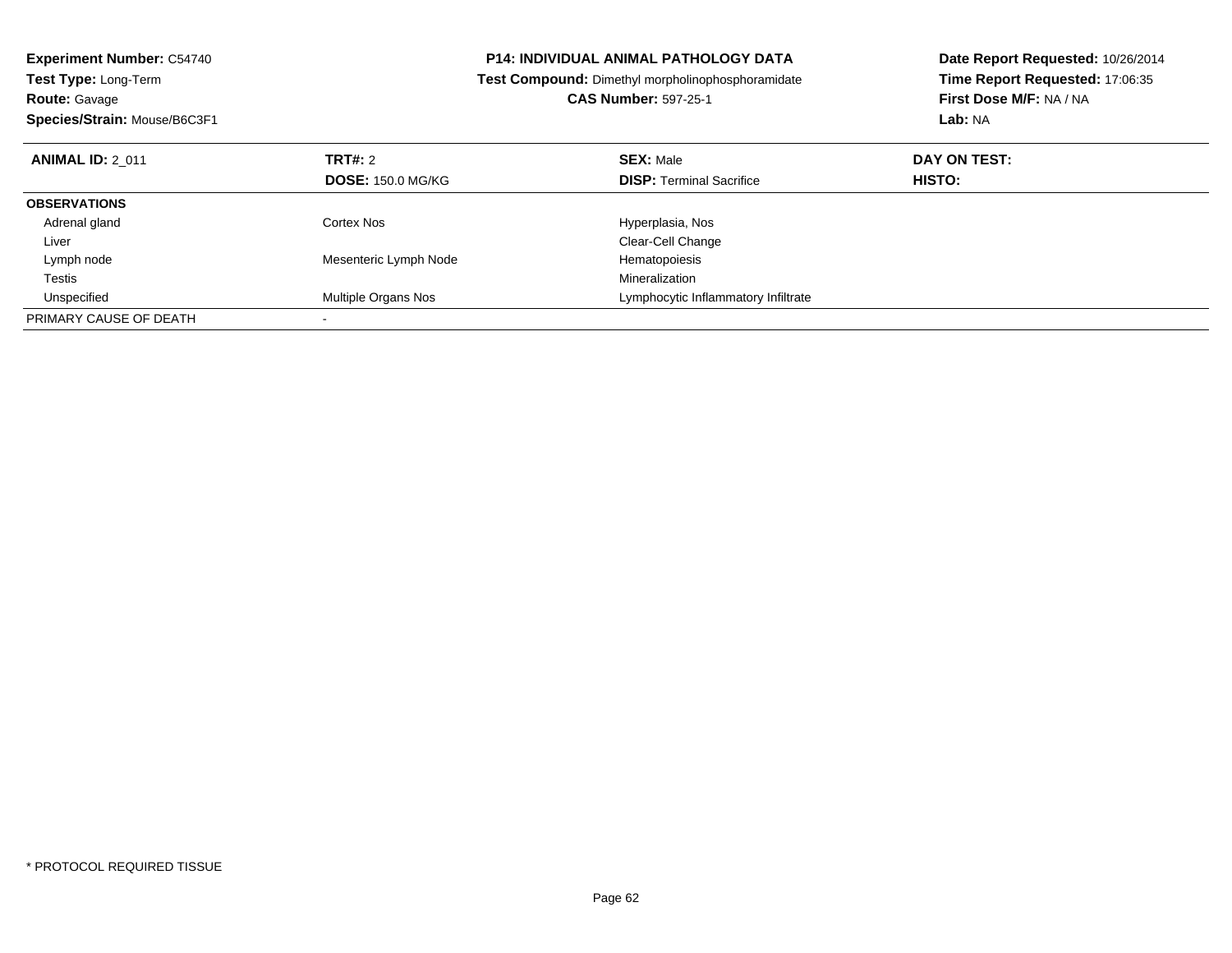**Test Type:** Long-Term**Route:** Gavage

**Species/Strain:** Mouse/B6C3F1

#### **P14: INDIVIDUAL ANIMAL PATHOLOGY DATA**

**Test Compound:** Dimethyl morpholinophosphoramidate

**CAS Number:** 597-25-1

| <b>ANIMAL ID: 2_012</b> | TRT#: 2                  | <b>SEX: Male</b>                | DAY ON TEST: |
|-------------------------|--------------------------|---------------------------------|--------------|
|                         | <b>DOSE: 150.0 MG/KG</b> | <b>DISP: Terminal Sacrifice</b> | HISTO:       |
| <b>OBSERVATIONS</b>     |                          |                                 |              |
| Adrenal gland           | Capsule                  | Hyperplasia, Nos                |              |
|                         | Medulla                  | Hyperplasia, Nos                |              |
| Brain                   |                          | Mineralization                  |              |
| Gall bladder            |                          | Cyst, Nos                       |              |
| Kidney                  |                          | Mineralization                  |              |
| Liver                   |                          | Hepatocellular Adenoma          |              |
| Lung                    |                          | Alveolar/Bronchiolar Adenoma    |              |
|                         |                          | Alveolar/Bronchiolar Carcinoma  |              |
| Lymph node              | Mesenteric Lymph Node    | Hemorrhage                      |              |
| Salivary gland          |                          | Atrophy, Nos                    |              |
| Thymus                  |                          | Cyst, Nos                       |              |
| PRIMARY CAUSE OF DEATH  | $\blacksquare$           |                                 |              |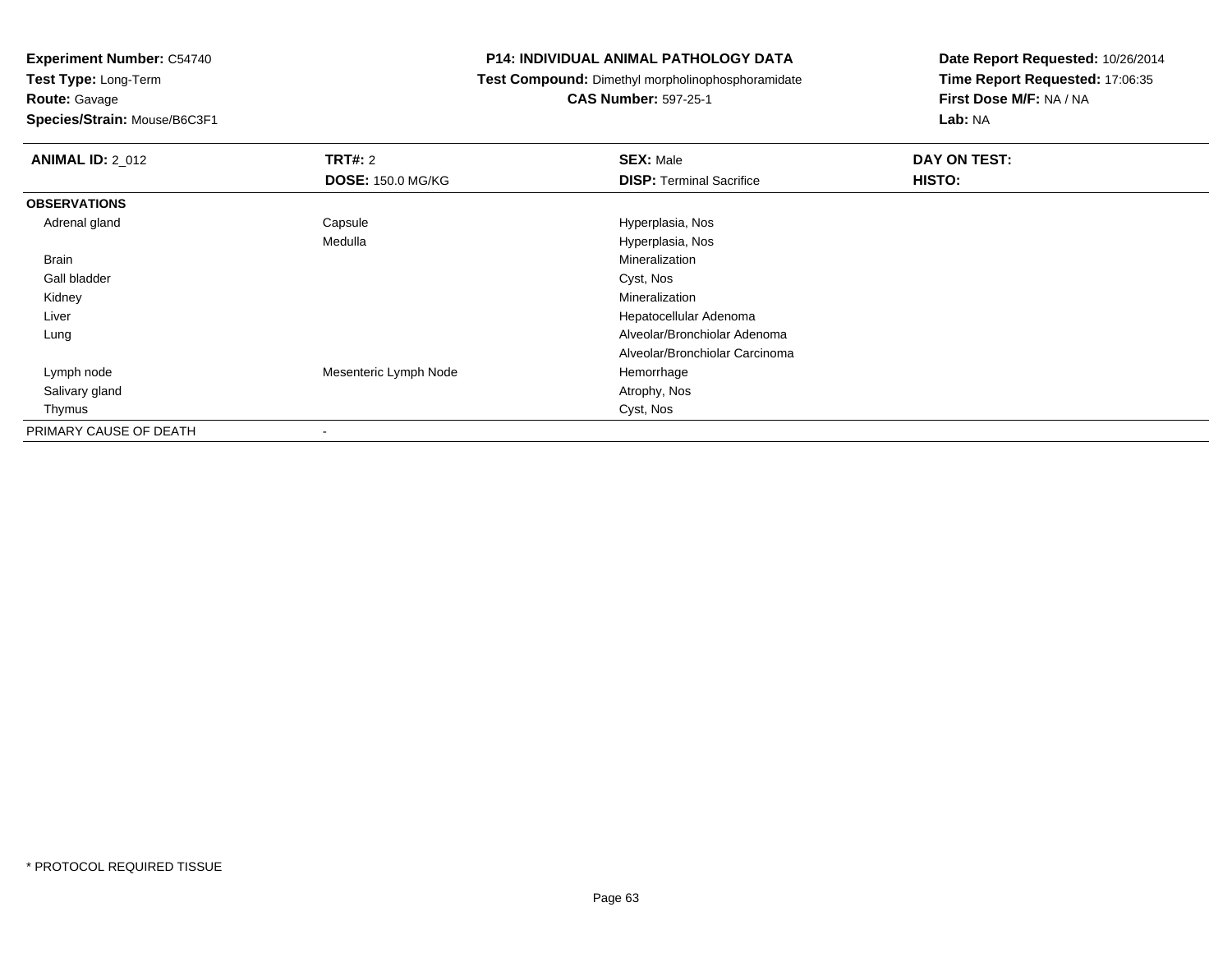| <b>Experiment Number: C54740</b> |                          | <b>P14: INDIVIDUAL ANIMAL PATHOLOGY DATA</b>      | Date Report Requested: 10/26/2014 |
|----------------------------------|--------------------------|---------------------------------------------------|-----------------------------------|
| <b>Test Type: Long-Term</b>      |                          | Test Compound: Dimethyl morpholinophosphoramidate | Time Report Requested: 17:06:35   |
| <b>Route: Gavage</b>             |                          | <b>CAS Number: 597-25-1</b>                       | First Dose M/F: NA / NA           |
| Species/Strain: Mouse/B6C3F1     |                          |                                                   | Lab: NA                           |
| <b>ANIMAL ID: 2 013</b>          | <b>TRT#: 2</b>           | <b>SEX: Male</b>                                  | DAY ON TEST:                      |
|                                  | <b>DOSE: 150.0 MG/KG</b> | <b>DISP:</b> Natural Death                        | <b>HISTO:</b>                     |
| <b>OBSERVATIONS</b>              |                          |                                                   |                                   |
| Brain                            |                          | Mineralization                                    |                                   |
| Liver                            |                          | Hepatocellular Carcinoma                          |                                   |
| Lung                             |                          | Hepatocellular Carcinoma, Metastatic              |                                   |
| Lymph node                       | Mesenteric Lymph Node    | Hemorrhage                                        |                                   |
| Unspecified                      | Multiple Organs Nos      | Lymphoma, Nos-Malignant                           |                                   |
| PRIMARY CAUSE OF DEATH           |                          |                                                   |                                   |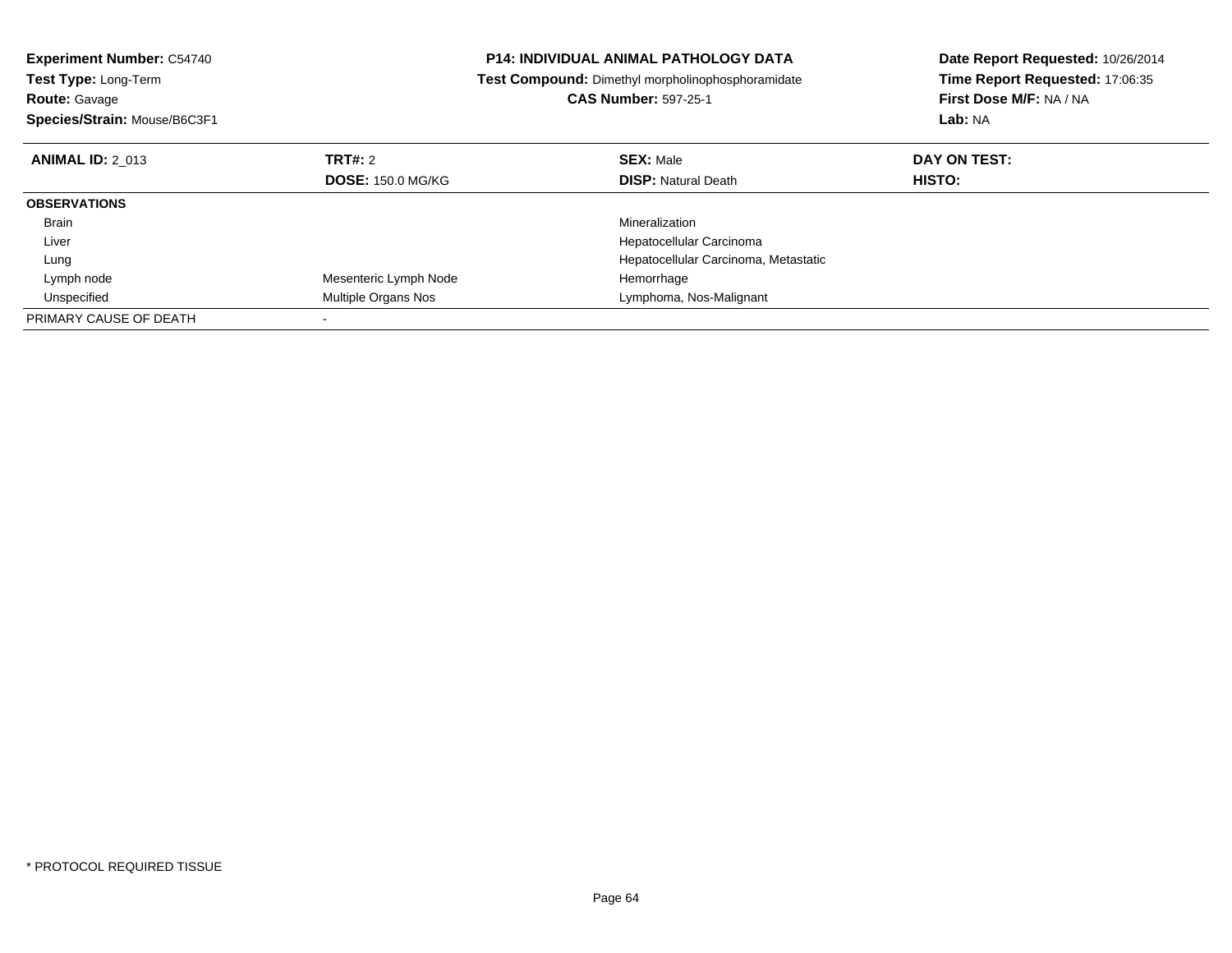**Experiment Number:** C54740**Test Type:** Long-Term**Route:** Gavage

**Species/Strain:** Mouse/B6C3F1

-

#### **P14: INDIVIDUAL ANIMAL PATHOLOGY DATA**

**Test Compound:** Dimethyl morpholinophosphoramidate

**CAS Number:** 597-25-1

| <b>ANIMAL ID: 2 014</b> | TRT#: 2                  | <b>SEX: Male</b>                    | DAY ON TEST:  |  |
|-------------------------|--------------------------|-------------------------------------|---------------|--|
|                         | <b>DOSE: 150.0 MG/KG</b> | <b>DISP:</b> Moribund Sacrifice     | <b>HISTO:</b> |  |
| <b>OBSERVATIONS</b>     |                          |                                     |               |  |
| Adrenal gland           | Capsule                  | Hyperplasia, Nos                    |               |  |
| <b>Brain</b>            |                          | Mineralization                      |               |  |
| Kidney                  |                          | Lymphocytic Inflammatory Infiltrate |               |  |
| Skin                    | <b>Back</b>              | Fibrosis                            |               |  |
| Testis                  |                          | Mineralization                      |               |  |
| Unspecified             | Multiple Organs Nos      | Hematopoiesis                       |               |  |
|                         |                          | Sarcoma, Nos                        |               |  |
| PRIMARY CAUSE OF DEATH  | $\overline{\phantom{0}}$ |                                     |               |  |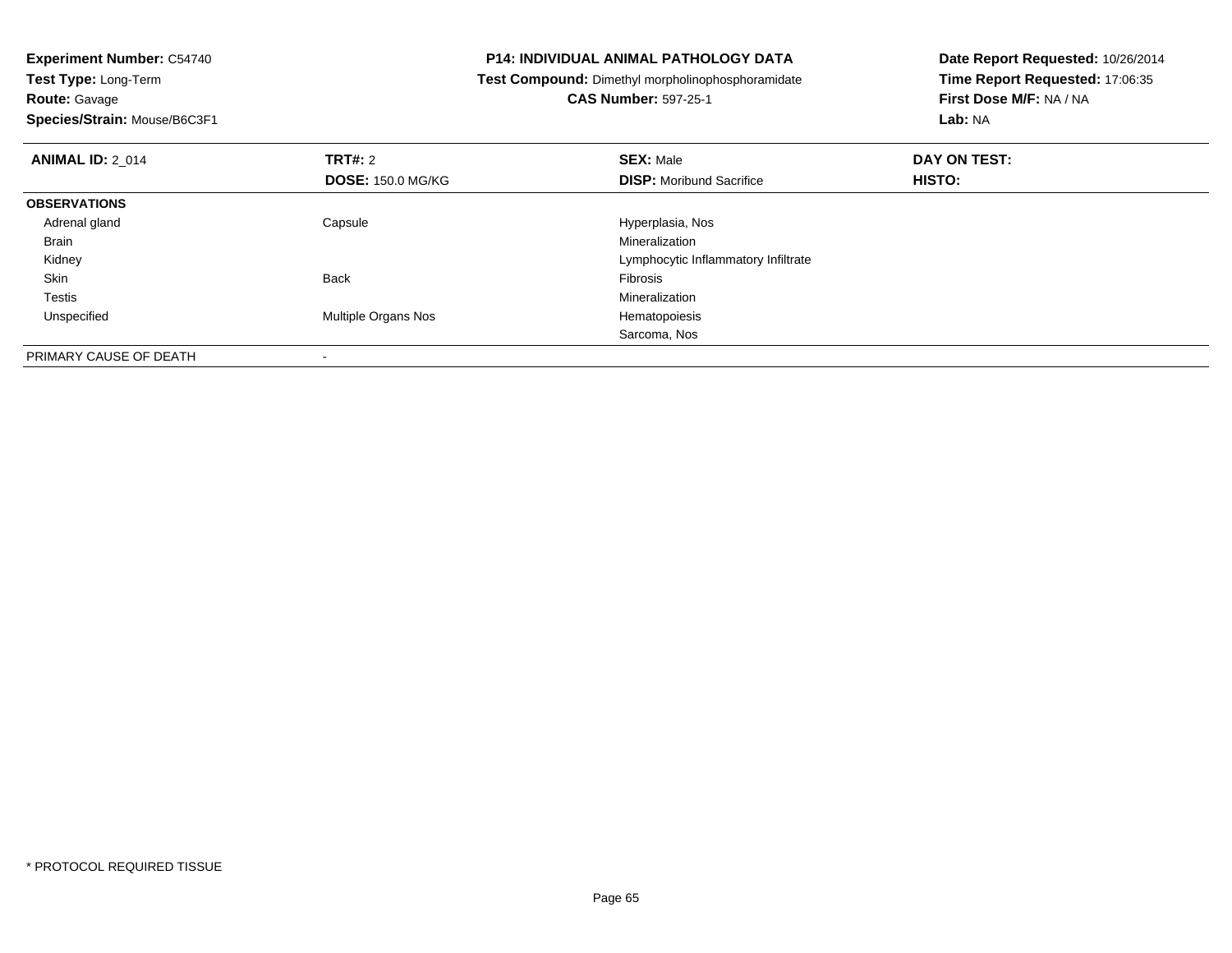**Route:** Gavage

**Species/Strain:** Mouse/B6C3F1

#### **P14: INDIVIDUAL ANIMAL PATHOLOGY DATA**

**Test Compound:** Dimethyl morpholinophosphoramidate

**CAS Number:** 597-25-1

| <b>ANIMAL ID: 2_015</b> | <b>TRT#:</b> 2<br><b>DOSE: 150.0 MG/KG</b> | <b>SEX: Male</b><br><b>DISP: Terminal Sacrifice</b> | DAY ON TEST:<br>HISTO: |
|-------------------------|--------------------------------------------|-----------------------------------------------------|------------------------|
| <b>OBSERVATIONS</b>     |                                            |                                                     |                        |
| Adrenal gland           | Medulla                                    | Hyperplasia, Nos                                    |                        |
| Brain                   |                                            | Mineralization                                      |                        |
| Epididymis              |                                            | Granuloma, Spermatic                                |                        |
| Kidney                  |                                            | Lymphocytic Inflammatory Infiltrate                 |                        |
|                         |                                            | Nephrosis, Nos                                      |                        |
| Lymph node              | Mesenteric Lymph Node                      | Hemorrhage                                          |                        |
| Pancreas                | Acinus                                     | Atrophy, Nos                                        |                        |
|                         | Acinus                                     | <b>Focal Cellular Change</b>                        |                        |
| Salivary gland          |                                            | Atrophy, Nos                                        |                        |
| Stomach                 | Forestomach                                | Inflammation, Acute                                 |                        |
|                         | <b>Glandular Stomach</b>                   | Mineralization                                      |                        |
| Thymus                  |                                            | Cyst, Nos                                           |                        |
| Unspecified             | <b>Abdominal Cavity</b>                    | Necrosis, Fat                                       |                        |
| PRIMARY CAUSE OF DEATH  |                                            |                                                     |                        |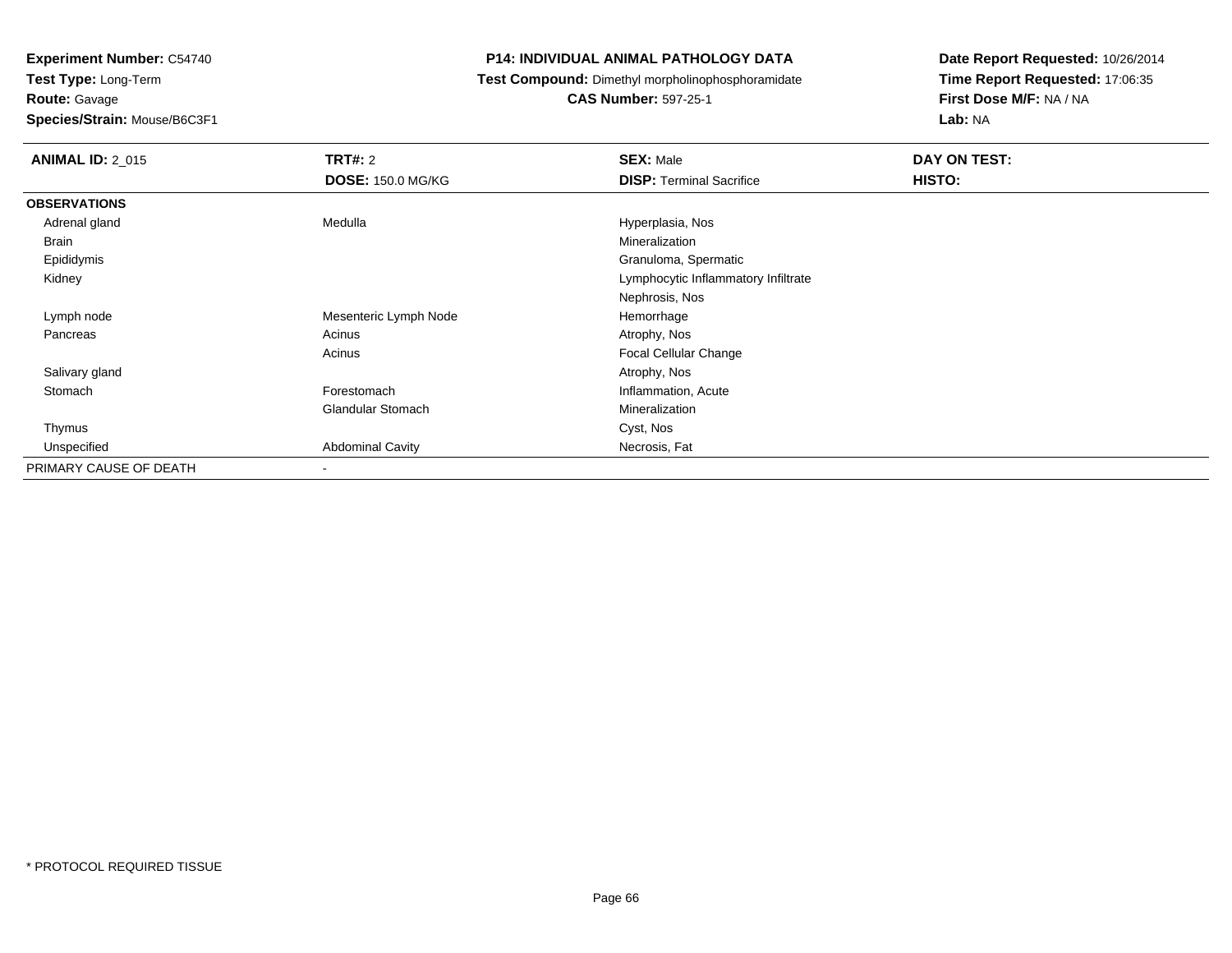**Route:** Gavage

**Species/Strain:** Mouse/B6C3F1

#### **P14: INDIVIDUAL ANIMAL PATHOLOGY DATA**

**Test Compound:** Dimethyl morpholinophosphoramidate

**CAS Number:** 597-25-1

| <b>ANIMAL ID: 2 016</b> | TRT#: 2                    | <b>SEX: Male</b>                    | DAY ON TEST: |  |
|-------------------------|----------------------------|-------------------------------------|--------------|--|
|                         | <b>DOSE: 150.0 MG/KG</b>   | <b>DISP: Terminal Sacrifice</b>     | HISTO:       |  |
| <b>OBSERVATIONS</b>     |                            |                                     |              |  |
| Adrenal gland           | Medulla                    | Hyperplasia, Nos                    |              |  |
| <b>Brain</b>            |                            | Cytoplasmic Vacuolization           |              |  |
|                         |                            | Mineralization                      |              |  |
| Lung                    |                            | Hyperplasia, Alveolar Epithelium    |              |  |
| Lymph node              | Mesenteric Lymph Node      | Hematopoiesis                       |              |  |
| Pancreas                | Acinus                     | <b>Focal Cellular Change</b>        |              |  |
| Thyroid                 |                            | Cyst, Follicular Nos                |              |  |
| Unspecified             | <b>Multiple Organs Nos</b> | Lymphocytic Inflammatory Infiltrate |              |  |
| PRIMARY CAUSE OF DEATH  |                            |                                     |              |  |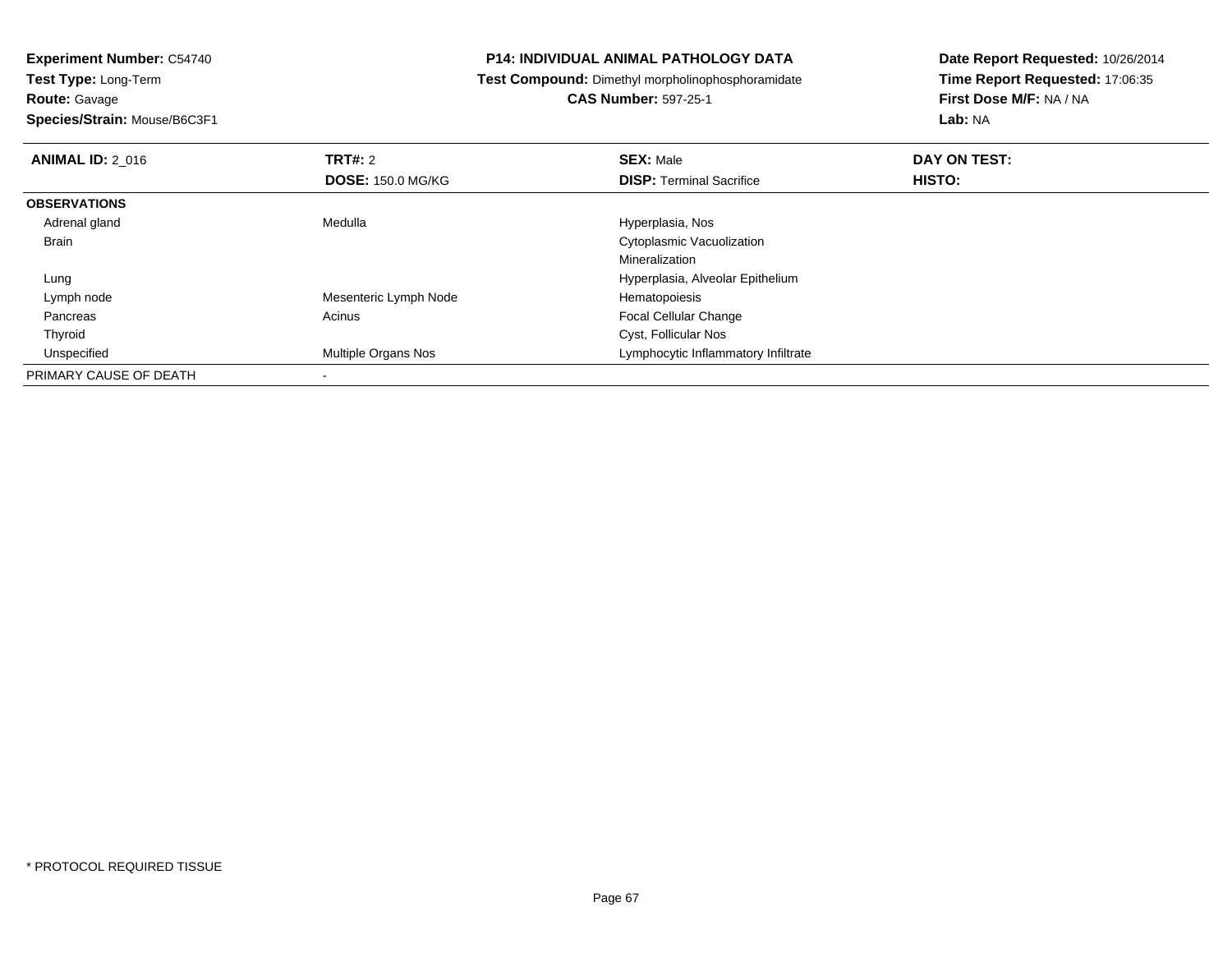| <b>Experiment Number: C54740</b><br><b>Test Type: Long-Term</b><br><b>Route: Gavage</b> |                            | <b>P14: INDIVIDUAL ANIMAL PATHOLOGY DATA</b><br>Test Compound: Dimethyl morpholinophosphoramidate<br><b>CAS Number: 597-25-1</b> | Date Report Requested: 10/26/2014<br>Time Report Requested: 17:06:35<br>First Dose M/F: NA / NA |
|-----------------------------------------------------------------------------------------|----------------------------|----------------------------------------------------------------------------------------------------------------------------------|-------------------------------------------------------------------------------------------------|
| Species/Strain: Mouse/B6C3F1                                                            |                            |                                                                                                                                  | Lab: NA                                                                                         |
| <b>ANIMAL ID: 2 017</b>                                                                 | TRT#: 2                    | <b>SEX: Male</b>                                                                                                                 | DAY ON TEST:                                                                                    |
|                                                                                         | <b>DOSE: 150.0 MG/KG</b>   | <b>DISP:</b> Moribund Sacrifice                                                                                                  | <b>HISTO:</b>                                                                                   |
| <b>OBSERVATIONS</b>                                                                     |                            |                                                                                                                                  |                                                                                                 |
| Liver                                                                                   |                            | Hepatocellular Adenoma                                                                                                           |                                                                                                 |
| Preputial gland                                                                         |                            | Abscess, Nos                                                                                                                     |                                                                                                 |
| Salivary gland                                                                          |                            | Lymphocytic Inflammatory Infiltrate                                                                                              |                                                                                                 |
| Spleen                                                                                  |                            | Hematopoiesis                                                                                                                    |                                                                                                 |
| Unspecified                                                                             | <b>Multiple Organs Nos</b> | Lymphoma, Histiocytic-Malignant Type                                                                                             |                                                                                                 |
| PRIMARY CAUSE OF DEATH                                                                  |                            |                                                                                                                                  |                                                                                                 |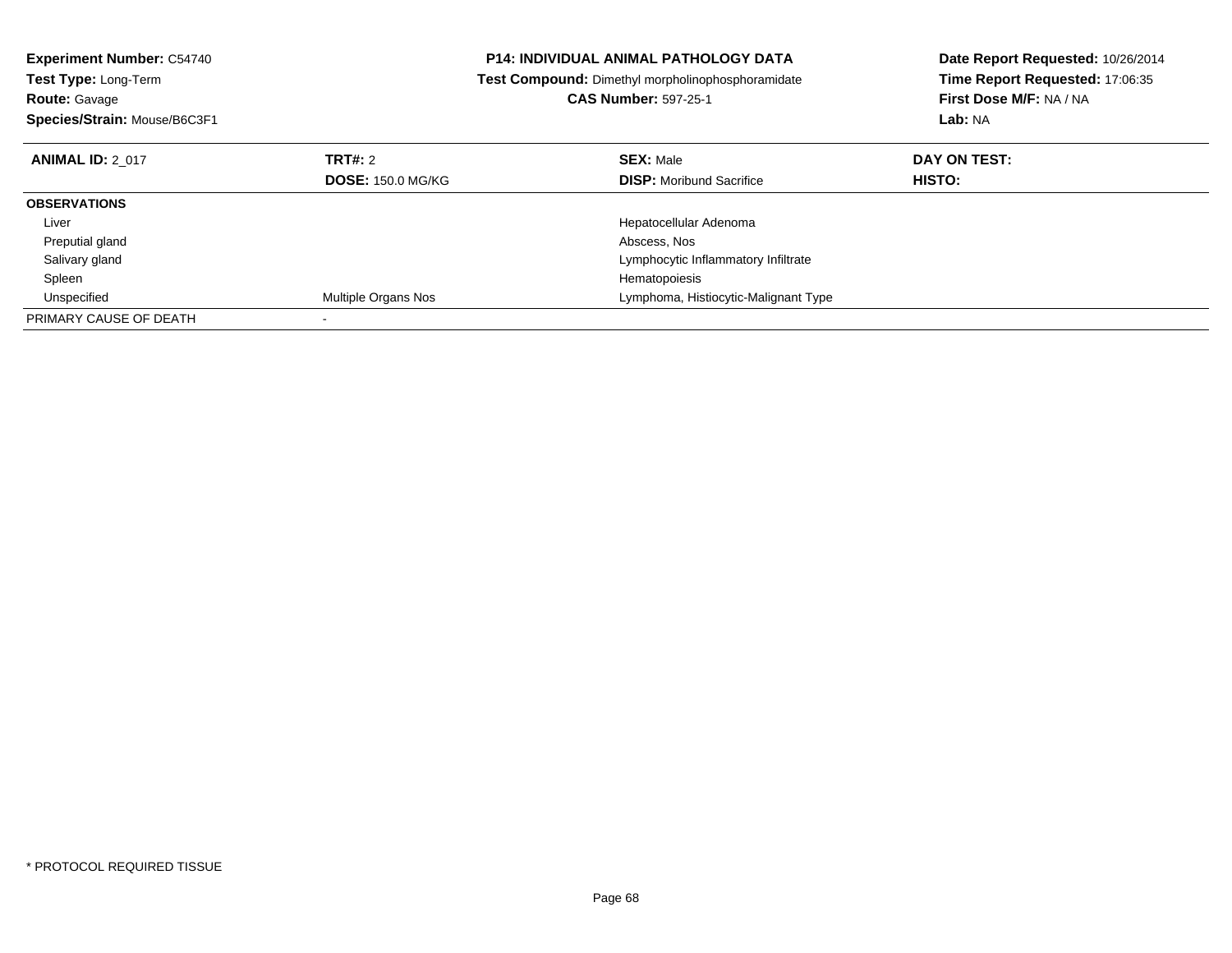| <b>Experiment Number: C54740</b><br>Test Type: Long-Term |                          | <b>P14: INDIVIDUAL ANIMAL PATHOLOGY DATA</b>             | Date Report Requested: 10/26/2014 |
|----------------------------------------------------------|--------------------------|----------------------------------------------------------|-----------------------------------|
|                                                          |                          | <b>Test Compound:</b> Dimethyl morpholinophosphoramidate | Time Report Requested: 17:06:35   |
| <b>Route: Gavage</b>                                     |                          | <b>CAS Number: 597-25-1</b>                              | First Dose M/F: NA / NA           |
| Species/Strain: Mouse/B6C3F1                             |                          |                                                          | Lab: NA                           |
| <b>ANIMAL ID: 2 018</b>                                  | <b>TRT#: 2</b>           | <b>SEX: Male</b>                                         | DAY ON TEST:                      |
|                                                          | <b>DOSE: 150.0 MG/KG</b> | <b>DISP: Terminal Sacrifice</b>                          | HISTO:                            |
| <b>OBSERVATIONS</b>                                      |                          |                                                          |                                   |
| Adrenal gland                                            | Cortex Nos               | Atrophy, Brown                                           |                                   |
| Brain                                                    |                          | Mineralization                                           |                                   |
| Kidney                                                   |                          | Lymphocytic Inflammatory Infiltrate                      |                                   |
| Liver                                                    |                          | Clear-Cell Change                                        |                                   |
| Lymph node                                               | Mesenteric Lymph Node    | Hemorrhage                                               |                                   |
| Pancreas                                                 |                          | Cyst, Nos                                                |                                   |
| PRIMARY CAUSE OF DEATH                                   |                          |                                                          |                                   |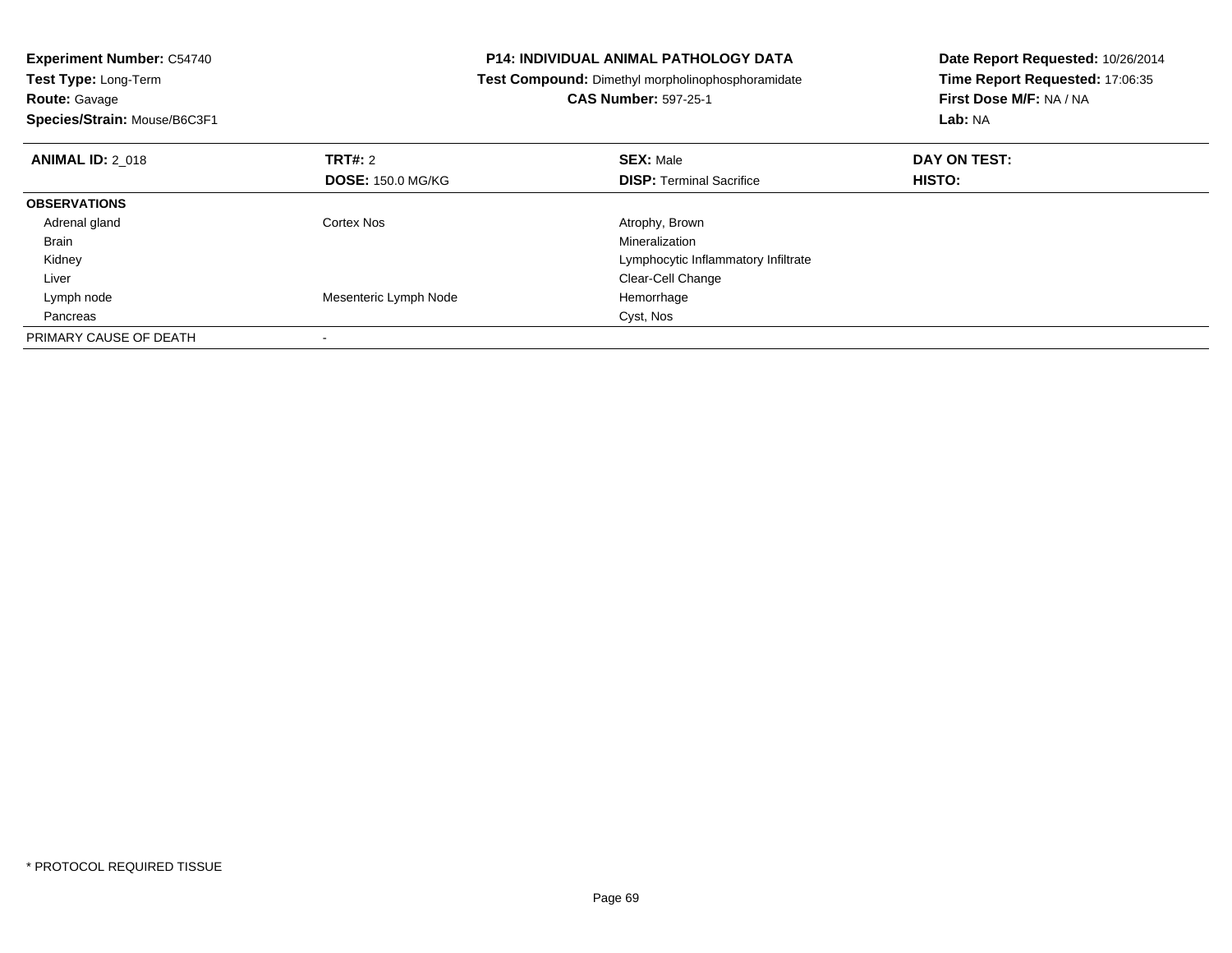**Route:** Gavage

**Species/Strain:** Mouse/B6C3F1

#### **P14: INDIVIDUAL ANIMAL PATHOLOGY DATA**

**Test Compound:** Dimethyl morpholinophosphoramidate

**CAS Number:** 597-25-1

| <b>ANIMAL ID: 2 019</b> | TRT#: 2                  | <b>SEX: Male</b>                 | DAY ON TEST: |  |
|-------------------------|--------------------------|----------------------------------|--------------|--|
|                         | <b>DOSE: 150.0 MG/KG</b> | <b>DISP:</b> Terminal Sacrifice  | HISTO:       |  |
| <b>OBSERVATIONS</b>     |                          |                                  |              |  |
| Adrenal gland           | Cortex Nos               | Atrophy, Brown                   |              |  |
|                         | Medulla                  | Hyperplasia, Nos                 |              |  |
|                         | <b>Cortex Nos</b>        | Hypertrophy, Focal               |              |  |
| Heart                   |                          | Inflammation, Acute/Chronic      |              |  |
| Kidney                  |                          | Mineralization                   |              |  |
| Liver                   |                          | Cytoplasmic Vacuolization        |              |  |
| Lung                    |                          | Hyperplasia, Alveolar Epithelium |              |  |
| Lymph node              | Mediastinal Lymph Node   | Hyperplasia, Lymphoid            |              |  |
| PRIMARY CAUSE OF DEATH  |                          |                                  |              |  |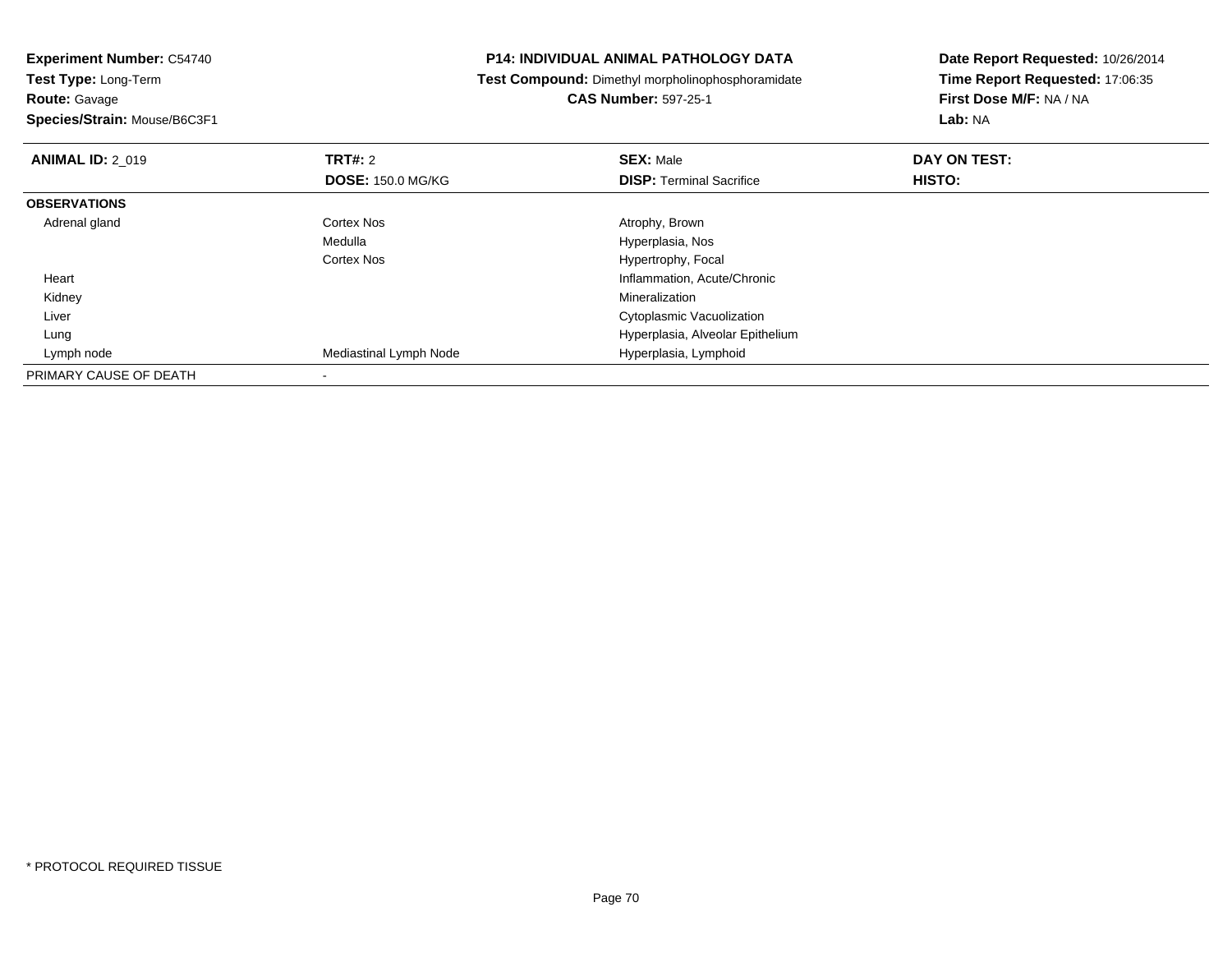**Route:** Gavage

**Species/Strain:** Mouse/B6C3F1

#### **P14: INDIVIDUAL ANIMAL PATHOLOGY DATA**

**Test Compound:** Dimethyl morpholinophosphoramidate

**CAS Number:** 597-25-1

| <b>ANIMAL ID: 2 020</b> | TRT#: 2                  | <b>SEX: Male</b>                    | DAY ON TEST: |  |
|-------------------------|--------------------------|-------------------------------------|--------------|--|
|                         | <b>DOSE: 150.0 MG/KG</b> | <b>DISP: Terminal Sacrifice</b>     | HISTO:       |  |
| <b>OBSERVATIONS</b>     |                          |                                     |              |  |
| Adrenal gland           | <b>Cortex Nos</b>        | Hypertrophy, Focal                  |              |  |
| Kidney                  |                          | Lymphocytic Inflammatory Infiltrate |              |  |
| Liver                   |                          | Cytoplasmic Vacuolization           |              |  |
| Lung                    |                          | Alveolar/Bronchiolar Carcinoma      |              |  |
|                         |                          | Histiocytosis                       |              |  |
| Lymph node              | Mesenteric Lymph Node    | Hemorrhage                          |              |  |
| Testis                  |                          | Mineralization                      |              |  |
| Thyroid                 |                          | Cyst, Follicular Nos                |              |  |
| PRIMARY CAUSE OF DEATH  |                          |                                     |              |  |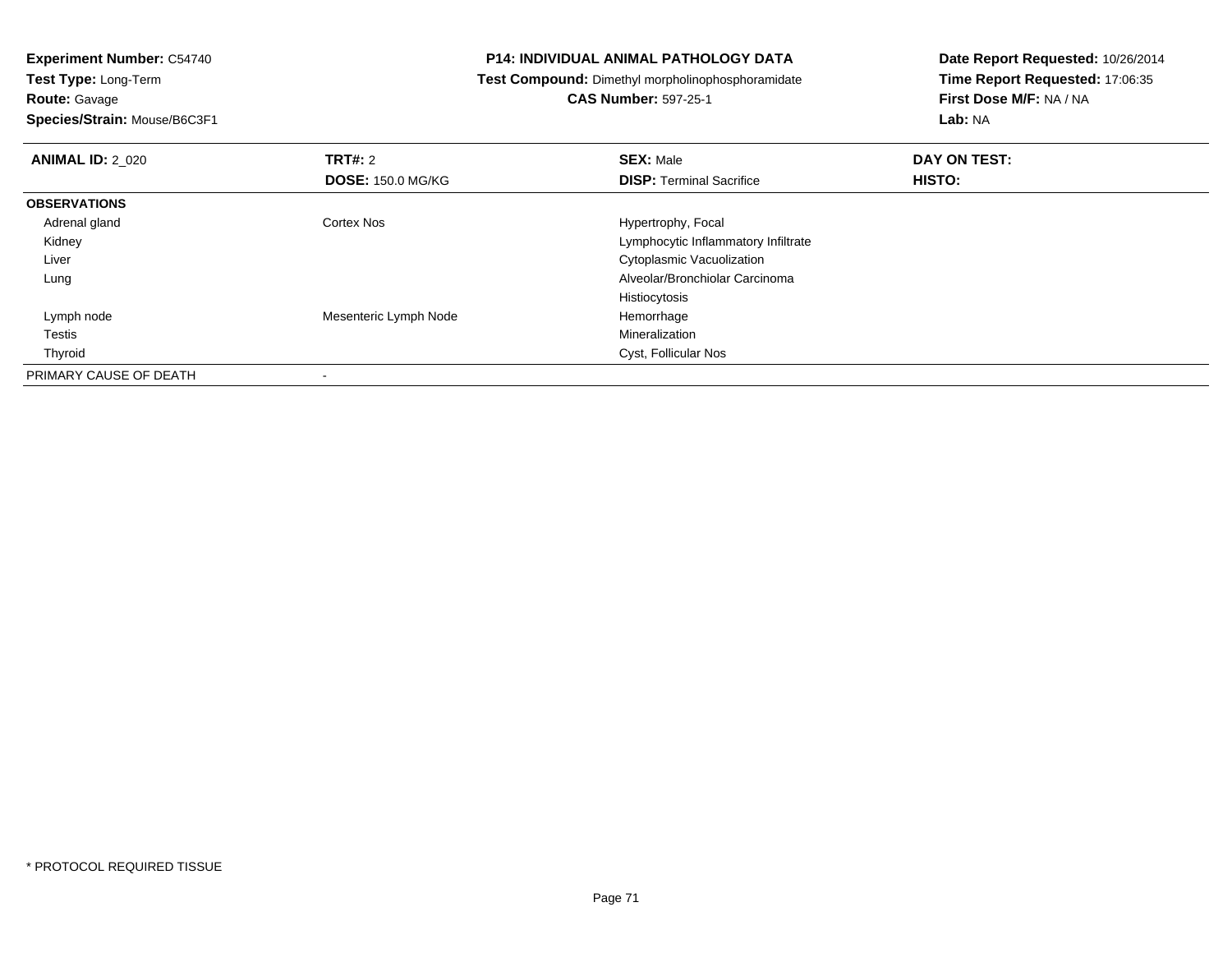**Test Type:** Long-Term**Route:** Gavage

**Species/Strain:** Mouse/B6C3F1

#### **P14: INDIVIDUAL ANIMAL PATHOLOGY DATA**

**Test Compound:** Dimethyl morpholinophosphoramidate

**CAS Number:** 597-25-1

| <b>ANIMAL ID: 2_021</b> | <b>TRT#: 2</b>           | <b>SEX: Male</b>                | DAY ON TEST: |  |
|-------------------------|--------------------------|---------------------------------|--------------|--|
|                         | <b>DOSE: 150.0 MG/KG</b> | <b>DISP: Terminal Sacrifice</b> | HISTO:       |  |
| <b>OBSERVATIONS</b>     |                          |                                 |              |  |
| Adrenal gland           | Capsule                  | Adenoma, Nos                    |              |  |
|                         | <b>Cortex Nos</b>        | Atrophy, Brown                  |              |  |
| Ear                     | Eustachian Tube          | Inflammation, Acute             |              |  |
| Kidney                  |                          | Cyst, Nos                       |              |  |
|                         | Tubule                   | Cytoplasmic Vacuolization       |              |  |
|                         |                          | Mineralization                  |              |  |
| Liver                   |                          | Cytoplasmic Change, Basophilic  |              |  |
|                         |                          | Cytoplasmic Vacuolization       |              |  |
|                         |                          | Hepatocellular Adenoma          |              |  |
| Nasal cavity            |                          | Inflammation, Acute             |              |  |
| Unspecified             | Multiple Organs Nos      | Hyperplasia, Lymphoid           |              |  |
| PRIMARY CAUSE OF DEATH  |                          |                                 |              |  |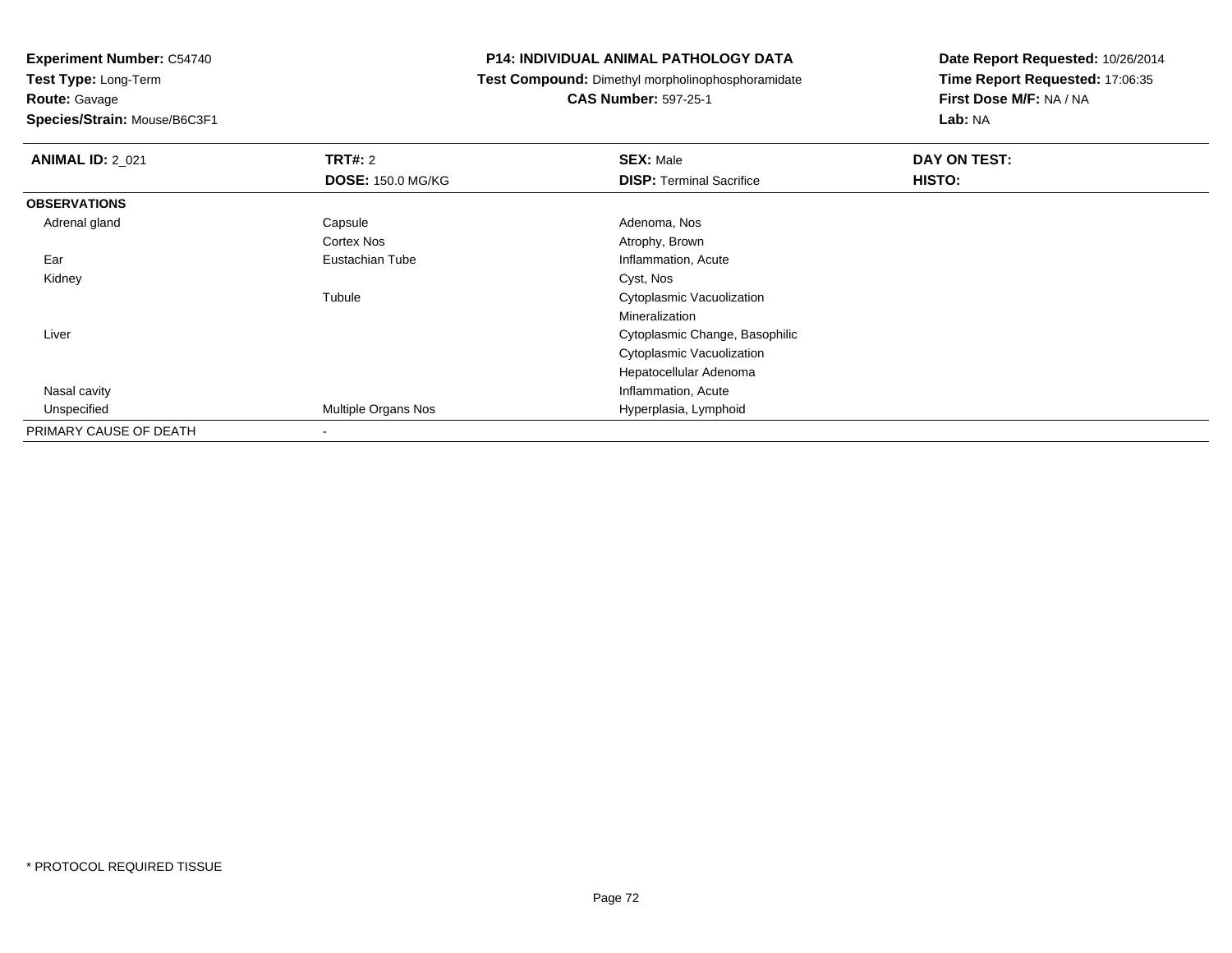**Experiment Number:** C54740**Test Type:** Long-Term**Route:** Gavage

**Species/Strain:** Mouse/B6C3F1

#### **P14: INDIVIDUAL ANIMAL PATHOLOGY DATA**

**Test Compound:** Dimethyl morpholinophosphoramidate

**CAS Number:** 597-25-1

| <b>ANIMAL ID: 2_022</b> | TRT#: 2                  | <b>SEX: Male</b>                | DAY ON TEST: |  |
|-------------------------|--------------------------|---------------------------------|--------------|--|
|                         | <b>DOSE: 150.0 MG/KG</b> | <b>DISP: Terminal Sacrifice</b> | HISTO:       |  |
| <b>OBSERVATIONS</b>     |                          |                                 |              |  |
| Adrenal gland           | <b>Cortex Nos</b>        | Cyst, Nos                       |              |  |
|                         | <b>Cortex Nos</b>        | Hypertrophy, Focal              |              |  |
| Brain                   |                          | Mineralization                  |              |  |
| Heart                   | Cardiac Valve            | Pigmentation, Nos               |              |  |
| Lymph node              | Mesenteric Lymph Node    | Hemorrhage                      |              |  |
|                         | Mandibular Lymph Node    | Plasmacytosis                   |              |  |
| Pancreas                | Acinus                   | Atrophy, Nos                    |              |  |
| Testis                  |                          | Mineralization                  |              |  |
| Unspecified             | Multiple Organs Nos      | Hematopoiesis                   |              |  |
|                         |                          | Sarcoma, Nos                    |              |  |
|                         | Multiple Organs Nos      | Sarcoma, Nos, Metastatic        |              |  |
| PRIMARY CAUSE OF DEATH  |                          |                                 |              |  |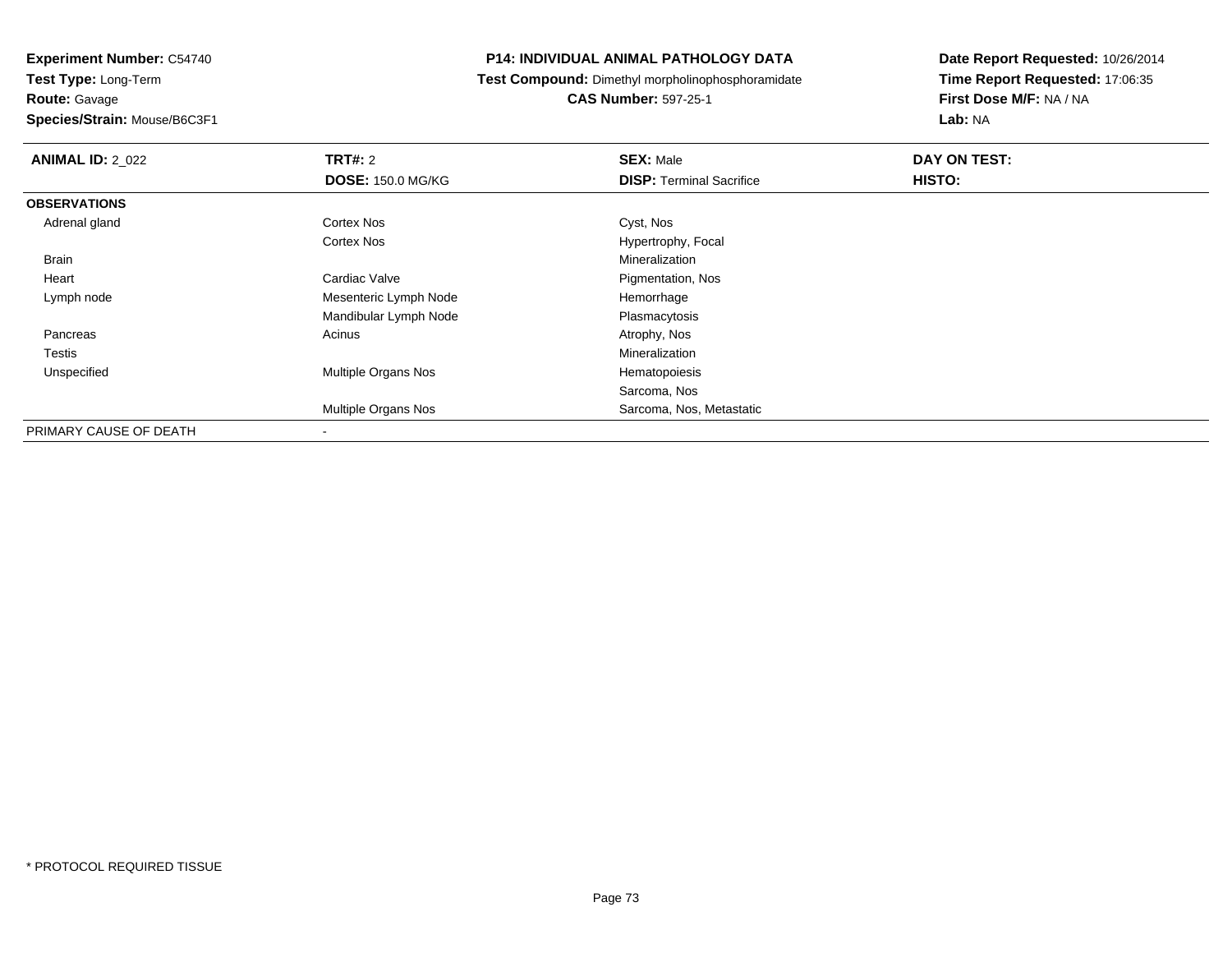**Experiment Number:** C54740

**Test Type:** Long-Term**Route:** Gavage

**Species/Strain:** Mouse/B6C3F1

#### **P14: INDIVIDUAL ANIMAL PATHOLOGY DATA**

**Test Compound:** Dimethyl morpholinophosphoramidate

**CAS Number:** 597-25-1

| <b>ANIMAL ID: 2 023</b> | TRT#: 2                  | <b>SEX: Male</b>                    | DAY ON TEST: |  |
|-------------------------|--------------------------|-------------------------------------|--------------|--|
|                         | <b>DOSE: 150.0 MG/KG</b> | <b>DISP: Terminal Sacrifice</b>     | HISTO:       |  |
| <b>OBSERVATIONS</b>     |                          |                                     |              |  |
| <b>Brain</b>            |                          | Cytoplasmic Vacuolization           |              |  |
| Kidney                  |                          | Lymphocytic Inflammatory Infiltrate |              |  |
|                         |                          | Mineralization                      |              |  |
| Liver                   |                          | Cytoplasmic Change, Basophilic      |              |  |
|                         |                          | Cytoplasmic Vacuolization           |              |  |
| Lymph node              | Mesenteric Lymph Node    | Hemorrhage                          |              |  |
| Pancreas                | Acinus                   | <b>Focal Cellular Change</b>        |              |  |
| Testis                  |                          | Mineralization                      |              |  |
| PRIMARY CAUSE OF DEATH  |                          |                                     |              |  |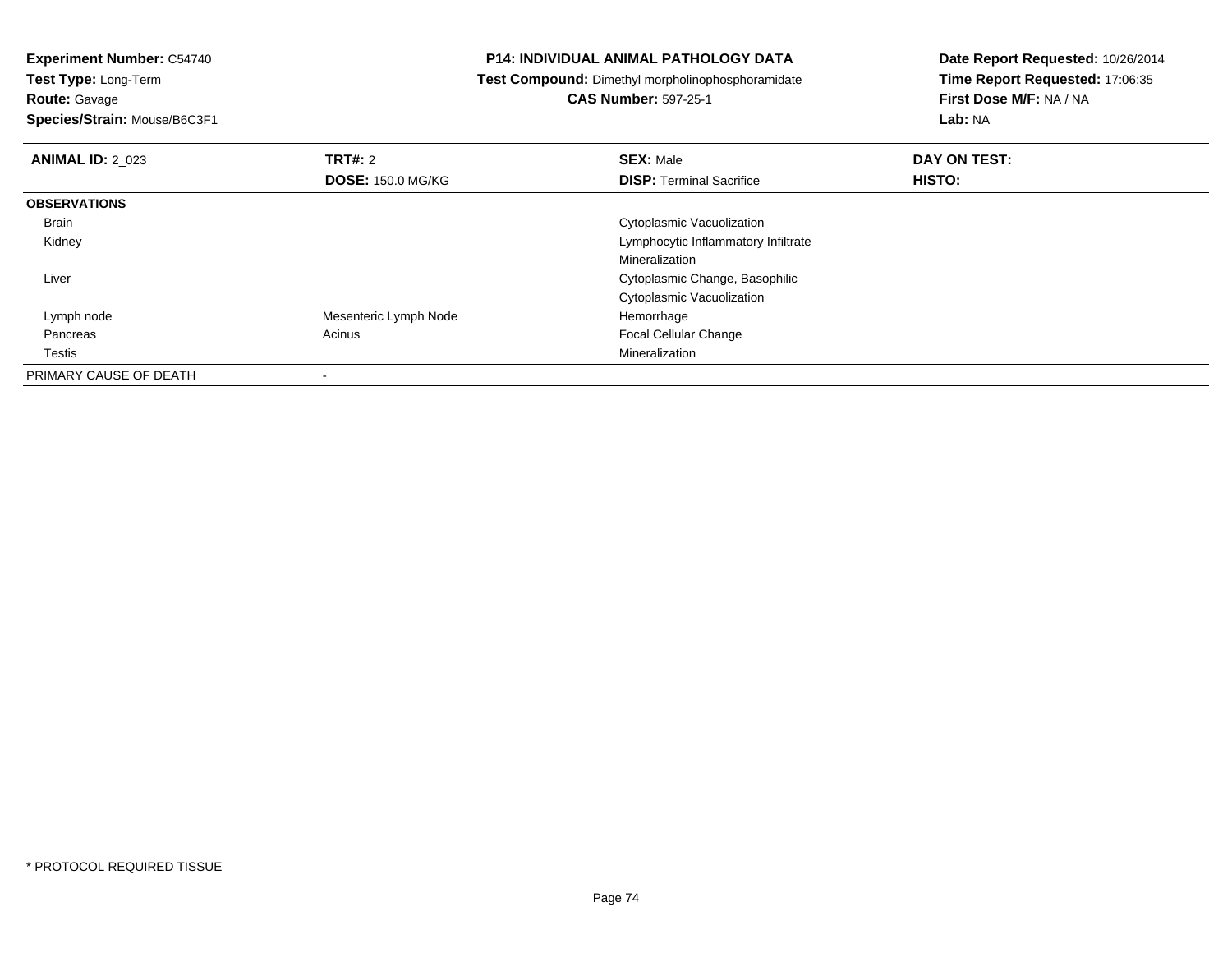| <b>Experiment Number: C54740</b><br>Test Type: Long-Term |                          | <b>P14: INDIVIDUAL ANIMAL PATHOLOGY DATA</b>      | Date Report Requested: 10/26/2014 |
|----------------------------------------------------------|--------------------------|---------------------------------------------------|-----------------------------------|
|                                                          |                          | Test Compound: Dimethyl morpholinophosphoramidate | Time Report Requested: 17:06:35   |
| <b>Route: Gavage</b>                                     |                          | <b>CAS Number: 597-25-1</b>                       | First Dose M/F: NA / NA           |
| Species/Strain: Mouse/B6C3F1                             |                          |                                                   | Lab: NA                           |
| <b>ANIMAL ID: 2 024</b>                                  | <b>TRT#: 2</b>           | <b>SEX: Male</b>                                  | DAY ON TEST:                      |
|                                                          | <b>DOSE: 150.0 MG/KG</b> | <b>DISP: Terminal Sacrifice</b>                   | HISTO:                            |
| <b>OBSERVATIONS</b>                                      |                          |                                                   |                                   |
| Kidney                                                   | <b>Perirenal Tissue</b>  | Granuloma, Nos                                    |                                   |
| Liver                                                    |                          | Clear-Cell Change                                 |                                   |
| Lung                                                     |                          | Alveolar/Bronchiolar Adenoma                      |                                   |
| Testis                                                   |                          | Mineralization                                    |                                   |
| Thyroid                                                  |                          | Follicular-Cell Carcinoma                         |                                   |
| PRIMARY CAUSE OF DEATH                                   |                          |                                                   |                                   |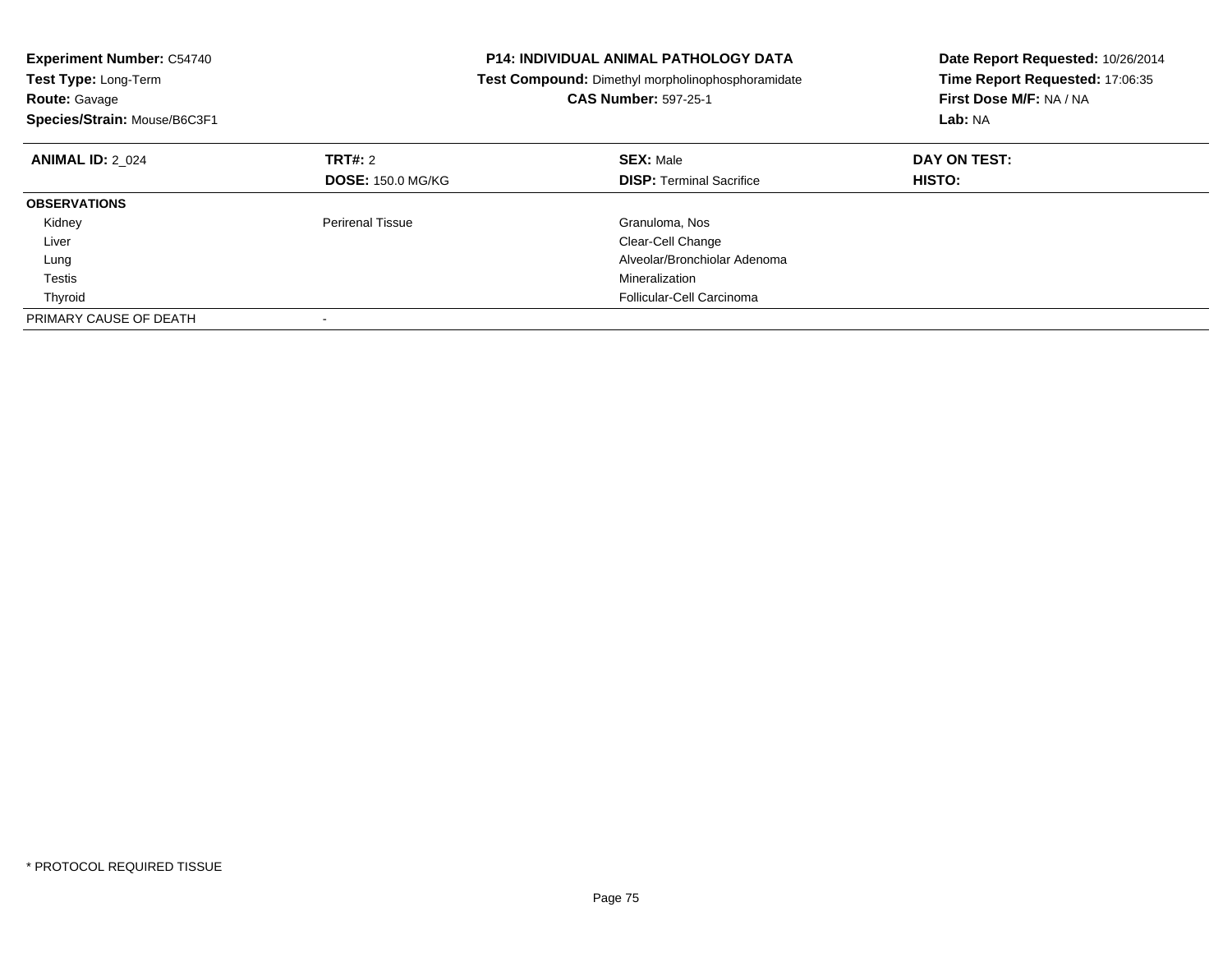| <b>Experiment Number: C54740</b><br><b>Test Type: Long-Term</b><br><b>Route: Gavage</b><br>Species/Strain: Mouse/B6C3F1 |                                     | <b>P14: INDIVIDUAL ANIMAL PATHOLOGY DATA</b><br>Test Compound: Dimethyl morpholinophosphoramidate<br><b>CAS Number: 597-25-1</b> | Date Report Requested: 10/26/2014<br>Time Report Requested: 17:06:35<br>First Dose M/F: NA / NA<br>Lab: NA |
|-------------------------------------------------------------------------------------------------------------------------|-------------------------------------|----------------------------------------------------------------------------------------------------------------------------------|------------------------------------------------------------------------------------------------------------|
| <b>ANIMAL ID: 2 025</b>                                                                                                 | TRT#: 2<br><b>DOSE: 150.0 MG/KG</b> | <b>SEX: Male</b><br><b>DISP:</b> Terminal Sacrifice                                                                              | DAY ON TEST:<br>HISTO:                                                                                     |
| <b>OBSERVATIONS</b>                                                                                                     |                                     |                                                                                                                                  |                                                                                                            |
| Kidney                                                                                                                  |                                     | Lymphocytic Inflammatory Infiltrate                                                                                              |                                                                                                            |
| Liver                                                                                                                   |                                     | Cytoplasmic Vacuolization                                                                                                        |                                                                                                            |
| Lymph node                                                                                                              | Mesenteric Lymph Node               | Hemorrhage                                                                                                                       |                                                                                                            |
| Thyroid                                                                                                                 |                                     | Hyperplasia, Follicular Cell                                                                                                     |                                                                                                            |
| PRIMARY CAUSE OF DEATH                                                                                                  |                                     |                                                                                                                                  |                                                                                                            |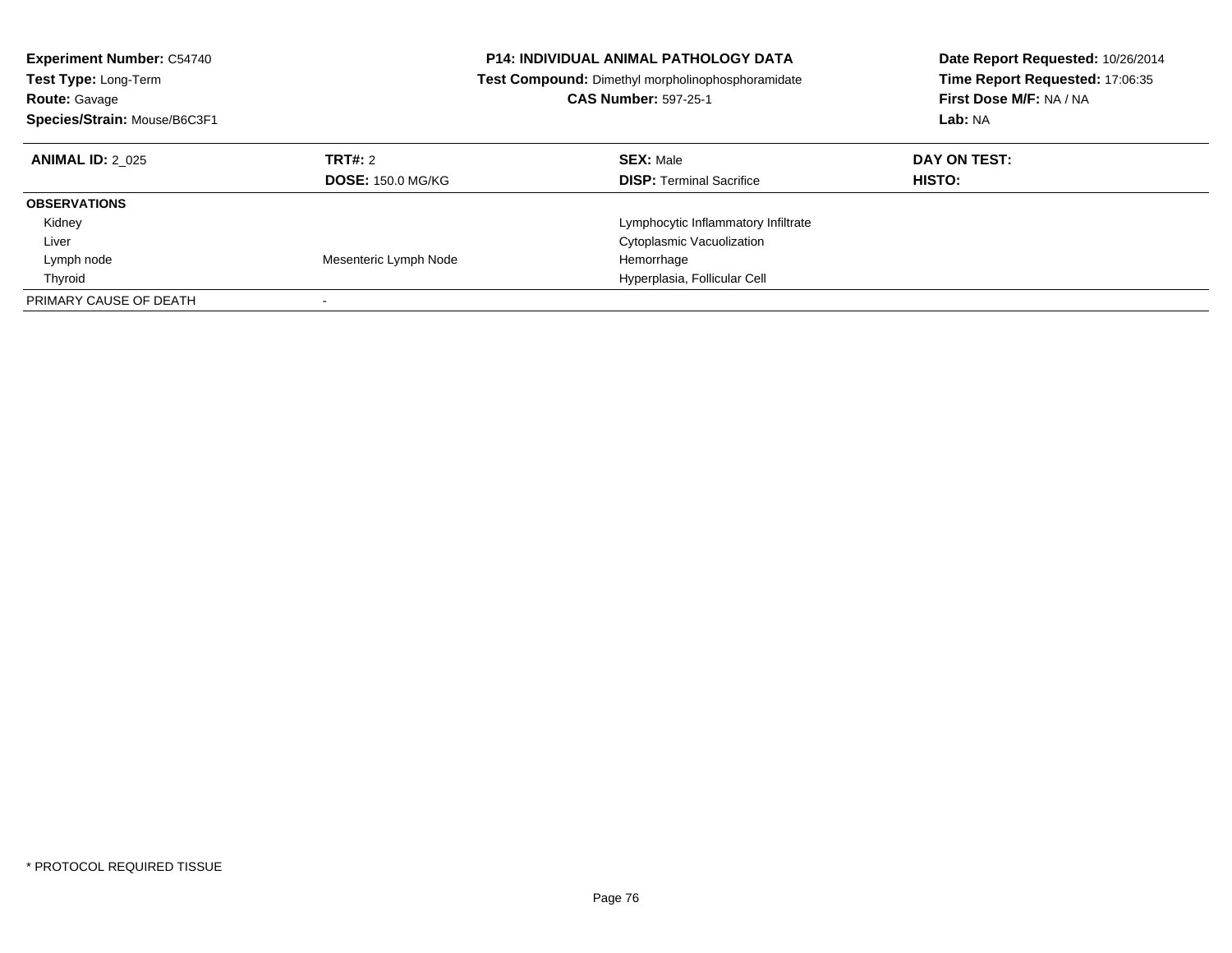| <b>Experiment Number: C54740</b><br><b>Test Type: Long-Term</b> |                          | <b>P14: INDIVIDUAL ANIMAL PATHOLOGY DATA</b>      | Date Report Requested: 10/26/2014 |
|-----------------------------------------------------------------|--------------------------|---------------------------------------------------|-----------------------------------|
|                                                                 |                          | Test Compound: Dimethyl morpholinophosphoramidate | Time Report Requested: 17:06:35   |
| <b>Route: Gavage</b>                                            |                          | <b>CAS Number: 597-25-1</b>                       | First Dose M/F: NA / NA           |
| Species/Strain: Mouse/B6C3F1                                    |                          |                                                   | Lab: NA                           |
| <b>ANIMAL ID: 2 026</b>                                         | TRT#: 2                  | <b>SEX: Male</b>                                  | DAY ON TEST:                      |
|                                                                 | <b>DOSE: 150.0 MG/KG</b> | <b>DISP: Terminal Sacrifice</b>                   | HISTO:                            |
| <b>OBSERVATIONS</b>                                             |                          |                                                   |                                   |
| Kidney                                                          |                          | Nephrosis, Nos                                    |                                   |
| Liver                                                           |                          | Cytoplasmic Vacuolization                         |                                   |
| Lymph node                                                      | Mesenteric Lymph Node    | Hemorrhage                                        |                                   |
| Nasal cavity                                                    |                          | Inflammation, Acute                               |                                   |
| Preputial gland                                                 |                          | Abscess, Nos                                      |                                   |
| Thymus                                                          |                          | Cyst, Nos                                         |                                   |
| PRIMARY CAUSE OF DEATH                                          |                          |                                                   |                                   |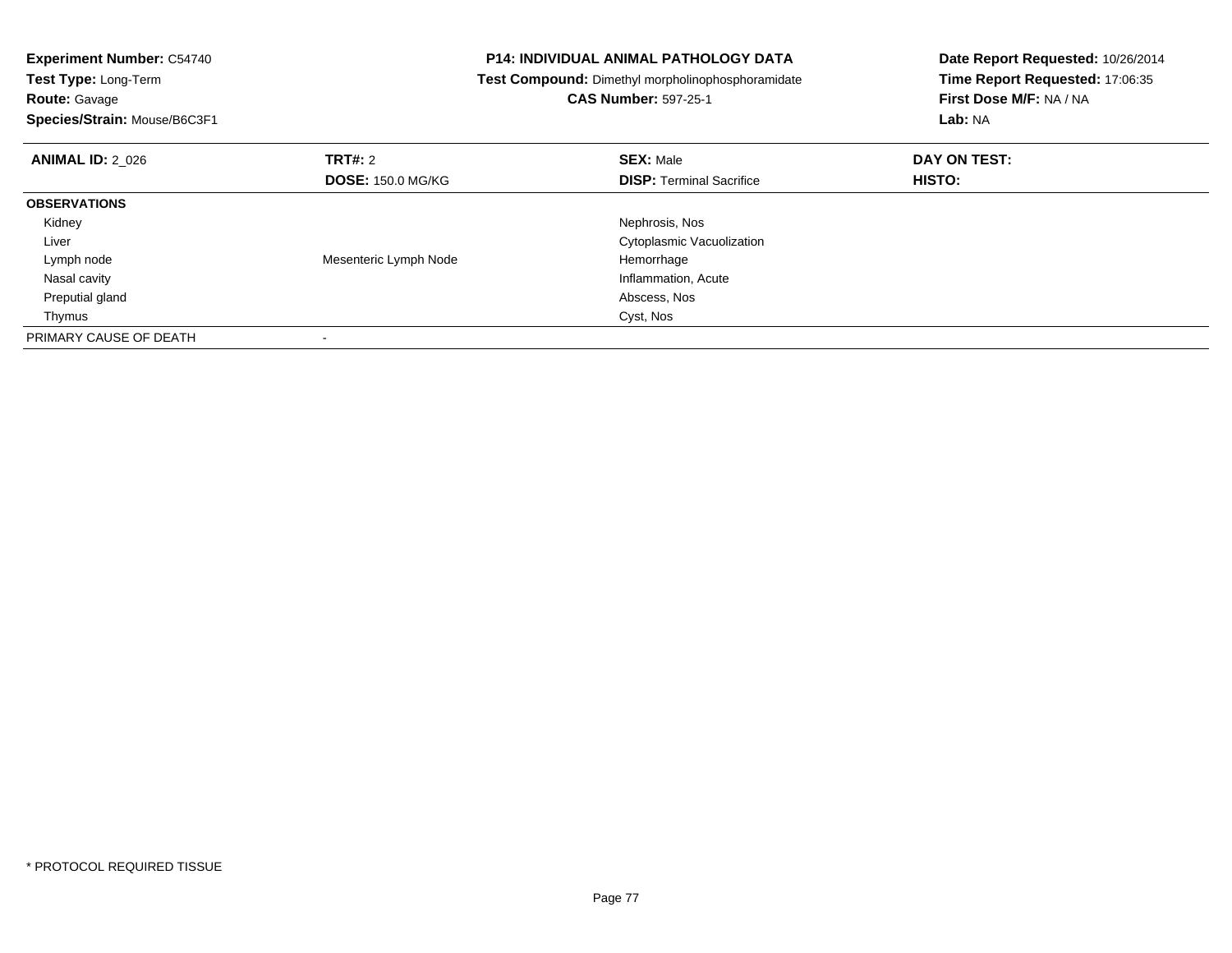**Route:** Gavage

**Species/Strain:** Mouse/B6C3F1

#### **P14: INDIVIDUAL ANIMAL PATHOLOGY DATA**

**Test Compound:** Dimethyl morpholinophosphoramidate

**CAS Number:** 597-25-1

| <b>ANIMAL ID: 2 027</b> | TRT#: 2                  | <b>SEX: Male</b>                | DAY ON TEST: |  |
|-------------------------|--------------------------|---------------------------------|--------------|--|
|                         | <b>DOSE: 150.0 MG/KG</b> | <b>DISP:</b> Terminal Sacrifice | HISTO:       |  |
| <b>OBSERVATIONS</b>     |                          |                                 |              |  |
| Adrenal gland           | Cortex Nos               | Clear-Cell Change               |              |  |
| Kidney                  |                          | Nephrosis, Nos                  |              |  |
| Liver                   |                          | Cytoplasmic Vacuolization       |              |  |
| Lymph node              | Mesenteric Lymph Node    | Hematopoiesis                   |              |  |
|                         | Mesenteric Lymph Node    | Hemorrhage                      |              |  |
| Salivary gland          |                          | Mineralization                  |              |  |
| Stomach                 | Forestomach              | Squamous Cell Papilloma         |              |  |
| Testis                  |                          | Mineralization                  |              |  |
| PRIMARY CAUSE OF DEATH  |                          |                                 |              |  |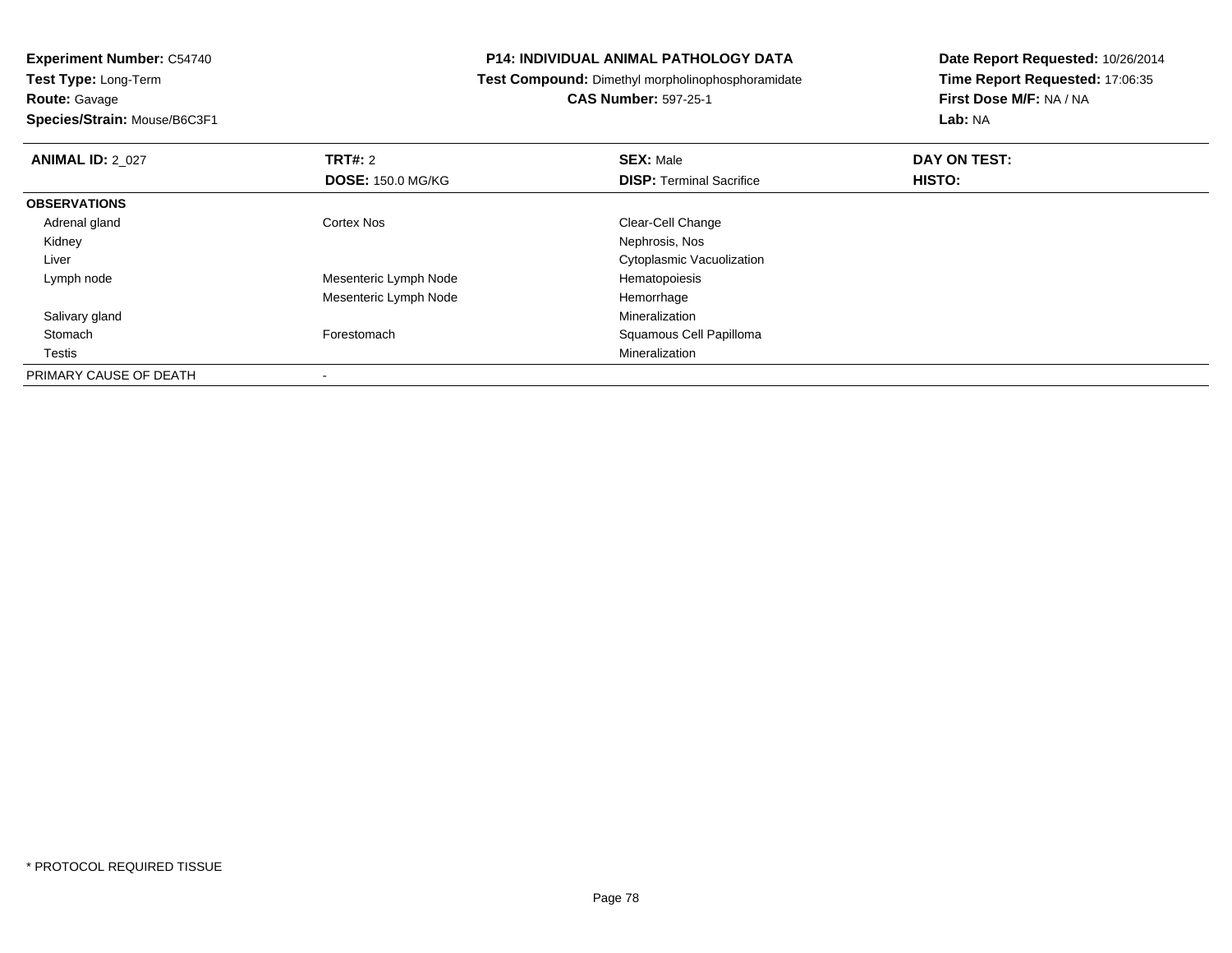| <b>Experiment Number: C54740</b><br><b>P14: INDIVIDUAL ANIMAL PATHOLOGY DATA</b><br>Test Type: Long-Term<br>Test Compound: Dimethyl morpholinophosphoramidate<br><b>CAS Number: 597-25-1</b><br><b>Route: Gavage</b><br>Species/Strain: Mouse/B6C3F1 |                                            |                                                     | Date Report Requested: 10/26/2014<br>Time Report Requested: 17:06:35<br>First Dose M/F: NA / NA<br>Lab: NA |
|------------------------------------------------------------------------------------------------------------------------------------------------------------------------------------------------------------------------------------------------------|--------------------------------------------|-----------------------------------------------------|------------------------------------------------------------------------------------------------------------|
| <b>ANIMAL ID: 2 028</b>                                                                                                                                                                                                                              | <b>TRT#: 2</b><br><b>DOSE: 150.0 MG/KG</b> | <b>SEX: Male</b><br><b>DISP:</b> Terminal Sacrifice | DAY ON TEST:<br>HISTO:                                                                                     |
| <b>OBSERVATIONS</b>                                                                                                                                                                                                                                  |                                            |                                                     |                                                                                                            |
| Lymph node                                                                                                                                                                                                                                           | Mesenteric Lymph Node                      | Hemorrhage                                          |                                                                                                            |
| Preputial gland                                                                                                                                                                                                                                      |                                            | Abscess, Nos                                        |                                                                                                            |
| Testis                                                                                                                                                                                                                                               |                                            | Mineralization                                      |                                                                                                            |
| Thyroid                                                                                                                                                                                                                                              |                                            | Cyst, Follicular Nos                                |                                                                                                            |
| PRIMARY CAUSE OF DEATH                                                                                                                                                                                                                               |                                            |                                                     |                                                                                                            |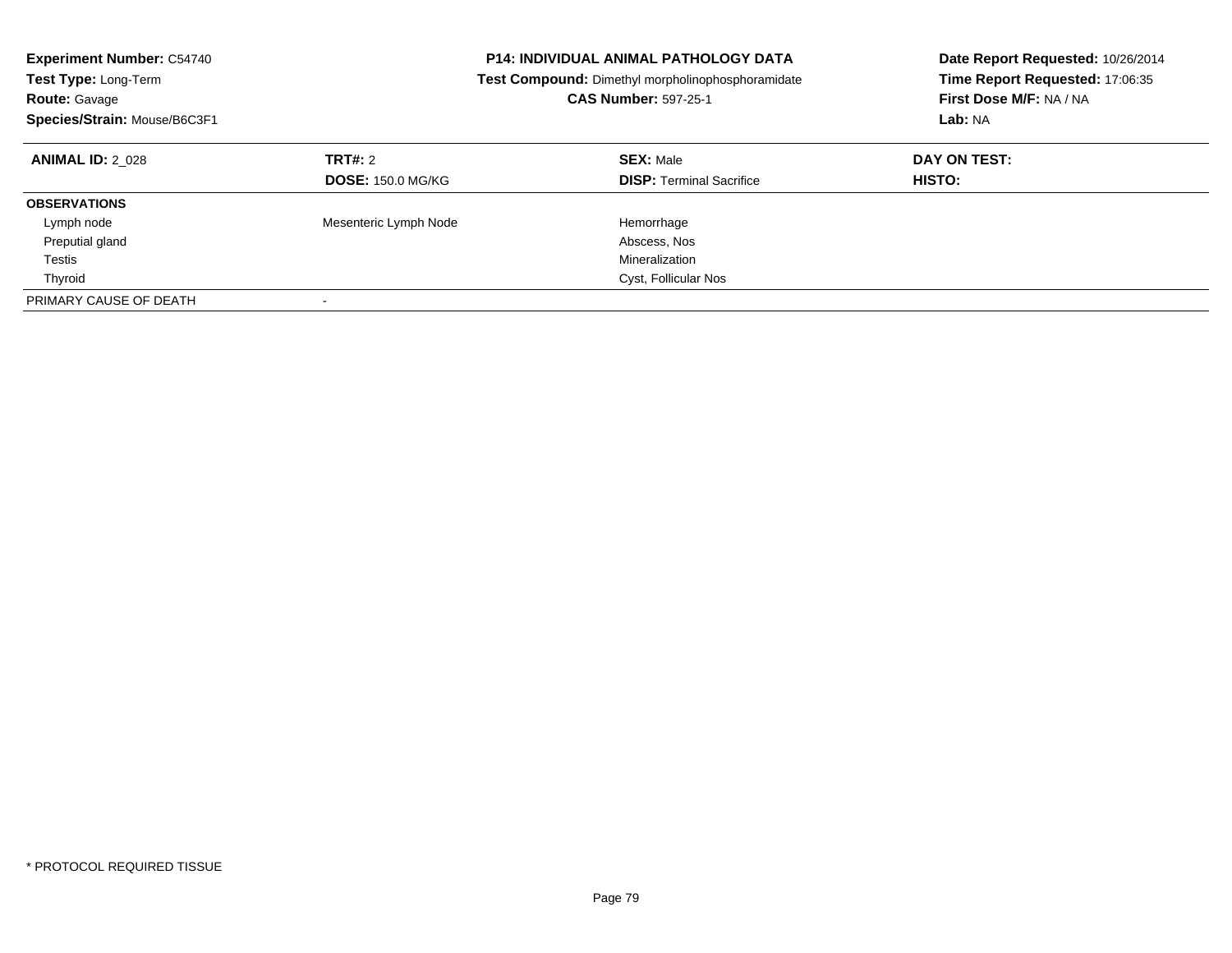**Route:** Gavage

**Species/Strain:** Mouse/B6C3F1

#### **P14: INDIVIDUAL ANIMAL PATHOLOGY DATA**

**Test Compound:** Dimethyl morpholinophosphoramidate

**CAS Number:** 597-25-1

| <b>ANIMAL ID: 2 029</b> | <b>TRT#: 2</b>           | <b>SEX: Male</b>                    | DAY ON TEST: |  |
|-------------------------|--------------------------|-------------------------------------|--------------|--|
|                         | <b>DOSE: 150.0 MG/KG</b> | <b>DISP: Terminal Sacrifice</b>     | HISTO:       |  |
| <b>OBSERVATIONS</b>     |                          |                                     |              |  |
| Adrenal gland           | Capsule                  | Hyperplasia, Nos                    |              |  |
|                         | <b>Cortex Nos</b>        | Hypertrophy, Focal                  |              |  |
| Liver                   |                          | Clear-Cell Change                   |              |  |
|                         |                          | Cytoplasmic Vacuolization           |              |  |
| Lung                    |                          | Aspiration, Nos                     |              |  |
| Lymph node              | Mesenteric Lymph Node    | Hemorrhage                          |              |  |
| Unspecified             |                          | Granuloma, Nos                      |              |  |
|                         | Multiple Organs Nos      | Lymphocytic Inflammatory Infiltrate |              |  |
| PRIMARY CAUSE OF DEATH  |                          |                                     |              |  |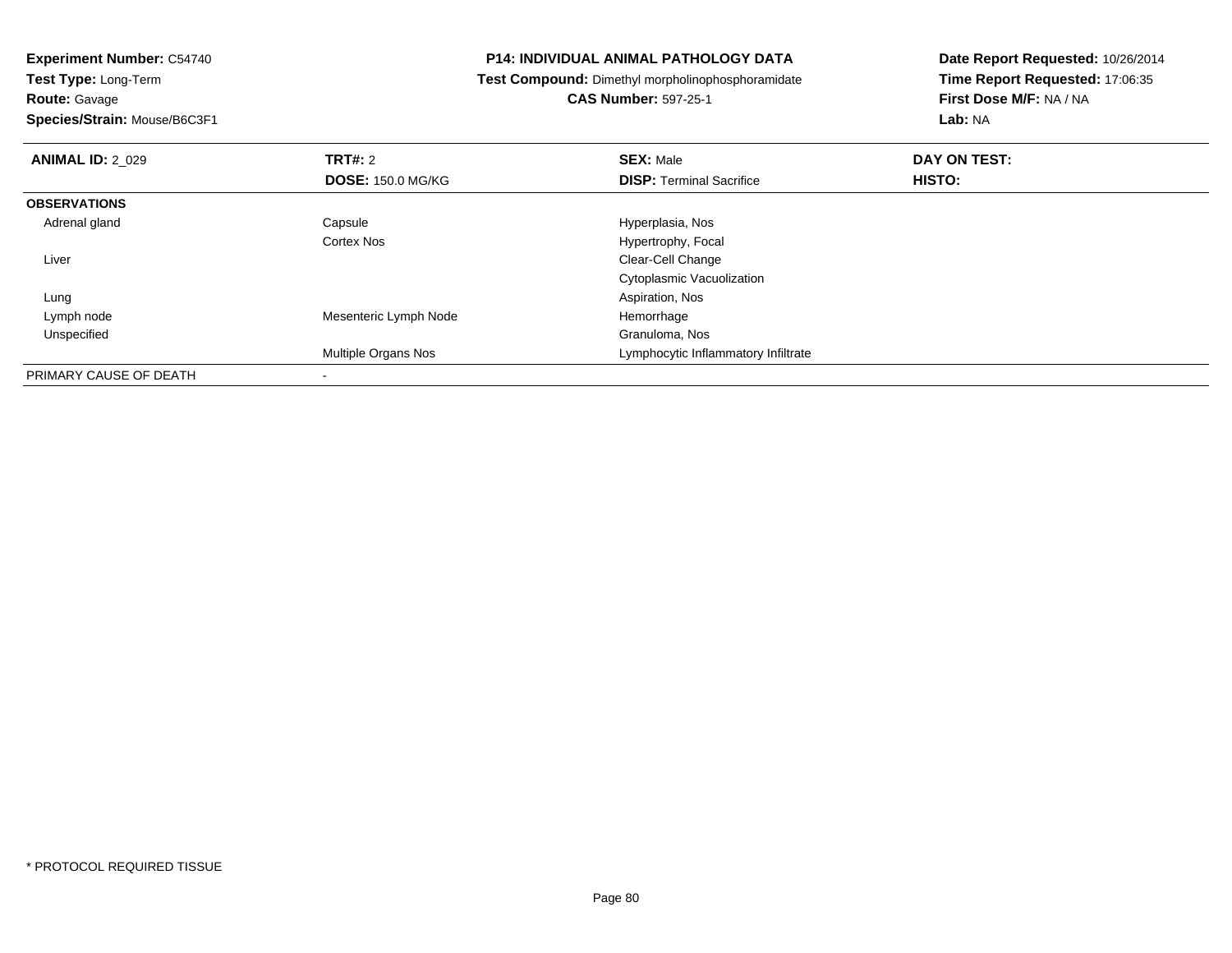| <b>Experiment Number: C54740</b><br><b>Test Type: Long-Term</b><br><b>CAS Number: 597-25-1</b><br><b>Route: Gavage</b><br>Species/Strain: Mouse/B6C3F1 |                                     | <b>P14: INDIVIDUAL ANIMAL PATHOLOGY DATA</b><br>Test Compound: Dimethyl morpholinophosphoramidate | Date Report Requested: 10/26/2014<br>Time Report Requested: 17:06:35<br>First Dose M/F: NA / NA<br>Lab: NA |
|--------------------------------------------------------------------------------------------------------------------------------------------------------|-------------------------------------|---------------------------------------------------------------------------------------------------|------------------------------------------------------------------------------------------------------------|
| <b>ANIMAL ID: 2 030</b>                                                                                                                                | TRT#: 2<br><b>DOSE: 150.0 MG/KG</b> | <b>SEX: Male</b><br><b>DISP:</b> Terminal Sacrifice                                               | DAY ON TEST:<br>HISTO:                                                                                     |
| <b>OBSERVATIONS</b>                                                                                                                                    |                                     |                                                                                                   |                                                                                                            |
| Adrenal gland                                                                                                                                          | Medulla                             | Hyperplasia, Focal                                                                                |                                                                                                            |
| <b>Brain</b>                                                                                                                                           |                                     | Mineralization                                                                                    |                                                                                                            |
| Kidney                                                                                                                                                 |                                     | Nephrosis, Nos                                                                                    |                                                                                                            |
| Liver                                                                                                                                                  |                                     | Cytoplasmic Vacuolization                                                                         |                                                                                                            |
| PRIMARY CAUSE OF DEATH                                                                                                                                 |                                     |                                                                                                   |                                                                                                            |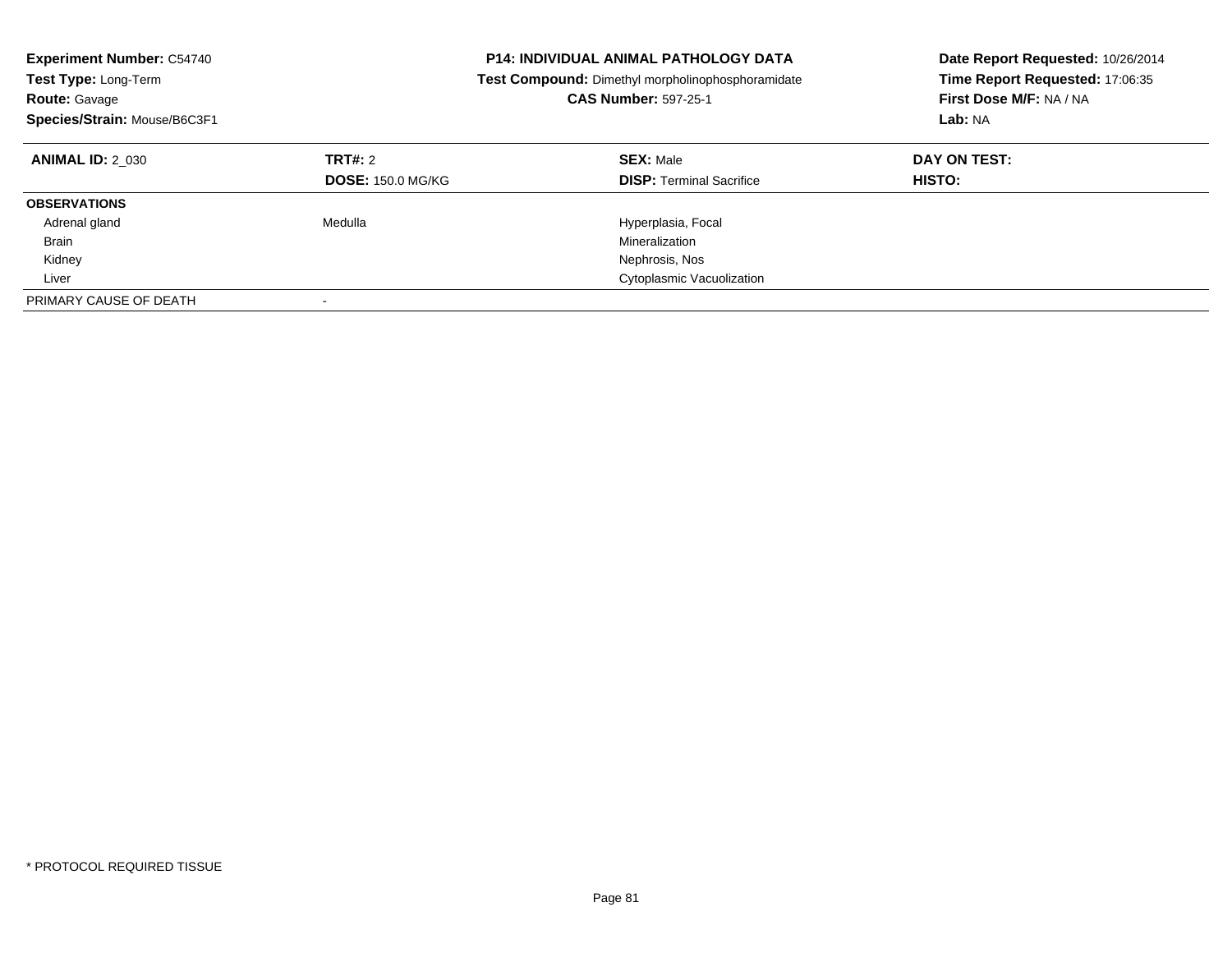| <b>Experiment Number: C54740</b><br>Test Type: Long-Term |                          | <b>P14: INDIVIDUAL ANIMAL PATHOLOGY DATA</b>      | Date Report Requested: 10/26/2014 |
|----------------------------------------------------------|--------------------------|---------------------------------------------------|-----------------------------------|
|                                                          |                          | Test Compound: Dimethyl morpholinophosphoramidate | Time Report Requested: 17:06:35   |
| <b>Route: Gavage</b>                                     |                          | <b>CAS Number: 597-25-1</b>                       | First Dose M/F: NA / NA           |
| Species/Strain: Mouse/B6C3F1                             |                          |                                                   | Lab: NA                           |
| <b>ANIMAL ID: 2 031</b>                                  | TRT#: 2                  | <b>SEX: Male</b>                                  | DAY ON TEST:                      |
|                                                          | <b>DOSE: 150.0 MG/KG</b> | <b>DISP:</b> Terminal Sacrifice                   | HISTO:                            |
| <b>OBSERVATIONS</b>                                      |                          |                                                   |                                   |
| Adrenal gland                                            | Cortex Nos               | Clear-Cell Change                                 |                                   |
| Kidney                                                   |                          | Nephrosis, Nos                                    |                                   |
| Liver                                                    |                          | Cytoplasmic Vacuolization                         |                                   |
| Lung                                                     |                          | Hemorrhage                                        |                                   |
| Lymph node                                               | Mesenteric Lymph Node    | Hemorrhage                                        |                                   |
| Unspecified                                              | Multiple Organs Nos      | Lymphocytic Inflammatory Infiltrate               |                                   |
| PRIMARY CAUSE OF DEATH                                   |                          |                                                   |                                   |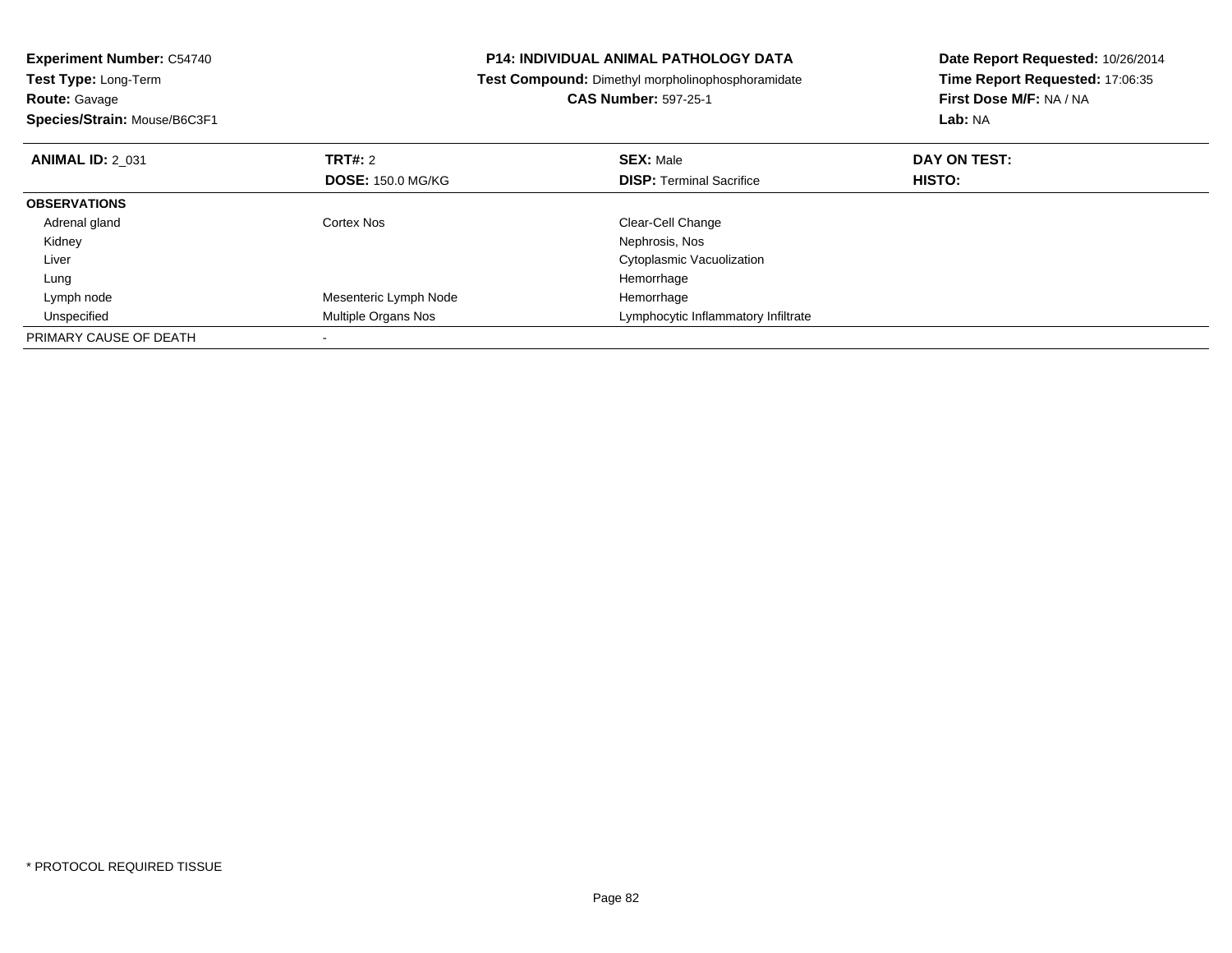**Route:** Gavage

**Species/Strain:** Mouse/B6C3F1

#### **P14: INDIVIDUAL ANIMAL PATHOLOGY DATA**

**Test Compound:** Dimethyl morpholinophosphoramidate

**CAS Number:** 597-25-1

| <b>ANIMAL ID: 2_032</b> | TRT#: 2                  | <b>SEX: Male</b>                    | DAY ON TEST:  |  |
|-------------------------|--------------------------|-------------------------------------|---------------|--|
|                         | <b>DOSE: 150.0 MG/KG</b> | <b>DISP: Terminal Sacrifice</b>     | <b>HISTO:</b> |  |
| <b>OBSERVATIONS</b>     |                          |                                     |               |  |
| Adrenal gland           | <b>Cortex Nos</b>        | Clear-Cell Change                   |               |  |
| Ear                     | Eustachian Tube          | Lymphocytic Inflammatory Infiltrate |               |  |
| Liver                   |                          | Clear-Cell Change                   |               |  |
|                         |                          | Cytoplasmic Vacuolization           |               |  |
|                         |                          | Hepatocellular Adenoma              |               |  |
| Lymph node              | Mesenteric Lymph Node    | Hemorrhage                          |               |  |
| Salivary gland          |                          | Lymphocytic Inflammatory Infiltrate |               |  |
| Testis                  |                          | Mineralization                      |               |  |
| Thymus                  |                          | Cyst, Nos                           |               |  |
| Unspecified             | <b>Back</b>              | Fibroma                             |               |  |
| PRIMARY CAUSE OF DEATH  | $\overline{\phantom{a}}$ |                                     |               |  |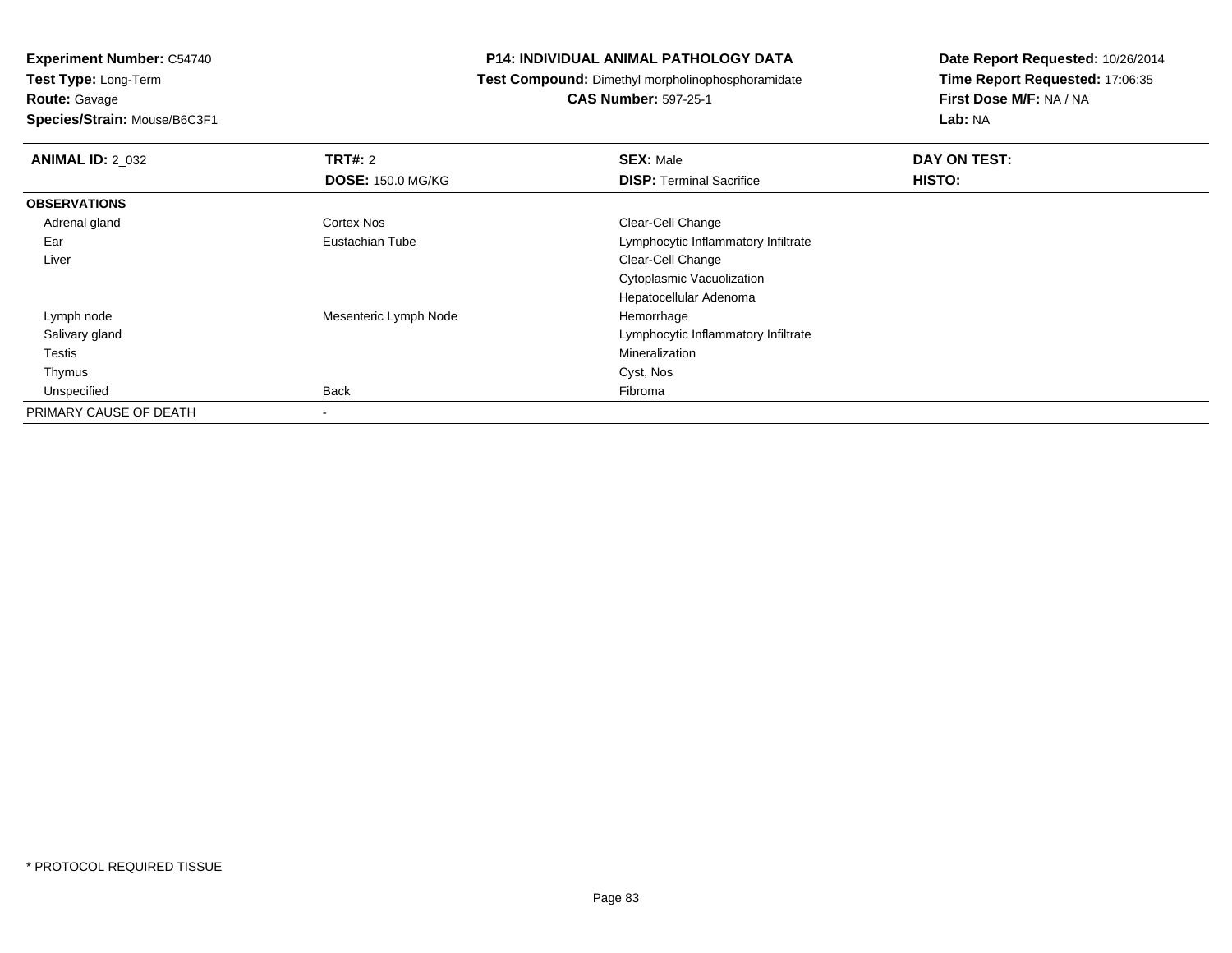**Experiment Number:** C54740**Test Type:** Long-Term**Route:** Gavage

**Species/Strain:** Mouse/B6C3F1

### **P14: INDIVIDUAL ANIMAL PATHOLOGY DATA**

**Test Compound:** Dimethyl morpholinophosphoramidate

## **CAS Number:** 597-25-1

| <b>ANIMAL ID: 2 033</b> | <b>TRT#: 2</b>            | <b>SEX: Male</b>                | DAY ON TEST: |
|-------------------------|---------------------------|---------------------------------|--------------|
|                         | <b>DOSE: 150.0 MG/KG</b>  | <b>DISP: Terminal Sacrifice</b> | HISTO:       |
| <b>OBSERVATIONS</b>     |                           |                                 |              |
| Kidney                  |                           | Nephrosis, Nos                  |              |
| Liver                   |                           | Cytoplasmic Vacuolization       |              |
| Lymph node              | Mesenteric Lymph Node     | Hemorrhage                      |              |
| Nasal cavity            |                           | Inflammation, Acute             |              |
| Pituitary gland         | <b>Anterior Pituitary</b> | Adenoma, Nos                    |              |
| Stomach                 | Forestomach               | Inflammation, Acute             |              |
| Unspecified             | Groin                     | Abscess, Nos                    |              |
| PRIMARY CAUSE OF DEATH  |                           |                                 |              |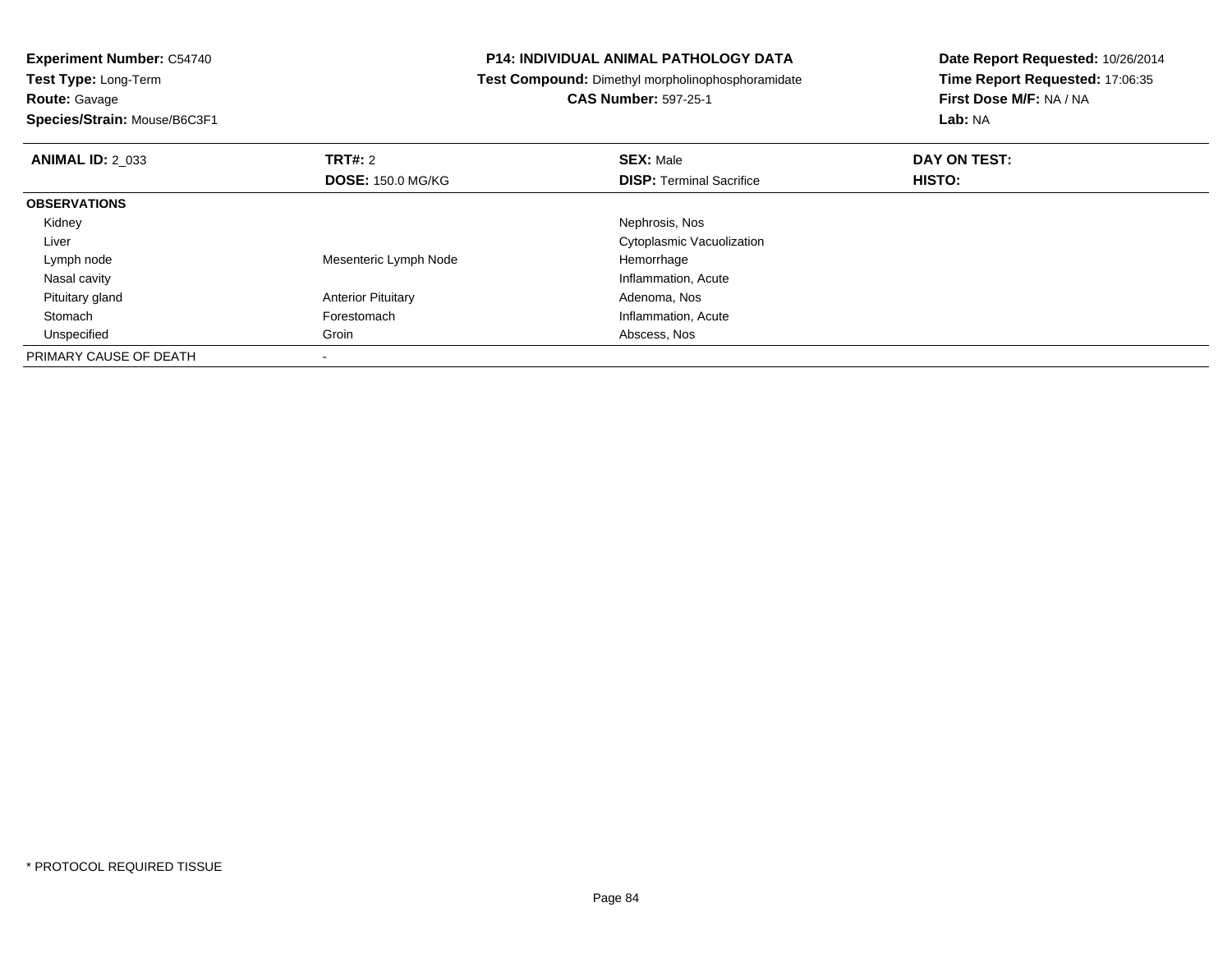| <b>Experiment Number: C54740</b> |                          | <b>P14: INDIVIDUAL ANIMAL PATHOLOGY DATA</b>             | Date Report Requested: 10/26/2014 |  |
|----------------------------------|--------------------------|----------------------------------------------------------|-----------------------------------|--|
| <b>Test Type: Long-Term</b>      |                          | <b>Test Compound:</b> Dimethyl morpholinophosphoramidate | Time Report Requested: 17:06:35   |  |
| <b>Route: Gavage</b>             |                          | <b>CAS Number: 597-25-1</b>                              | First Dose M/F: NA / NA           |  |
| Species/Strain: Mouse/B6C3F1     |                          |                                                          | Lab: NA                           |  |
| <b>ANIMAL ID: 2 034</b>          | <b>TRT#: 2</b>           | <b>SEX: Male</b>                                         | DAY ON TEST:                      |  |
|                                  | <b>DOSE: 150.0 MG/KG</b> | <b>DISP:</b> Terminal Sacrifice                          | <b>HISTO:</b>                     |  |
| <b>OBSERVATIONS</b>              |                          |                                                          |                                   |  |
| Adrenal gland                    | Capsule                  | Adenoma, Nos                                             |                                   |  |
| Liver                            |                          | Cytoplasmic Vacuolization                                |                                   |  |
| Lymph node                       | Mesenteric Lymph Node    | Hemorrhage                                               |                                   |  |
| Pancreas                         |                          | Dilatation, Ducts                                        |                                   |  |
| Unspecified                      | Multiple Organs Nos      | Lymphocytic Inflammatory Infiltrate                      |                                   |  |
| PRIMARY CAUSE OF DEATH           |                          |                                                          |                                   |  |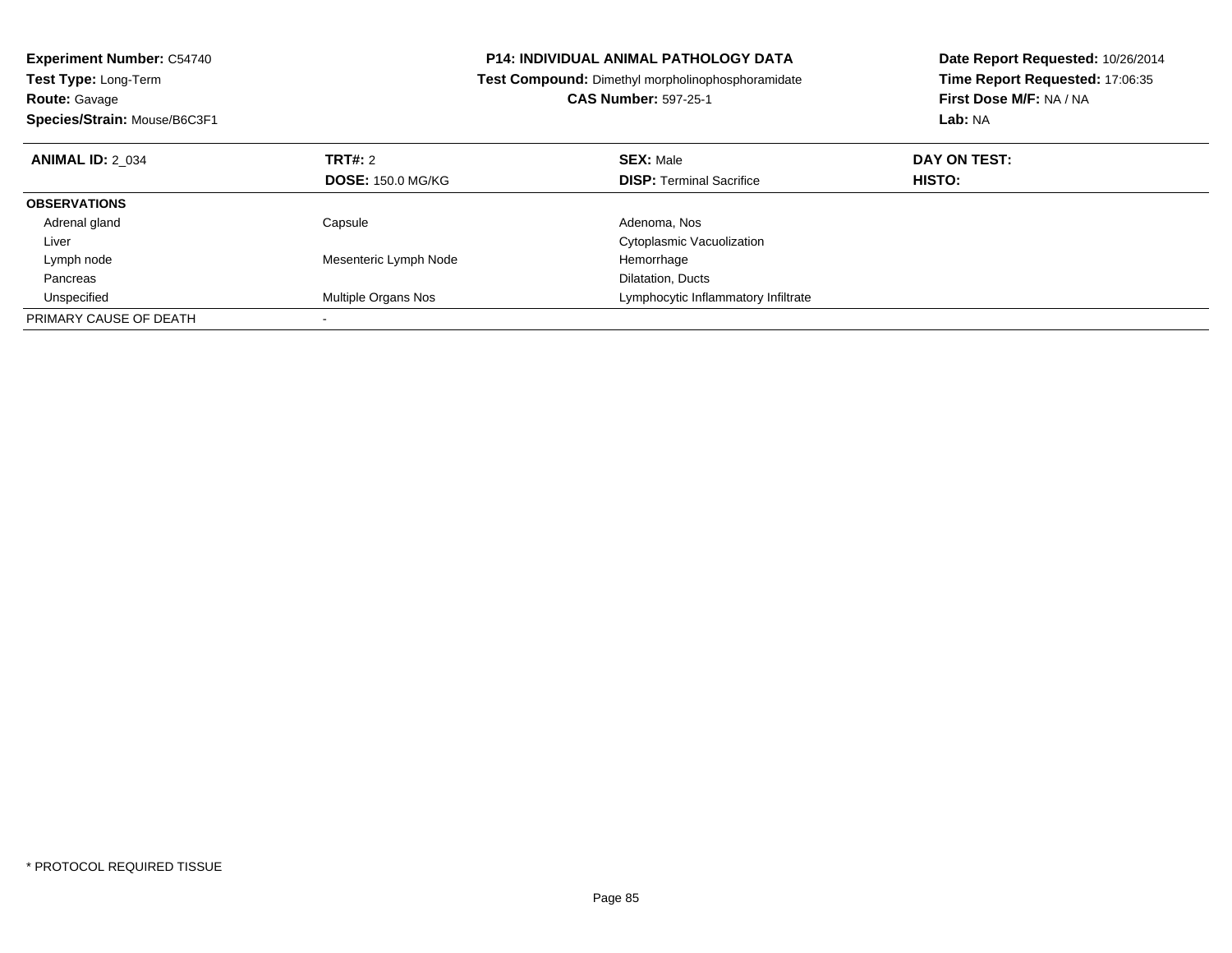**Route:** Gavage

**Species/Strain:** Mouse/B6C3F1

#### **P14: INDIVIDUAL ANIMAL PATHOLOGY DATA**

**Test Compound:** Dimethyl morpholinophosphoramidate

**CAS Number:** 597-25-1

| <b>ANIMAL ID: 2 035</b> | <b>TRT#: 2</b>           | <b>SEX: Male</b>                | DAY ON TEST: |  |
|-------------------------|--------------------------|---------------------------------|--------------|--|
|                         | <b>DOSE: 150.0 MG/KG</b> | <b>DISP: Terminal Sacrifice</b> | HISTO:       |  |
| <b>OBSERVATIONS</b>     |                          |                                 |              |  |
| Adrenal gland           | Capsule                  | Hyperplasia, Nos                |              |  |
| <b>Brain</b>            |                          | Mineralization                  |              |  |
| Heart                   | Cardiac Valve            | Pigmentation, Nos               |              |  |
| Liver                   |                          | Cytoplasmic Vacuolization       |              |  |
|                         |                          | Hemangiosarcoma                 |              |  |
|                         |                          | Hepatocellular Adenoma          |              |  |
| Lymph node              | Mesenteric Lymph Node    | Hemorrhage                      |              |  |
| Spleen                  |                          | Hematopoiesis                   |              |  |
| <b>Testis</b>           |                          | Atrophy, Nos                    |              |  |
| PRIMARY CAUSE OF DEATH  |                          |                                 |              |  |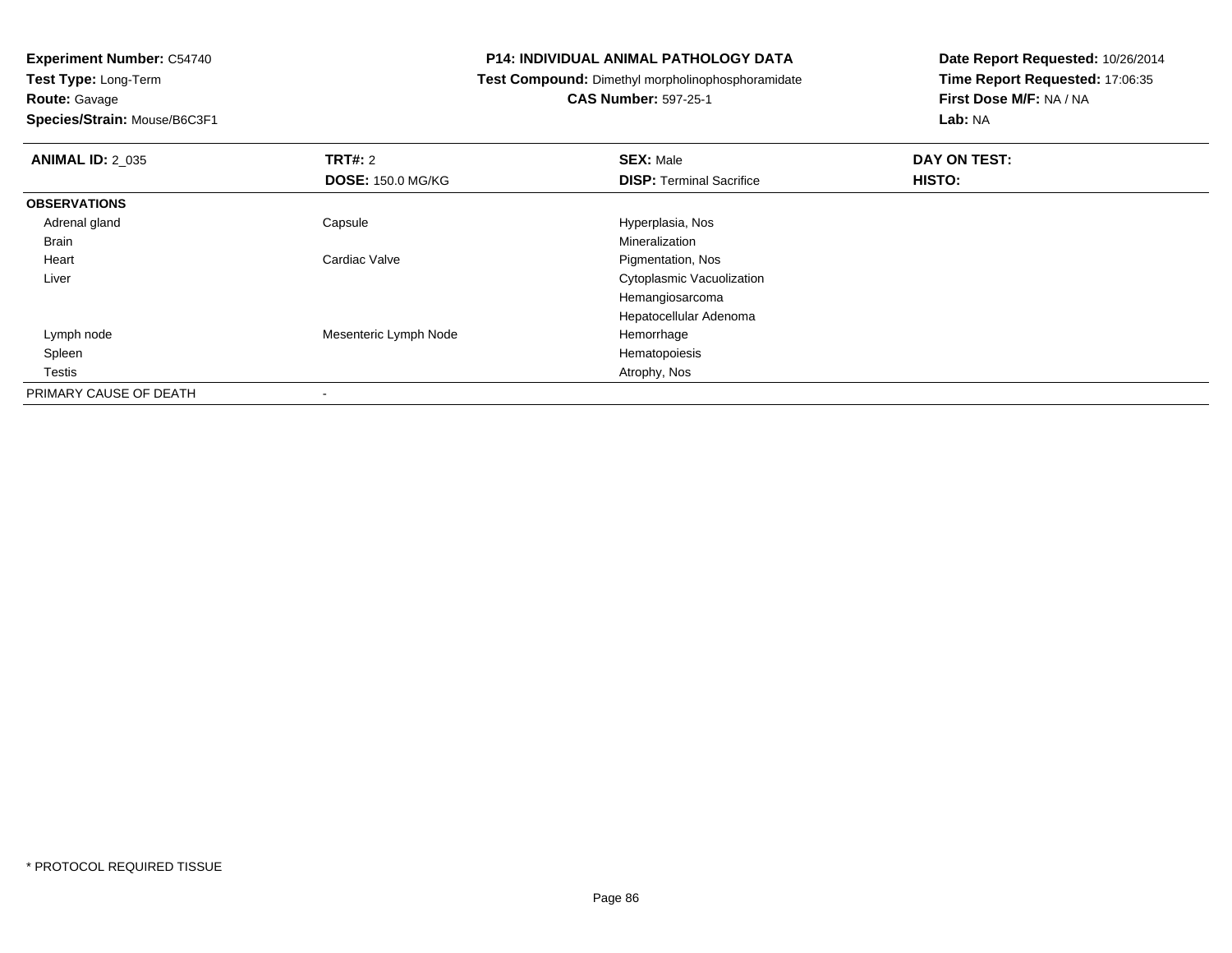**Experiment Number:** C54740**Test Type:** Long-Term**Route:** Gavage **Species/Strain:** Mouse/B6C3F1**P14: INDIVIDUAL ANIMAL PATHOLOGY DATA Test Compound:** Dimethyl morpholinophosphoramidate**CAS Number:** 597-25-1**Date Report Requested:** 10/26/2014**Time Report Requested:** 17:06:35**First Dose M/F:** NA / NA**Lab:** NA**ANIMAL ID:** 2\_036**6 DAY ON TEST: TRT#:** 2 **SEX:** Male **SEX:** Male **DOSE:** 150.0 MG/KG**DISP:** Moribund Sacrifice **HISTO: OBSERVATIONS** Kidneyy with the control of the control of the control of the control of the control of the control of the control of the control of the control of the control of the control of the control of the control of the control of the c Hepatocellular Adenoma Liver Lymph node Mesenteric Lymph Node Hemorrhage Pancreass and the contract of the contract of the contract of the contract of the contract  $\mathsf{A}$  at  $\mathsf{A}$  and  $\mathsf{A}$  and  $\mathsf{A}$  and  $\mathsf{A}$  and  $\mathsf{A}$  are contract of  $\mathsf{A}$  and  $\mathsf{A}$  and  $\mathsf{A}$  are contract of Prostatee design of the state of the state of the state of the state of the state of the state of the state of the state of the state of the state of the state of the state of the state of the state of the state of the state of th ThymusLymphoma, Lymphocytic-Malignant Type<br>
Lymphocytic Inflammatory Inflitrate UnspecifiedLymphocytic Inflammatory Infiltrate PRIMARY CAUSE OF DEATH-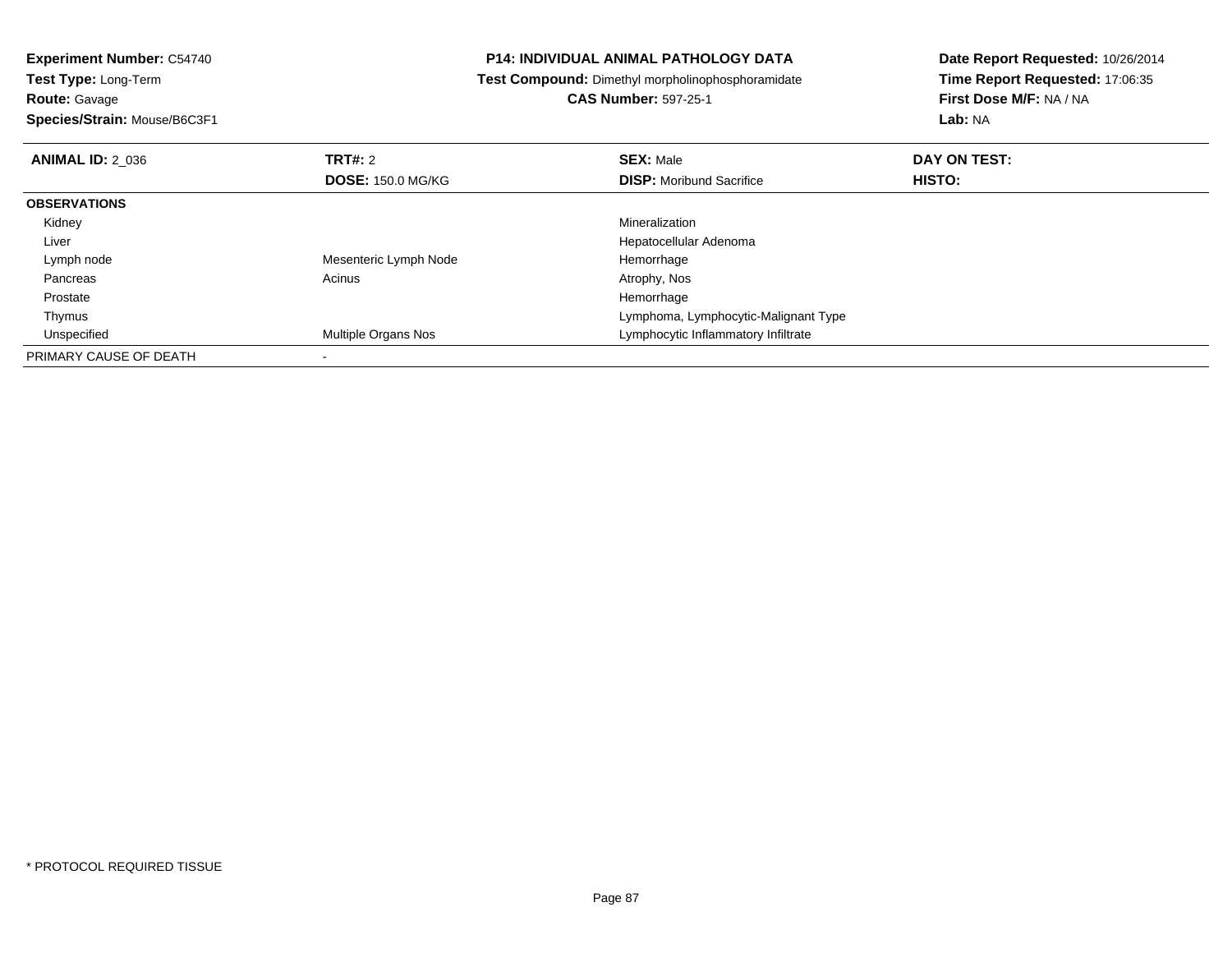| <b>Experiment Number: C54740</b><br>Test Type: Long-Term<br><b>Route: Gavage</b><br>Species/Strain: Mouse/B6C3F1 |                                     | <b>P14: INDIVIDUAL ANIMAL PATHOLOGY DATA</b><br>Test Compound: Dimethyl morpholinophosphoramidate<br><b>CAS Number: 597-25-1</b> | Date Report Requested: 10/26/2014<br>Time Report Requested: 17:06:35<br>First Dose M/F: NA / NA<br>Lab: NA |  |
|------------------------------------------------------------------------------------------------------------------|-------------------------------------|----------------------------------------------------------------------------------------------------------------------------------|------------------------------------------------------------------------------------------------------------|--|
| <b>ANIMAL ID: 2 037</b>                                                                                          | TRT#: 2<br><b>DOSE: 150.0 MG/KG</b> | <b>SEX: Male</b><br><b>DISP: Terminal Sacrifice</b>                                                                              | DAY ON TEST:<br>HISTO:                                                                                     |  |
| <b>OBSERVATIONS</b>                                                                                              |                                     |                                                                                                                                  |                                                                                                            |  |
| Kidney                                                                                                           |                                     | Nephrosis, Nos                                                                                                                   |                                                                                                            |  |
| Lymph node                                                                                                       | Mesenteric Lymph Node               | Hemorrhage                                                                                                                       |                                                                                                            |  |
| PRIMARY CAUSE OF DEATH                                                                                           |                                     |                                                                                                                                  |                                                                                                            |  |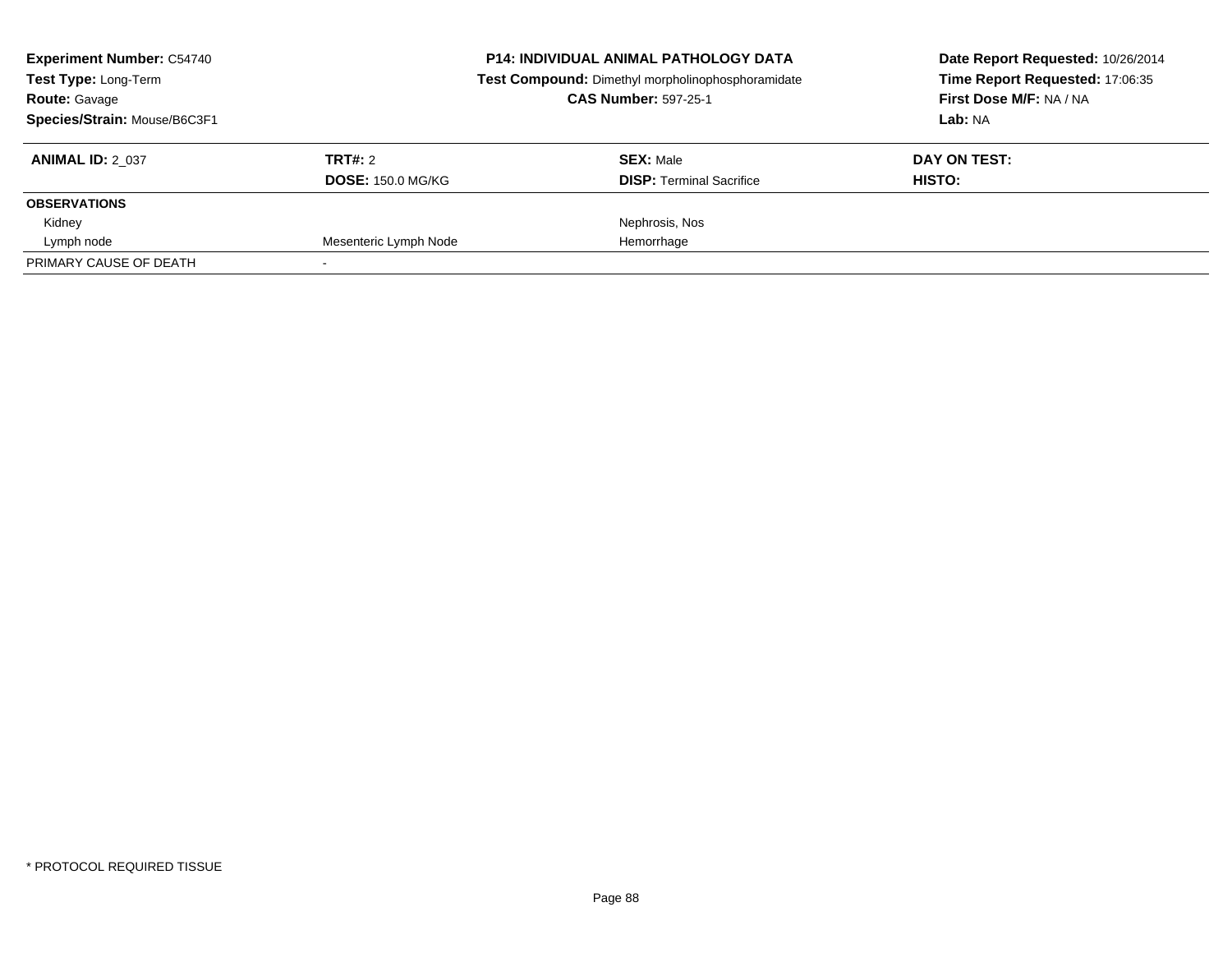**Route:** Gavage

**Species/Strain:** Mouse/B6C3F1

#### **P14: INDIVIDUAL ANIMAL PATHOLOGY DATA**

**Test Compound:** Dimethyl morpholinophosphoramidate

**CAS Number:** 597-25-1

| <b>ANIMAL ID: 2 038</b> | <b>TRT#: 2</b>           | <b>SEX: Male</b>                | DAY ON TEST: |  |
|-------------------------|--------------------------|---------------------------------|--------------|--|
|                         | <b>DOSE: 150.0 MG/KG</b> | <b>DISP:</b> Moribund Sacrifice | HISTO:       |  |
| <b>OBSERVATIONS</b>     |                          |                                 |              |  |
| Brain                   |                          | Mineralization                  |              |  |
| Kidney                  |                          | Mineralization                  |              |  |
| Liver                   |                          | Necrosis, Nos                   |              |  |
| Preputial gland         |                          | Inflammation, Chronic           |              |  |
| Skin                    | Tail                     | Squamous Cell Papilloma         |              |  |
| <b>Testis</b>           |                          | Angiectasis                     |              |  |
|                         |                          | Atrophy, Nos                    |              |  |
| Unspecified             | Thorax                   | Myxosarcoma                     |              |  |
|                         | Multiple Organs Nos      | Myxosarcoma, Metastatic         |              |  |
| PRIMARY CAUSE OF DEATH  |                          |                                 |              |  |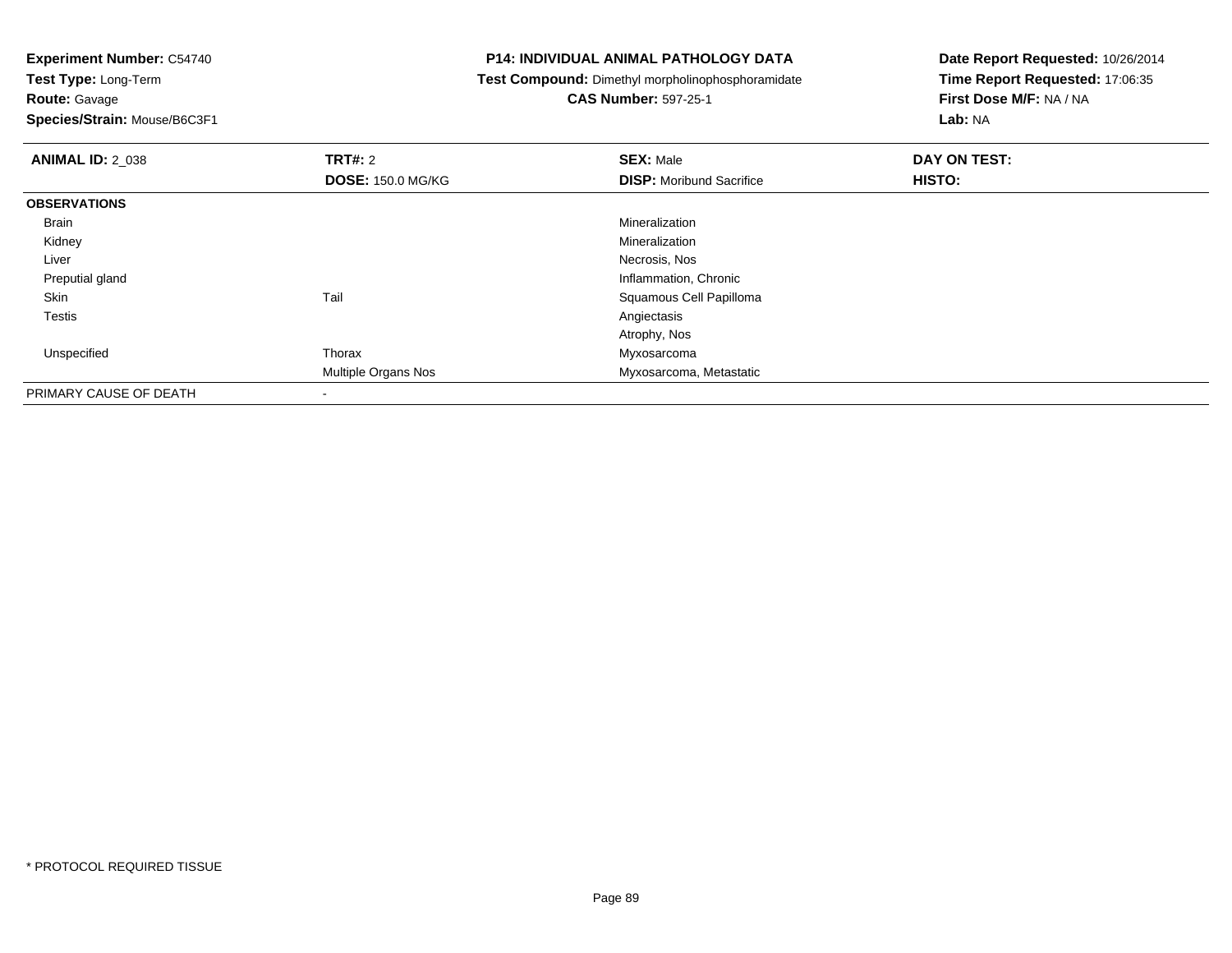**Route:** Gavage

**Species/Strain:** Mouse/B6C3F1

#### **P14: INDIVIDUAL ANIMAL PATHOLOGY DATA**

**Test Compound:** Dimethyl morpholinophosphoramidate

**CAS Number:** 597-25-1

| <b>ANIMAL ID: 2 039</b> | <b>TRT#: 2</b>           | <b>SEX: Male</b>                    | DAY ON TEST: |  |
|-------------------------|--------------------------|-------------------------------------|--------------|--|
|                         | <b>DOSE: 150.0 MG/KG</b> | <b>DISP: Terminal Sacrifice</b>     | HISTO:       |  |
| <b>OBSERVATIONS</b>     |                          |                                     |              |  |
| Ear                     | Eustachian Tube          | Lymphocytic Inflammatory Infiltrate |              |  |
| Kidney                  |                          | Nephrosis, Nos                      |              |  |
| Liver                   |                          | Cytoplasmic Vacuolization           |              |  |
|                         |                          | Hepatocellular Adenoma              |              |  |
| Lymph node              | Mesenteric Lymph Node    | Hemorrhage                          |              |  |
| Skin                    |                          | Inflammation, Chronic               |              |  |
| Thymus                  |                          | Cyst, Multiple                      |              |  |
| Thyroid                 |                          | Cyst, Follicular Nos                |              |  |
| Tooth                   |                          | Inflammation, Acute                 |              |  |
| PRIMARY CAUSE OF DEATH  |                          |                                     |              |  |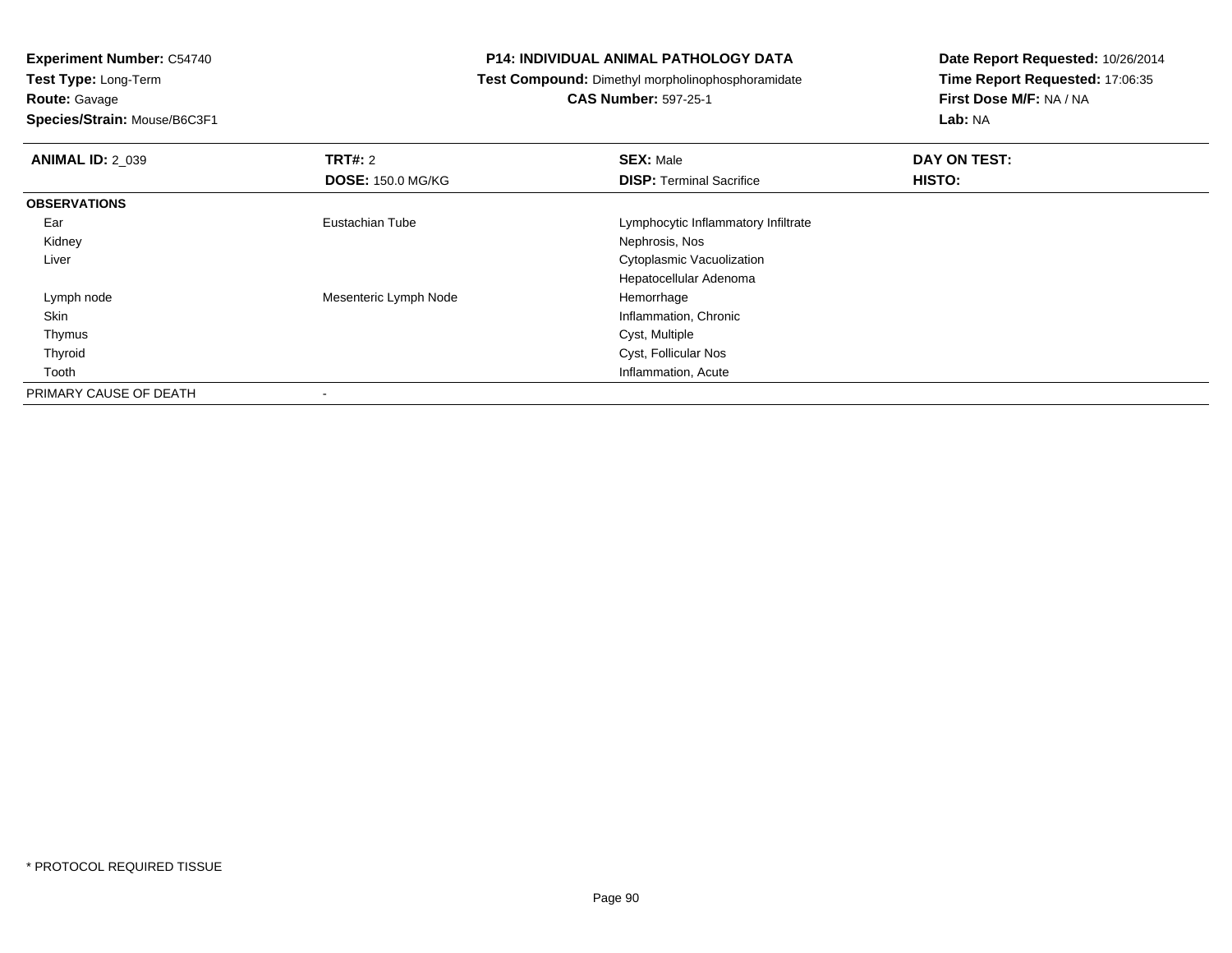| <b>Experiment Number: C54740</b> |                          | <b>P14: INDIVIDUAL ANIMAL PATHOLOGY DATA</b>      | Date Report Requested: 10/26/2014 |  |
|----------------------------------|--------------------------|---------------------------------------------------|-----------------------------------|--|
| Test Type: Long-Term             |                          | Test Compound: Dimethyl morpholinophosphoramidate | Time Report Requested: 17:06:35   |  |
| <b>Route: Gavage</b>             |                          | <b>CAS Number: 597-25-1</b>                       | First Dose M/F: NA / NA           |  |
| Species/Strain: Mouse/B6C3F1     |                          |                                                   | Lab: NA                           |  |
| <b>ANIMAL ID: 2 040</b>          | <b>TRT#: 2</b>           | <b>SEX: Male</b>                                  | DAY ON TEST:                      |  |
|                                  | <b>DOSE: 150.0 MG/KG</b> | <b>DISP:</b> Moribund Sacrifice                   | HISTO:                            |  |
| <b>OBSERVATIONS</b>              |                          |                                                   |                                   |  |
| Kidney                           |                          | Cyst, Nos                                         |                                   |  |
| Liver                            |                          | Hepatocellular Carcinoma                          |                                   |  |
| Lung                             |                          | Alveolar/Bronchiolar Carcinoma                    |                                   |  |
|                                  |                          | Histiocytosis                                     |                                   |  |
| Lymph node                       | Mediastinal Lymph Node   | Edema, Nos                                        |                                   |  |
| Pancreas                         | Acinus                   | Atrophy, Nos                                      |                                   |  |
| Preputial gland                  |                          | Abscess, Nos                                      |                                   |  |
| PRIMARY CAUSE OF DEATH           |                          |                                                   |                                   |  |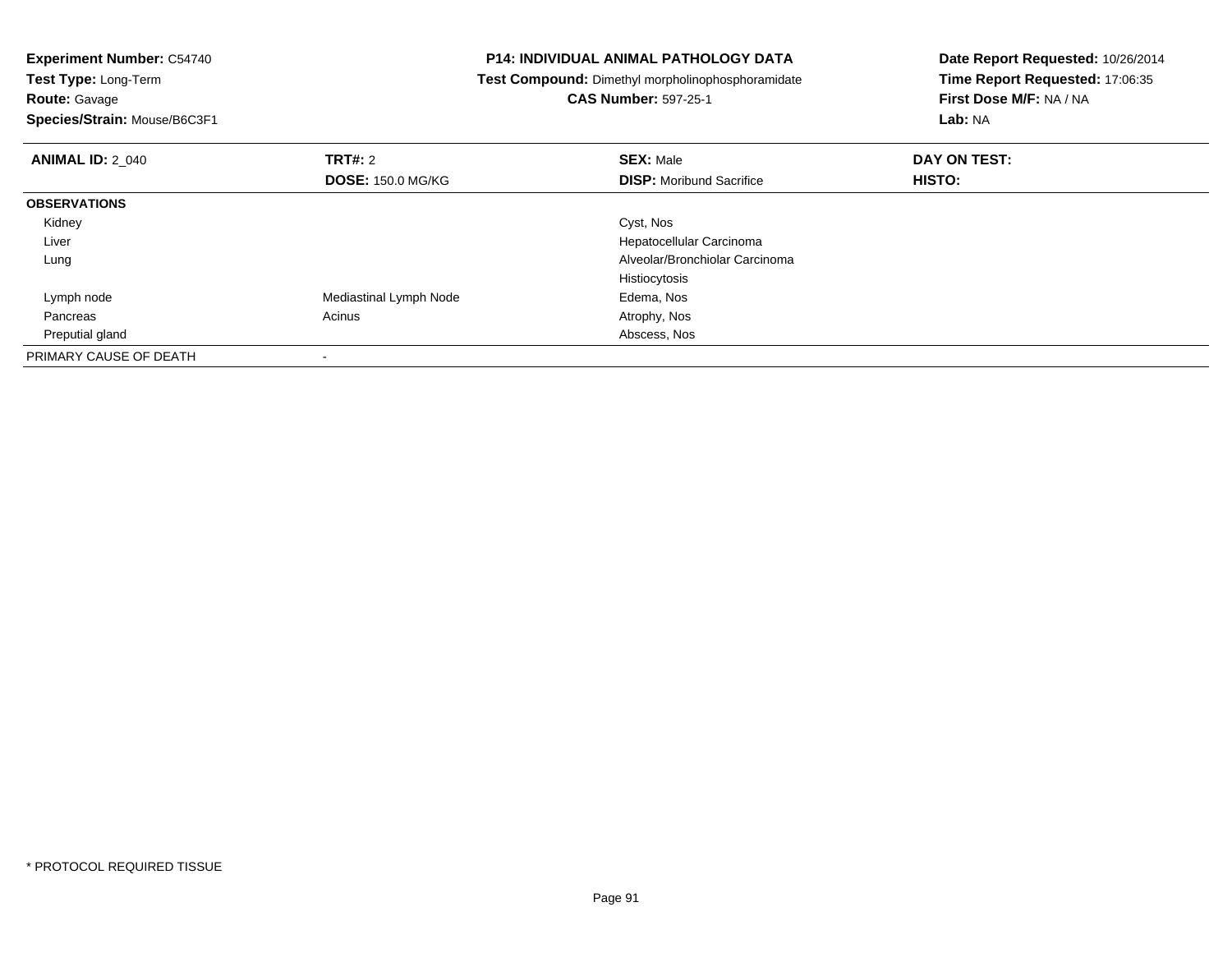| <b>Experiment Number: C54740</b><br><b>Test Type: Long-Term</b><br><b>Route: Gavage</b><br>Species/Strain: Mouse/B6C3F1 |                                     | <b>P14: INDIVIDUAL ANIMAL PATHOLOGY DATA</b><br><b>Test Compound:</b> Dimethyl morpholinophosphoramidate<br><b>CAS Number: 597-25-1</b> | Date Report Requested: 10/26/2014<br>Time Report Requested: 17:06:35<br>First Dose M/F: NA / NA<br>Lab: NA |
|-------------------------------------------------------------------------------------------------------------------------|-------------------------------------|-----------------------------------------------------------------------------------------------------------------------------------------|------------------------------------------------------------------------------------------------------------|
| <b>ANIMAL ID: 2 041</b>                                                                                                 | TRT#: 2<br><b>DOSE: 150.0 MG/KG</b> | <b>SEX: Male</b><br><b>DISP:</b> Natural Death                                                                                          | DAY ON TEST:<br>HISTO:                                                                                     |
| <b>OBSERVATIONS</b>                                                                                                     |                                     |                                                                                                                                         |                                                                                                            |
| Adrenal gland                                                                                                           | Medulla                             | Pheochromocytoma                                                                                                                        |                                                                                                            |
| Liver                                                                                                                   |                                     | <b>Bile Duct Carcinoma</b>                                                                                                              |                                                                                                            |
|                                                                                                                         |                                     | Hepatocellular Carcinoma                                                                                                                |                                                                                                            |
| Unspecified                                                                                                             | Multiple Organs Nos                 | Bile Duct Carcinoma, Metastatic                                                                                                         |                                                                                                            |
| PRIMARY CAUSE OF DEATH                                                                                                  |                                     |                                                                                                                                         |                                                                                                            |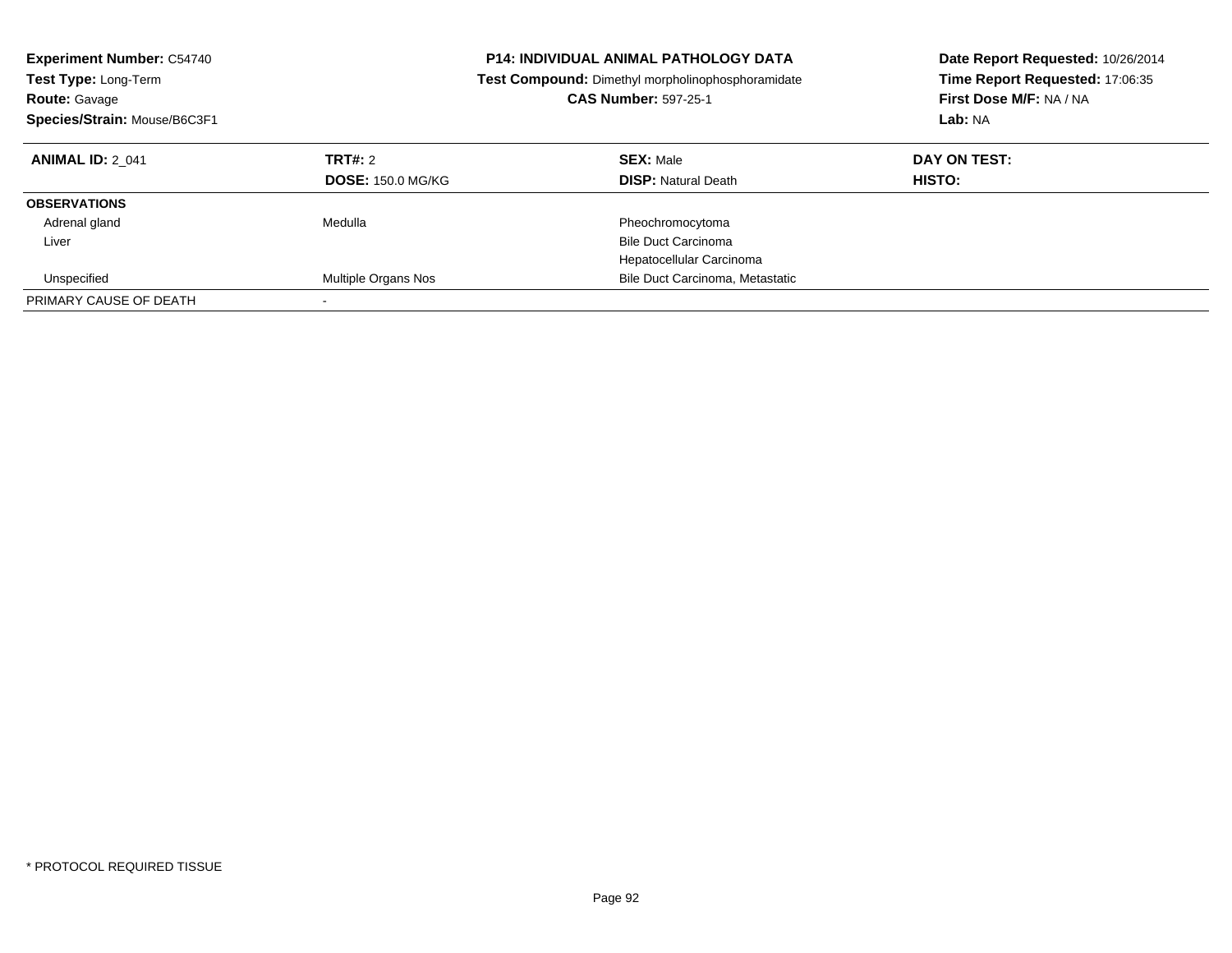| <b>Experiment Number: C54740</b><br><b>Test Type: Long-Term</b><br><b>Route: Gavage</b><br>Species/Strain: Mouse/B6C3F1 |                                     | <b>P14: INDIVIDUAL ANIMAL PATHOLOGY DATA</b><br>Test Compound: Dimethyl morpholinophosphoramidate<br><b>CAS Number: 597-25-1</b> | Date Report Requested: 10/26/2014<br>Time Report Requested: 17:06:35<br>First Dose M/F: NA / NA<br>Lab: NA |
|-------------------------------------------------------------------------------------------------------------------------|-------------------------------------|----------------------------------------------------------------------------------------------------------------------------------|------------------------------------------------------------------------------------------------------------|
| <b>ANIMAL ID: 2 042</b>                                                                                                 | TRT#: 2<br><b>DOSE: 150.0 MG/KG</b> | <b>SEX: Male</b><br><b>DISP: Natural Death</b>                                                                                   | DAY ON TEST:<br><b>HISTO:</b>                                                                              |
| <b>OBSERVATIONS</b>                                                                                                     |                                     |                                                                                                                                  |                                                                                                            |
| <b>Brain</b>                                                                                                            |                                     | Mineralization                                                                                                                   |                                                                                                            |
| Heart                                                                                                                   |                                     | Mineralization                                                                                                                   |                                                                                                            |
| Testis                                                                                                                  |                                     | Mineralization                                                                                                                   |                                                                                                            |
| Unspecified                                                                                                             | Multiple Organs Nos                 | Lymphoma, Lymphocytic-Malignant Type                                                                                             |                                                                                                            |
| PRIMARY CAUSE OF DEATH                                                                                                  |                                     |                                                                                                                                  |                                                                                                            |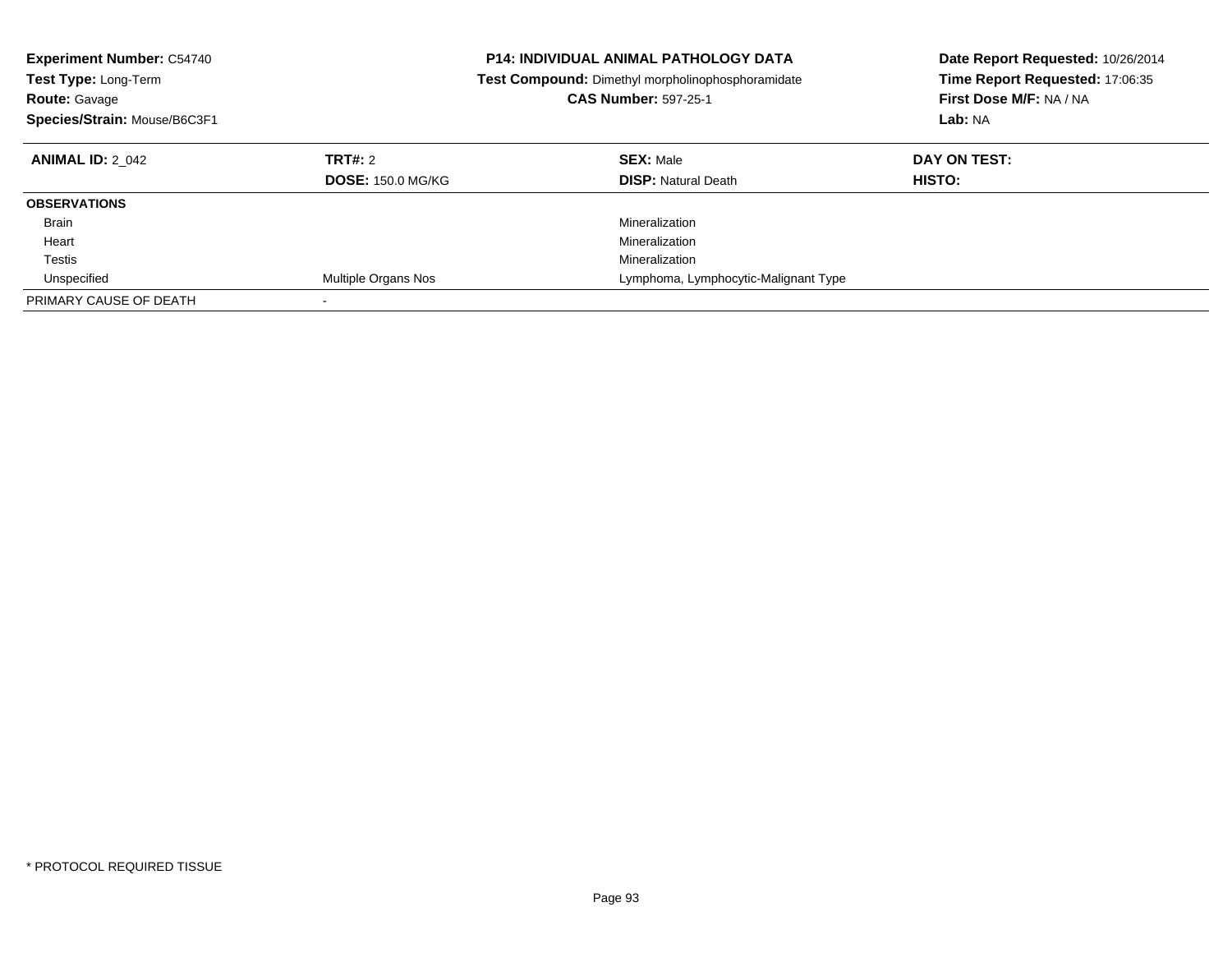**Experiment Number:** C54740

**Test Type:** Long-Term**Route:** Gavage

**Species/Strain:** Mouse/B6C3F1

#### **P14: INDIVIDUAL ANIMAL PATHOLOGY DATA**

**Test Compound:** Dimethyl morpholinophosphoramidate

# **CAS Number:** 597-25-1

| <b>ANIMAL ID: 2_043</b> | TRT#: 2                  | <b>SEX: Male</b>                | DAY ON TEST: |  |
|-------------------------|--------------------------|---------------------------------|--------------|--|
|                         | <b>DOSE: 150.0 MG/KG</b> | <b>DISP: Terminal Sacrifice</b> | HISTO:       |  |
| <b>OBSERVATIONS</b>     |                          |                                 |              |  |
| Kidney                  |                          | Infarct, Nos                    |              |  |
|                         |                          | Nephrosis, Nos                  |              |  |
| Liver                   |                          | Cytoplasmic Vacuolization       |              |  |
|                         |                          | Hematopoiesis                   |              |  |
| Lung                    |                          | Histiocytosis                   |              |  |
|                         |                          | Inflammation, Acute/Chronic     |              |  |
| Lymph node              | Mesenteric Lymph Node    | Hemorrhage                      |              |  |
| Tooth                   |                          | Inflammation, Acute             |              |  |
| PRIMARY CAUSE OF DEATH  | $\,$                     |                                 |              |  |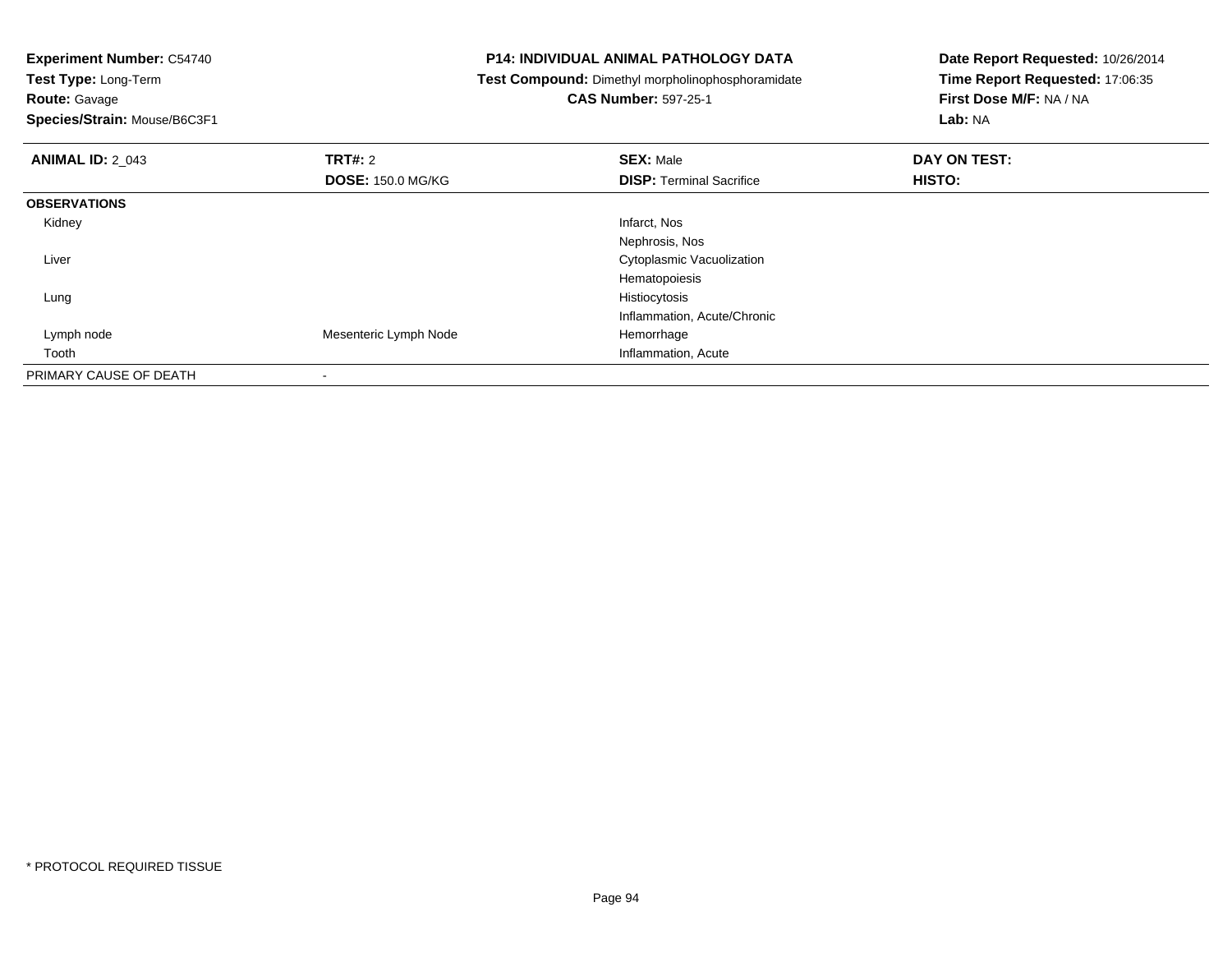| <b>Experiment Number: C54740</b><br>Test Type: Long-Term<br><b>Route: Gavage</b><br>Species/Strain: Mouse/B6C3F1 |                          | <b>P14: INDIVIDUAL ANIMAL PATHOLOGY DATA</b><br>Test Compound: Dimethyl morpholinophosphoramidate<br><b>CAS Number: 597-25-1</b> | Date Report Requested: 10/26/2014<br>Time Report Requested: 17:06:35<br>First Dose M/F: NA / NA<br>Lab: NA |
|------------------------------------------------------------------------------------------------------------------|--------------------------|----------------------------------------------------------------------------------------------------------------------------------|------------------------------------------------------------------------------------------------------------|
| <b>ANIMAL ID: 2_044</b>                                                                                          | TRT#: 2                  | <b>SEX: Male</b>                                                                                                                 | DAY ON TEST:                                                                                               |
|                                                                                                                  | <b>DOSE: 150.0 MG/KG</b> | <b>DISP:</b> Terminal Sacrifice                                                                                                  | HISTO:                                                                                                     |
| <b>OBSERVATIONS</b>                                                                                              |                          |                                                                                                                                  |                                                                                                            |
| Brain                                                                                                            |                          | Mineralization                                                                                                                   |                                                                                                            |
| Kidney                                                                                                           |                          | Mineralization                                                                                                                   |                                                                                                            |
|                                                                                                                  |                          | Nephrosis, Nos                                                                                                                   |                                                                                                            |
| Liver                                                                                                            |                          | Clear-Cell Change                                                                                                                |                                                                                                            |
|                                                                                                                  |                          | Cytoplasmic Change, Basophilic                                                                                                   |                                                                                                            |
|                                                                                                                  |                          | Cytoplasmic Vacuolization                                                                                                        |                                                                                                            |
| PRIMARY CAUSE OF DEATH                                                                                           |                          |                                                                                                                                  |                                                                                                            |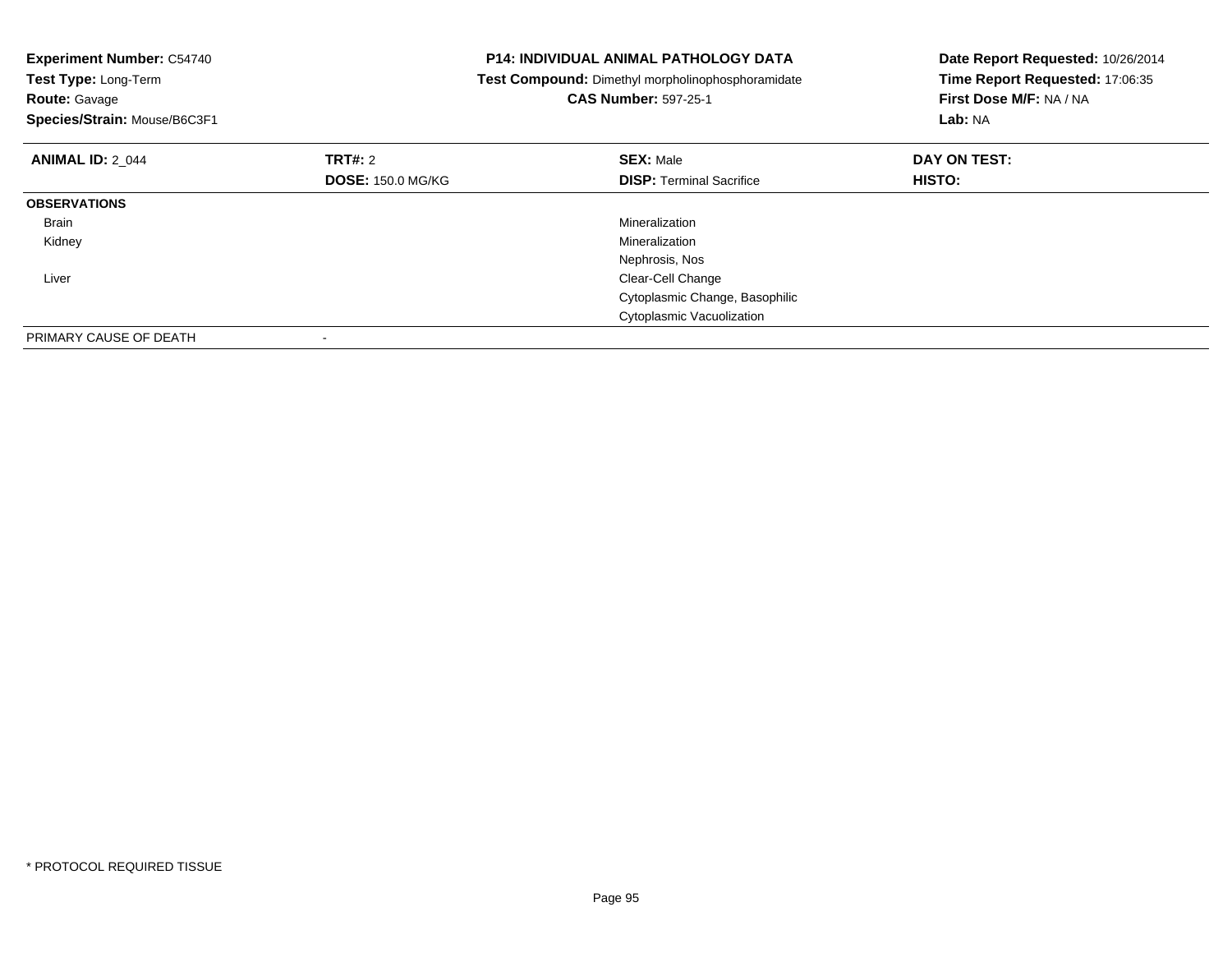| <b>Experiment Number: C54740</b><br>Test Type: Long-Term |                          | <b>P14: INDIVIDUAL ANIMAL PATHOLOGY DATA</b>      | Date Report Requested: 10/26/2014 |
|----------------------------------------------------------|--------------------------|---------------------------------------------------|-----------------------------------|
|                                                          |                          | Test Compound: Dimethyl morpholinophosphoramidate | Time Report Requested: 17:06:35   |
| <b>Route: Gavage</b>                                     |                          | <b>CAS Number: 597-25-1</b>                       | First Dose M/F: NA / NA           |
| Species/Strain: Mouse/B6C3F1                             |                          |                                                   | Lab: NA                           |
| <b>ANIMAL ID: 2 045</b>                                  | <b>TRT#: 2</b>           | <b>SEX: Male</b>                                  | DAY ON TEST:                      |
|                                                          | <b>DOSE: 150.0 MG/KG</b> | <b>DISP: Terminal Sacrifice</b>                   | HISTO:                            |
| <b>OBSERVATIONS</b>                                      |                          |                                                   |                                   |
| Adrenal gland                                            | Capsule                  | Hyperplasia, Nos                                  |                                   |
| Kidney                                                   |                          | Nephrosis, Nos                                    |                                   |
| Liver                                                    |                          | Clear-Cell Change                                 |                                   |
|                                                          |                          | Cytoplasmic Vacuolization                         |                                   |
| Lymph node                                               | Mesenteric Lymph Node    | Hemorrhage                                        |                                   |
| Testis                                                   |                          | Mineralization                                    |                                   |
| PRIMARY CAUSE OF DEATH                                   |                          |                                                   |                                   |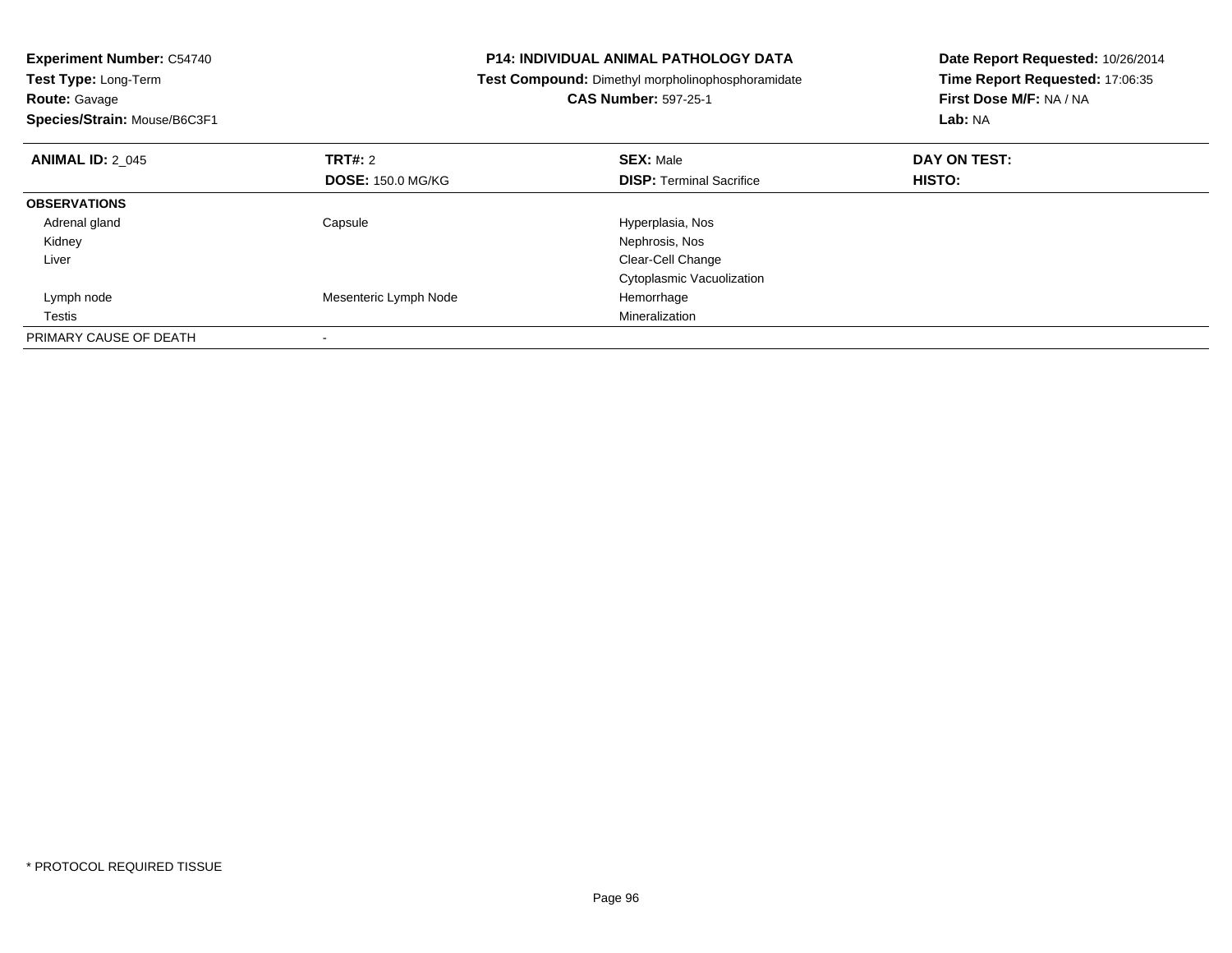**Experiment Number:** C54740

**Test Type:** Long-Term**Route:** Gavage

**Species/Strain:** Mouse/B6C3F1

#### **P14: INDIVIDUAL ANIMAL PATHOLOGY DATA**

**Test Compound:** Dimethyl morpholinophosphoramidate

**CAS Number:** 597-25-1

| <b>ANIMAL ID: 2 046</b> | TRT#: 2                  | <b>SEX: Male</b>                    | DAY ON TEST: |  |
|-------------------------|--------------------------|-------------------------------------|--------------|--|
|                         | <b>DOSE: 150.0 MG/KG</b> | <b>DISP: Terminal Sacrifice</b>     | HISTO:       |  |
| <b>OBSERVATIONS</b>     |                          |                                     |              |  |
| Adrenal gland           | Capsule                  | Hyperplasia, Nos                    |              |  |
|                         | Medulla                  | Hyperplasia, Nos                    |              |  |
| Kidney                  |                          | Lymphocytic Inflammatory Infiltrate |              |  |
| Liver                   |                          | Clear-Cell Change                   |              |  |
|                         |                          | Cytoplasmic Vacuolization           |              |  |
| Lymph node              | Mesenteric Lymph Node    | Hemorrhage                          |              |  |
| Stomach                 | Forestomach              | Inflammation, Acute/Chronic         |              |  |
|                         | Forestomach              | Squamous Cell Papilloma             |              |  |
| Testis                  |                          | Mineralization                      |              |  |
| PRIMARY CAUSE OF DEATH  |                          |                                     |              |  |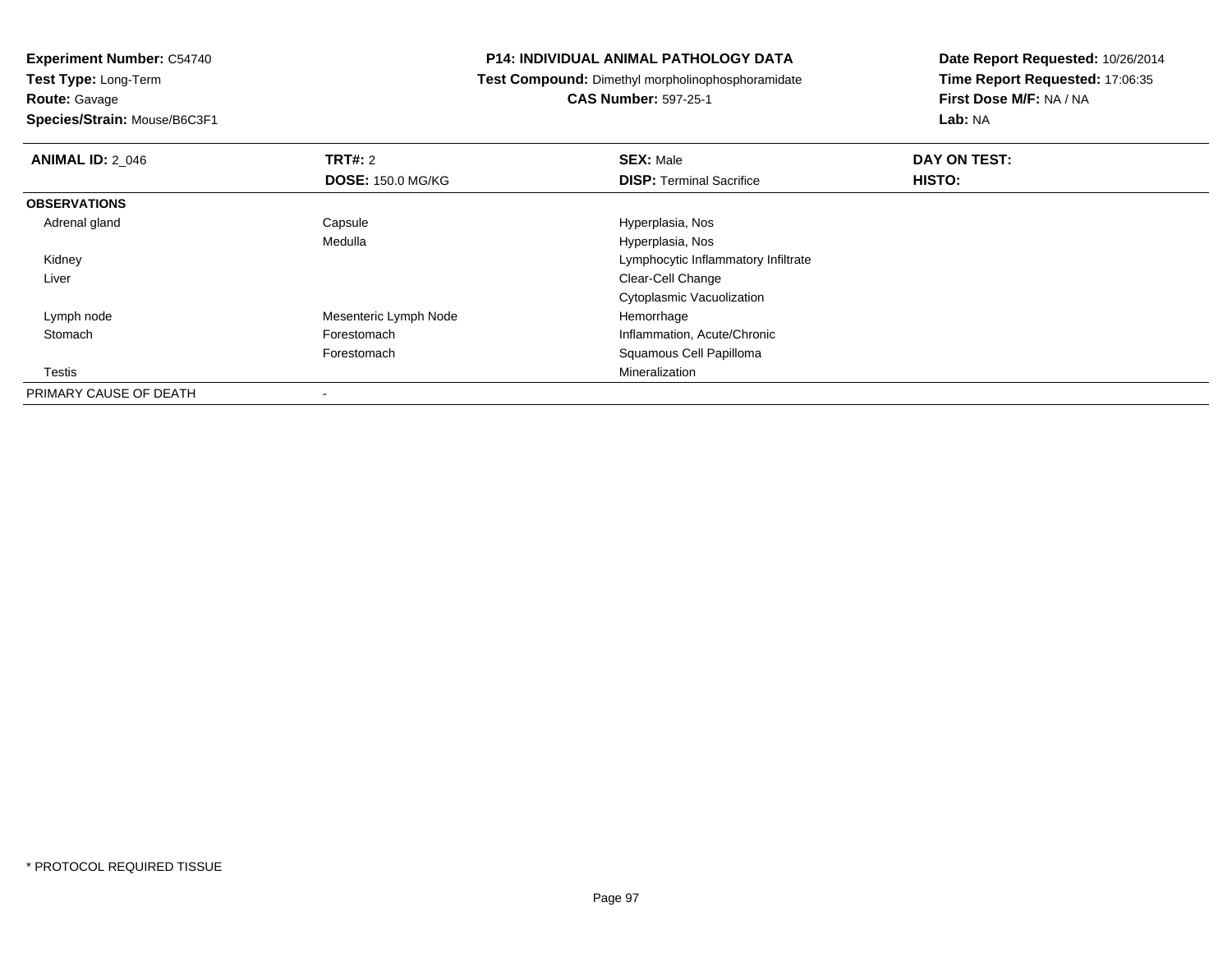| <b>Experiment Number: C54740</b><br>Test Type: Long-Term<br><b>Route: Gavage</b><br>Species/Strain: Mouse/B6C3F1 |                          | <b>P14: INDIVIDUAL ANIMAL PATHOLOGY DATA</b><br>Test Compound: Dimethyl morpholinophosphoramidate<br><b>CAS Number: 597-25-1</b> | Date Report Requested: 10/26/2014<br>Time Report Requested: 17:06:35<br>First Dose M/F: NA / NA<br>Lab: NA |
|------------------------------------------------------------------------------------------------------------------|--------------------------|----------------------------------------------------------------------------------------------------------------------------------|------------------------------------------------------------------------------------------------------------|
| <b>ANIMAL ID: 2_047</b>                                                                                          | TRT#: 2                  | <b>SEX: Male</b>                                                                                                                 | DAY ON TEST:                                                                                               |
|                                                                                                                  | <b>DOSE: 150.0 MG/KG</b> | <b>DISP:</b> Terminal Sacrifice                                                                                                  | HISTO:                                                                                                     |
| <b>OBSERVATIONS</b>                                                                                              |                          |                                                                                                                                  |                                                                                                            |
| Kidney                                                                                                           |                          | Nephrosis, Nos                                                                                                                   |                                                                                                            |
| Liver                                                                                                            |                          | Clear-Cell Change                                                                                                                |                                                                                                            |
|                                                                                                                  |                          | Hepatocellular Adenoma                                                                                                           |                                                                                                            |
|                                                                                                                  |                          | Hepatocellular Carcinoma                                                                                                         |                                                                                                            |
| Lung                                                                                                             |                          | Congestion, Nos                                                                                                                  |                                                                                                            |
| Testis                                                                                                           |                          | Mineralization                                                                                                                   |                                                                                                            |
| PRIMARY CAUSE OF DEATH                                                                                           |                          |                                                                                                                                  |                                                                                                            |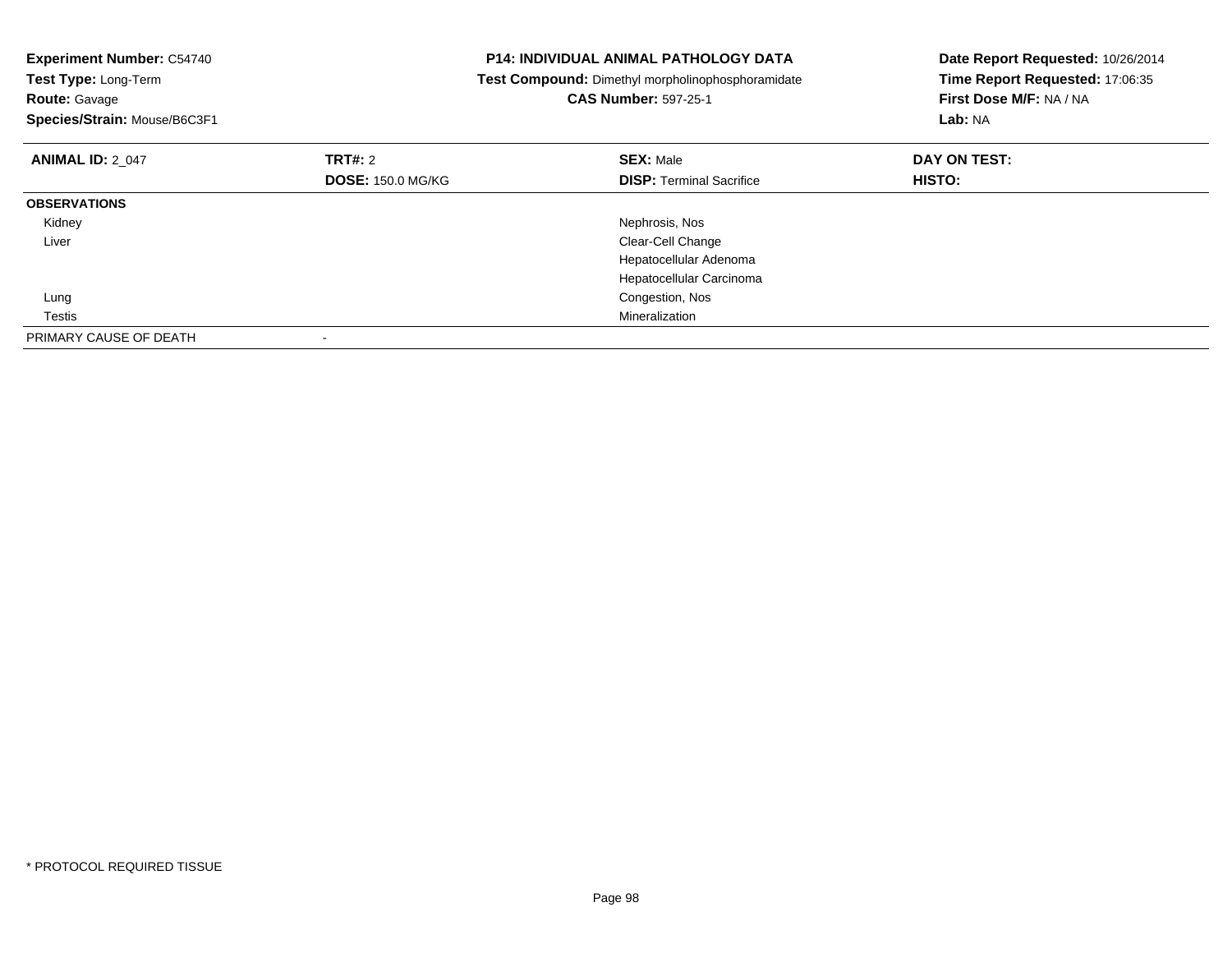**Route:** Gavage

**Species/Strain:** Mouse/B6C3F1

#### **P14: INDIVIDUAL ANIMAL PATHOLOGY DATA**

**Test Compound:** Dimethyl morpholinophosphoramidate

**CAS Number:** 597-25-1

| <b>ANIMAL ID: 2_048</b> | <b>TRT#: 2</b>           | <b>SEX: Male</b>                    | DAY ON TEST: |
|-------------------------|--------------------------|-------------------------------------|--------------|
|                         | <b>DOSE: 150.0 MG/KG</b> | <b>DISP: Terminal Sacrifice</b>     | HISTO:       |
| <b>OBSERVATIONS</b>     |                          |                                     |              |
| Adrenal gland           | Cortex Nos               | Atrophy, Brown                      |              |
|                         | Medulla                  | Hyperplasia, Focal                  |              |
|                         | Capsule                  | Hyperplasia, Nos                    |              |
| Kidney                  |                          | Lymphocytic Inflammatory Infiltrate |              |
| Liver                   |                          | Cytoplasmic Vacuolization           |              |
| Pancreas                | Acinus                   | Atrophy, Nos                        |              |
| Spleen                  |                          | Hematopoiesis                       |              |
| Testis                  |                          | Atrophy, Nos                        |              |
|                         |                          | Mineralization                      |              |
| Thyroid                 |                          | Cyst, Follicular Nos                |              |
| Tooth                   |                          | Inflammation, Acute                 |              |
| Unspecified             | Multiple Organs Nos      | Congestion, Nos                     |              |
|                         | Multiple Organs Nos      | Hyperplasia, Lymphoid               |              |
| PRIMARY CAUSE OF DEATH  | $\overline{\phantom{a}}$ |                                     |              |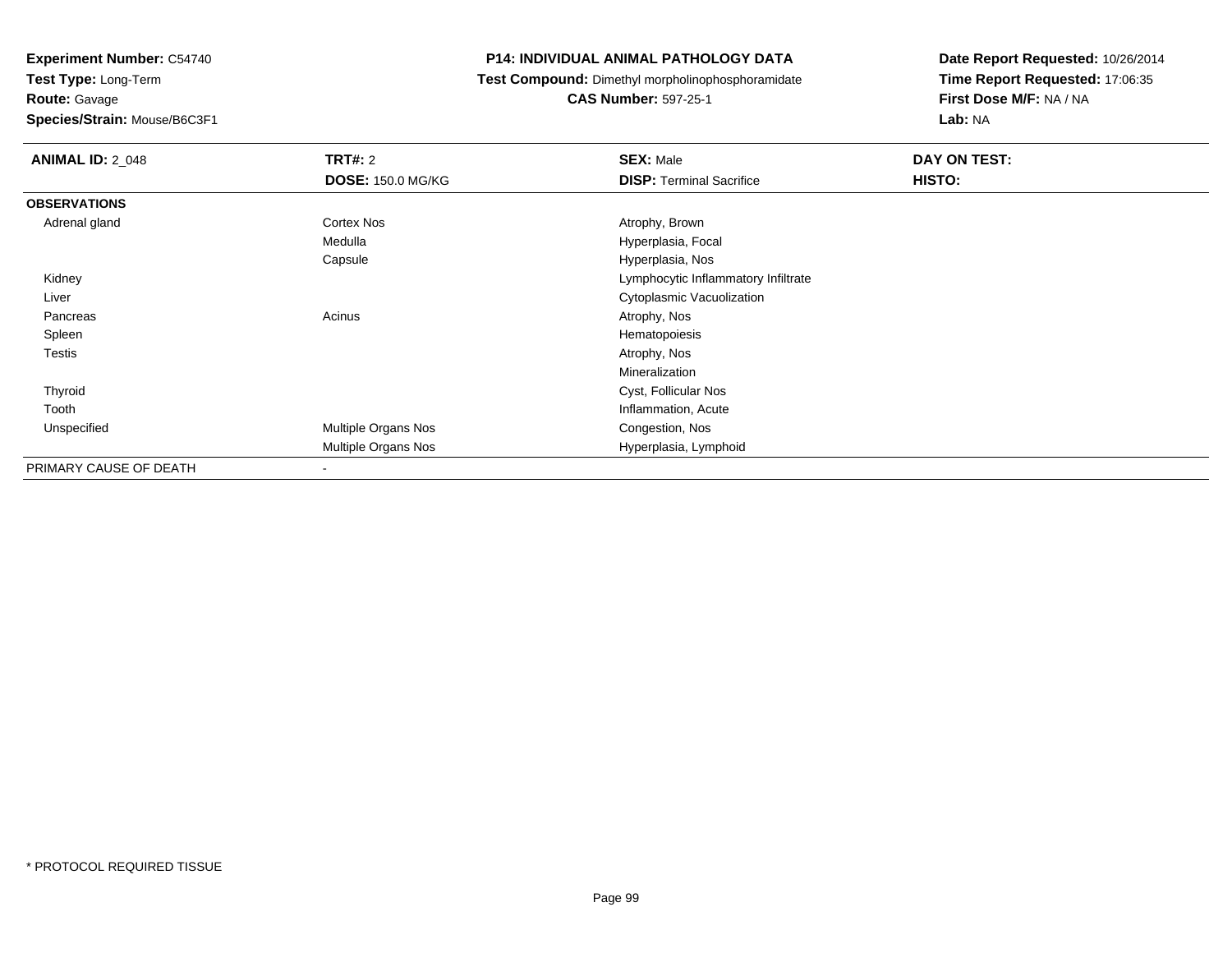| <b>Experiment Number: C54740</b><br>Test Type: Long-Term<br><b>Route: Gavage</b><br>Species/Strain: Mouse/B6C3F1 |                          | <b>P14: INDIVIDUAL ANIMAL PATHOLOGY DATA</b><br>Test Compound: Dimethyl morpholinophosphoramidate<br><b>CAS Number: 597-25-1</b> | Date Report Requested: 10/26/2014<br>Time Report Requested: 17:06:35<br>First Dose M/F: NA / NA<br>Lab: NA |
|------------------------------------------------------------------------------------------------------------------|--------------------------|----------------------------------------------------------------------------------------------------------------------------------|------------------------------------------------------------------------------------------------------------|
| <b>ANIMAL ID: 2 049</b>                                                                                          | TRT#: 2                  | <b>SEX: Male</b>                                                                                                                 | DAY ON TEST:                                                                                               |
|                                                                                                                  | <b>DOSE: 150.0 MG/KG</b> | <b>DISP:</b> Moribund Sacrifice                                                                                                  | <b>HISTO:</b>                                                                                              |
| <b>OBSERVATIONS</b>                                                                                              |                          |                                                                                                                                  |                                                                                                            |
| Kidney                                                                                                           |                          | Lymphocytic Inflammatory Infiltrate                                                                                              |                                                                                                            |
|                                                                                                                  |                          | Nephrosis, Nos                                                                                                                   |                                                                                                            |
| Liver                                                                                                            |                          | Hepatocellular Carcinoma                                                                                                         |                                                                                                            |
|                                                                                                                  | <b>Bile Duct</b>         | Hyperplasia, Nos                                                                                                                 |                                                                                                            |
| Thymus                                                                                                           |                          | Cyst, Nos                                                                                                                        |                                                                                                            |
| Unspecified                                                                                                      | <b>Back</b>              | Fibrosarcoma                                                                                                                     |                                                                                                            |
| PRIMARY CAUSE OF DEATH                                                                                           |                          |                                                                                                                                  |                                                                                                            |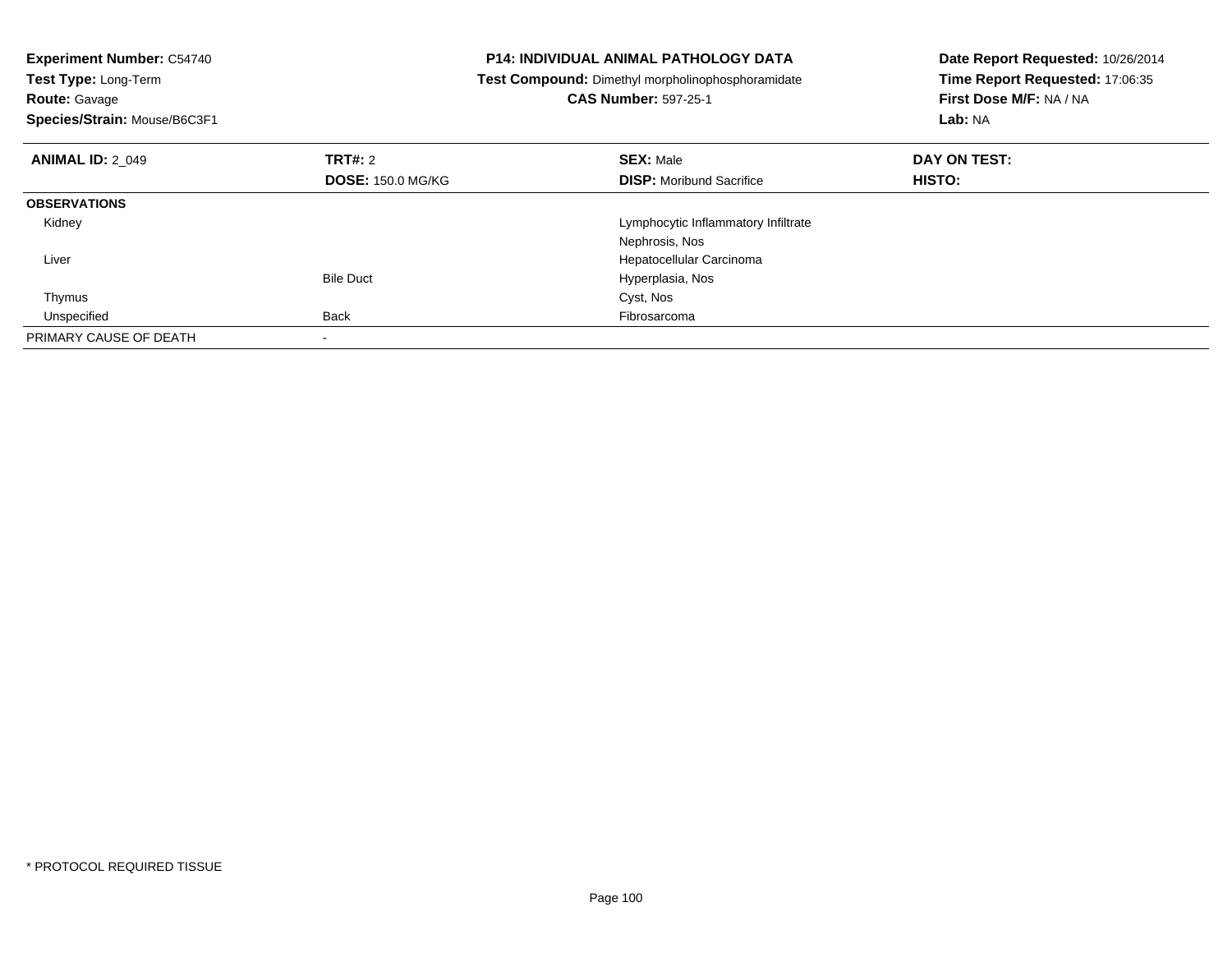**Route:** Gavage

**Species/Strain:** Mouse/B6C3F1

#### **P14: INDIVIDUAL ANIMAL PATHOLOGY DATA**

**Test Compound:** Dimethyl morpholinophosphoramidate

**CAS Number:** 597-25-1

| <b>ANIMAL ID: 2 050</b> | TRT#: 2                    | <b>SEX: Male</b>                    | DAY ON TEST: |  |
|-------------------------|----------------------------|-------------------------------------|--------------|--|
|                         | <b>DOSE: 150.0 MG/KG</b>   | <b>DISP: Natural Death</b>          | HISTO:       |  |
| <b>OBSERVATIONS</b>     |                            |                                     |              |  |
| Brain                   |                            | Mineralization                      |              |  |
| Kidney                  |                            | Glomerulonephritis, Nos             |              |  |
| Liver                   |                            | Hepatocellular Carcinoma            |              |  |
|                         |                            | Necrosis, Coagulative               |              |  |
| Lung                    |                            | Congestion, Nos                     |              |  |
| Lymph node              | Mesenteric Lymph Node      | Hemorrhage                          |              |  |
| Skin                    | Back                       | Fibroma                             |              |  |
| Unspecified             | <b>Multiple Organs Nos</b> | Lymphocytic Inflammatory Infiltrate |              |  |
| PRIMARY CAUSE OF DEATH  |                            |                                     |              |  |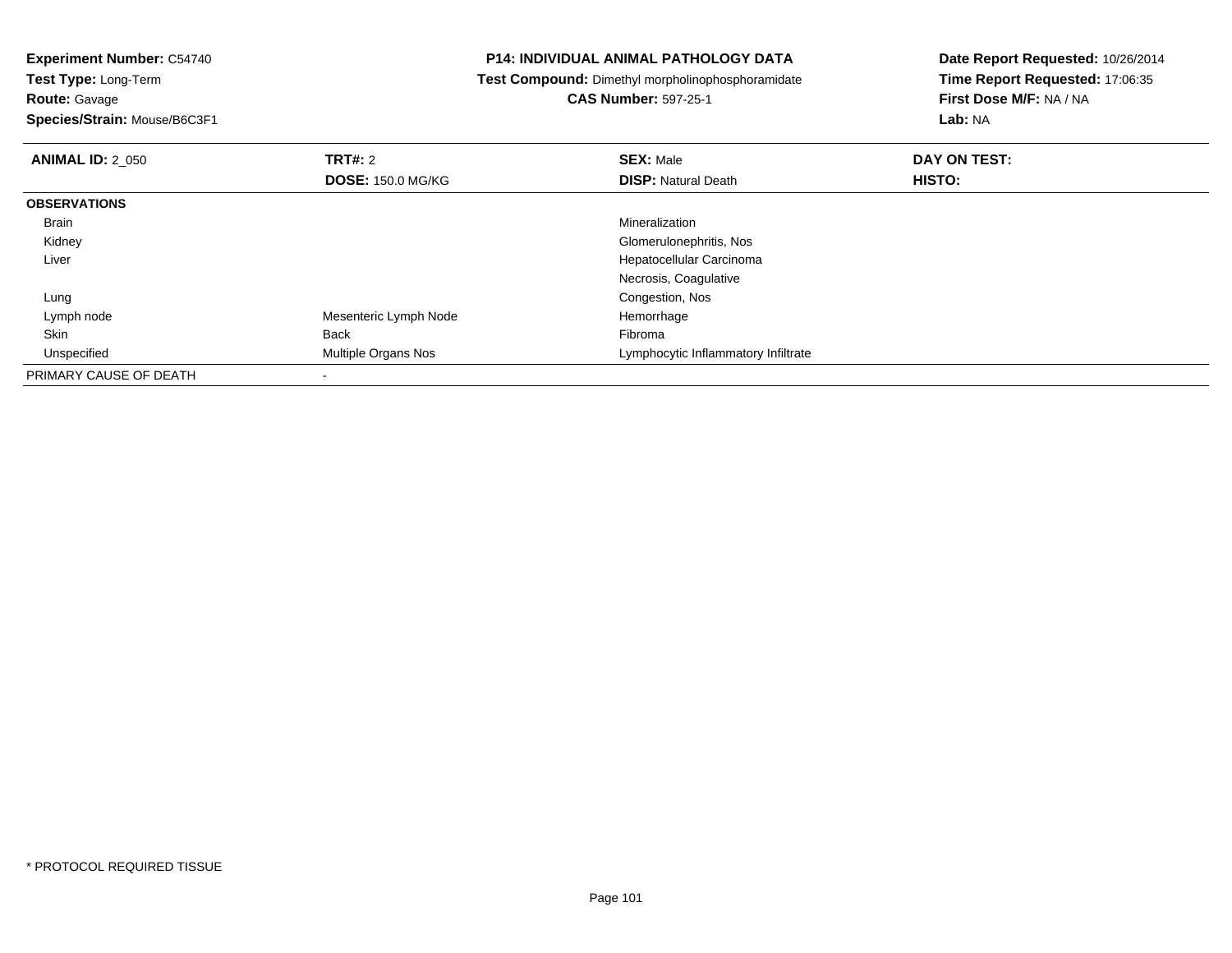**Experiment Number:** C54740**Test Type:** Long-Term**Route:** Gavage **Species/Strain:** Mouse/B6C3F1**P14: INDIVIDUAL ANIMAL PATHOLOGY DATA Test Compound:** Dimethyl morpholinophosphoramidate**CAS Number:** 597-25-1**Date Report Requested:** 10/26/2014**Time Report Requested:** 17:06:35**First Dose M/F:** NA / NA**Lab:** NA**ANIMAL ID:** 3\_001**TRT#:** 3 **SEX:** Male **DAY ON TEST: DOSE:** 0**DISP:** Terminal Sacrifice **HISTO: OBSERVATIONS** Kidney Lymphocytic Inflammatory InfiltrateNephrosis, Nos**Cytoplasmic Vacuolization** Control of the Control of the Control of Cytoplasmic Vacuolization Liver Lungg and the state of the state of the state of the state of the state of the state of the state of the state of the state of the state of the state of the state of the state of the state of the state of the state of the stat MineralizationHemorrhage Lymph nodeMesenteric Lymph Node ProstateInflammation, Chronic<br>Hematopoiesis Spleenn and the state of the state of the state of the state of the state of the state of the state of the state of the state of the state of the state of the state of the state of the state of the state of the state of the stat Unspecified Sarcoma, Nos PRIMARY CAUSE OF DEATH-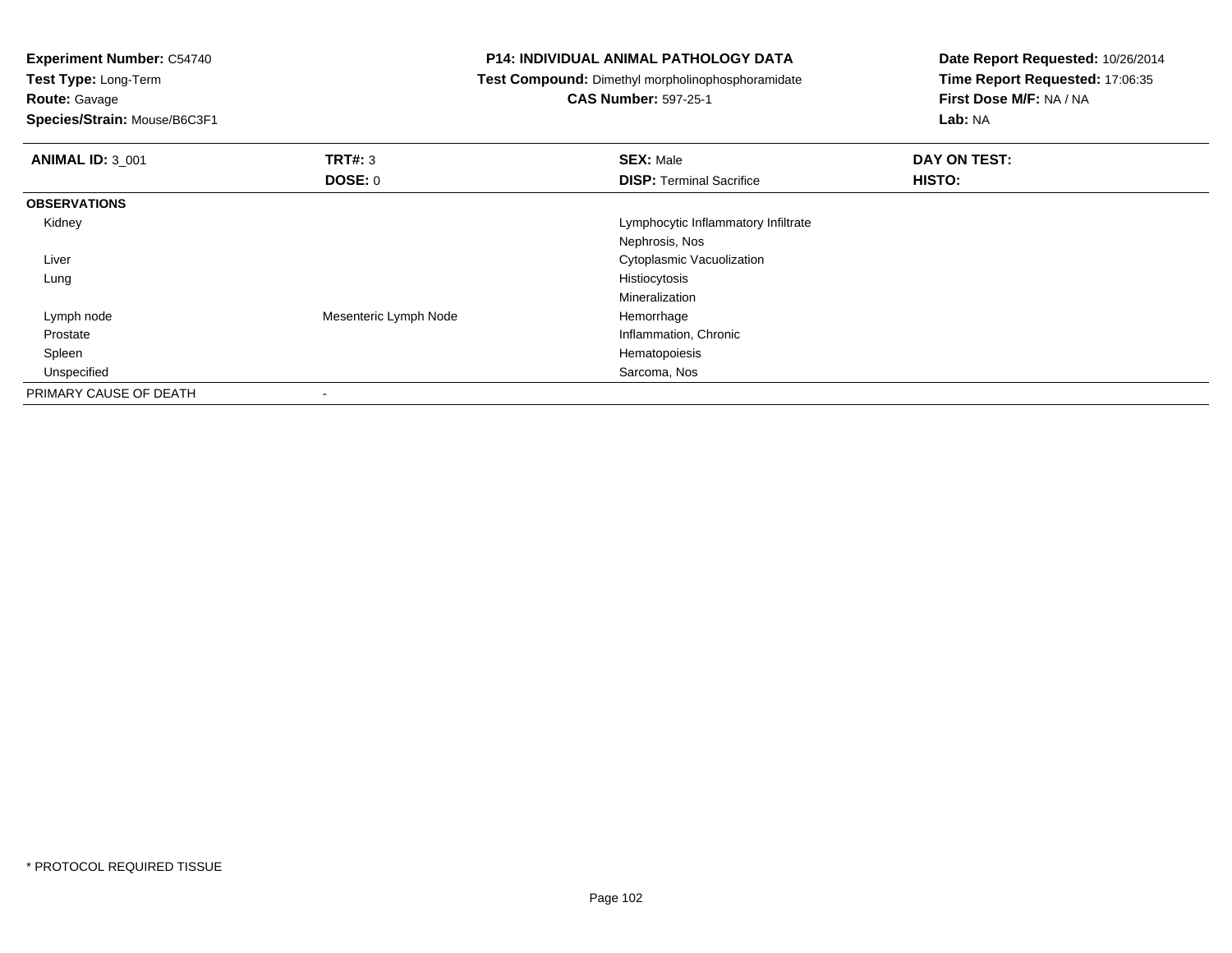| <b>Experiment Number: C54740</b><br>Test Type: Long-Term<br><b>Route: Gavage</b><br>Species/Strain: Mouse/B6C3F1 |                       | <b>P14: INDIVIDUAL ANIMAL PATHOLOGY DATA</b><br>Test Compound: Dimethyl morpholinophosphoramidate<br><b>CAS Number: 597-25-1</b> | Date Report Requested: 10/26/2014<br>Time Report Requested: 17:06:35<br>First Dose M/F: NA / NA<br>Lab: NA |
|------------------------------------------------------------------------------------------------------------------|-----------------------|----------------------------------------------------------------------------------------------------------------------------------|------------------------------------------------------------------------------------------------------------|
| <b>ANIMAL ID: 3 002</b>                                                                                          | TRT#: 3               | <b>SEX: Male</b>                                                                                                                 | DAY ON TEST:                                                                                               |
|                                                                                                                  | DOSE: 0               | <b>DISP:</b> Terminal Sacrifice                                                                                                  | <b>HISTO:</b>                                                                                              |
| <b>OBSERVATIONS</b>                                                                                              |                       |                                                                                                                                  |                                                                                                            |
| Brain                                                                                                            |                       | Mineralization                                                                                                                   |                                                                                                            |
| Kidney                                                                                                           |                       | Cyst, Nos                                                                                                                        |                                                                                                            |
| Liver                                                                                                            |                       | Clear-Cell Change                                                                                                                |                                                                                                            |
| Lymph node                                                                                                       | Mesenteric Lymph Node | Hemorrhage                                                                                                                       |                                                                                                            |
| Pancreas                                                                                                         | Acinus                | Atrophy, Nos                                                                                                                     |                                                                                                            |
| Thyroid                                                                                                          |                       | Cyst, Follicular Nos                                                                                                             |                                                                                                            |
| PRIMARY CAUSE OF DEATH                                                                                           |                       |                                                                                                                                  |                                                                                                            |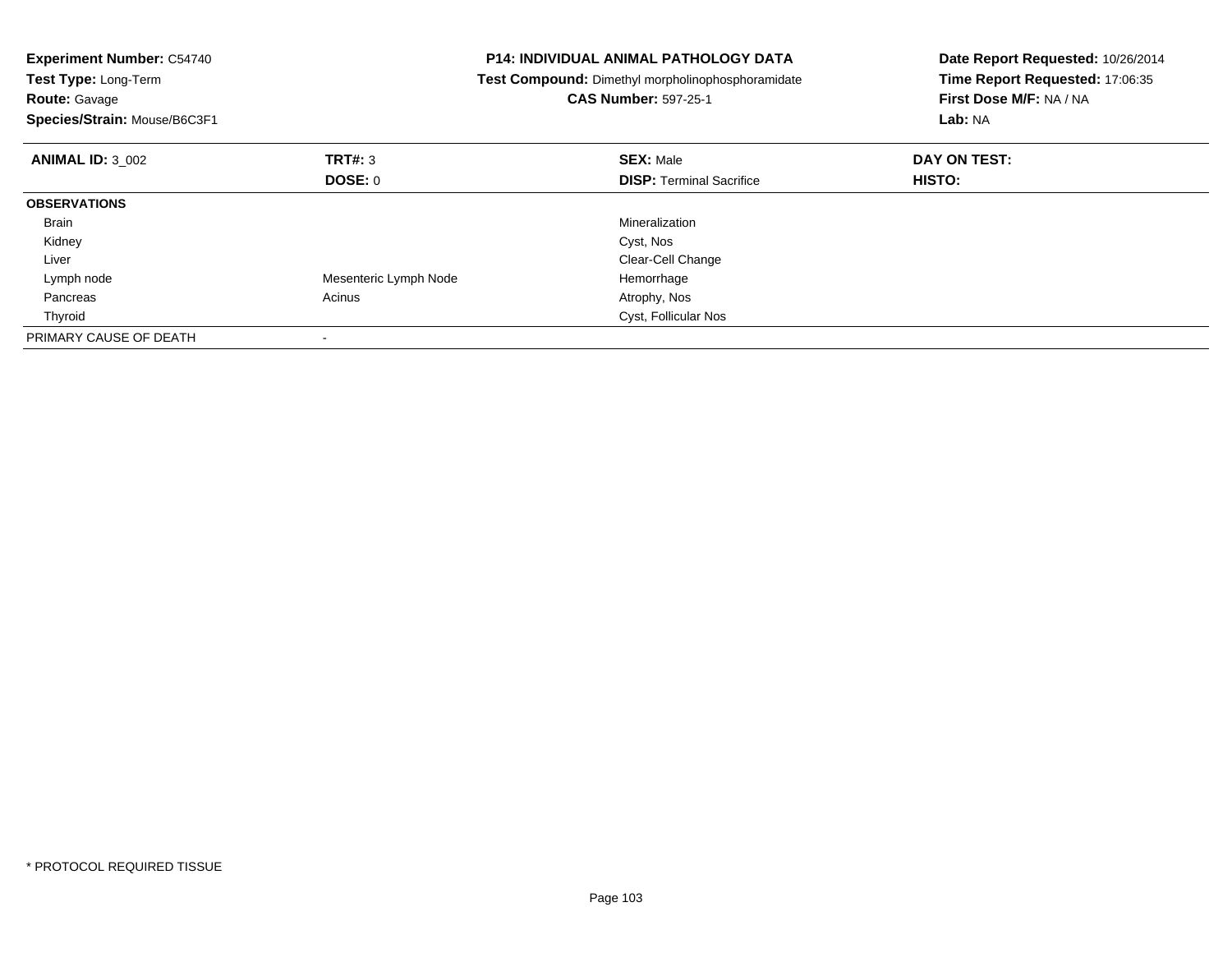| <b>Experiment Number: C54740</b><br><b>Test Type: Long-Term</b><br><b>Route: Gavage</b><br>Species/Strain: Mouse/B6C3F1 |                      | <b>P14: INDIVIDUAL ANIMAL PATHOLOGY DATA</b><br>Test Compound: Dimethyl morpholinophosphoramidate<br><b>CAS Number: 597-25-1</b> | Date Report Requested: 10/26/2014<br>Time Report Requested: 17:06:35<br>First Dose M/F: NA / NA<br>Lab: NA |
|-------------------------------------------------------------------------------------------------------------------------|----------------------|----------------------------------------------------------------------------------------------------------------------------------|------------------------------------------------------------------------------------------------------------|
| <b>ANIMAL ID: 3 003</b>                                                                                                 | <b>TRT#: 3</b>       | <b>SEX: Male</b>                                                                                                                 | DAY ON TEST:                                                                                               |
|                                                                                                                         | DOSE: 0              | <b>DISP:</b> Moribund Sacrifice                                                                                                  | HISTO:                                                                                                     |
| <b>OBSERVATIONS</b>                                                                                                     |                      |                                                                                                                                  |                                                                                                            |
| Adrenal gland                                                                                                           | Medulla              | Hyperplasia, Nos                                                                                                                 |                                                                                                            |
| Intestine Small                                                                                                         | <b>Mesentery Nos</b> | Abscess, Nos                                                                                                                     |                                                                                                            |
| Lung                                                                                                                    |                      | Alveolar/Bronchiolar Adenoma                                                                                                     |                                                                                                            |
| Preputial gland                                                                                                         |                      | Inflammation, Chronic                                                                                                            |                                                                                                            |
| Testis                                                                                                                  |                      | Mineralization                                                                                                                   |                                                                                                            |
| Unspecified                                                                                                             | Multiple Organs Nos  | Lymphoma, Mixed-Malignant Type                                                                                                   |                                                                                                            |
| PRIMARY CAUSE OF DEATH                                                                                                  |                      |                                                                                                                                  |                                                                                                            |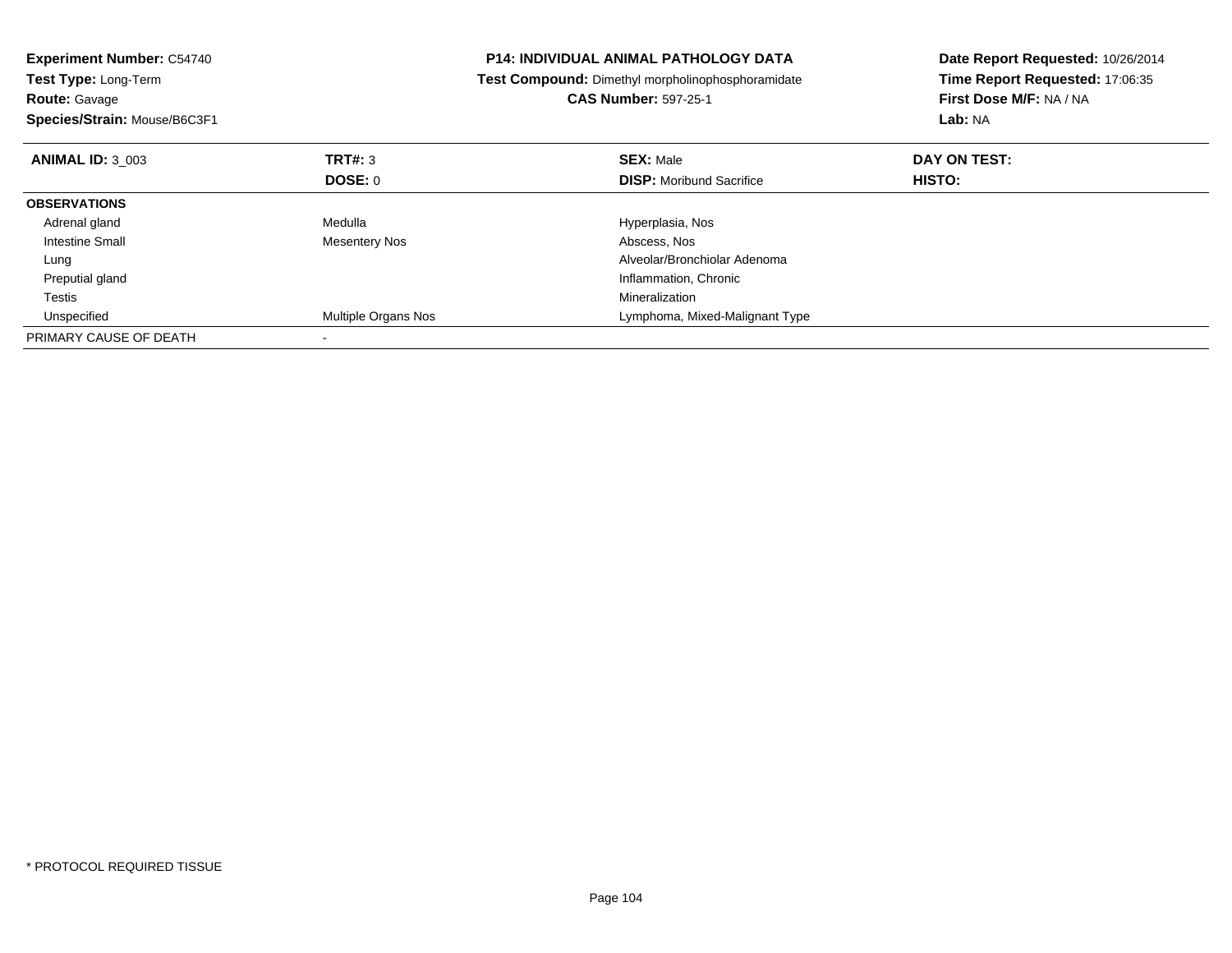| <b>Experiment Number: C54740</b><br><b>Test Type: Long-Term</b><br><b>Route: Gavage</b><br>Species/Strain: Mouse/B6C3F1 |                           | <b>P14: INDIVIDUAL ANIMAL PATHOLOGY DATA</b><br>Test Compound: Dimethyl morpholinophosphoramidate<br><b>CAS Number: 597-25-1</b> | Date Report Requested: 10/26/2014<br>Time Report Requested: 17:06:35<br>First Dose M/F: NA / NA<br>Lab: NA |
|-------------------------------------------------------------------------------------------------------------------------|---------------------------|----------------------------------------------------------------------------------------------------------------------------------|------------------------------------------------------------------------------------------------------------|
| <b>ANIMAL ID: 3 004</b>                                                                                                 | <b>TRT#: 3</b>            | <b>SEX: Male</b>                                                                                                                 | DAY ON TEST:                                                                                               |
|                                                                                                                         | DOSE: 0                   | <b>DISP:</b> Terminal Sacrifice                                                                                                  | HISTO:                                                                                                     |
| <b>OBSERVATIONS</b>                                                                                                     |                           |                                                                                                                                  |                                                                                                            |
| Brain                                                                                                                   |                           | Mineralization                                                                                                                   |                                                                                                            |
| Kidney                                                                                                                  |                           | Mineralization                                                                                                                   |                                                                                                            |
| Liver                                                                                                                   |                           | Clear-Cell Change                                                                                                                |                                                                                                            |
|                                                                                                                         |                           | Cytoplasmic Vacuolization                                                                                                        |                                                                                                            |
| Pituitary gland                                                                                                         | <b>Anterior Pituitary</b> | Adenoma, Nos                                                                                                                     |                                                                                                            |
| Thymus                                                                                                                  |                           | Cyst, Nos                                                                                                                        |                                                                                                            |
| Unspecified                                                                                                             | Multiple Organs Nos       | Lymphoma, Histiocytic-Malignant Type                                                                                             |                                                                                                            |
| PRIMARY CAUSE OF DEATH                                                                                                  |                           |                                                                                                                                  |                                                                                                            |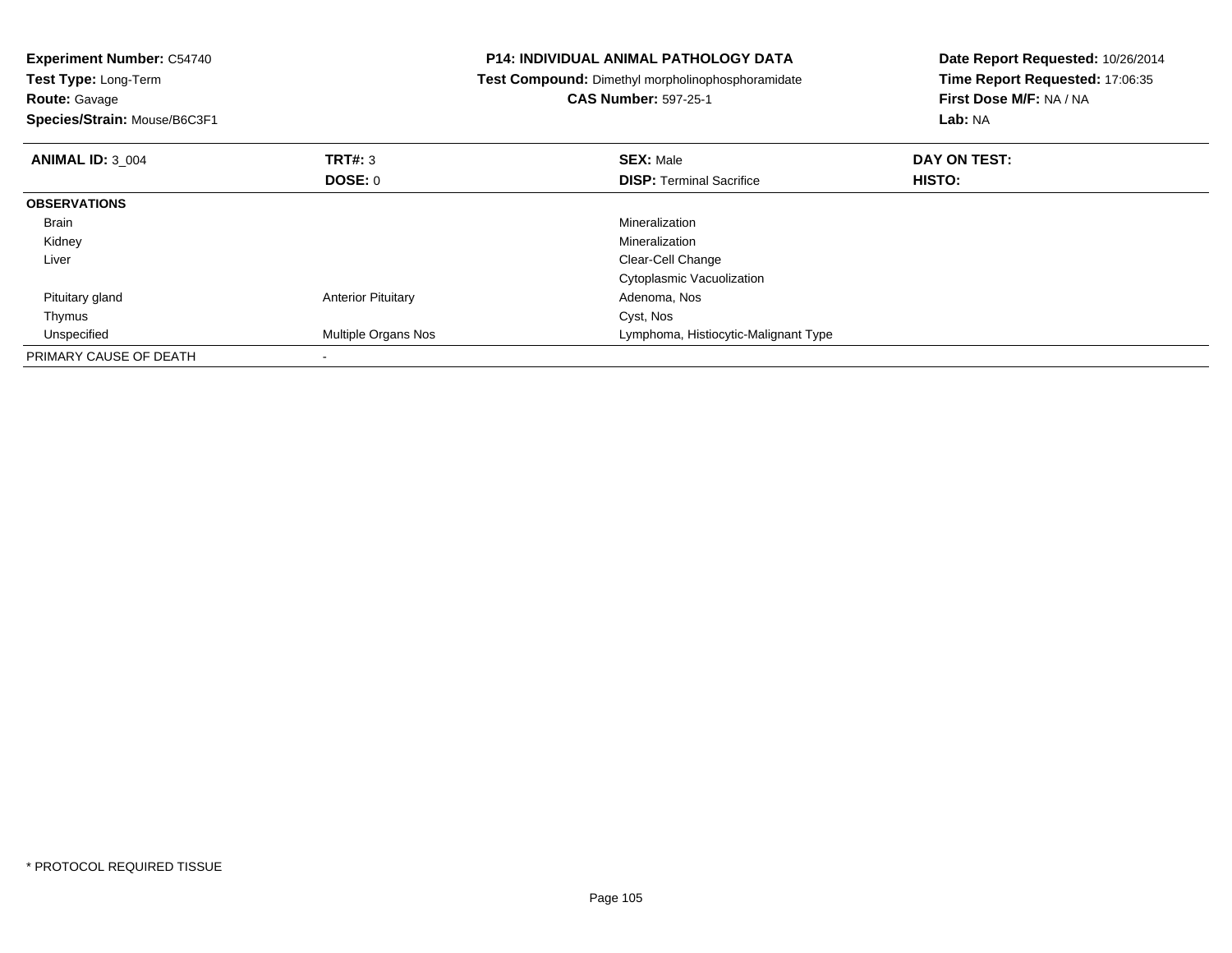| <b>Experiment Number: C54740</b><br>Test Type: Long-Term<br><b>Route: Gavage</b><br>Species/Strain: Mouse/B6C3F1 |                     | <b>P14: INDIVIDUAL ANIMAL PATHOLOGY DATA</b><br>Test Compound: Dimethyl morpholinophosphoramidate<br><b>CAS Number: 597-25-1</b> | Date Report Requested: 10/26/2014<br>Time Report Requested: 17:06:35<br>First Dose M/F: NA / NA<br>Lab: NA |
|------------------------------------------------------------------------------------------------------------------|---------------------|----------------------------------------------------------------------------------------------------------------------------------|------------------------------------------------------------------------------------------------------------|
| <b>ANIMAL ID: 3 005</b>                                                                                          | TRT#: 3             | <b>SEX: Male</b>                                                                                                                 | DAY ON TEST:                                                                                               |
|                                                                                                                  | DOSE: 0             | <b>DISP:</b> Terminal Sacrifice                                                                                                  | <b>HISTO:</b>                                                                                              |
| <b>OBSERVATIONS</b>                                                                                              |                     |                                                                                                                                  |                                                                                                            |
| <b>Brain</b>                                                                                                     |                     | Mineralization                                                                                                                   |                                                                                                            |
| Liver                                                                                                            |                     | Cytoplasmic Vacuolization                                                                                                        |                                                                                                            |
| Nasal cavity                                                                                                     |                     | Inflammation, Acute                                                                                                              |                                                                                                            |
| Testis                                                                                                           |                     | Necrosis, Fat                                                                                                                    |                                                                                                            |
| Unspecified                                                                                                      | Multiple Organs Nos | Lymphocytic Inflammatory Infiltrate                                                                                              |                                                                                                            |
| PRIMARY CAUSE OF DEATH                                                                                           |                     |                                                                                                                                  |                                                                                                            |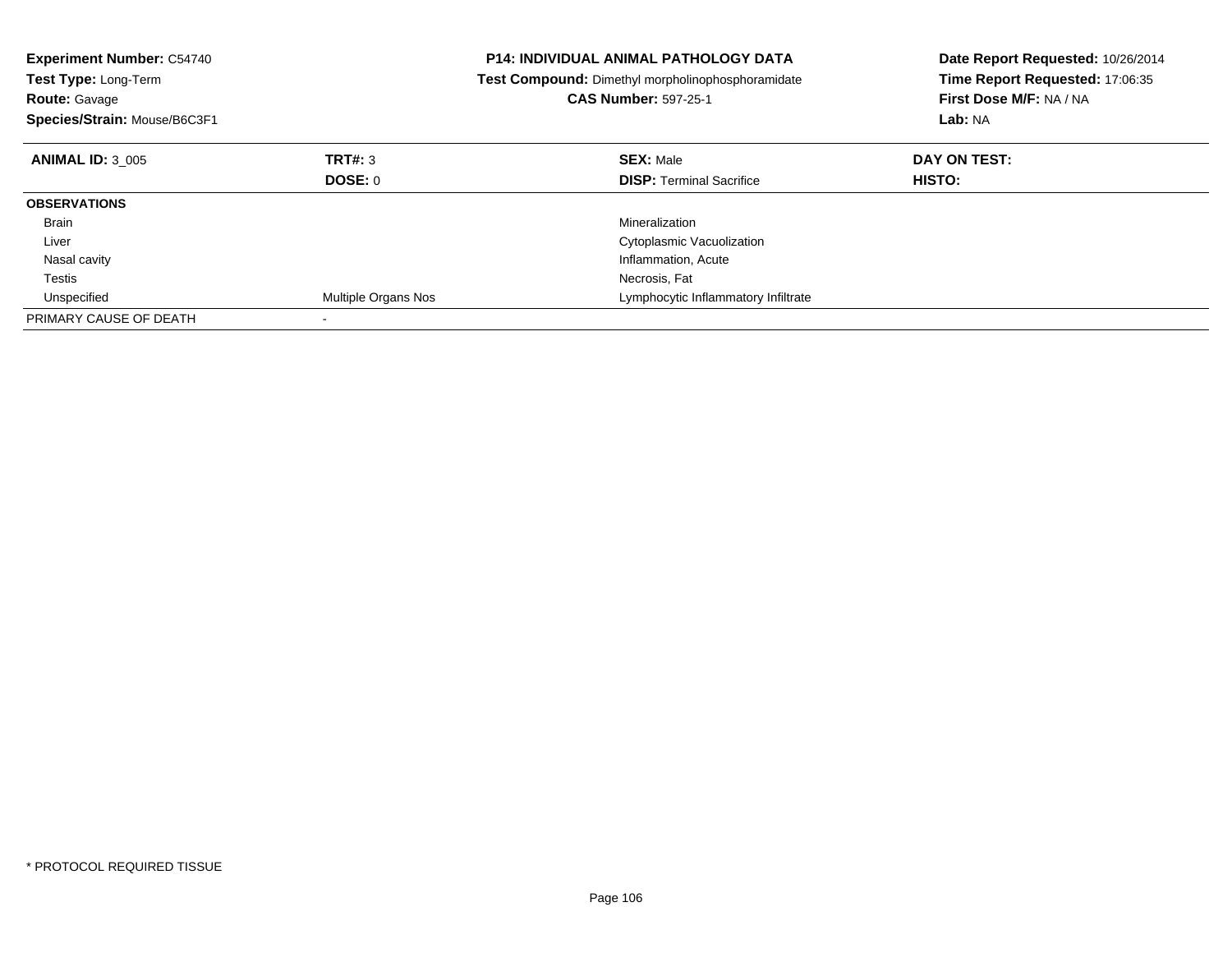| <b>Experiment Number: C54740</b><br><b>Test Type: Long-Term</b><br><b>Route: Gavage</b><br>Species/Strain: Mouse/B6C3F1 |                     | <b>P14: INDIVIDUAL ANIMAL PATHOLOGY DATA</b><br>Test Compound: Dimethyl morpholinophosphoramidate<br><b>CAS Number: 597-25-1</b> | Date Report Requested: 10/26/2014<br>Time Report Requested: 17:06:35<br>First Dose M/F: NA / NA<br>Lab: NA |
|-------------------------------------------------------------------------------------------------------------------------|---------------------|----------------------------------------------------------------------------------------------------------------------------------|------------------------------------------------------------------------------------------------------------|
| <b>ANIMAL ID: 3 006</b>                                                                                                 | <b>TRT#: 3</b>      | <b>SEX: Male</b>                                                                                                                 | DAY ON TEST:                                                                                               |
|                                                                                                                         | <b>DOSE: 0</b>      | <b>DISP: Terminal Sacrifice</b>                                                                                                  | HISTO:                                                                                                     |
| <b>OBSERVATIONS</b>                                                                                                     |                     |                                                                                                                                  |                                                                                                            |
| Brain                                                                                                                   |                     | Mineralization                                                                                                                   |                                                                                                            |
| Kidney                                                                                                                  |                     | Mineralization                                                                                                                   |                                                                                                            |
| Liver                                                                                                                   |                     | Cytoplasmic Change, Basophilic                                                                                                   |                                                                                                            |
| Lung                                                                                                                    |                     | Alveolar/Bronchiolar Carcinoma                                                                                                   |                                                                                                            |
| Pancreas                                                                                                                | Acinus              | Atrophy, Nos                                                                                                                     |                                                                                                            |
| Unspecified                                                                                                             | Multiple Organs Nos | Hyperplasia, Lymphoid                                                                                                            |                                                                                                            |
|                                                                                                                         | Multiple Organs Nos | Lymphocytic Inflammatory Infiltrate                                                                                              |                                                                                                            |
| PRIMARY CAUSE OF DEATH                                                                                                  |                     |                                                                                                                                  |                                                                                                            |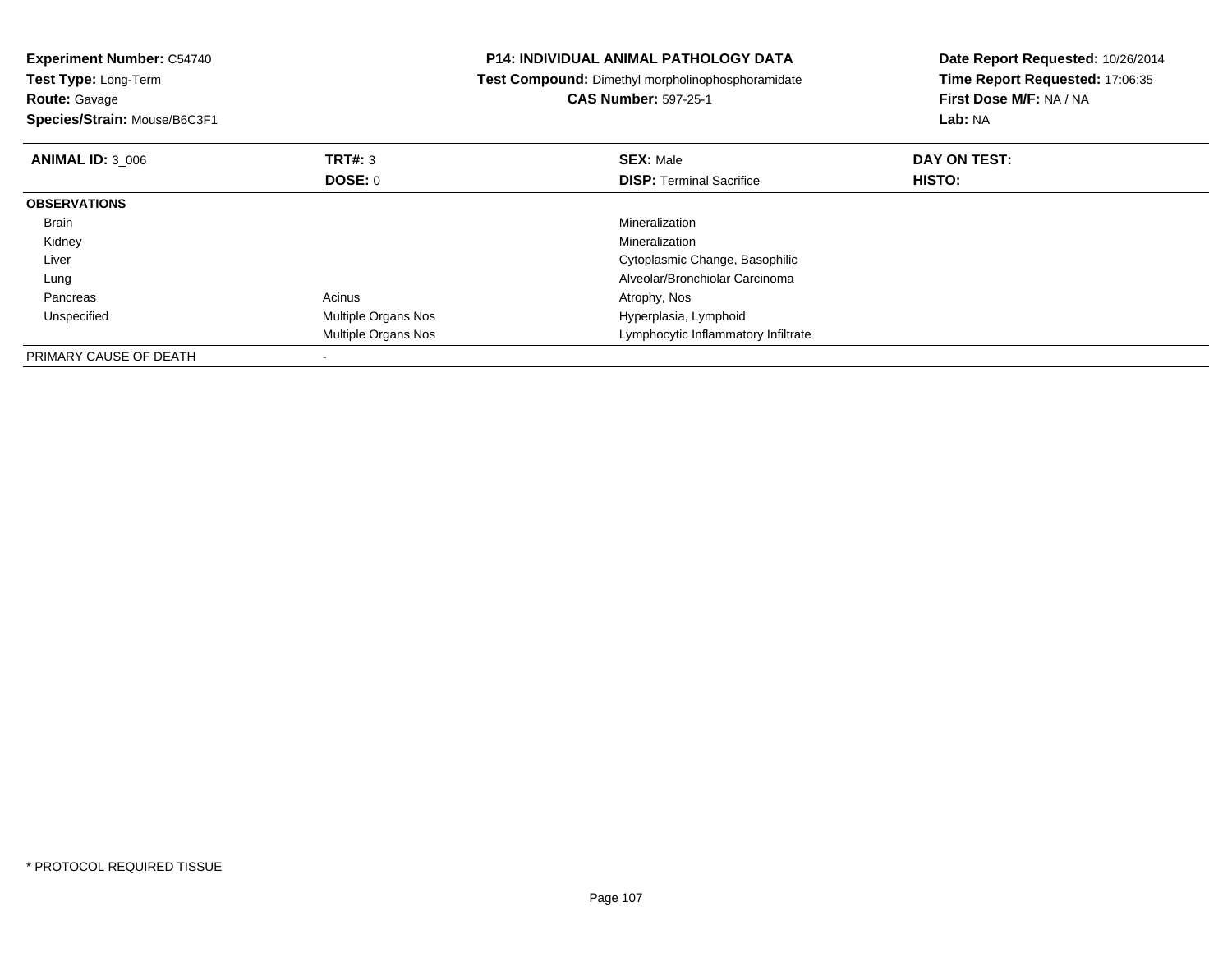| <b>Experiment Number: C54740</b><br>Test Type: Long-Term<br><b>Route: Gavage</b><br>Species/Strain: Mouse/B6C3F1 |                | <b>P14: INDIVIDUAL ANIMAL PATHOLOGY DATA</b><br>Test Compound: Dimethyl morpholinophosphoramidate<br><b>CAS Number: 597-25-1</b> | Date Report Requested: 10/26/2014<br>Time Report Requested: 17:06:35<br>First Dose M/F: NA / NA<br>Lab: NA |
|------------------------------------------------------------------------------------------------------------------|----------------|----------------------------------------------------------------------------------------------------------------------------------|------------------------------------------------------------------------------------------------------------|
| <b>ANIMAL ID: 3 007</b>                                                                                          | TRT#: 3        | <b>SEX: Male</b>                                                                                                                 | DAY ON TEST:                                                                                               |
|                                                                                                                  | <b>DOSE: 0</b> | <b>DISP:</b> Terminal Sacrifice                                                                                                  | <b>HISTO:</b>                                                                                              |
| <b>OBSERVATIONS</b>                                                                                              |                |                                                                                                                                  |                                                                                                            |
| Adrenal gland                                                                                                    | Cortex Nos     | Hypertrophy, Focal                                                                                                               |                                                                                                            |
| <b>Brain</b>                                                                                                     |                | Mineralization                                                                                                                   |                                                                                                            |
| Intestine Small                                                                                                  | Ileum, Ileum   | Inflammation, Acute/Chronic                                                                                                      |                                                                                                            |
| Liver                                                                                                            |                | Cytoplasmic Vacuolization                                                                                                        |                                                                                                            |
| Lung                                                                                                             |                | Alveolar/Bronchiolar Adenoma                                                                                                     |                                                                                                            |
| Nasal cavity                                                                                                     |                | Inflammation, Acute                                                                                                              |                                                                                                            |
| PRIMARY CAUSE OF DEATH                                                                                           |                |                                                                                                                                  |                                                                                                            |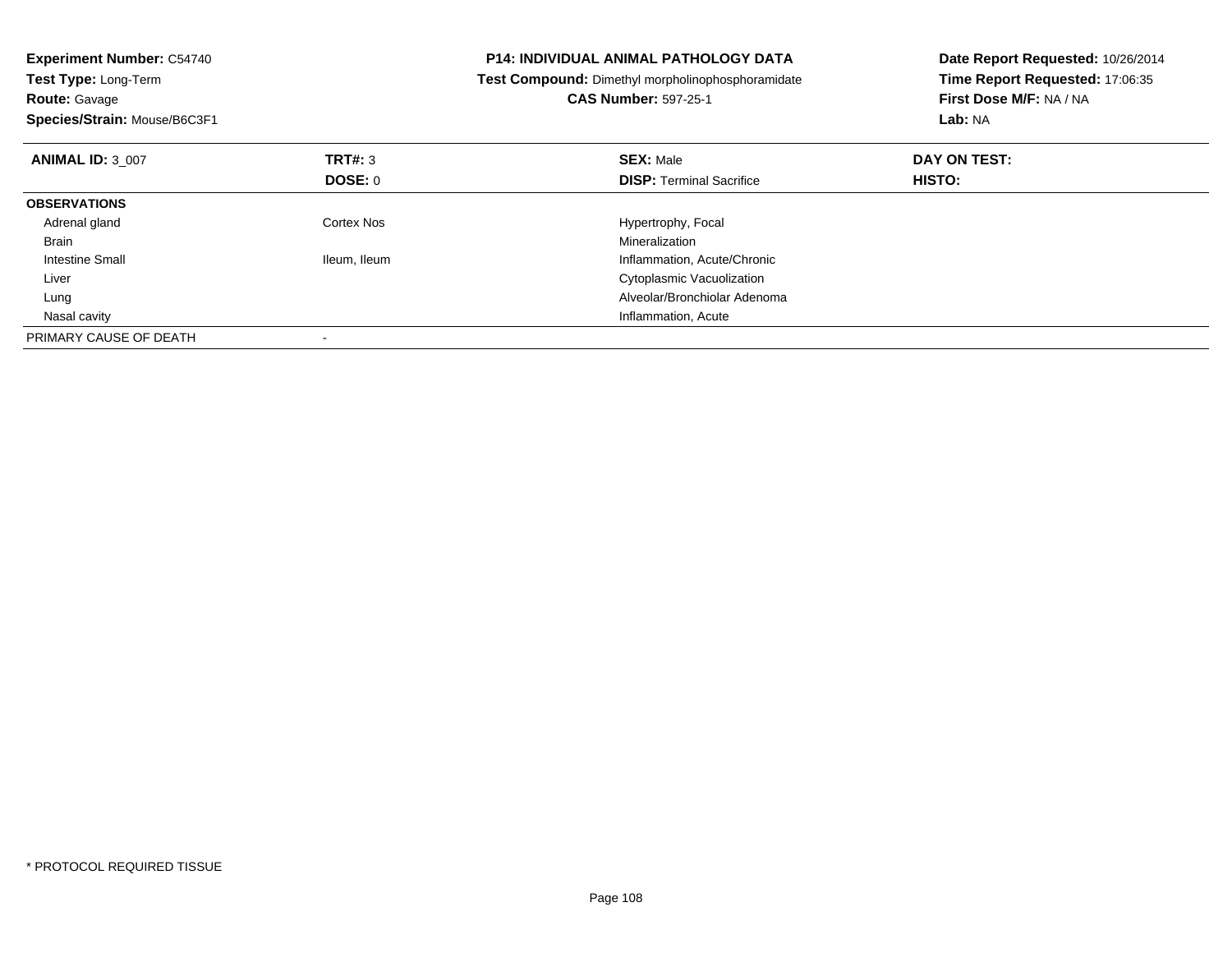| <b>Experiment Number: C54740</b> |                       | <b>P14: INDIVIDUAL ANIMAL PATHOLOGY DATA</b>      | Date Report Requested: 10/26/2014 |
|----------------------------------|-----------------------|---------------------------------------------------|-----------------------------------|
| Test Type: Long-Term             |                       | Test Compound: Dimethyl morpholinophosphoramidate | Time Report Requested: 17:06:35   |
| <b>Route: Gavage</b>             |                       | <b>CAS Number: 597-25-1</b>                       | First Dose M/F: NA / NA           |
| Species/Strain: Mouse/B6C3F1     |                       |                                                   | Lab: NA                           |
| <b>ANIMAL ID: 3 008</b>          | <b>TRT#: 3</b>        | <b>SEX: Male</b>                                  | DAY ON TEST:                      |
|                                  | <b>DOSE: 0</b>        | <b>DISP: Terminal Sacrifice</b>                   | HISTO:                            |
| <b>OBSERVATIONS</b>              |                       |                                                   |                                   |
| Adrenal gland                    | Cortex Nos            | Atrophy, Brown                                    |                                   |
| Kidney                           |                       | Mineralization                                    |                                   |
|                                  |                       | Nephrosis, Nos                                    |                                   |
| Liver                            |                       | Cytoplasmic Vacuolization                         |                                   |
| Lymph node                       | Mesenteric Lymph Node | Hemorrhage                                        |                                   |
| Salivary gland                   |                       | Atrophy, Nos                                      |                                   |
| Testis                           |                       | Mineralization                                    |                                   |
| PRIMARY CAUSE OF DEATH           |                       |                                                   |                                   |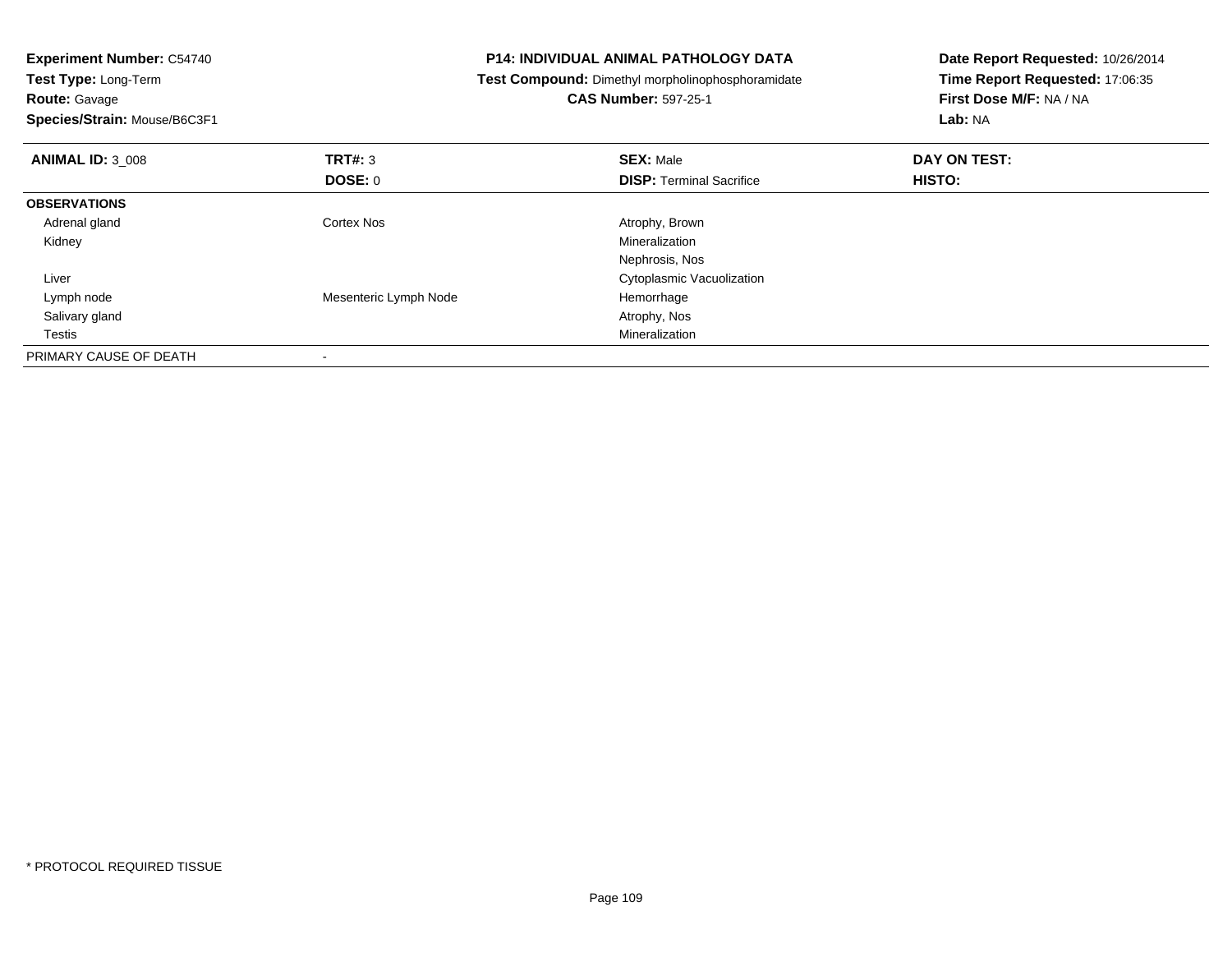| <b>Experiment Number: C54740</b> |                                                   | <b>P14: INDIVIDUAL ANIMAL PATHOLOGY DATA</b> | Date Report Requested: 10/26/2014 |  |
|----------------------------------|---------------------------------------------------|----------------------------------------------|-----------------------------------|--|
| Test Type: Long-Term             | Test Compound: Dimethyl morpholinophosphoramidate |                                              | Time Report Requested: 17:06:35   |  |
| <b>Route: Gavage</b>             |                                                   | <b>CAS Number: 597-25-1</b>                  | First Dose M/F: NA / NA           |  |
| Species/Strain: Mouse/B6C3F1     |                                                   |                                              | Lab: NA                           |  |
| <b>ANIMAL ID: 3_009</b>          | <b>TRT#: 3</b>                                    | <b>SEX: Male</b>                             | DAY ON TEST:                      |  |
|                                  | <b>DOSE: 0</b>                                    | <b>DISP: Terminal Sacrifice</b>              | HISTO:                            |  |
| <b>OBSERVATIONS</b>              |                                                   |                                              |                                   |  |
| Adrenal gland                    | Cortex Nos                                        | Clear-Cell Change                            |                                   |  |
| Brain                            |                                                   | Mineralization                               |                                   |  |
| Liver                            |                                                   | Clear-Cell Change                            |                                   |  |
|                                  |                                                   | Cytoplasmic Vacuolization                    |                                   |  |
|                                  |                                                   | Hepatocellular Adenoma                       |                                   |  |
| Lung                             |                                                   | Alveolar/Bronchiolar Adenoma                 |                                   |  |
| Lymph node                       | Mesenteric Lymph Node                             | Hemorrhage                                   |                                   |  |
| Testis                           |                                                   | Mineralization                               |                                   |  |
| Thyroid                          |                                                   | Cyst, Follicular Nos                         |                                   |  |
| PRIMARY CAUSE OF DEATH<br>۰      |                                                   |                                              |                                   |  |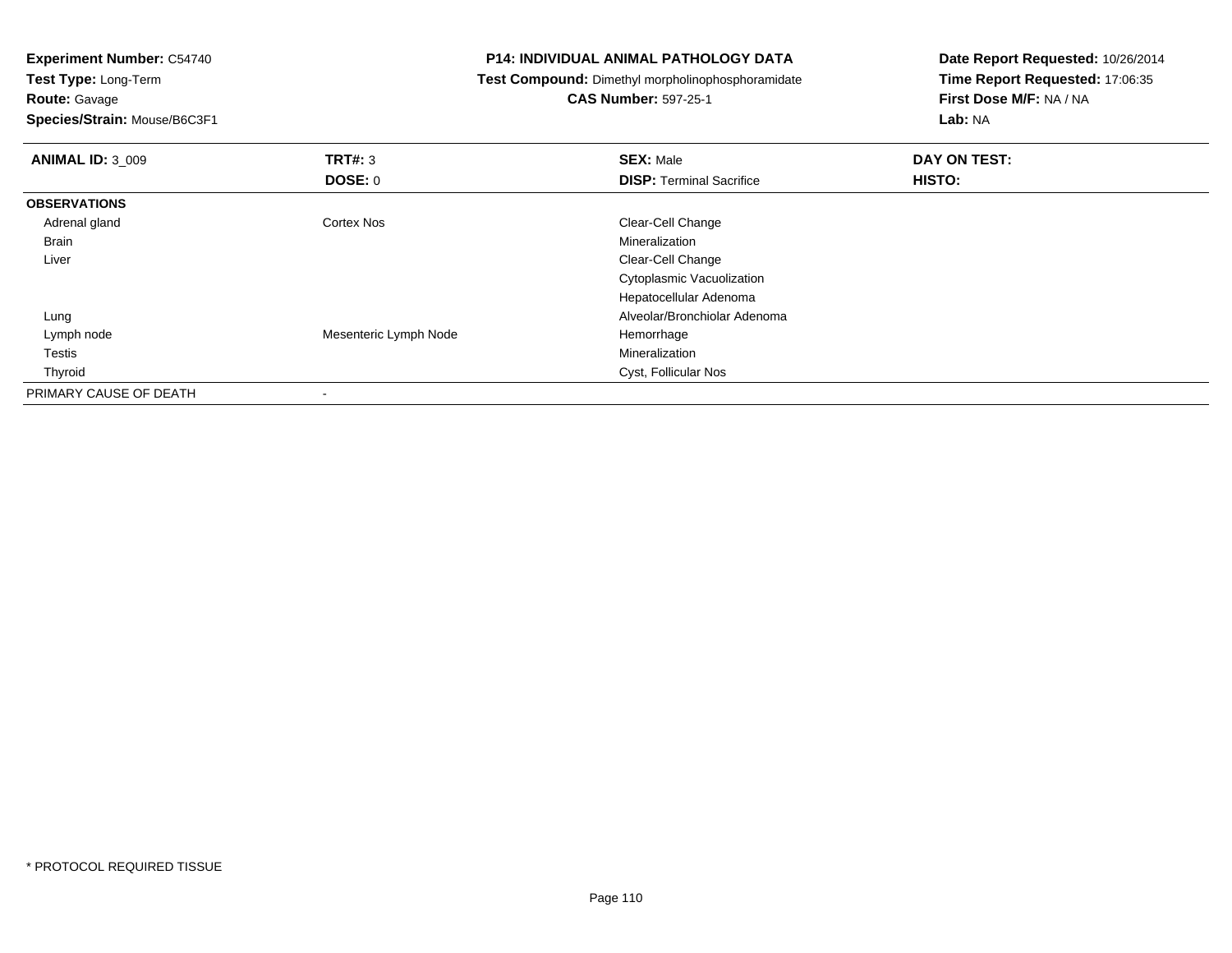| <b>Experiment Number: C54740</b><br>Test Type: Long-Term |                       | <b>P14: INDIVIDUAL ANIMAL PATHOLOGY DATA</b>      | Date Report Requested: 10/26/2014 |  |
|----------------------------------------------------------|-----------------------|---------------------------------------------------|-----------------------------------|--|
|                                                          |                       | Test Compound: Dimethyl morpholinophosphoramidate | Time Report Requested: 17:06:35   |  |
| <b>Route: Gavage</b>                                     |                       | <b>CAS Number: 597-25-1</b>                       | First Dose M/F: NA / NA           |  |
| Species/Strain: Mouse/B6C3F1                             |                       |                                                   | Lab: NA                           |  |
| <b>ANIMAL ID: 3 010</b>                                  | TRT#: 3               | <b>SEX: Male</b>                                  | DAY ON TEST:                      |  |
|                                                          | DOSE: 0               | <b>DISP:</b> Terminal Sacrifice                   | HISTO:                            |  |
| <b>OBSERVATIONS</b>                                      |                       |                                                   |                                   |  |
| Adrenal gland                                            |                       | Cortical Adenoma                                  |                                   |  |
| Kidney                                                   |                       | Mineralization                                    |                                   |  |
| Liver                                                    |                       | Cytoplasmic Change, Basophilic                    |                                   |  |
|                                                          |                       | Cytoplasmic Vacuolization                         |                                   |  |
| Lymph node                                               | Mesenteric Lymph Node | Hemorrhage                                        |                                   |  |
| Pancreas                                                 | Acinus                | Focal Cellular Change                             |                                   |  |
| Thymus                                                   |                       | Cyst, Nos                                         |                                   |  |
| PRIMARY CAUSE OF DEATH                                   |                       |                                                   |                                   |  |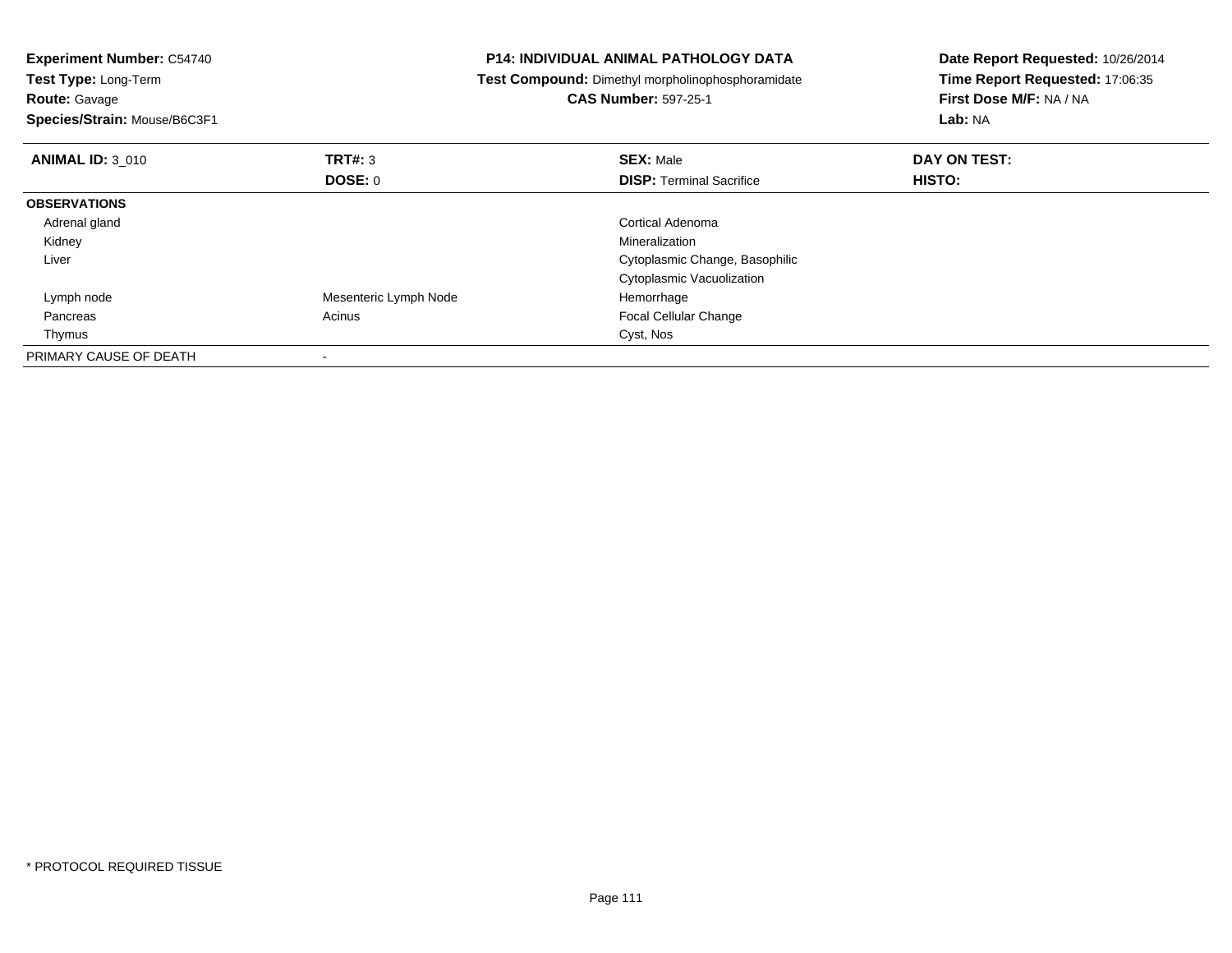| <b>Experiment Number: C54740</b><br><b>Test Type: Long-Term</b><br>Route: Gavage<br>Species/Strain: Mouse/B6C3F1 |                       | <b>P14: INDIVIDUAL ANIMAL PATHOLOGY DATA</b><br>Test Compound: Dimethyl morpholinophosphoramidate<br><b>CAS Number: 597-25-1</b> | Date Report Requested: 10/26/2014<br>Time Report Requested: 17:06:35<br>First Dose M/F: NA / NA<br>Lab: NA |
|------------------------------------------------------------------------------------------------------------------|-----------------------|----------------------------------------------------------------------------------------------------------------------------------|------------------------------------------------------------------------------------------------------------|
| <b>ANIMAL ID: 3 011</b>                                                                                          | TRT#: 3               | <b>SEX: Male</b>                                                                                                                 | DAY ON TEST:                                                                                               |
|                                                                                                                  | <b>DOSE: 0</b>        | <b>DISP:</b> Terminal Sacrifice                                                                                                  | HISTO:                                                                                                     |
| <b>OBSERVATIONS</b>                                                                                              |                       |                                                                                                                                  |                                                                                                            |
| Adrenal gland                                                                                                    | Cortex Nos            | Hypertrophy, Focal                                                                                                               |                                                                                                            |
| Kidney                                                                                                           |                       | Mineralization                                                                                                                   |                                                                                                            |
| Lymph node                                                                                                       | Mesenteric Lymph Node | Hemorrhage                                                                                                                       |                                                                                                            |
| Pancreas                                                                                                         |                       | Lymphocytic Inflammatory Infiltrate                                                                                              |                                                                                                            |
| Stomach                                                                                                          | Forestomach           | Inflammation, Acute                                                                                                              |                                                                                                            |
| PRIMARY CAUSE OF DEATH                                                                                           |                       |                                                                                                                                  |                                                                                                            |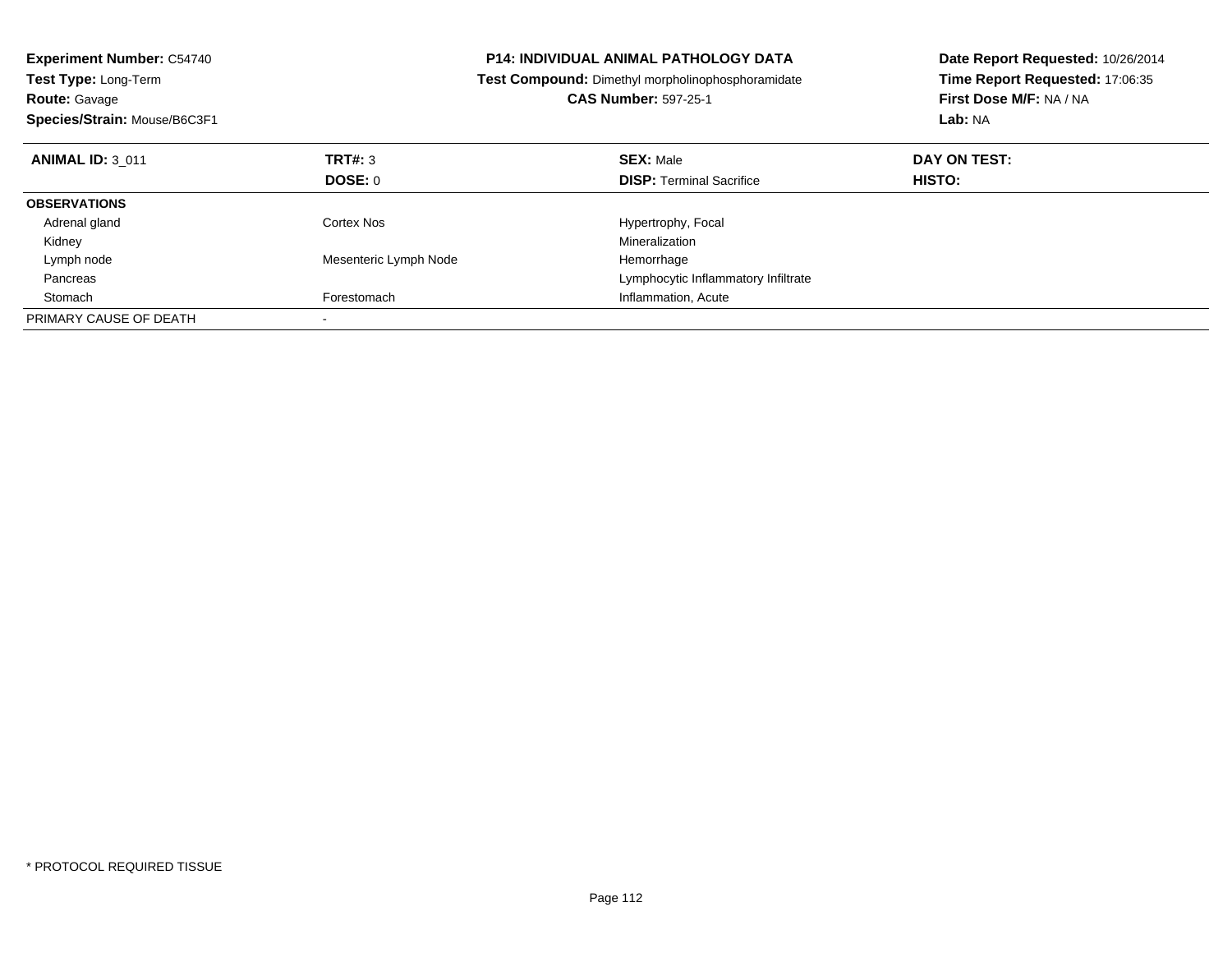| <b>Experiment Number: C54740</b><br>Test Type: Long-Term<br><b>Route: Gavage</b><br>Species/Strain: Mouse/B6C3F1 |                       | <b>P14: INDIVIDUAL ANIMAL PATHOLOGY DATA</b><br>Test Compound: Dimethyl morpholinophosphoramidate<br><b>CAS Number: 597-25-1</b> | Date Report Requested: 10/26/2014<br>Time Report Requested: 17:06:35<br>First Dose M/F: NA / NA<br>Lab: NA |
|------------------------------------------------------------------------------------------------------------------|-----------------------|----------------------------------------------------------------------------------------------------------------------------------|------------------------------------------------------------------------------------------------------------|
| <b>ANIMAL ID: 3 012</b>                                                                                          | TRT#: 3               | <b>SEX: Male</b>                                                                                                                 | DAY ON TEST:                                                                                               |
|                                                                                                                  | DOSE: 0               | <b>DISP:</b> Terminal Sacrifice                                                                                                  | HISTO:                                                                                                     |
| <b>OBSERVATIONS</b>                                                                                              |                       |                                                                                                                                  |                                                                                                            |
| <b>Brain</b>                                                                                                     |                       | Mineralization                                                                                                                   |                                                                                                            |
| Liver                                                                                                            |                       | Cytoplasmic Vacuolization                                                                                                        |                                                                                                            |
| Lymph node                                                                                                       | Mesenteric Lymph Node | Hemorrhage                                                                                                                       |                                                                                                            |
| Pancreas                                                                                                         |                       | Ectopia                                                                                                                          |                                                                                                            |
| Unspecified                                                                                                      | Multiple Organs Nos   | Lymphocytic Inflammatory Infiltrate                                                                                              |                                                                                                            |
| PRIMARY CAUSE OF DEATH                                                                                           |                       |                                                                                                                                  |                                                                                                            |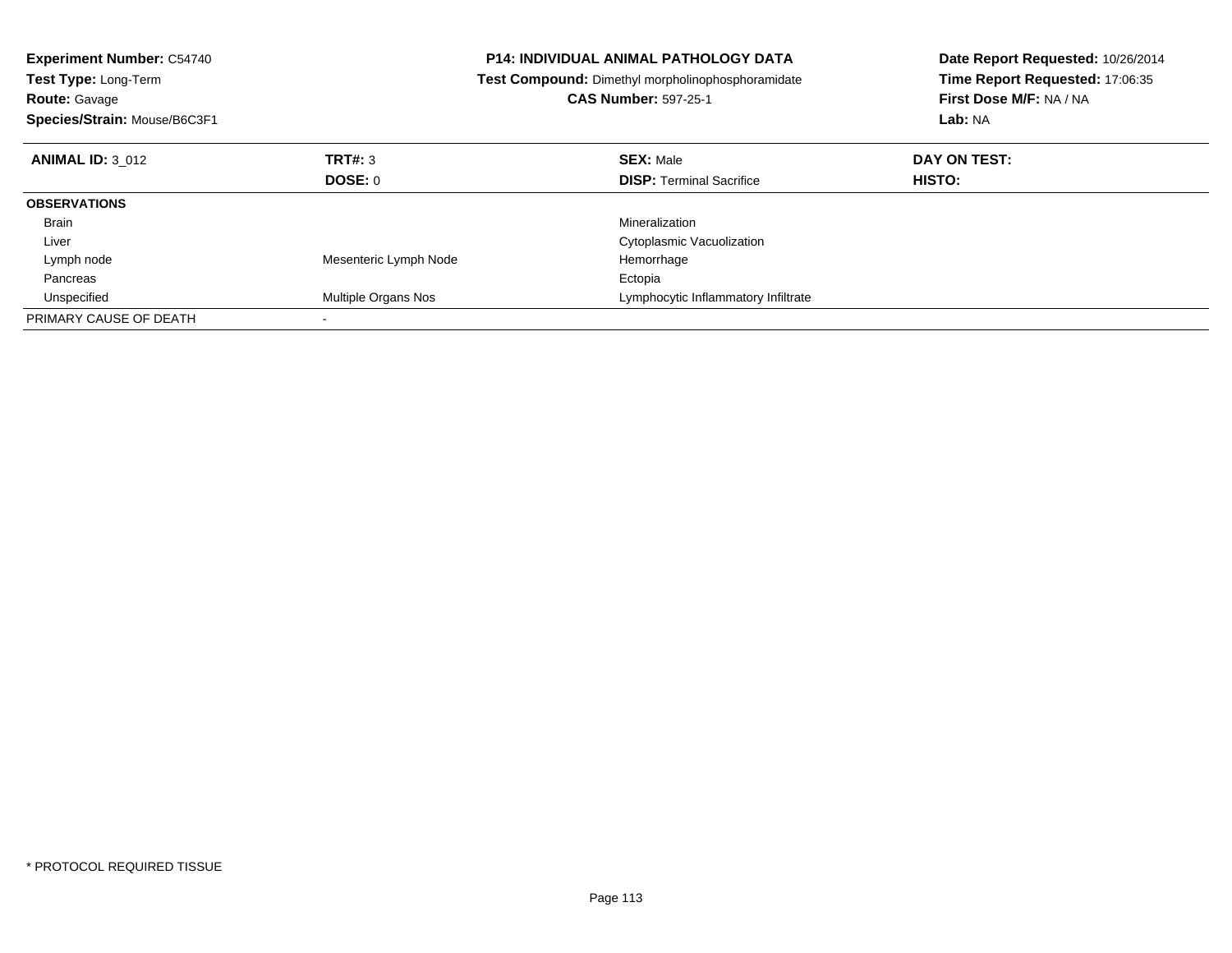| <b>Experiment Number: C54740</b> |                       | <b>P14: INDIVIDUAL ANIMAL PATHOLOGY DATA</b>      | Date Report Requested: 10/26/2014 |
|----------------------------------|-----------------------|---------------------------------------------------|-----------------------------------|
| Test Type: Long-Term             |                       | Test Compound: Dimethyl morpholinophosphoramidate | Time Report Requested: 17:06:35   |
| <b>Route: Gavage</b>             |                       | <b>CAS Number: 597-25-1</b>                       | First Dose M/F: NA / NA           |
| Species/Strain: Mouse/B6C3F1     |                       |                                                   | Lab: NA                           |
| <b>ANIMAL ID: 3 013</b>          | <b>TRT#: 3</b>        | <b>SEX: Male</b>                                  | DAY ON TEST:                      |
|                                  | DOSE: 0               | <b>DISP:</b> Terminal Sacrifice                   | HISTO:                            |
| <b>OBSERVATIONS</b>              |                       |                                                   |                                   |
| Brain                            |                       | Mineralization                                    |                                   |
| Kidney                           |                       | Nephrosis, Nos                                    |                                   |
| Liver                            |                       | Cytoplasmic Vacuolization                         |                                   |
|                                  |                       | Hepatocellular Adenoma                            |                                   |
| Lung                             |                       | Hyperplasia, Alveolar Epithelium                  |                                   |
| Lymph node                       | Mesenteric Lymph Node | Hemorrhage                                        |                                   |
| Testis                           |                       | Mineralization                                    |                                   |
| Thyroid                          |                       | Cyst, Follicular Nos                              |                                   |
| PRIMARY CAUSE OF DEATH           |                       |                                                   |                                   |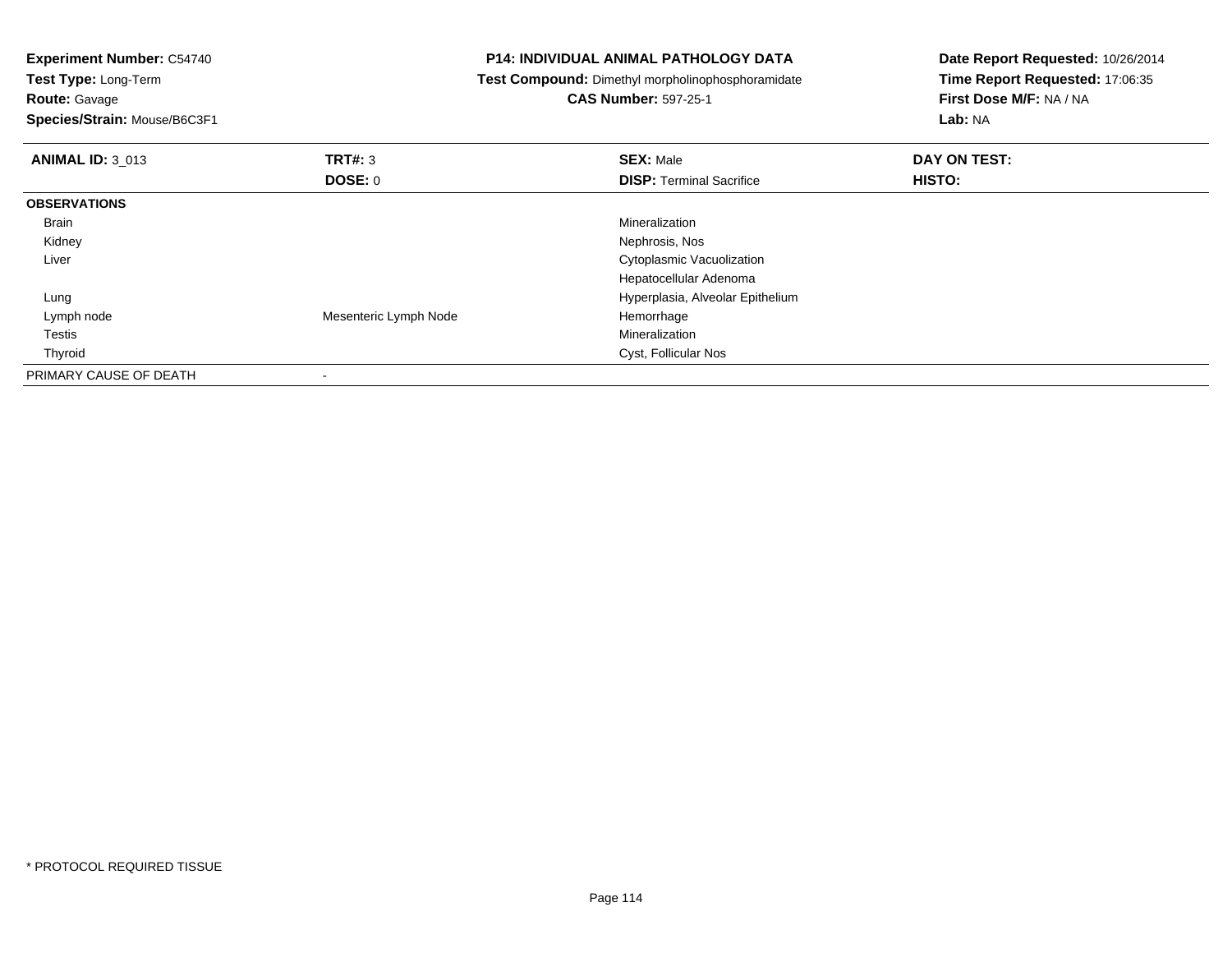| <b>Experiment Number: C54740</b><br>Test Type: Long-Term<br><b>Route: Gavage</b><br>Species/Strain: Mouse/B6C3F1 |                           | <b>P14: INDIVIDUAL ANIMAL PATHOLOGY DATA</b><br>Test Compound: Dimethyl morpholinophosphoramidate<br><b>CAS Number: 597-25-1</b> | Date Report Requested: 10/26/2014<br>Time Report Requested: 17:06:35<br>First Dose M/F: NA / NA<br>Lab: NA |
|------------------------------------------------------------------------------------------------------------------|---------------------------|----------------------------------------------------------------------------------------------------------------------------------|------------------------------------------------------------------------------------------------------------|
| <b>ANIMAL ID: 3 014</b>                                                                                          | <b>TRT#: 3</b><br>DOSE: 0 | <b>SEX: Male</b><br><b>DISP:</b> Terminal Sacrifice                                                                              | DAY ON TEST:<br>HISTO:                                                                                     |
| <b>OBSERVATIONS</b>                                                                                              |                           |                                                                                                                                  |                                                                                                            |
| Adrenal gland                                                                                                    | Medulla                   | Hyperplasia, Nos                                                                                                                 |                                                                                                            |
| Kidney                                                                                                           |                           | Mineralization                                                                                                                   |                                                                                                            |
|                                                                                                                  |                           | Nephrosis, Nos                                                                                                                   |                                                                                                            |
| Liver                                                                                                            |                           | Hepatocellular Adenoma                                                                                                           |                                                                                                            |
|                                                                                                                  |                           | Hepatocellular Carcinoma                                                                                                         |                                                                                                            |
| Prostate                                                                                                         |                           | Hemorrhage                                                                                                                       |                                                                                                            |
| Testis                                                                                                           |                           | Mineralization                                                                                                                   |                                                                                                            |
| PRIMARY CAUSE OF DEATH                                                                                           |                           |                                                                                                                                  |                                                                                                            |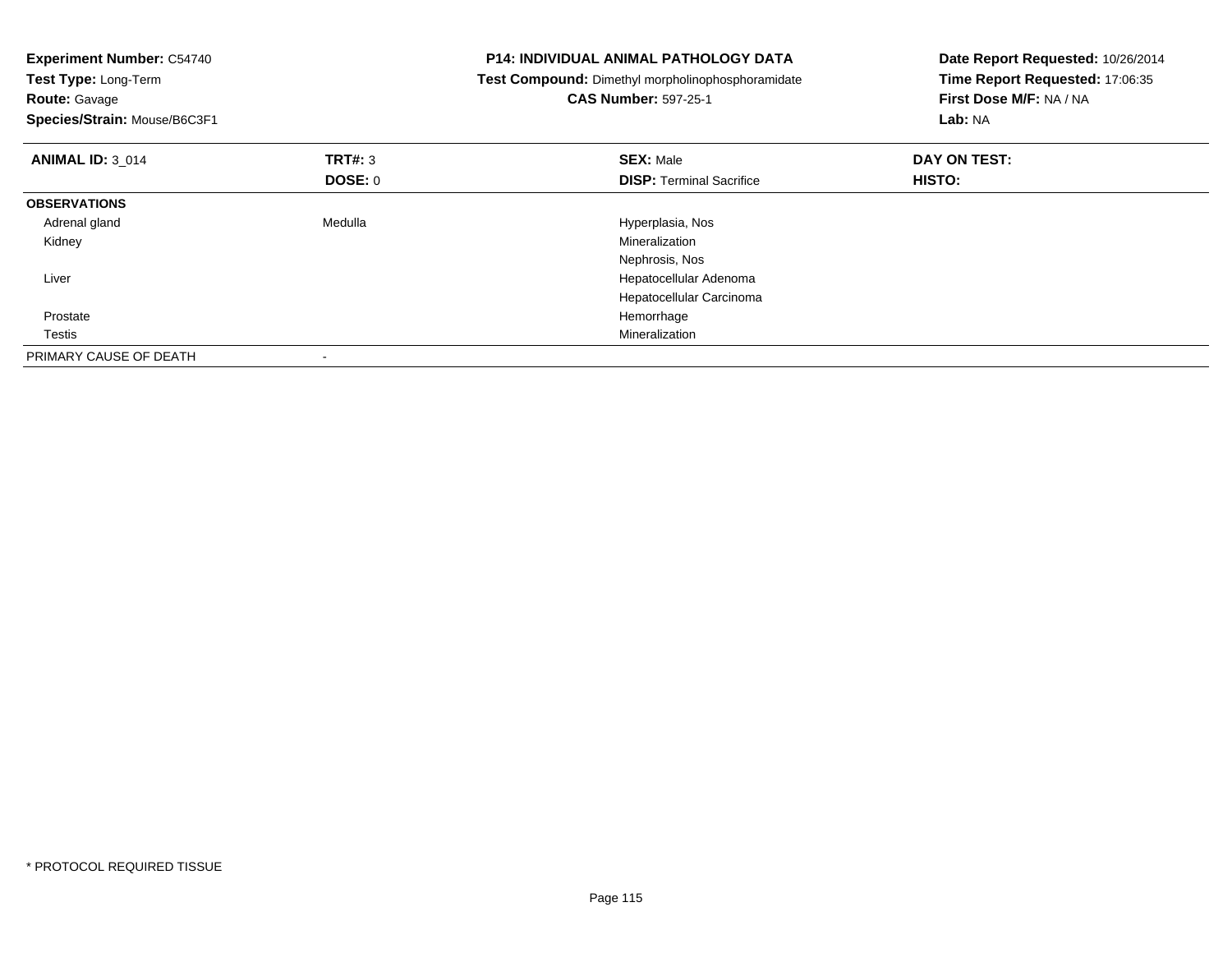| <b>Experiment Number: C54740</b><br>Test Type: Long-Term<br><b>Route: Gavage</b><br>Species/Strain: Mouse/B6C3F1 |                            | <b>P14: INDIVIDUAL ANIMAL PATHOLOGY DATA</b><br>Test Compound: Dimethyl morpholinophosphoramidate<br><b>CAS Number: 597-25-1</b> | Date Report Requested: 10/26/2014<br>Time Report Requested: 17:06:35<br>First Dose M/F: NA / NA<br>Lab: NA |
|------------------------------------------------------------------------------------------------------------------|----------------------------|----------------------------------------------------------------------------------------------------------------------------------|------------------------------------------------------------------------------------------------------------|
| <b>ANIMAL ID: 3 015</b>                                                                                          | TRT#: 3                    | <b>SEX: Male</b>                                                                                                                 | DAY ON TEST:                                                                                               |
|                                                                                                                  | DOSE: 0                    | <b>DISP:</b> Terminal Sacrifice                                                                                                  | <b>HISTO:</b>                                                                                              |
| <b>OBSERVATIONS</b>                                                                                              |                            |                                                                                                                                  |                                                                                                            |
| Brain                                                                                                            |                            | Mineralization                                                                                                                   |                                                                                                            |
| Liver                                                                                                            |                            | Clear-Cell Change                                                                                                                |                                                                                                            |
|                                                                                                                  |                            | Cytoplasmic Vacuolization                                                                                                        |                                                                                                            |
|                                                                                                                  |                            | Hepatocellular Adenoma                                                                                                           |                                                                                                            |
| Preputial gland                                                                                                  |                            | Abscess, Nos                                                                                                                     |                                                                                                            |
| Unspecified                                                                                                      | <b>Multiple Organs Nos</b> | Lymphocytic Inflammatory Infiltrate                                                                                              |                                                                                                            |
| PRIMARY CAUSE OF DEATH                                                                                           |                            |                                                                                                                                  |                                                                                                            |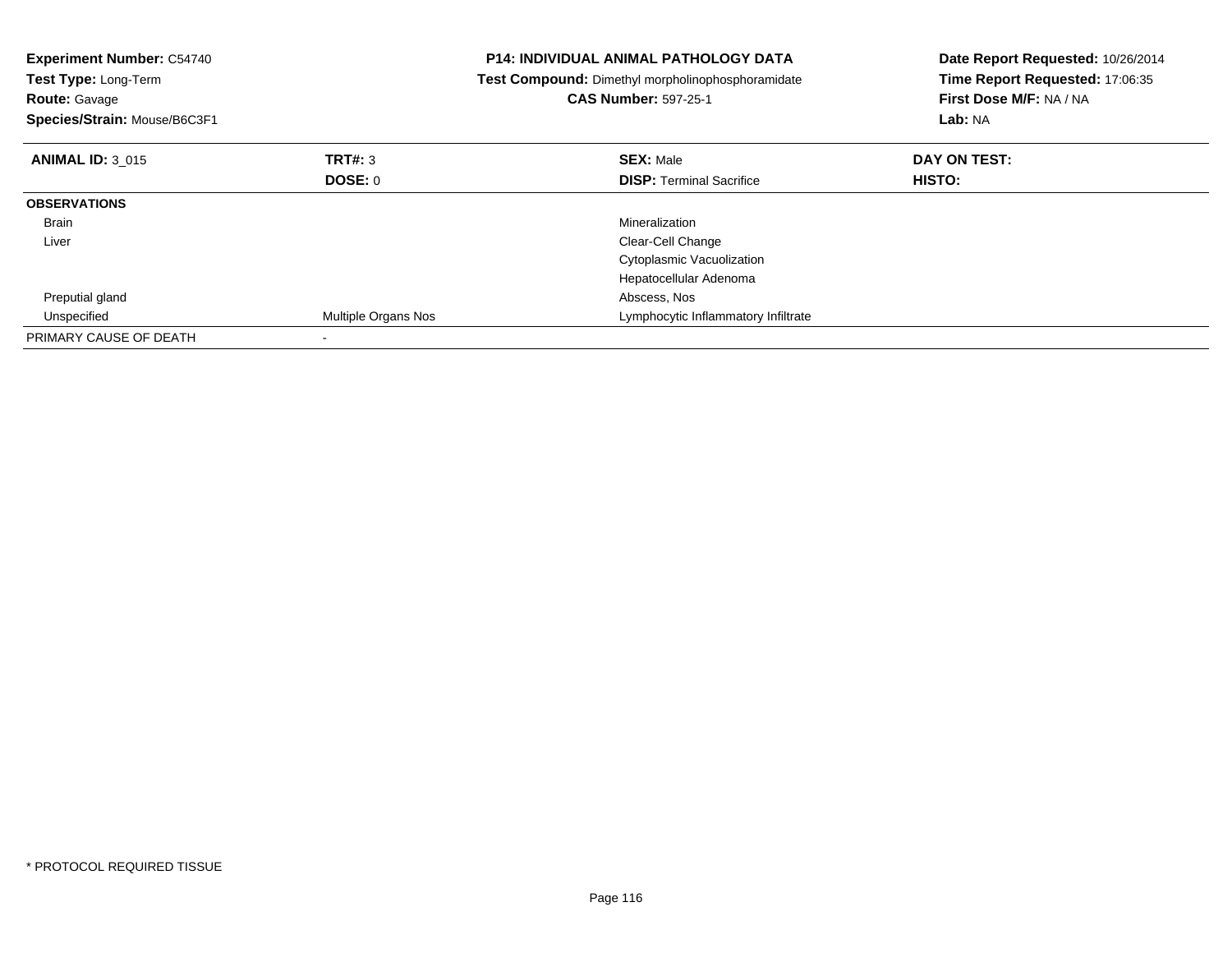| <b>Experiment Number: C54740</b><br>Test Type: Long-Term<br><b>Route: Gavage</b><br>Species/Strain: Mouse/B6C3F1 |                | <b>P14: INDIVIDUAL ANIMAL PATHOLOGY DATA</b><br>Test Compound: Dimethyl morpholinophosphoramidate<br><b>CAS Number: 597-25-1</b> | Date Report Requested: 10/26/2014<br>Time Report Requested: 17:06:35<br>First Dose M/F: NA / NA<br>Lab: NA |
|------------------------------------------------------------------------------------------------------------------|----------------|----------------------------------------------------------------------------------------------------------------------------------|------------------------------------------------------------------------------------------------------------|
| <b>ANIMAL ID: 3 016</b>                                                                                          | TRT#: 3        | <b>SEX: Male</b>                                                                                                                 | DAY ON TEST:                                                                                               |
|                                                                                                                  | <b>DOSE: 0</b> | <b>DISP:</b> Terminal Sacrifice                                                                                                  | HISTO:                                                                                                     |
| <b>OBSERVATIONS</b>                                                                                              |                |                                                                                                                                  |                                                                                                            |
| Adrenal gland                                                                                                    | Capsule        | Hyperplasia, Nos                                                                                                                 |                                                                                                            |
| Skin                                                                                                             | Lip Nos        | Inflammation, Acute/Chronic                                                                                                      |                                                                                                            |
| Thymus                                                                                                           |                | Cyst, Nos                                                                                                                        |                                                                                                            |
| PRIMARY CAUSE OF DEATH                                                                                           |                |                                                                                                                                  |                                                                                                            |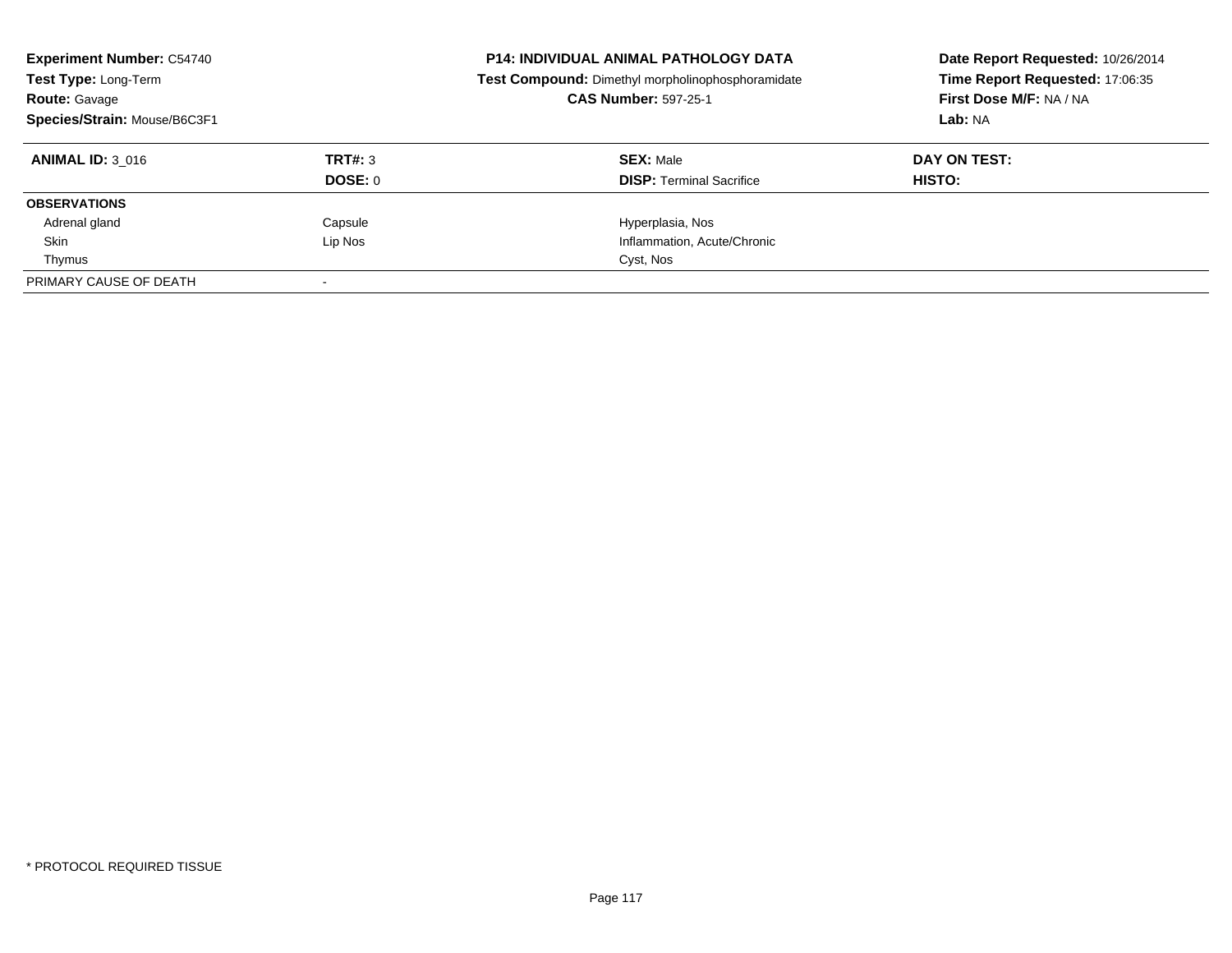| <b>Experiment Number: C54740</b><br>Test Type: Long-Term<br><b>Route: Gavage</b><br>Species/Strain: Mouse/B6C3F1 |                | <b>P14: INDIVIDUAL ANIMAL PATHOLOGY DATA</b><br>Test Compound: Dimethyl morpholinophosphoramidate<br><b>CAS Number: 597-25-1</b> | Date Report Requested: 10/26/2014<br>Time Report Requested: 17:06:35<br>First Dose M/F: NA / NA<br>Lab: NA |
|------------------------------------------------------------------------------------------------------------------|----------------|----------------------------------------------------------------------------------------------------------------------------------|------------------------------------------------------------------------------------------------------------|
| <b>ANIMAL ID: 3 017</b>                                                                                          | TRT#: 3        | <b>SEX: Male</b>                                                                                                                 | DAY ON TEST:                                                                                               |
|                                                                                                                  | <b>DOSE: 0</b> | <b>DISP:</b> Terminal Sacrifice                                                                                                  | HISTO:                                                                                                     |
| <b>OBSERVATIONS</b>                                                                                              |                |                                                                                                                                  |                                                                                                            |
| Adrenal gland                                                                                                    | Cortex Nos     | Hypertrophy, Focal                                                                                                               |                                                                                                            |
| Skin                                                                                                             |                | Inflammation, Chronic                                                                                                            |                                                                                                            |
| Testis                                                                                                           |                | Mineralization                                                                                                                   |                                                                                                            |
| Thymus                                                                                                           |                | Cyst, Nos                                                                                                                        |                                                                                                            |
| Thyroid                                                                                                          |                | Cyst, Follicular Nos                                                                                                             |                                                                                                            |
| Unspecified                                                                                                      | <b>Back</b>    | Fibrosarcoma                                                                                                                     |                                                                                                            |
| PRIMARY CAUSE OF DEATH                                                                                           |                |                                                                                                                                  |                                                                                                            |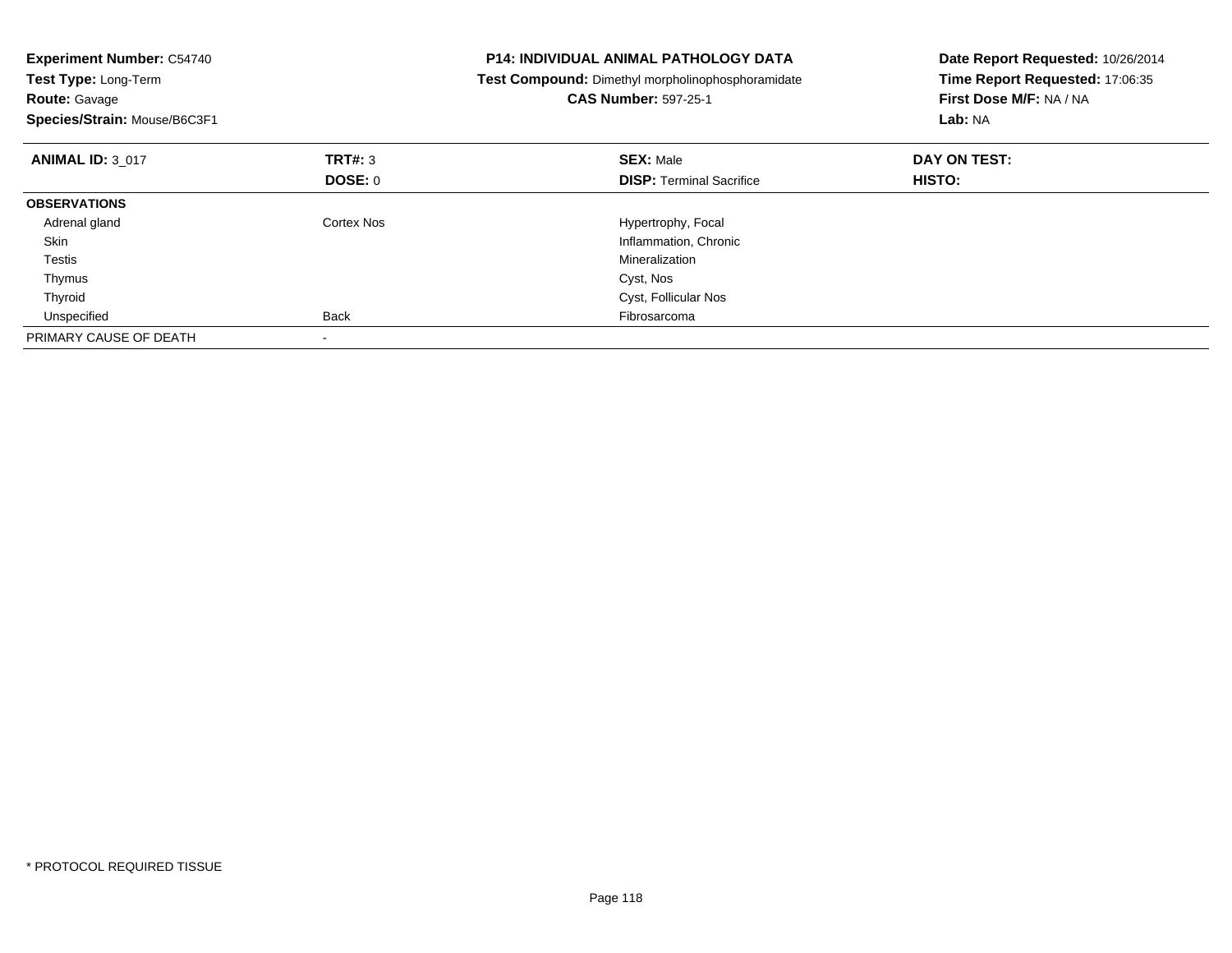| <b>Experiment Number: C54740</b> |                       | <b>P14: INDIVIDUAL ANIMAL PATHOLOGY DATA</b>      | Date Report Requested: 10/26/2014 |  |
|----------------------------------|-----------------------|---------------------------------------------------|-----------------------------------|--|
| Test Type: Long-Term             |                       | Test Compound: Dimethyl morpholinophosphoramidate | Time Report Requested: 17:06:35   |  |
| <b>Route: Gavage</b>             |                       | <b>CAS Number: 597-25-1</b>                       | First Dose M/F: NA / NA           |  |
| Species/Strain: Mouse/B6C3F1     |                       |                                                   | Lab: NA                           |  |
| <b>ANIMAL ID: 3 018</b>          | TRT#: 3               | <b>SEX: Male</b>                                  | DAY ON TEST:                      |  |
|                                  | DOSE: 0               | <b>DISP:</b> Terminal Sacrifice                   | HISTO:                            |  |
| <b>OBSERVATIONS</b>              |                       |                                                   |                                   |  |
| Brain                            |                       | <b>Mineralization</b>                             |                                   |  |
| Ear                              | Eustachian Tube       | Lymphocytic Inflammatory Infiltrate               |                                   |  |
| Kidney                           |                       | Nephrosis, Nos                                    |                                   |  |
| Liver                            |                       | Cytoplasmic Vacuolization                         |                                   |  |
| Lymph node                       | Mesenteric Lymph Node | Hemorrhage                                        |                                   |  |
| Testis                           |                       | <b>Mineralization</b>                             |                                   |  |
| Thyroid                          |                       | Hyperplasia, Follicular Cell                      |                                   |  |
| PRIMARY CAUSE OF DEATH           |                       |                                                   |                                   |  |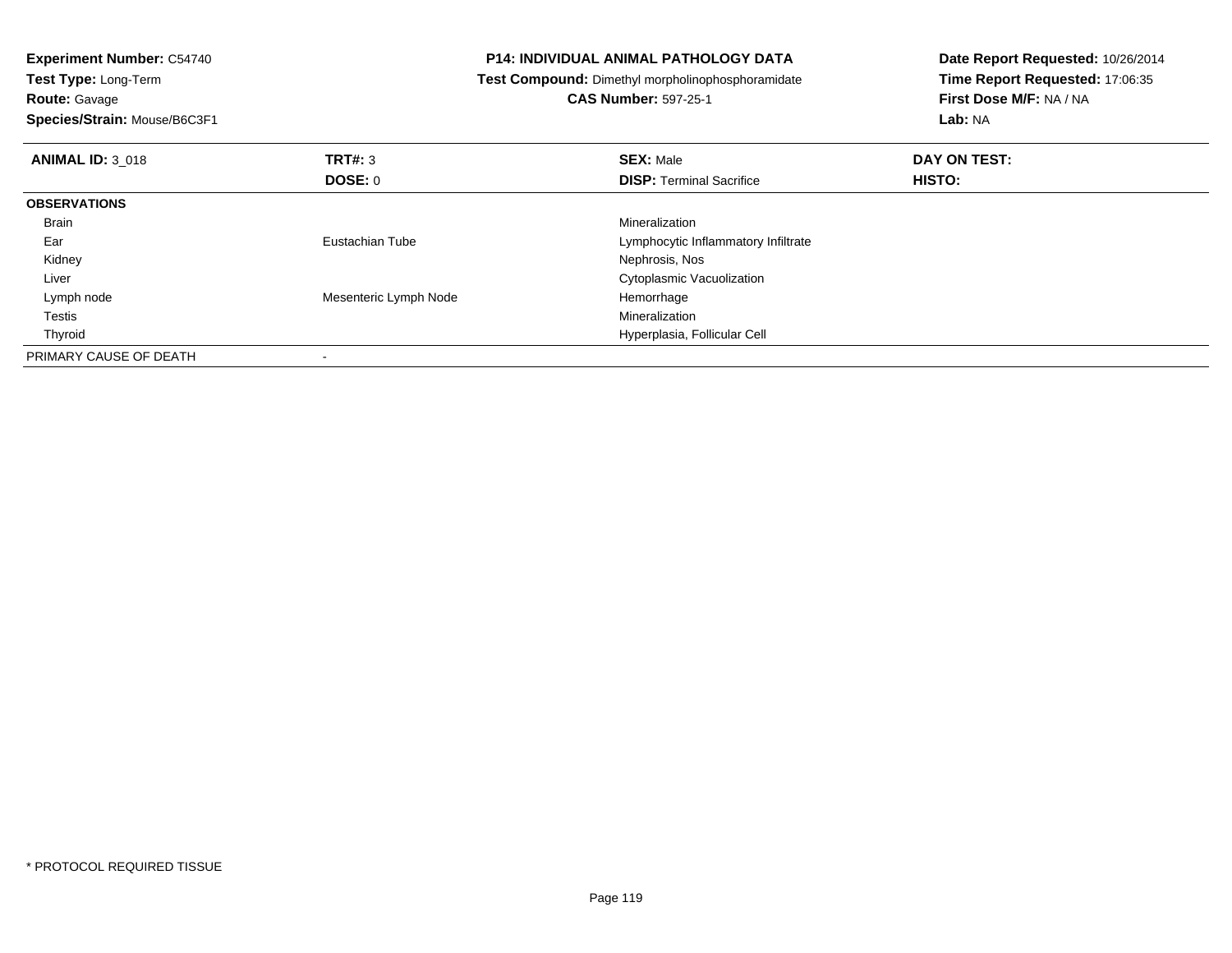| <b>Experiment Number: C54740</b><br>Test Type: Long-Term<br><b>Route: Gavage</b><br>Species/Strain: Mouse/B6C3F1 |                       | <b>P14: INDIVIDUAL ANIMAL PATHOLOGY DATA</b><br>Test Compound: Dimethyl morpholinophosphoramidate<br><b>CAS Number: 597-25-1</b> | Date Report Requested: 10/26/2014<br>Time Report Requested: 17:06:35<br>First Dose M/F: NA / NA<br>Lab: NA |
|------------------------------------------------------------------------------------------------------------------|-----------------------|----------------------------------------------------------------------------------------------------------------------------------|------------------------------------------------------------------------------------------------------------|
| <b>ANIMAL ID: 3 019</b>                                                                                          | TRT#: 3               | <b>SEX: Male</b>                                                                                                                 | DAY ON TEST:                                                                                               |
|                                                                                                                  | DOSE: 0               | <b>DISP:</b> Terminal Sacrifice                                                                                                  | <b>HISTO:</b>                                                                                              |
| <b>OBSERVATIONS</b>                                                                                              |                       |                                                                                                                                  |                                                                                                            |
| Kidney                                                                                                           |                       | Mineralization                                                                                                                   |                                                                                                            |
|                                                                                                                  |                       | Nephrosis, Nos                                                                                                                   |                                                                                                            |
| Liver                                                                                                            |                       | Hepatocellular Adenoma                                                                                                           |                                                                                                            |
| Lymph node                                                                                                       | Mesenteric Lymph Node | Hemorrhage                                                                                                                       |                                                                                                            |
| Unspecified                                                                                                      | <b>Back</b>           | Fibrosarcoma                                                                                                                     |                                                                                                            |
| PRIMARY CAUSE OF DEATH                                                                                           |                       |                                                                                                                                  |                                                                                                            |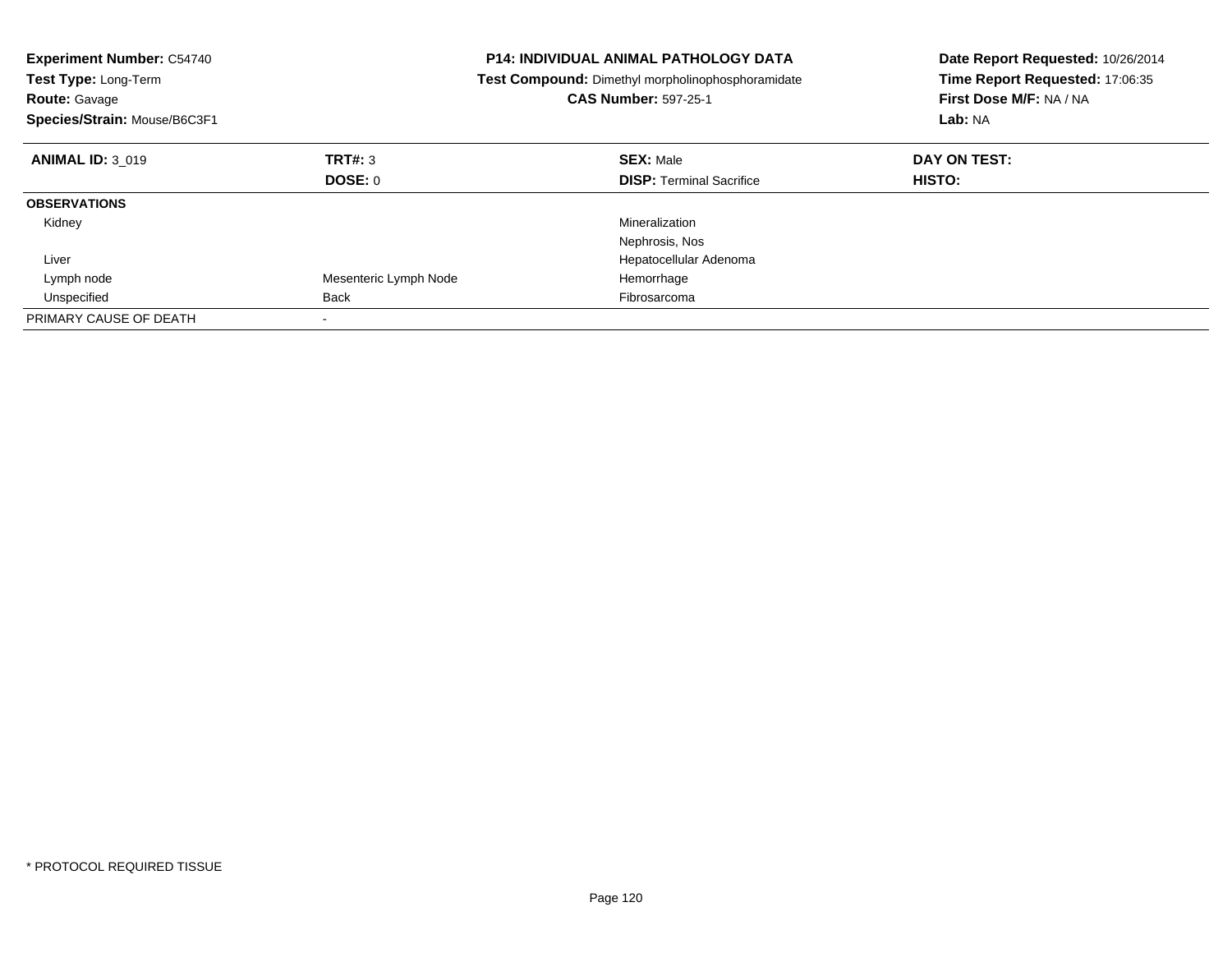| <b>Experiment Number: C54740</b><br><b>Test Type: Long-Term</b><br><b>Route: Gavage</b><br>Species/Strain: Mouse/B6C3F1 |                       | <b>P14: INDIVIDUAL ANIMAL PATHOLOGY DATA</b><br>Test Compound: Dimethyl morpholinophosphoramidate<br><b>CAS Number: 597-25-1</b> | Date Report Requested: 10/26/2014<br>Time Report Requested: 17:06:35<br>First Dose M/F: NA / NA<br>Lab: NA |
|-------------------------------------------------------------------------------------------------------------------------|-----------------------|----------------------------------------------------------------------------------------------------------------------------------|------------------------------------------------------------------------------------------------------------|
| <b>ANIMAL ID: 3 020</b>                                                                                                 | TRT#: 3               | <b>SEX: Male</b>                                                                                                                 | DAY ON TEST:                                                                                               |
|                                                                                                                         | <b>DOSE: 0</b>        | <b>DISP:</b> Terminal Sacrifice                                                                                                  | <b>HISTO:</b>                                                                                              |
| <b>OBSERVATIONS</b>                                                                                                     |                       |                                                                                                                                  |                                                                                                            |
| Brain                                                                                                                   |                       | Mineralization                                                                                                                   |                                                                                                            |
| Kidney                                                                                                                  |                       | Nephrosis, Nos                                                                                                                   |                                                                                                            |
| Liver                                                                                                                   |                       | Hepatocellular Carcinoma                                                                                                         |                                                                                                            |
| Lymph node                                                                                                              | Mesenteric Lymph Node | Hemorrhage                                                                                                                       |                                                                                                            |
| Thyroid                                                                                                                 |                       | Cyst, Follicular Nos                                                                                                             |                                                                                                            |
|                                                                                                                         |                       | Hyperplasia, Follicular Cell                                                                                                     |                                                                                                            |
| PRIMARY CAUSE OF DEATH                                                                                                  |                       |                                                                                                                                  |                                                                                                            |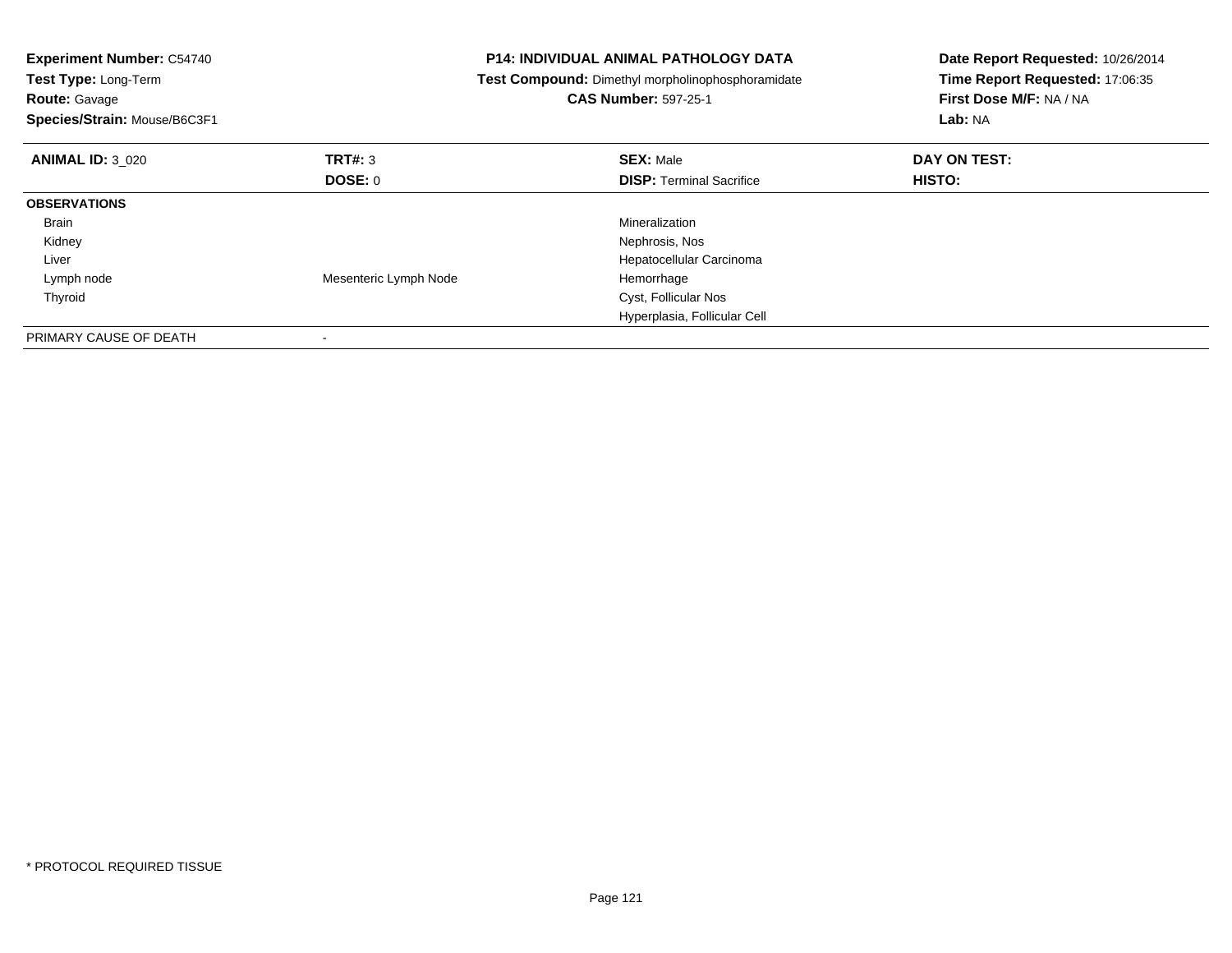| <b>Experiment Number: C54740</b><br>Test Type: Long-Term<br><b>Route: Gavage</b><br>Species/Strain: Mouse/B6C3F1 |         | <b>P14: INDIVIDUAL ANIMAL PATHOLOGY DATA</b><br>Test Compound: Dimethyl morpholinophosphoramidate<br><b>CAS Number: 597-25-1</b> | Date Report Requested: 10/26/2014<br>Time Report Requested: 17:06:35<br>First Dose M/F: NA / NA<br>Lab: NA |
|------------------------------------------------------------------------------------------------------------------|---------|----------------------------------------------------------------------------------------------------------------------------------|------------------------------------------------------------------------------------------------------------|
| <b>ANIMAL ID: 3_021</b>                                                                                          | TRT#: 3 | <b>SEX: Male</b>                                                                                                                 | DAY ON TEST:                                                                                               |
|                                                                                                                  | DOSE: 0 | <b>DISP:</b> Terminal Sacrifice                                                                                                  | HISTO:                                                                                                     |
| <b>OBSERVATIONS</b>                                                                                              |         |                                                                                                                                  |                                                                                                            |
| Preputial gland                                                                                                  |         | Dilatation, Ducts                                                                                                                |                                                                                                            |
|                                                                                                                  |         | Inflammation, Acute/Chronic                                                                                                      |                                                                                                            |
| Spleen                                                                                                           |         | Congestion, Nos                                                                                                                  |                                                                                                            |
|                                                                                                                  |         | Hemangioma                                                                                                                       |                                                                                                            |
| Thyroid                                                                                                          |         | Cyst, Follicular Nos                                                                                                             |                                                                                                            |
| PRIMARY CAUSE OF DEATH                                                                                           |         |                                                                                                                                  |                                                                                                            |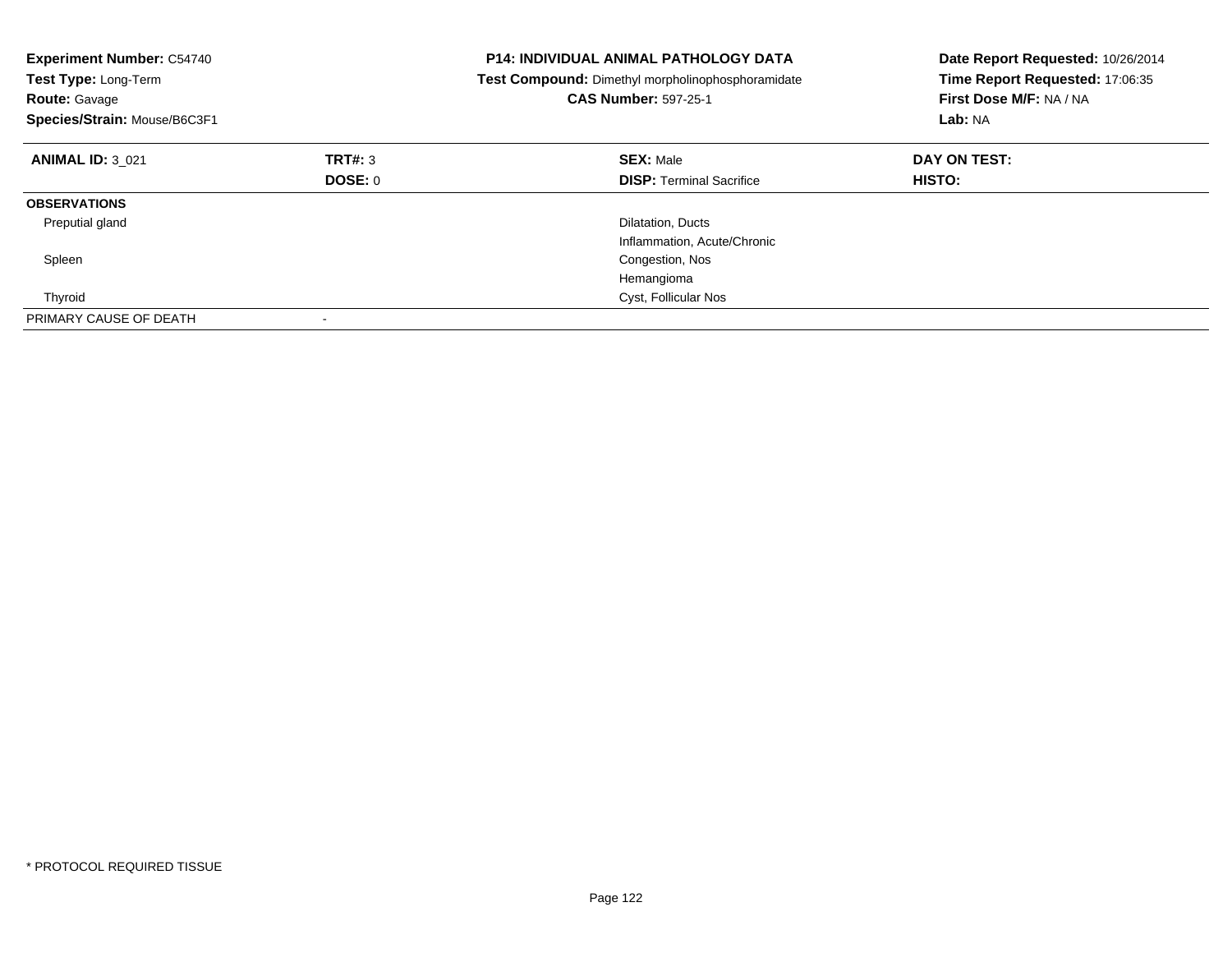| <b>Experiment Number: C54740</b><br>Test Type: Long-Term<br><b>Route: Gavage</b><br>Species/Strain: Mouse/B6C3F1 |         | <b>P14: INDIVIDUAL ANIMAL PATHOLOGY DATA</b><br>Test Compound: Dimethyl morpholinophosphoramidate<br><b>CAS Number: 597-25-1</b> | Date Report Requested: 10/26/2014<br>Time Report Requested: 17:06:35<br>First Dose M/F: NA / NA<br>Lab: NA |
|------------------------------------------------------------------------------------------------------------------|---------|----------------------------------------------------------------------------------------------------------------------------------|------------------------------------------------------------------------------------------------------------|
| <b>ANIMAL ID: 3 022</b>                                                                                          | TRT#: 3 | <b>SEX: Male</b>                                                                                                                 | DAY ON TEST:                                                                                               |
|                                                                                                                  | DOSE: 0 | <b>DISP:</b> Moribund Sacrifice                                                                                                  | <b>HISTO:</b>                                                                                              |
| <b>OBSERVATIONS</b>                                                                                              |         |                                                                                                                                  |                                                                                                            |
| Kidney                                                                                                           |         | Lymphocytic Inflammatory Infiltrate                                                                                              |                                                                                                            |
|                                                                                                                  |         | Nephrosis, Nos                                                                                                                   |                                                                                                            |
| Liver                                                                                                            |         | Hepatocellular Carcinoma                                                                                                         |                                                                                                            |
| Lung                                                                                                             |         | Hepatocellular Carcinoma, Metastatic                                                                                             |                                                                                                            |
| Prostate                                                                                                         |         | Hemorrhage                                                                                                                       |                                                                                                            |
| Spleen                                                                                                           |         | Hematopoiesis                                                                                                                    |                                                                                                            |
| Testis                                                                                                           |         | Mineralization                                                                                                                   |                                                                                                            |
| PRIMARY CAUSE OF DEATH                                                                                           |         |                                                                                                                                  |                                                                                                            |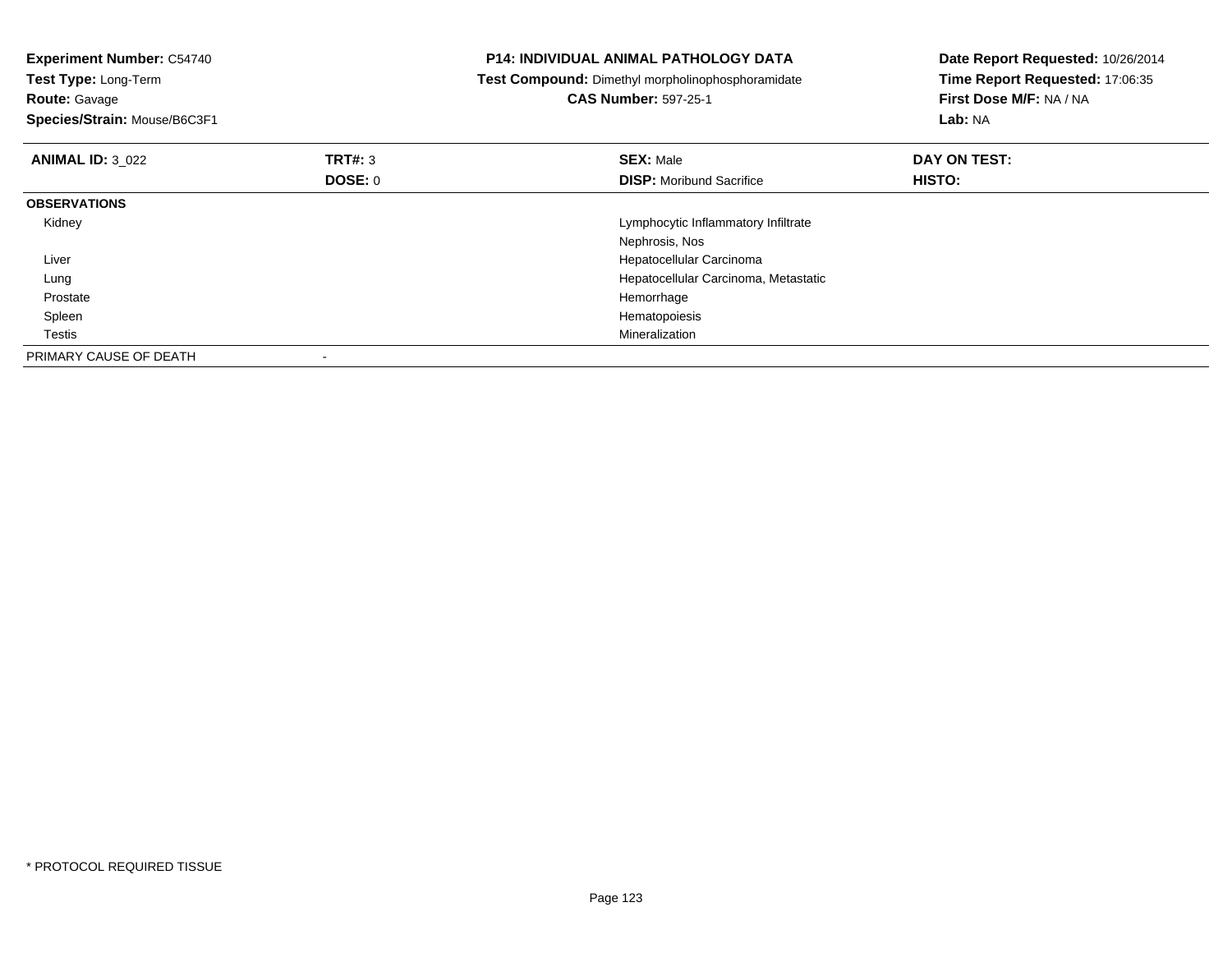**Experiment Number:** C54740

**Test Type:** Long-Term

**Route:** Gavage

**Species/Strain:** Mouse/B6C3F1

## **P14: INDIVIDUAL ANIMAL PATHOLOGY DATA**

**Test Compound:** Dimethyl morpholinophosphoramidate

## **CAS Number:** 597-25-1

**Date Report Requested:** 10/26/2014**Time Report Requested:** 17:06:35**First Dose M/F:** NA / NA**Lab:** NA

| <b>ANIMAL ID: 3_023</b> | TRT#: 3               | <b>SEX: Male</b>                | DAY ON TEST: |
|-------------------------|-----------------------|---------------------------------|--------------|
|                         | <b>DOSE: 0</b>        | <b>DISP: Terminal Sacrifice</b> | HISTO:       |
| <b>OBSERVATIONS</b>     |                       |                                 |              |
| Adrenal gland           | Medulla               | Hyperplasia, Nos                |              |
| Brain                   |                       | Mineralization                  |              |
| Liver                   |                       | Clear-Cell Change               |              |
|                         |                       | Cytoplasmic Vacuolization       |              |
| Lymph node              | Mesenteric Lymph Node | Hyperplasia, Lymphoid           |              |
| Stomach                 | Forestomach           | Hyperplasia, Epithelial         |              |
|                         |                       | Inflammation, Acute/Chronic     |              |
| Testis                  |                       | Mineralization                  |              |
| Thyroid                 |                       | Cyst, Follicular Nos            |              |
|                         |                       | Hyperplasia, Follicular Cell    |              |
|                         |                       | Inflammation, Acute/Chronic     |              |
| PRIMARY CAUSE OF DEATH  | $\blacksquare$        |                                 |              |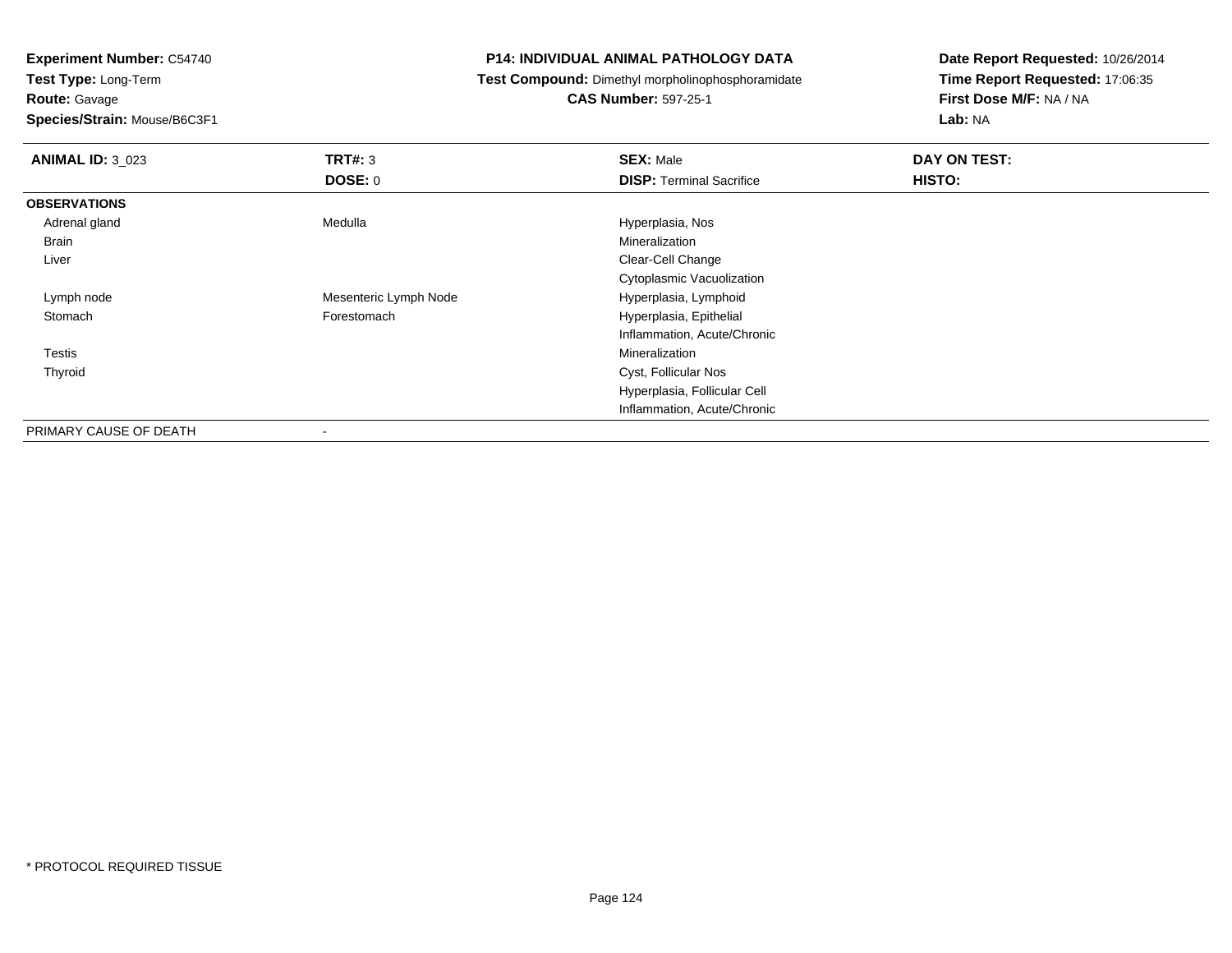| <b>Experiment Number: C54740</b><br>Test Type: Long-Term<br><b>Route: Gavage</b><br>Species/Strain: Mouse/B6C3F1 |         | <b>P14: INDIVIDUAL ANIMAL PATHOLOGY DATA</b><br>Test Compound: Dimethyl morpholinophosphoramidate<br><b>CAS Number: 597-25-1</b> | Date Report Requested: 10/26/2014<br>Time Report Requested: 17:06:35<br>First Dose M/F: NA / NA<br>Lab: NA |
|------------------------------------------------------------------------------------------------------------------|---------|----------------------------------------------------------------------------------------------------------------------------------|------------------------------------------------------------------------------------------------------------|
| <b>ANIMAL ID: 3 024</b>                                                                                          | TRT#: 3 | <b>SEX: Male</b>                                                                                                                 | DAY ON TEST:                                                                                               |
|                                                                                                                  | DOSE: 0 | <b>DISP:</b> Moribund Sacrifice                                                                                                  | <b>HISTO:</b>                                                                                              |
| <b>OBSERVATIONS</b>                                                                                              |         |                                                                                                                                  |                                                                                                            |
| Spleen                                                                                                           |         | Hematopoiesis                                                                                                                    |                                                                                                            |
| Testis                                                                                                           |         | Mineralization                                                                                                                   |                                                                                                            |
| Unspecified                                                                                                      | Abdomen | Sarcoma, Nos                                                                                                                     |                                                                                                            |
| PRIMARY CAUSE OF DEATH                                                                                           |         |                                                                                                                                  |                                                                                                            |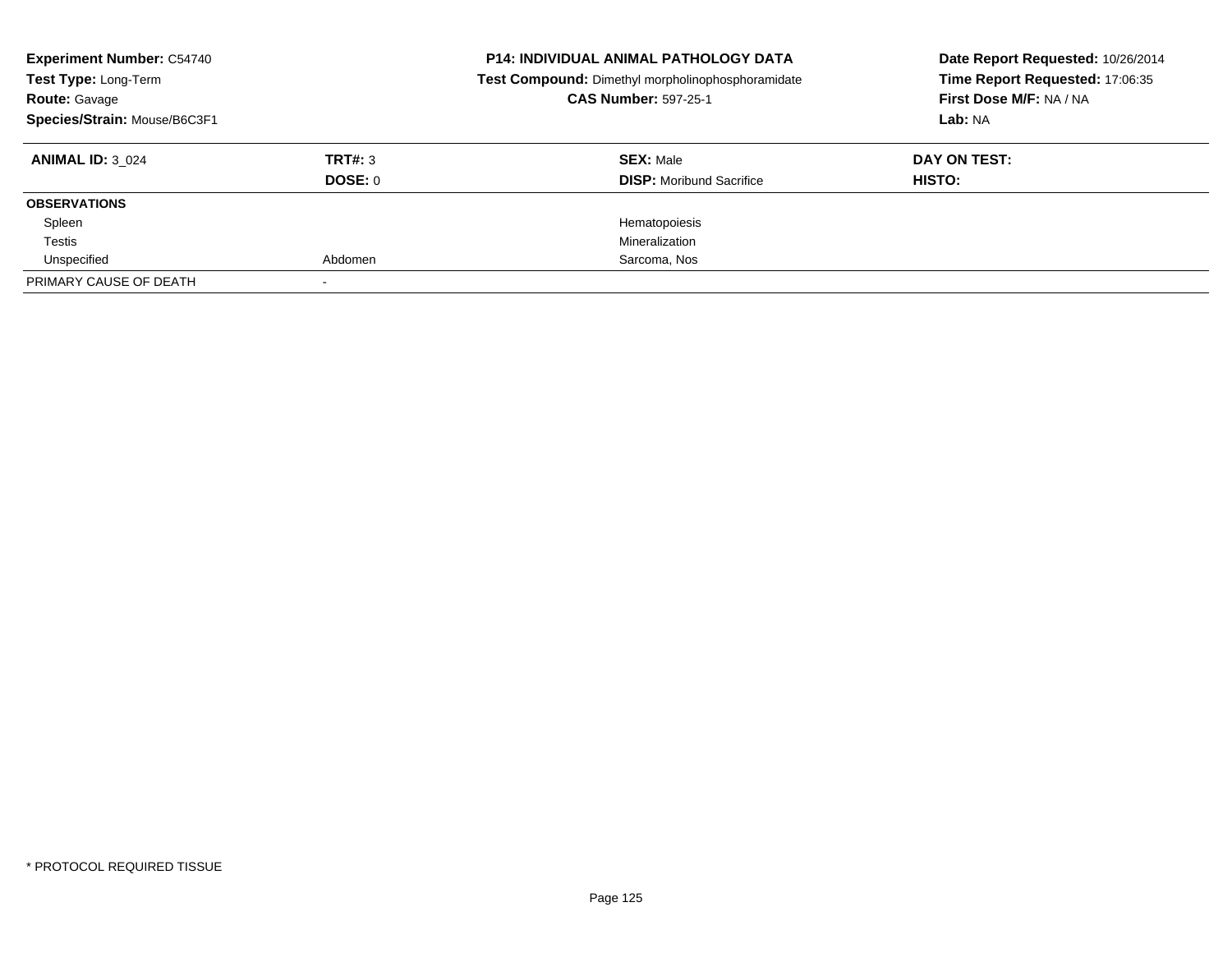| <b>Experiment Number: C54740</b><br><b>Test Type: Long-Term</b><br><b>Route: Gavage</b><br>Species/Strain: Mouse/B6C3F1 |                       | <b>P14: INDIVIDUAL ANIMAL PATHOLOGY DATA</b><br>Test Compound: Dimethyl morpholinophosphoramidate<br><b>CAS Number: 597-25-1</b> | Date Report Requested: 10/26/2014<br>Time Report Requested: 17:06:35<br>First Dose M/F: NA / NA<br>Lab: NA |
|-------------------------------------------------------------------------------------------------------------------------|-----------------------|----------------------------------------------------------------------------------------------------------------------------------|------------------------------------------------------------------------------------------------------------|
| <b>ANIMAL ID: 3 025</b>                                                                                                 | TRT#: 3               | <b>SEX: Male</b>                                                                                                                 | DAY ON TEST:                                                                                               |
|                                                                                                                         | <b>DOSE: 0</b>        | <b>DISP:</b> Terminal Sacrifice                                                                                                  | HISTO:                                                                                                     |
| <b>OBSERVATIONS</b>                                                                                                     |                       |                                                                                                                                  |                                                                                                            |
| Adrenal gland                                                                                                           | Cortex Nos            | Hypertrophy, Focal                                                                                                               |                                                                                                            |
| Kidney                                                                                                                  |                       | Lymphocytic Inflammatory Infiltrate                                                                                              |                                                                                                            |
| Lymph node                                                                                                              | Mesenteric Lymph Node | Hemorrhage                                                                                                                       |                                                                                                            |
| Preputial gland                                                                                                         |                       | Inflammation, Acute/Chronic                                                                                                      |                                                                                                            |
| Salivary gland                                                                                                          |                       | Mineralization                                                                                                                   |                                                                                                            |
| Thyroid                                                                                                                 |                       | Cyst, Follicular Nos                                                                                                             |                                                                                                            |
| PRIMARY CAUSE OF DEATH                                                                                                  |                       |                                                                                                                                  |                                                                                                            |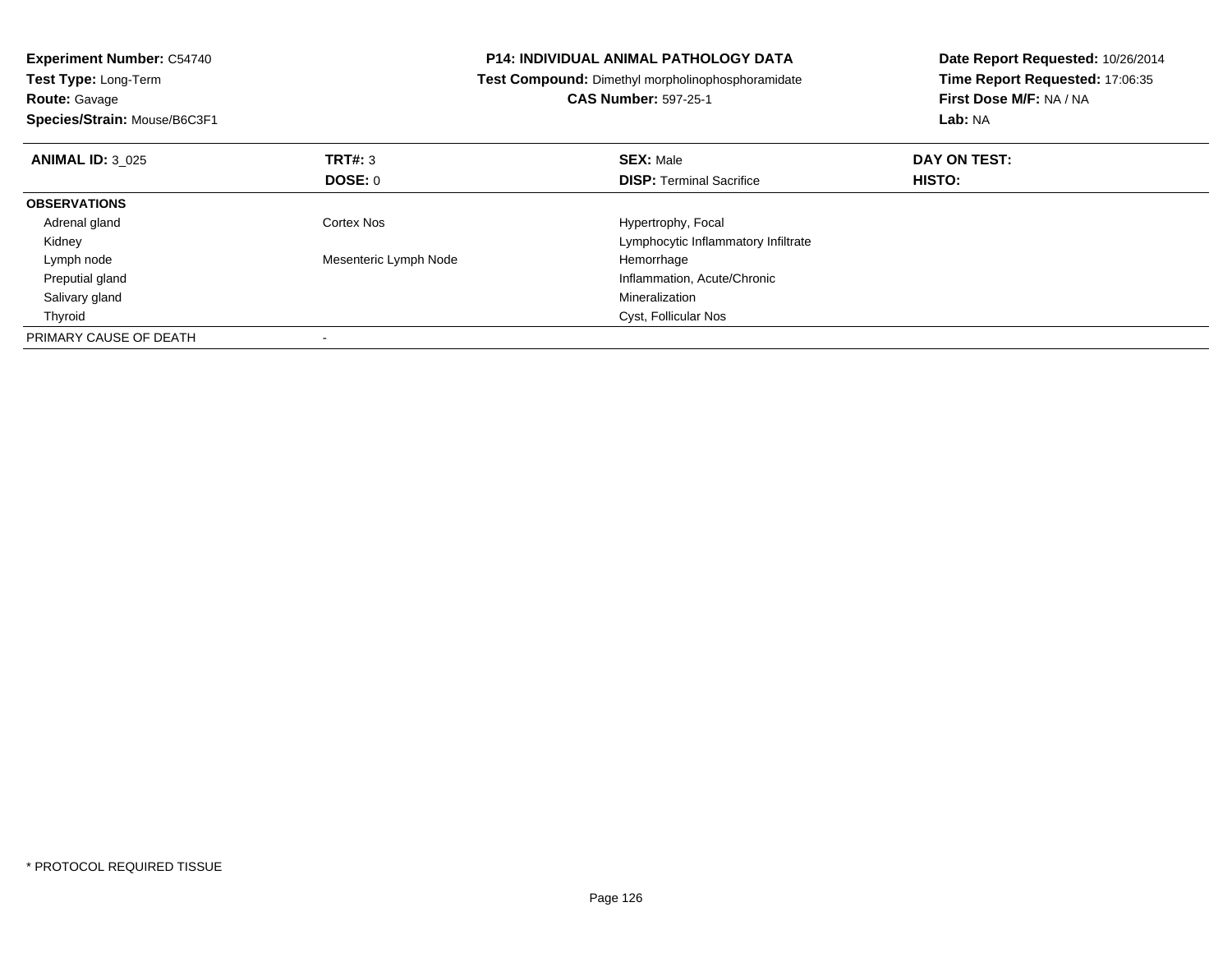**Experiment Number:** C54740

**Test Type:** Long-Term

**Route:** Gavage

**Species/Strain:** Mouse/B6C3F1

## **P14: INDIVIDUAL ANIMAL PATHOLOGY DATA**

**Test Compound:** Dimethyl morpholinophosphoramidate

**CAS Number:** 597-25-1

**Date Report Requested:** 10/26/2014**Time Report Requested:** 17:06:35**First Dose M/F:** NA / NA**Lab:** NA

| <b>ANIMAL ID: 3_026</b> | TRT#: 3               | <b>SEX: Male</b>                    | DAY ON TEST: |
|-------------------------|-----------------------|-------------------------------------|--------------|
|                         | <b>DOSE: 0</b>        | <b>DISP: Terminal Sacrifice</b>     | HISTO:       |
| <b>OBSERVATIONS</b>     |                       |                                     |              |
| Adrenal gland           | Cortex Nos            | Cyst, Nos                           |              |
| Kidney                  |                       | Metaplasia, Osseous                 |              |
|                         |                       | Nephrosis, Nos                      |              |
| Liver                   |                       | Clear-Cell Change                   |              |
|                         |                       | Cytoplasmic Vacuolization           |              |
|                         |                       | Lymphocytic Inflammatory Infiltrate |              |
|                         |                       | Mineralization                      |              |
| Lymph node              | Mesenteric Lymph Node | Hemorrhage                          |              |
| Preputial gland         |                       | Dilatation, Nos                     |              |
|                         |                       | Inflammation, Acute/Chronic         |              |
| Unspecified             | Head                  | Mastocytosis                        |              |
| PRIMARY CAUSE OF DEATH  | $\blacksquare$        |                                     |              |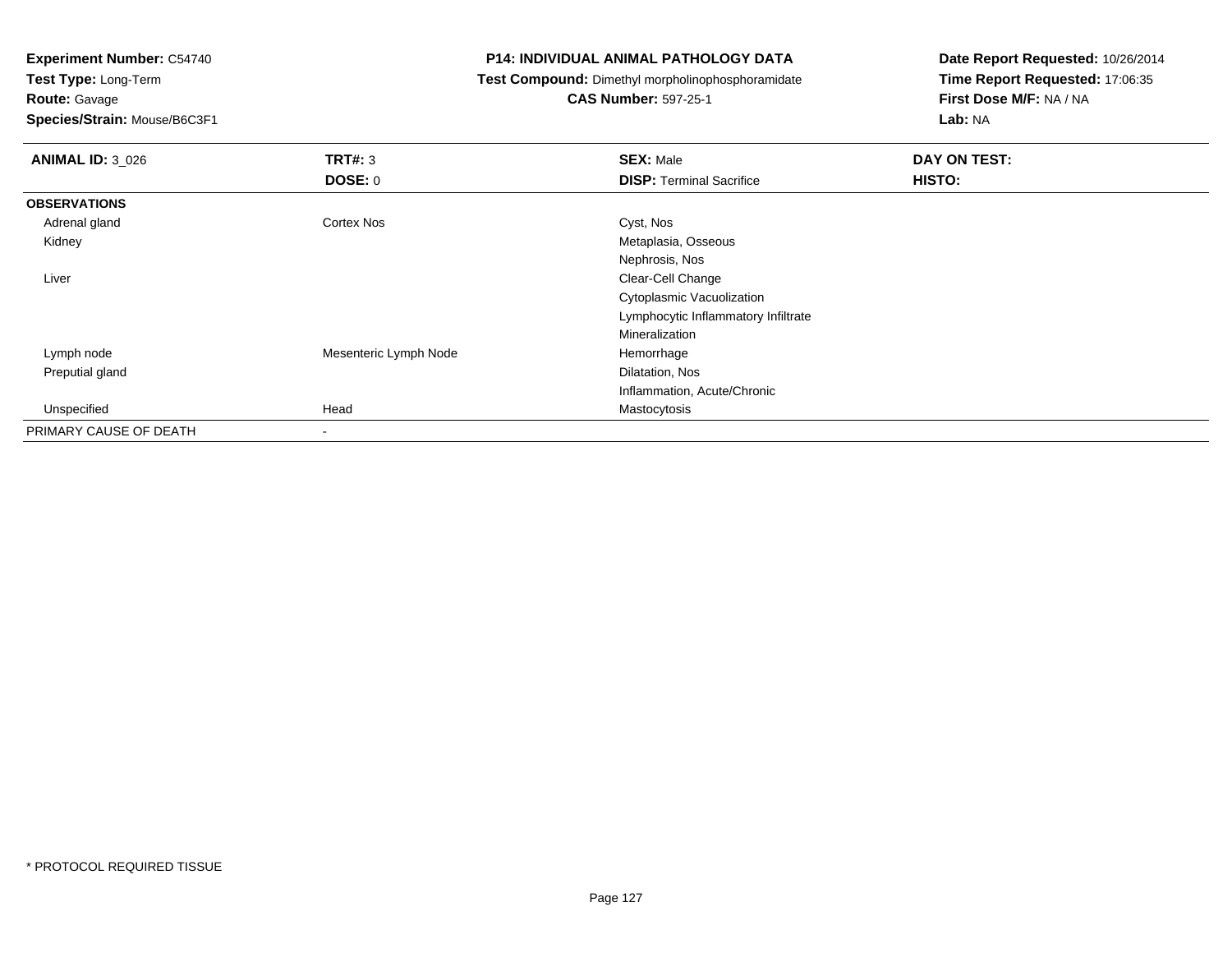| <b>Experiment Number: C54740</b><br>Test Type: Long-Term<br><b>Route: Gavage</b><br>Species/Strain: Mouse/B6C3F1 |                           | <b>P14: INDIVIDUAL ANIMAL PATHOLOGY DATA</b><br>Test Compound: Dimethyl morpholinophosphoramidate<br><b>CAS Number: 597-25-1</b> | Date Report Requested: 10/26/2014<br>Time Report Requested: 17:06:35<br>First Dose M/F: NA / NA<br>Lab: NA |
|------------------------------------------------------------------------------------------------------------------|---------------------------|----------------------------------------------------------------------------------------------------------------------------------|------------------------------------------------------------------------------------------------------------|
| <b>ANIMAL ID: 3 027</b>                                                                                          | TRT#: 3                   | <b>SEX: Male</b>                                                                                                                 | DAY ON TEST:                                                                                               |
|                                                                                                                  | DOSE: 0                   | <b>DISP:</b> Moribund Sacrifice                                                                                                  | <b>HISTO:</b>                                                                                              |
| <b>OBSERVATIONS</b>                                                                                              |                           |                                                                                                                                  |                                                                                                            |
| Liver                                                                                                            |                           | Hepatocellular Carcinoma                                                                                                         |                                                                                                            |
|                                                                                                                  |                           | Necrosis, Coagulative                                                                                                            |                                                                                                            |
| Pituitary gland                                                                                                  | <b>Anterior Pituitary</b> | Congestion, Nos                                                                                                                  |                                                                                                            |
| Preputial gland                                                                                                  |                           | Abscess, Nos                                                                                                                     |                                                                                                            |
| Prostate                                                                                                         |                           | Hemorrhage                                                                                                                       |                                                                                                            |
| Spleen                                                                                                           |                           | Hematopoiesis                                                                                                                    |                                                                                                            |
| PRIMARY CAUSE OF DEATH                                                                                           |                           |                                                                                                                                  |                                                                                                            |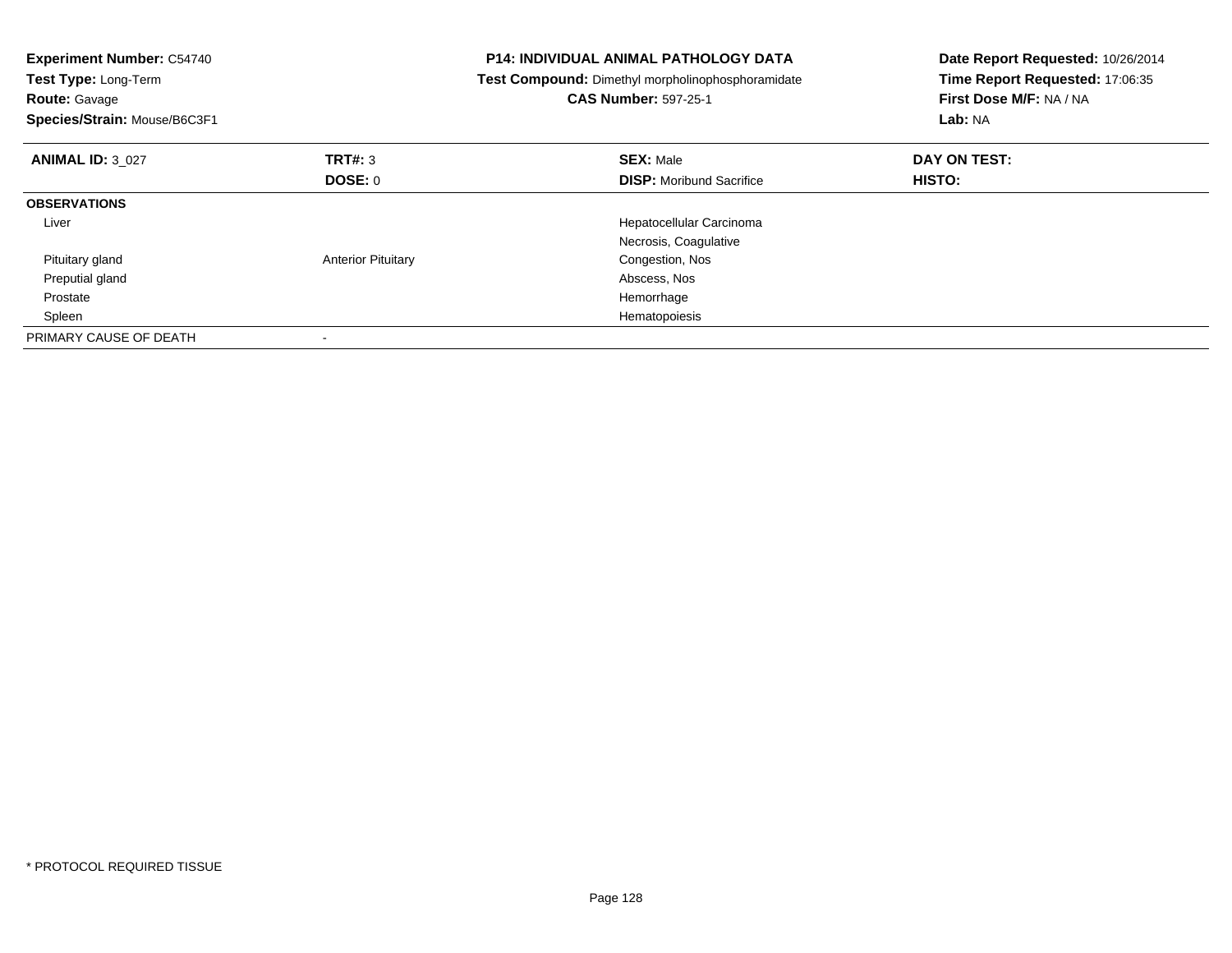| <b>Experiment Number: C54740</b><br>Test Type: Long-Term<br><b>Route: Gavage</b><br>Species/Strain: Mouse/B6C3F1 |                       | <b>P14: INDIVIDUAL ANIMAL PATHOLOGY DATA</b><br>Test Compound: Dimethyl morpholinophosphoramidate<br><b>CAS Number: 597-25-1</b> | Date Report Requested: 10/26/2014<br>Time Report Requested: 17:06:35<br>First Dose M/F: NA / NA<br>Lab: NA |
|------------------------------------------------------------------------------------------------------------------|-----------------------|----------------------------------------------------------------------------------------------------------------------------------|------------------------------------------------------------------------------------------------------------|
| <b>ANIMAL ID: 3_028</b>                                                                                          | TRT#: 3               | <b>SEX: Male</b>                                                                                                                 | DAY ON TEST:                                                                                               |
|                                                                                                                  | <b>DOSE: 0</b>        | <b>DISP:</b> Terminal Sacrifice                                                                                                  | HISTO:                                                                                                     |
| <b>OBSERVATIONS</b>                                                                                              |                       |                                                                                                                                  |                                                                                                            |
| Kidney                                                                                                           |                       | Nephrosis, Nos                                                                                                                   |                                                                                                            |
| Liver                                                                                                            |                       | Cytoplasmic Vacuolization                                                                                                        |                                                                                                            |
| Lymph node                                                                                                       | Mesenteric Lymph Node | Hemorrhage                                                                                                                       |                                                                                                            |
| Nasal cavity                                                                                                     |                       | Inflammation, Acute                                                                                                              |                                                                                                            |
| Salivary gland                                                                                                   |                       | Atrophy, Nos                                                                                                                     |                                                                                                            |
| Testis                                                                                                           |                       | Mineralization                                                                                                                   |                                                                                                            |
| Thyroid                                                                                                          |                       | Cyst, Follicular Nos                                                                                                             |                                                                                                            |
| PRIMARY CAUSE OF DEATH                                                                                           |                       |                                                                                                                                  |                                                                                                            |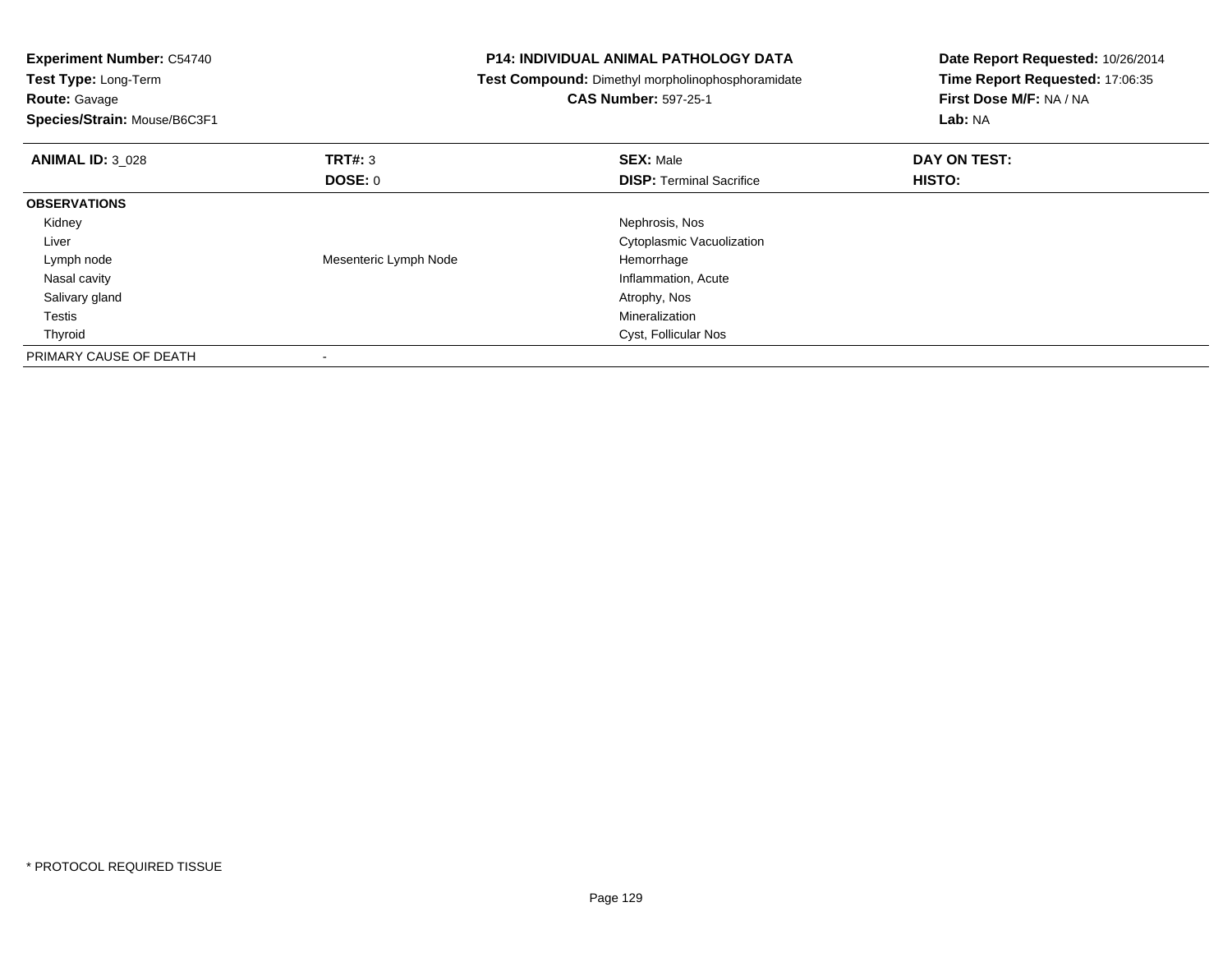| <b>Experiment Number: C54740</b><br>Test Type: Long-Term<br><b>Route: Gavage</b><br>Species/Strain: Mouse/B6C3F1 |                       | <b>P14: INDIVIDUAL ANIMAL PATHOLOGY DATA</b><br>Test Compound: Dimethyl morpholinophosphoramidate<br><b>CAS Number: 597-25-1</b> | Date Report Requested: 10/26/2014<br>Time Report Requested: 17:06:35<br>First Dose M/F: NA / NA<br>Lab: NA |
|------------------------------------------------------------------------------------------------------------------|-----------------------|----------------------------------------------------------------------------------------------------------------------------------|------------------------------------------------------------------------------------------------------------|
| <b>ANIMAL ID: 3 029</b>                                                                                          | TRT#: 3               | <b>SEX: Male</b>                                                                                                                 | DAY ON TEST:                                                                                               |
|                                                                                                                  | DOSE: 0               | <b>DISP:</b> Terminal Sacrifice                                                                                                  | HISTO:                                                                                                     |
| <b>OBSERVATIONS</b>                                                                                              |                       |                                                                                                                                  |                                                                                                            |
| Adrenal gland                                                                                                    |                       | <b>Cortical Adenoma</b>                                                                                                          |                                                                                                            |
|                                                                                                                  | Cortex Nos            | Hyperplasia, Focal                                                                                                               |                                                                                                            |
|                                                                                                                  | Cortex Nos            | Hypertrophy, Focal                                                                                                               |                                                                                                            |
| Kidney                                                                                                           |                       | Lymphocytic Inflammatory Infiltrate                                                                                              |                                                                                                            |
| Lymph node                                                                                                       | Mesenteric Lymph Node | Hemorrhage                                                                                                                       |                                                                                                            |
| Salivary gland                                                                                                   |                       | Mineralization                                                                                                                   |                                                                                                            |
| PRIMARY CAUSE OF DEATH                                                                                           |                       |                                                                                                                                  |                                                                                                            |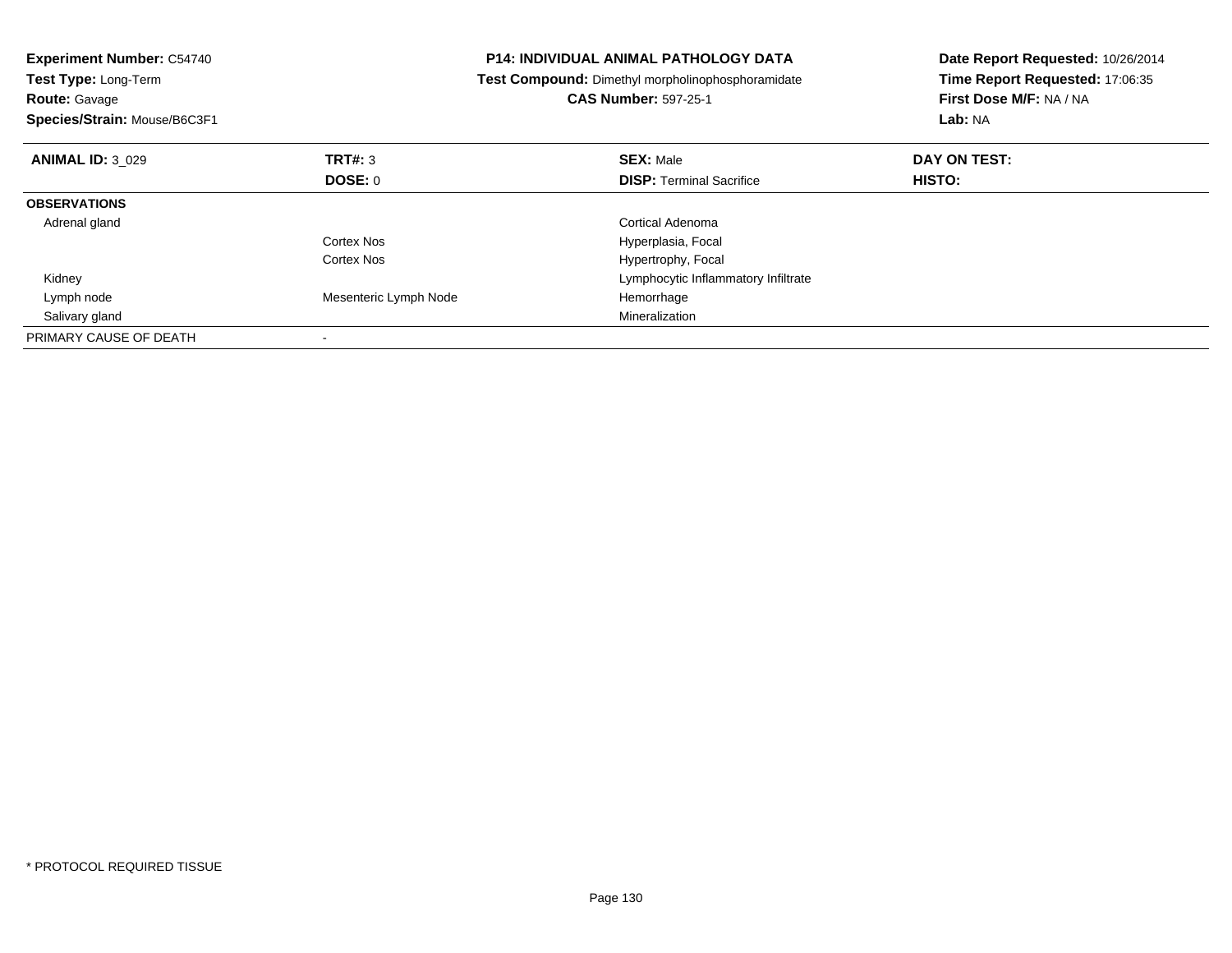| <b>Experiment Number: C54740</b><br>Test Type: Long-Term<br><b>Route:</b> Gavage<br>Species/Strain: Mouse/B6C3F1 |                       | <b>P14: INDIVIDUAL ANIMAL PATHOLOGY DATA</b><br>Test Compound: Dimethyl morpholinophosphoramidate<br><b>CAS Number: 597-25-1</b> | Date Report Requested: 10/26/2014<br>Time Report Requested: 17:06:35<br>First Dose M/F: NA / NA<br>Lab: NA |
|------------------------------------------------------------------------------------------------------------------|-----------------------|----------------------------------------------------------------------------------------------------------------------------------|------------------------------------------------------------------------------------------------------------|
| <b>ANIMAL ID: 3 030</b>                                                                                          | TRT#: 3               | <b>SEX: Male</b>                                                                                                                 | DAY ON TEST:                                                                                               |
|                                                                                                                  | <b>DOSE: 0</b>        | <b>DISP:</b> Terminal Sacrifice                                                                                                  | HISTO:                                                                                                     |
| <b>OBSERVATIONS</b>                                                                                              |                       |                                                                                                                                  |                                                                                                            |
| Adrenal gland                                                                                                    | Cortex Nos            | Clear-Cell Change                                                                                                                |                                                                                                            |
| Kidney                                                                                                           |                       | Mineralization                                                                                                                   |                                                                                                            |
| Liver                                                                                                            |                       | Clear-Cell Change                                                                                                                |                                                                                                            |
|                                                                                                                  |                       | Cytoplasmic Vacuolization                                                                                                        |                                                                                                            |
|                                                                                                                  |                       | Hepatocellular Adenoma                                                                                                           |                                                                                                            |
| Lymph node                                                                                                       | Mesenteric Lymph Node | Hemorrhage                                                                                                                       |                                                                                                            |
| Thyroid                                                                                                          |                       | Cyst, Follicular Nos                                                                                                             |                                                                                                            |
| PRIMARY CAUSE OF DEATH                                                                                           |                       |                                                                                                                                  |                                                                                                            |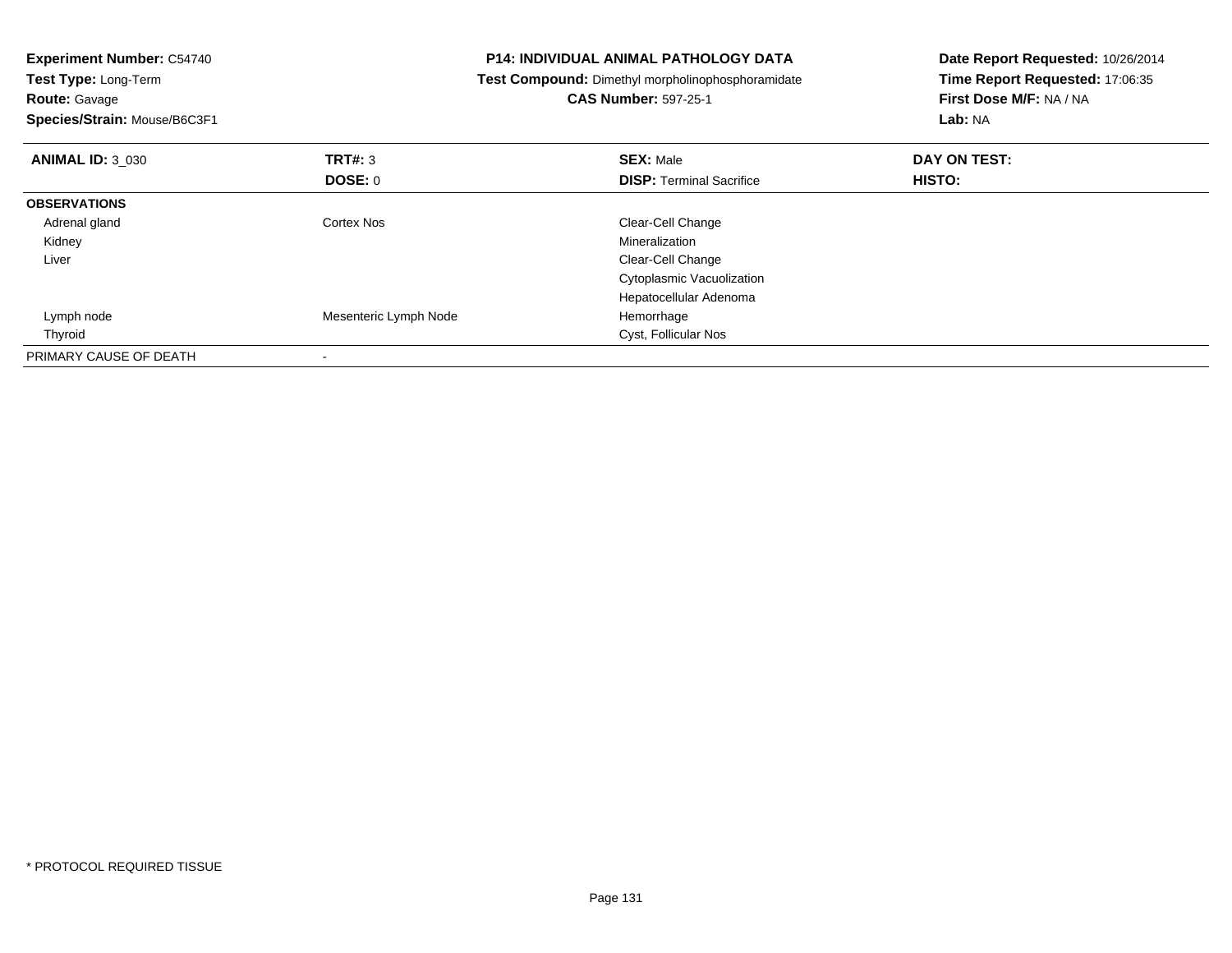| <b>Experiment Number: C54740</b><br>Test Type: Long-Term<br><b>Route: Gavage</b><br>Species/Strain: Mouse/B6C3F1 |                           | <b>P14: INDIVIDUAL ANIMAL PATHOLOGY DATA</b><br>Test Compound: Dimethyl morpholinophosphoramidate<br><b>CAS Number: 597-25-1</b> | Date Report Requested: 10/26/2014<br>Time Report Requested: 17:06:35<br>First Dose M/F: NA / NA<br>Lab: NA |
|------------------------------------------------------------------------------------------------------------------|---------------------------|----------------------------------------------------------------------------------------------------------------------------------|------------------------------------------------------------------------------------------------------------|
| <b>ANIMAL ID: 3 031</b>                                                                                          | TRT#: 3                   | <b>SEX: Male</b>                                                                                                                 | DAY ON TEST:                                                                                               |
|                                                                                                                  | <b>DOSE: 0</b>            | <b>DISP:</b> Terminal Sacrifice                                                                                                  | <b>HISTO:</b>                                                                                              |
| <b>OBSERVATIONS</b>                                                                                              |                           |                                                                                                                                  |                                                                                                            |
| Adrenal gland                                                                                                    | Cortex Nos                | Hypertrophy, Focal                                                                                                               |                                                                                                            |
| Kidney                                                                                                           |                           | Nephrosis, Nos                                                                                                                   |                                                                                                            |
| Lung                                                                                                             |                           | Hemorrhage                                                                                                                       |                                                                                                            |
| Pituitary gland                                                                                                  | <b>Anterior Pituitary</b> | Hyperplasia, Chromophobe Cell                                                                                                    |                                                                                                            |
| Stomach                                                                                                          | <b>Fundal Gland</b>       | Dilatation, Nos                                                                                                                  |                                                                                                            |
| Thymus                                                                                                           |                           | Cyst, Nos                                                                                                                        |                                                                                                            |
| PRIMARY CAUSE OF DEATH                                                                                           |                           |                                                                                                                                  |                                                                                                            |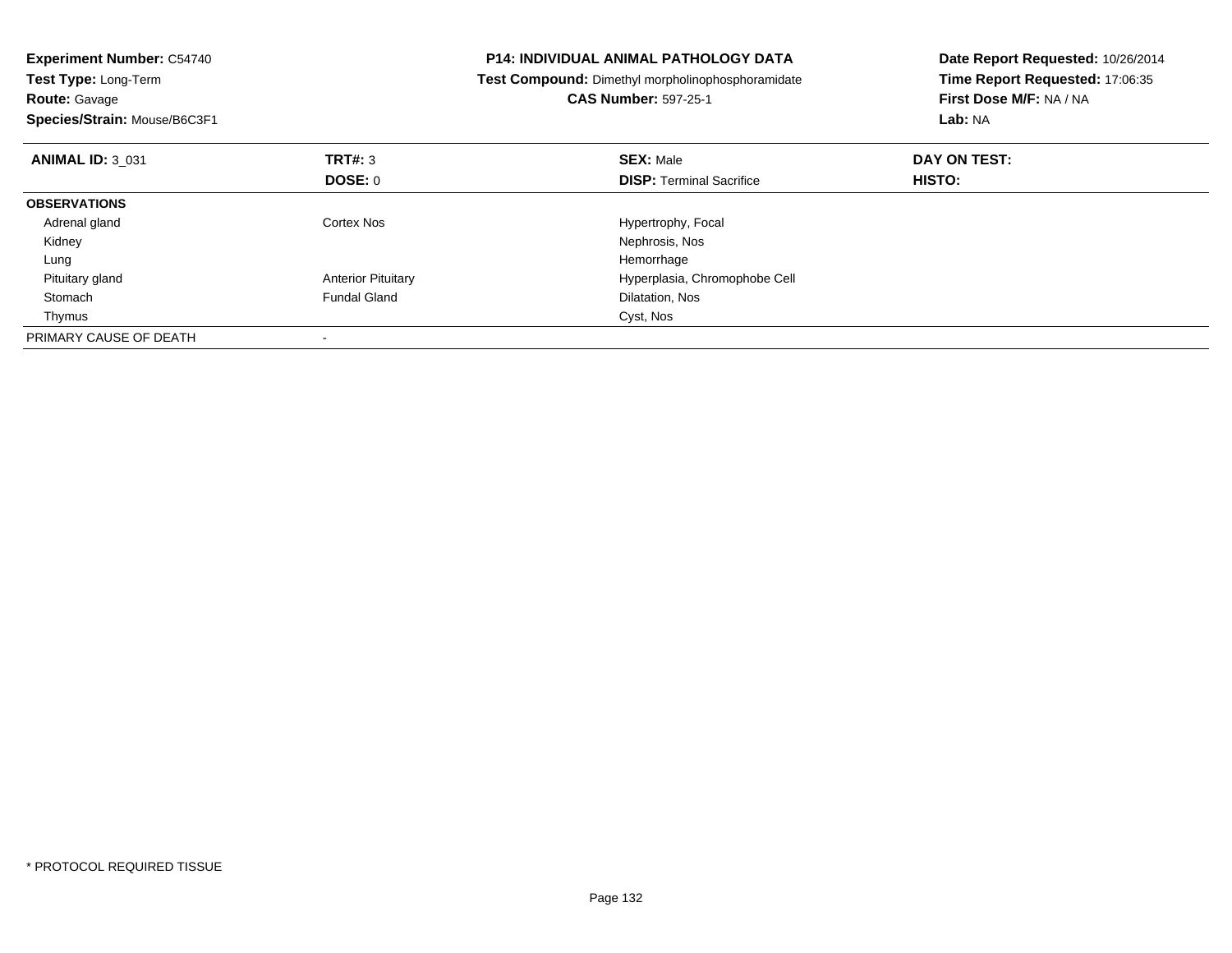| <b>Experiment Number: C54740</b><br>Test Type: Long-Term<br><b>Route: Gavage</b><br>Species/Strain: Mouse/B6C3F1 |         | <b>P14: INDIVIDUAL ANIMAL PATHOLOGY DATA</b><br>Test Compound: Dimethyl morpholinophosphoramidate<br><b>CAS Number: 597-25-1</b> | Date Report Requested: 10/26/2014<br>Time Report Requested: 17:06:35<br>First Dose M/F: NA / NA<br>Lab: NA |
|------------------------------------------------------------------------------------------------------------------|---------|----------------------------------------------------------------------------------------------------------------------------------|------------------------------------------------------------------------------------------------------------|
| <b>ANIMAL ID: 3 032</b>                                                                                          | TRT#: 3 | <b>SEX: Male</b>                                                                                                                 | DAY ON TEST:                                                                                               |
|                                                                                                                  | DOSE: 0 | <b>DISP:</b> Natural Death                                                                                                       | HISTO:                                                                                                     |
| <b>OBSERVATIONS</b>                                                                                              |         |                                                                                                                                  |                                                                                                            |
| Brain                                                                                                            |         | Lymphocytic Inflammatory Infiltrate                                                                                              |                                                                                                            |
|                                                                                                                  |         | Mineralization                                                                                                                   |                                                                                                            |
| Liver                                                                                                            |         | Hepatocellular Carcinoma                                                                                                         |                                                                                                            |
| PRIMARY CAUSE OF DEATH                                                                                           |         |                                                                                                                                  |                                                                                                            |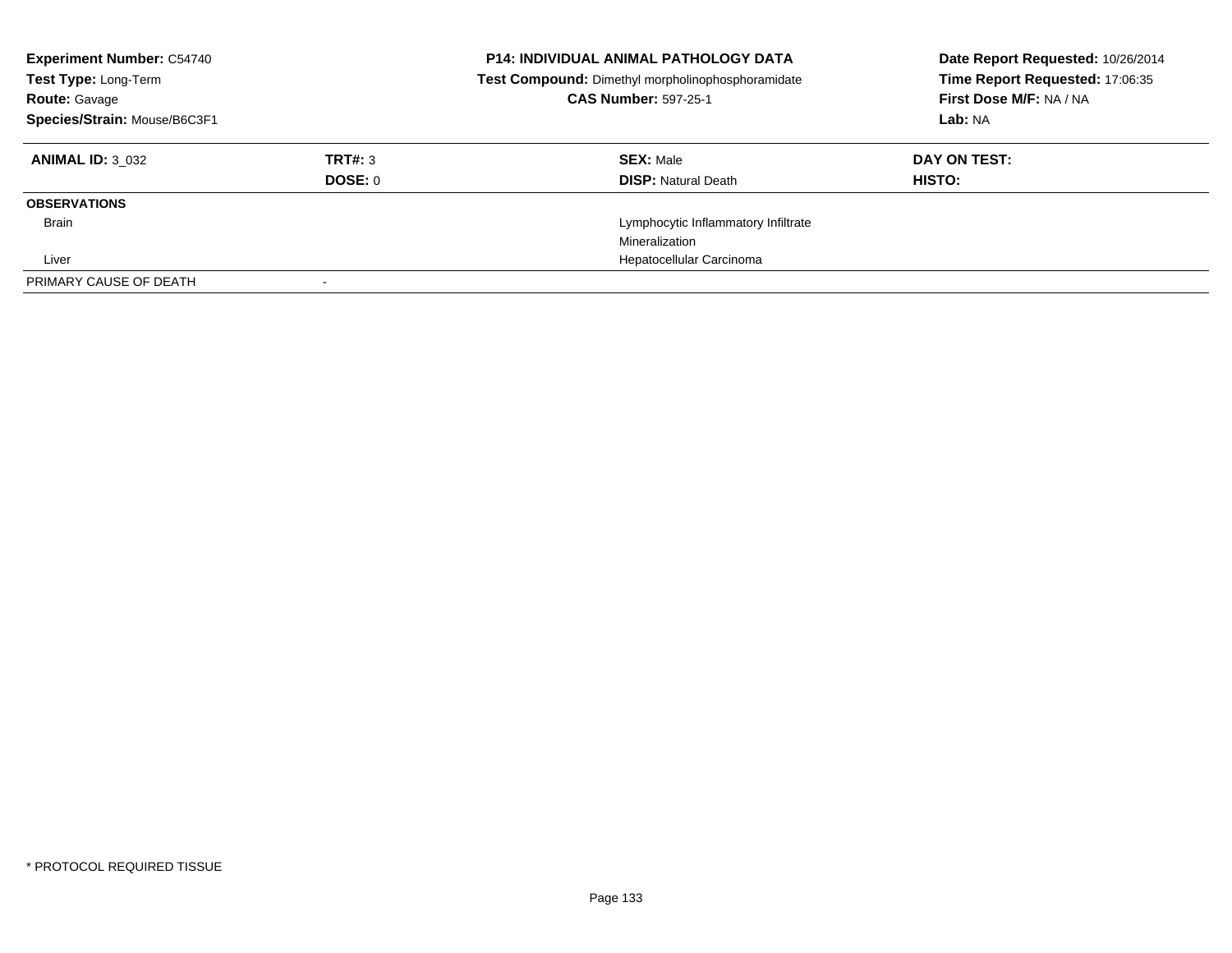| <b>Experiment Number: C54740</b><br>Test Type: Long-Term<br><b>Route: Gavage</b><br>Species/Strain: Mouse/B6C3F1 |                       | <b>P14: INDIVIDUAL ANIMAL PATHOLOGY DATA</b><br>Test Compound: Dimethyl morpholinophosphoramidate<br><b>CAS Number: 597-25-1</b> | Date Report Requested: 10/26/2014<br>Time Report Requested: 17:06:35<br>First Dose M/F: NA / NA<br>Lab: NA |
|------------------------------------------------------------------------------------------------------------------|-----------------------|----------------------------------------------------------------------------------------------------------------------------------|------------------------------------------------------------------------------------------------------------|
| <b>ANIMAL ID: 3 033</b>                                                                                          | TRT#: 3               | <b>SEX: Male</b>                                                                                                                 | DAY ON TEST:                                                                                               |
|                                                                                                                  | DOSE: 0               | <b>DISP:</b> Terminal Sacrifice                                                                                                  | HISTO:                                                                                                     |
| <b>OBSERVATIONS</b>                                                                                              |                       |                                                                                                                                  |                                                                                                            |
| Adrenal gland                                                                                                    | Cortex Nos            | Clear-Cell Change                                                                                                                |                                                                                                            |
| Kidney                                                                                                           |                       | Lymphocytic Inflammatory Infiltrate                                                                                              |                                                                                                            |
| Liver                                                                                                            |                       | Cytoplasmic Vacuolization                                                                                                        |                                                                                                            |
| Lymph node                                                                                                       | Mesenteric Lymph Node | Hemorrhage                                                                                                                       |                                                                                                            |
| Unspecified                                                                                                      |                       | Inflammation, Chronic                                                                                                            |                                                                                                            |
| PRIMARY CAUSE OF DEATH                                                                                           |                       |                                                                                                                                  |                                                                                                            |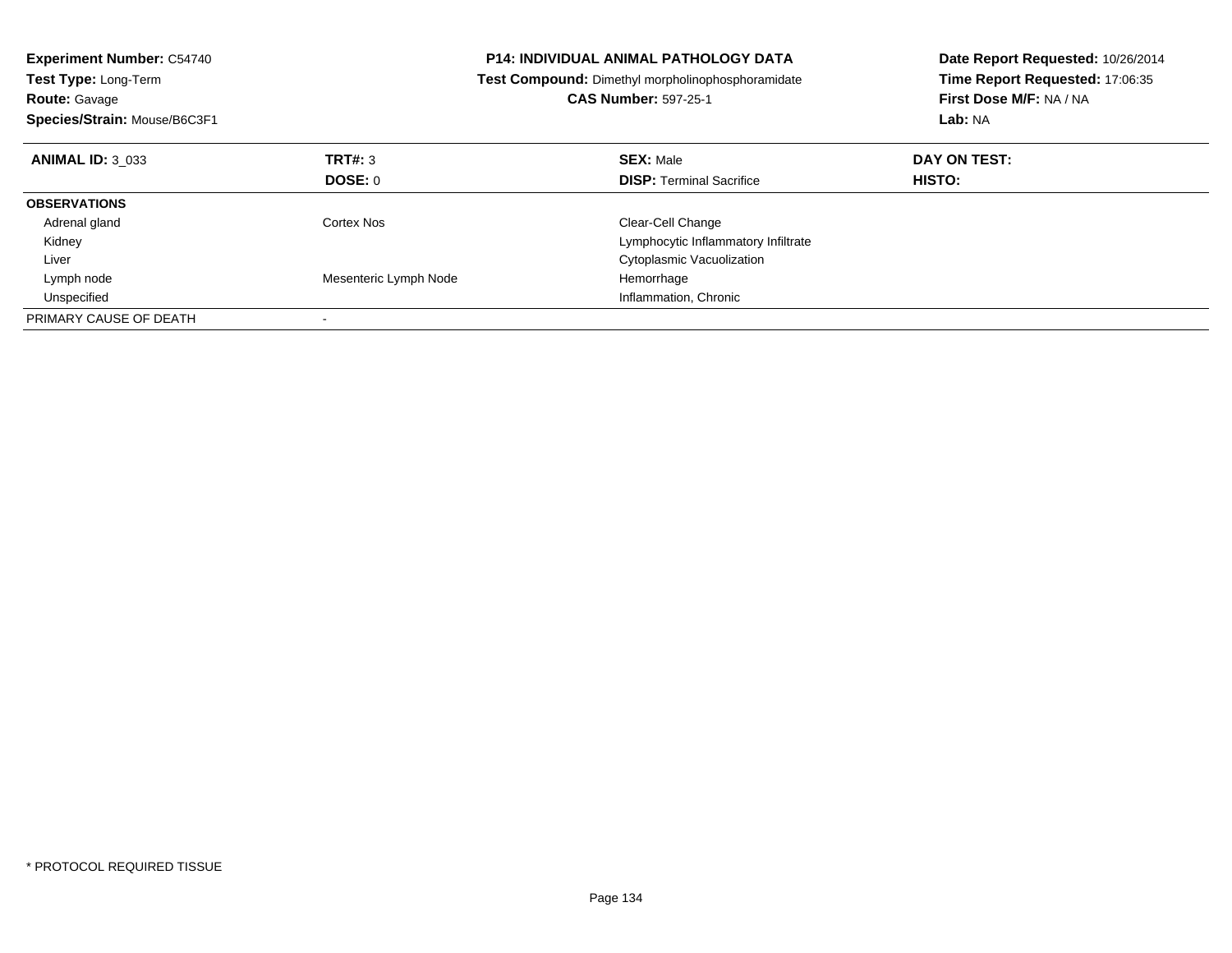**Experiment Number:** C54740**Test Type:** Long-Term**Route:** Gavage **Species/Strain:** Mouse/B6C3F1**P14: INDIVIDUAL ANIMAL PATHOLOGY DATA Test Compound:** Dimethyl morpholinophosphoramidate**CAS Number:** 597-25-1**Date Report Requested:** 10/26/2014**Time Report Requested:** 17:06:35**First Dose M/F:** NA / NA**Lab:** NA**ANIMAL ID:** 3\_034 **TRT#:** <sup>3</sup> **SEX:** Male **DAY ON TEST: DOSE:** 0**DISP:** Terminal Sacrifice **HISTO: OBSERVATIONS** Adrenal glandMedulla Hyperplasia, Nos<br>
Collapse Collapse Eyee de la contradiction de la contradiction de la contradiction de la contradiction de la contradiction de la co<br>La contradiction de la contradiction de la contradiction de la contradiction de la contradiction de la contrad Kidneyy which is a state of the control of the control of the control of the control of the control of the control of the control of the control of the control of the control of the control of the control of the control of the c Liver Hepatocytomegaly Alveolar/Bronchiolar Adenoma LungAlveolar/Bronchiolar CarcinomaHistiocytosisHemorrhage Lymph nodeMesenteric Lymph Node<br>Sebaceous Gland SkinHyperplasia, Nos PRIMARY CAUSE OF DEATH

-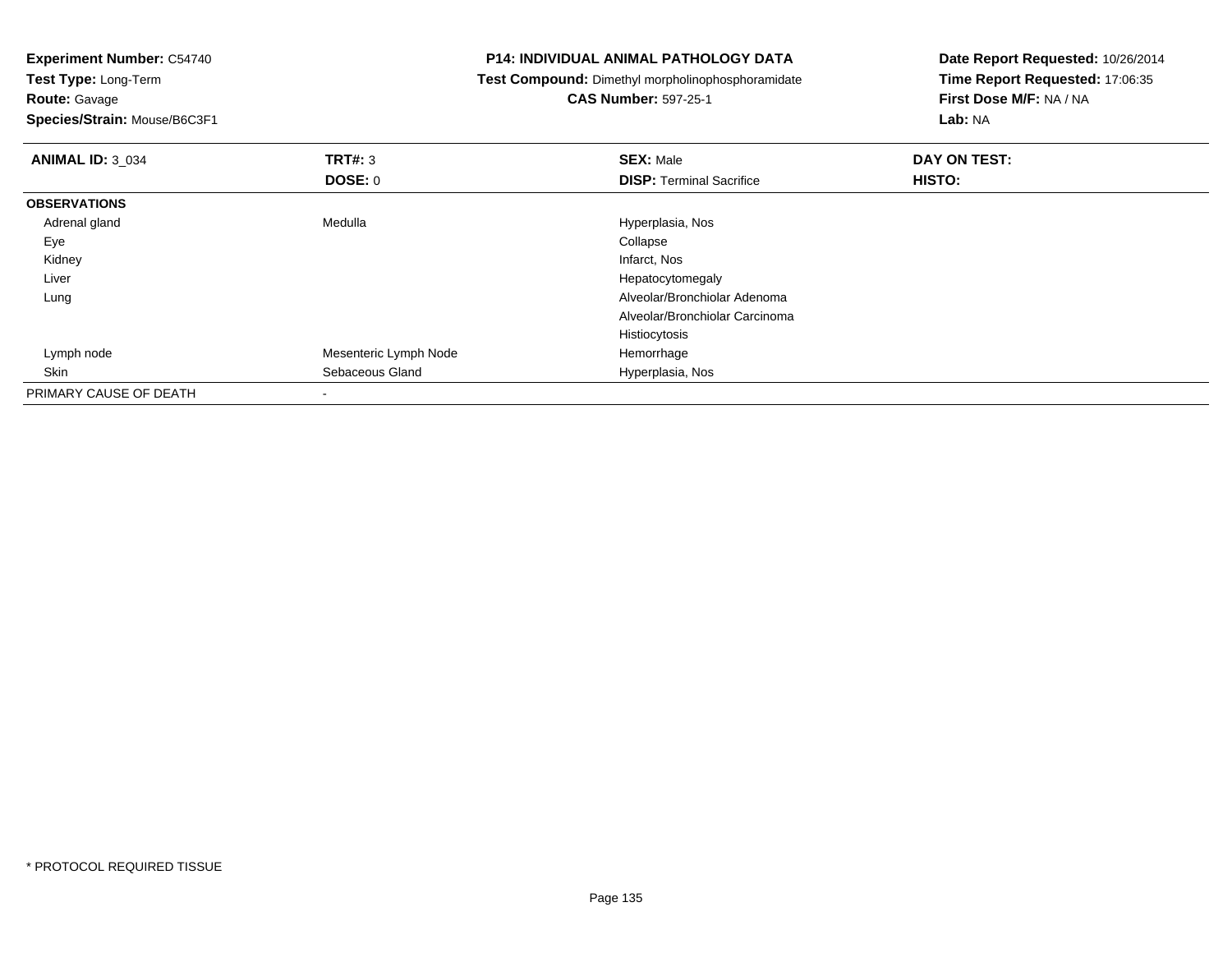| <b>Experiment Number: C54740</b><br>Test Type: Long-Term<br><b>Route: Gavage</b><br>Species/Strain: Mouse/B6C3F1 |                | <b>P14: INDIVIDUAL ANIMAL PATHOLOGY DATA</b><br>Test Compound: Dimethyl morpholinophosphoramidate<br><b>CAS Number: 597-25-1</b> | Date Report Requested: 10/26/2014<br>Time Report Requested: 17:06:35<br>First Dose M/F: NA / NA<br>Lab: NA |
|------------------------------------------------------------------------------------------------------------------|----------------|----------------------------------------------------------------------------------------------------------------------------------|------------------------------------------------------------------------------------------------------------|
| <b>ANIMAL ID: 3 035</b>                                                                                          | TRT#: 3        | <b>SEX: Male</b>                                                                                                                 | DAY ON TEST:                                                                                               |
| <b>OBSERVATIONS</b>                                                                                              | <b>DOSE: 0</b> | <b>DISP:</b> Terminal Sacrifice                                                                                                  | HISTO:                                                                                                     |
| Adrenal gland                                                                                                    | Cortex Nos     | Hypertrophy, Focal                                                                                                               |                                                                                                            |
| Epididymis                                                                                                       |                | Inflammation, Pyogranulomatous                                                                                                   |                                                                                                            |
| Liver                                                                                                            |                | Cytoplasmic Vacuolization                                                                                                        |                                                                                                            |
| PRIMARY CAUSE OF DEATH                                                                                           |                |                                                                                                                                  |                                                                                                            |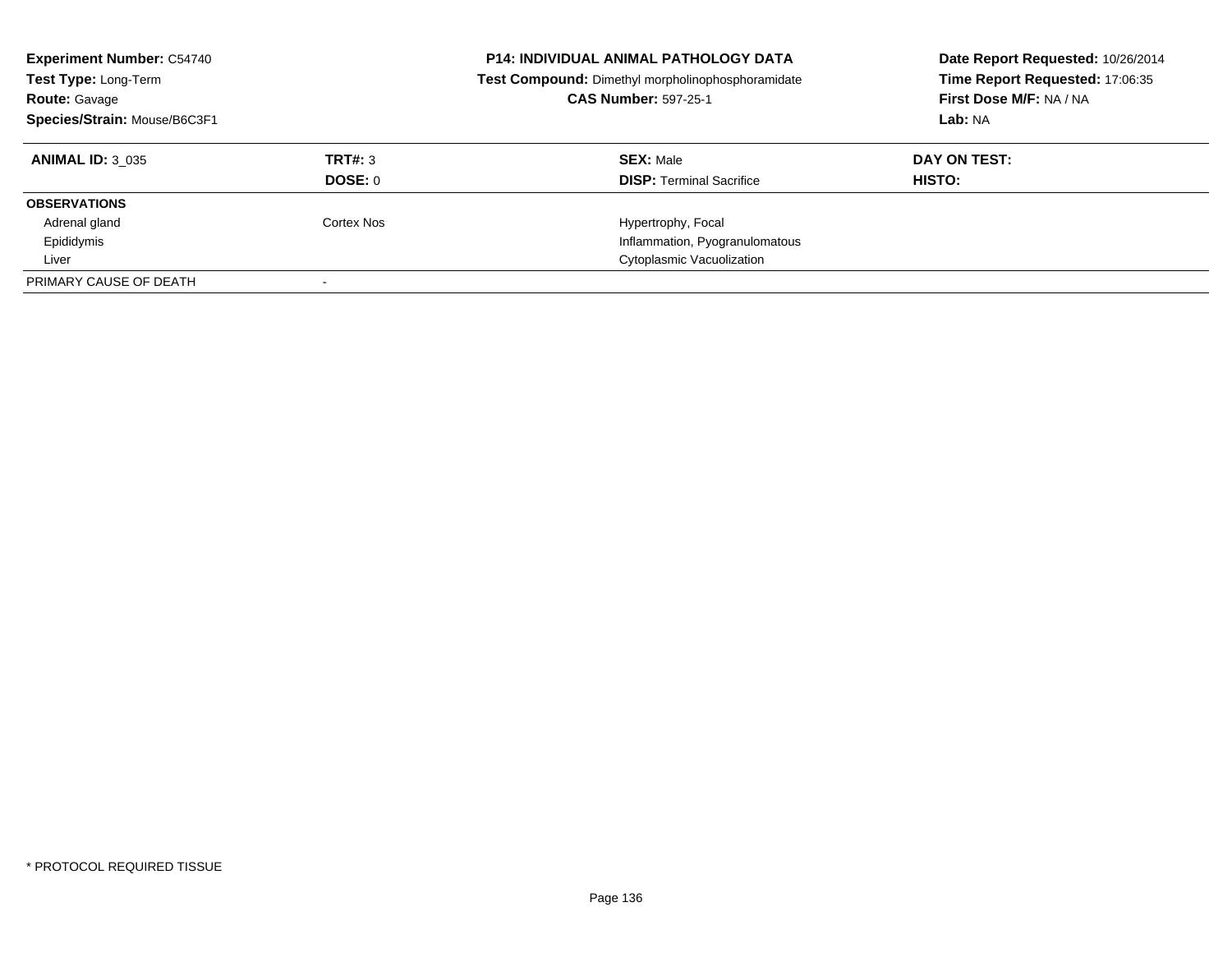| <b>Experiment Number: C54740</b> |                       | <b>P14: INDIVIDUAL ANIMAL PATHOLOGY DATA</b>      | Date Report Requested: 10/26/2014 |  |
|----------------------------------|-----------------------|---------------------------------------------------|-----------------------------------|--|
| Test Type: Long-Term             |                       | Test Compound: Dimethyl morpholinophosphoramidate | Time Report Requested: 17:06:35   |  |
| <b>Route: Gavage</b>             |                       | <b>CAS Number: 597-25-1</b>                       | First Dose M/F: NA / NA           |  |
| Species/Strain: Mouse/B6C3F1     |                       |                                                   | Lab: NA                           |  |
| <b>ANIMAL ID: 3 036</b>          | TRT#: 3               | <b>SEX: Male</b>                                  | DAY ON TEST:                      |  |
|                                  | <b>DOSE: 0</b>        | <b>DISP: Terminal Sacrifice</b>                   | HISTO:                            |  |
| <b>OBSERVATIONS</b>              |                       |                                                   |                                   |  |
| Epididymis                       |                       | Inflammation, Chronic                             |                                   |  |
| Kidney                           |                       | Nephrosis, Nos                                    |                                   |  |
| Liver                            |                       | Clear-Cell Change                                 |                                   |  |
| Lymph node                       | Mesenteric Lymph Node | Hemorrhage                                        |                                   |  |
| Testis                           |                       | Mineralization                                    |                                   |  |
| Unspecified                      | Thorax                | Fibrosarcoma                                      |                                   |  |
|                                  | Multiple Organs Nos   | Fibrosarcoma, Invasive                            |                                   |  |
| PRIMARY CAUSE OF DEATH           |                       |                                                   |                                   |  |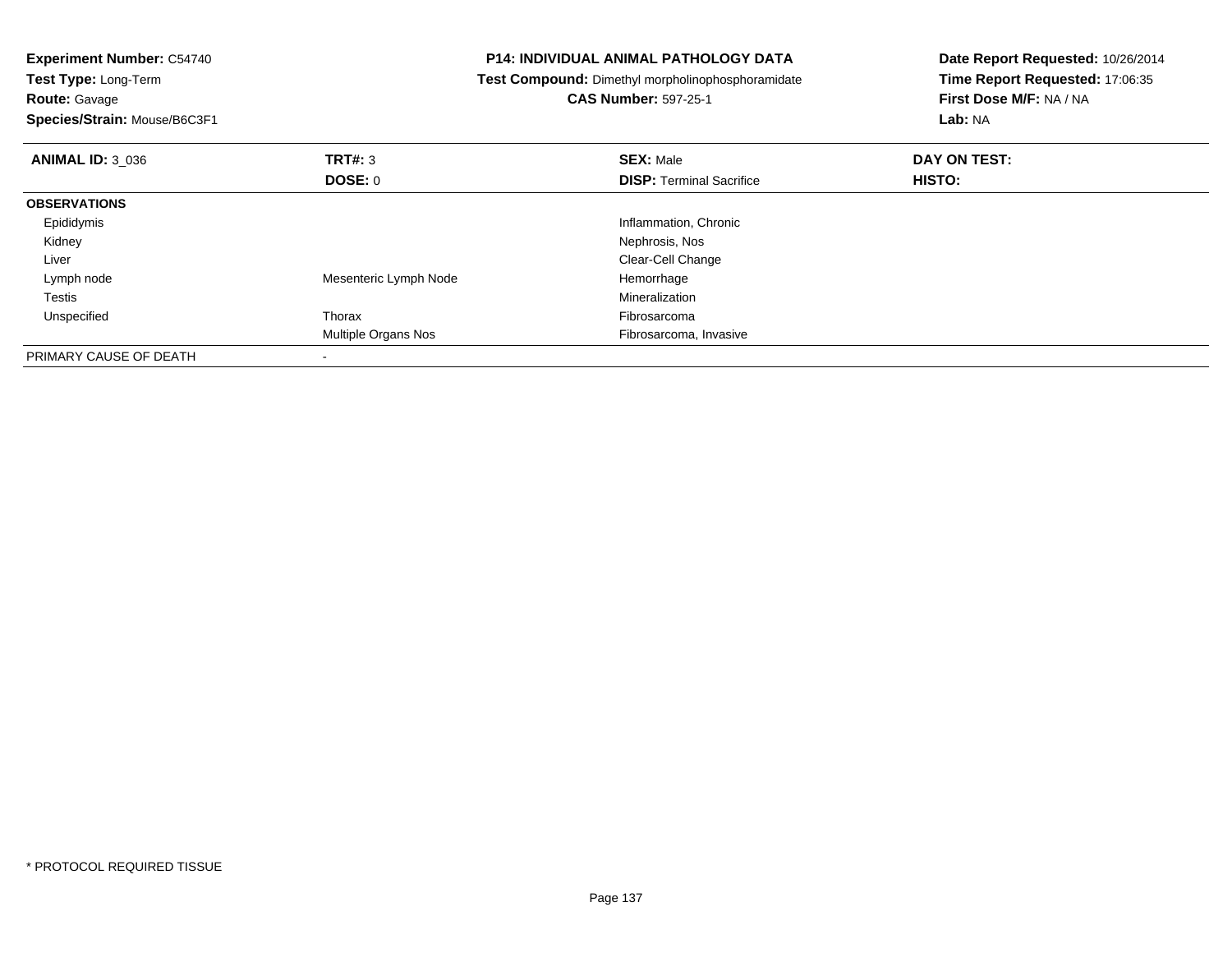| <b>Experiment Number: C54740</b><br><b>Test Type: Long-Term</b><br><b>Route: Gavage</b><br>Species/Strain: Mouse/B6C3F1 |                       | <b>P14: INDIVIDUAL ANIMAL PATHOLOGY DATA</b><br><b>Test Compound:</b> Dimethyl morpholinophosphoramidate<br><b>CAS Number: 597-25-1</b> | Date Report Requested: 10/26/2014<br>Time Report Requested: 17:06:35<br>First Dose M/F: NA / NA<br>Lab: NA |
|-------------------------------------------------------------------------------------------------------------------------|-----------------------|-----------------------------------------------------------------------------------------------------------------------------------------|------------------------------------------------------------------------------------------------------------|
| <b>ANIMAL ID: 3 037</b>                                                                                                 | TRT#: 3               | <b>SEX: Male</b>                                                                                                                        | DAY ON TEST:                                                                                               |
|                                                                                                                         | DOSE: 0               | <b>DISP:</b> Terminal Sacrifice                                                                                                         | HISTO:                                                                                                     |
| <b>OBSERVATIONS</b>                                                                                                     |                       |                                                                                                                                         |                                                                                                            |
| Adrenal gland                                                                                                           | Cortex Nos            | Clear-Cell Change                                                                                                                       |                                                                                                            |
| Liver                                                                                                                   |                       | Cytoplasmic Vacuolization                                                                                                               |                                                                                                            |
| Lymph node                                                                                                              | Mesenteric Lymph Node | Angiectasis                                                                                                                             |                                                                                                            |
|                                                                                                                         | Mesenteric Lymph Node | Hyperplasia, Lymphoid                                                                                                                   |                                                                                                            |
| Salivary gland                                                                                                          |                       | Dilatation, Ducts                                                                                                                       |                                                                                                            |
| PRIMARY CAUSE OF DEATH                                                                                                  |                       |                                                                                                                                         |                                                                                                            |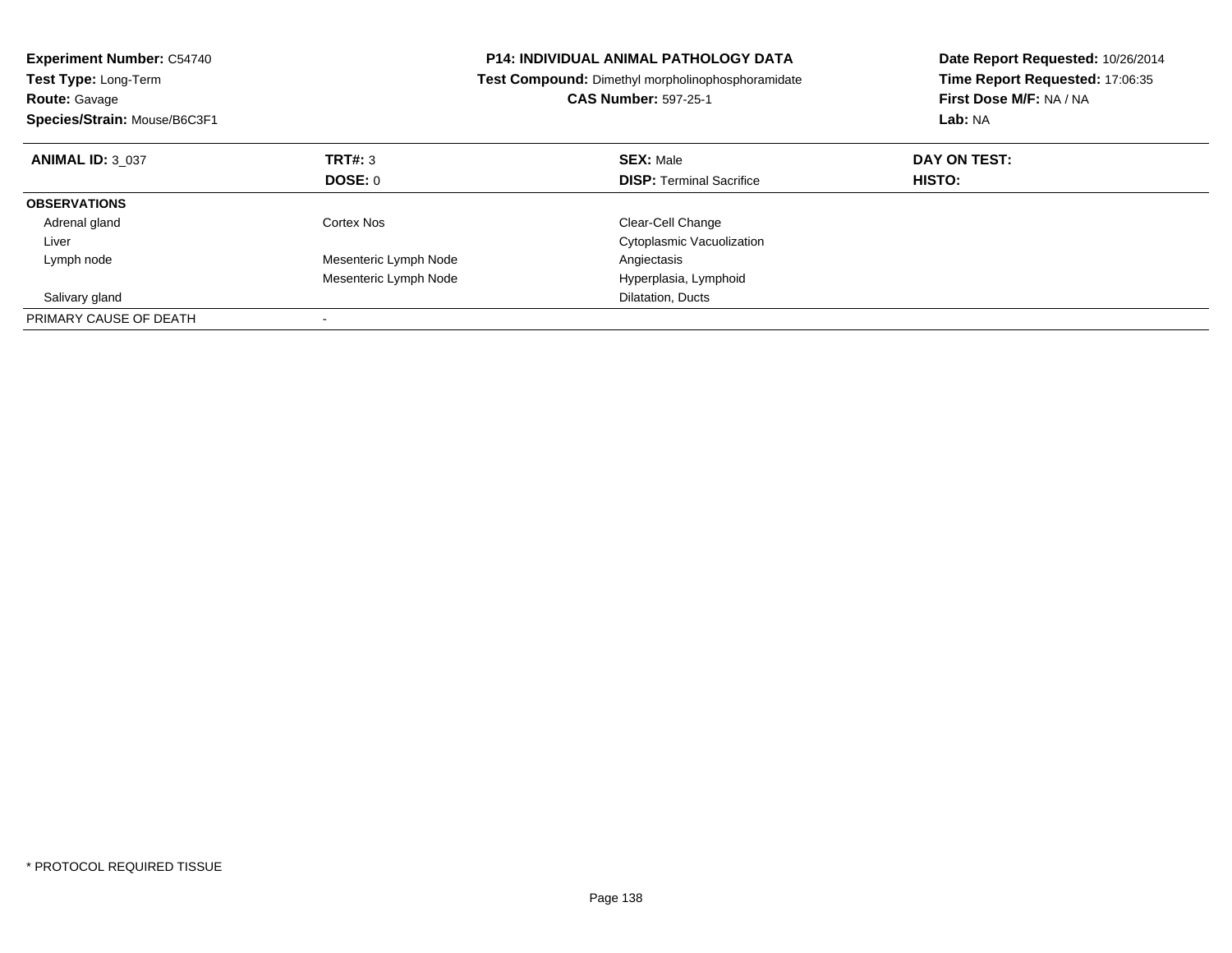| <b>Experiment Number: C54740</b><br>Test Type: Long-Term<br><b>Route: Gavage</b><br>Species/Strain: Mouse/B6C3F1 |                       | <b>P14: INDIVIDUAL ANIMAL PATHOLOGY DATA</b><br>Test Compound: Dimethyl morpholinophosphoramidate<br><b>CAS Number: 597-25-1</b> | Date Report Requested: 10/26/2014<br>Time Report Requested: 17:06:35<br>First Dose M/F: NA / NA<br>Lab: NA |
|------------------------------------------------------------------------------------------------------------------|-----------------------|----------------------------------------------------------------------------------------------------------------------------------|------------------------------------------------------------------------------------------------------------|
| <b>ANIMAL ID: 3 038</b>                                                                                          | TRT#: 3               | <b>SEX: Male</b>                                                                                                                 | DAY ON TEST:                                                                                               |
|                                                                                                                  | <b>DOSE: 0</b>        | <b>DISP:</b> Terminal Sacrifice                                                                                                  | <b>HISTO:</b>                                                                                              |
| <b>OBSERVATIONS</b>                                                                                              |                       |                                                                                                                                  |                                                                                                            |
| Adrenal gland                                                                                                    | Capsule               | Hyperplasia, Nos                                                                                                                 |                                                                                                            |
| <b>Brain</b>                                                                                                     |                       | Mineralization                                                                                                                   |                                                                                                            |
| Kidney                                                                                                           |                       | Metaplasia, Osseous                                                                                                              |                                                                                                            |
| Liver                                                                                                            |                       | Cytoplasmic Vacuolization                                                                                                        |                                                                                                            |
| Lymph node                                                                                                       | Mesenteric Lymph Node | Hemorrhage                                                                                                                       |                                                                                                            |
| Thyroid                                                                                                          |                       | <b>Cyst, Follicular Nos</b>                                                                                                      |                                                                                                            |
| PRIMARY CAUSE OF DEATH                                                                                           |                       |                                                                                                                                  |                                                                                                            |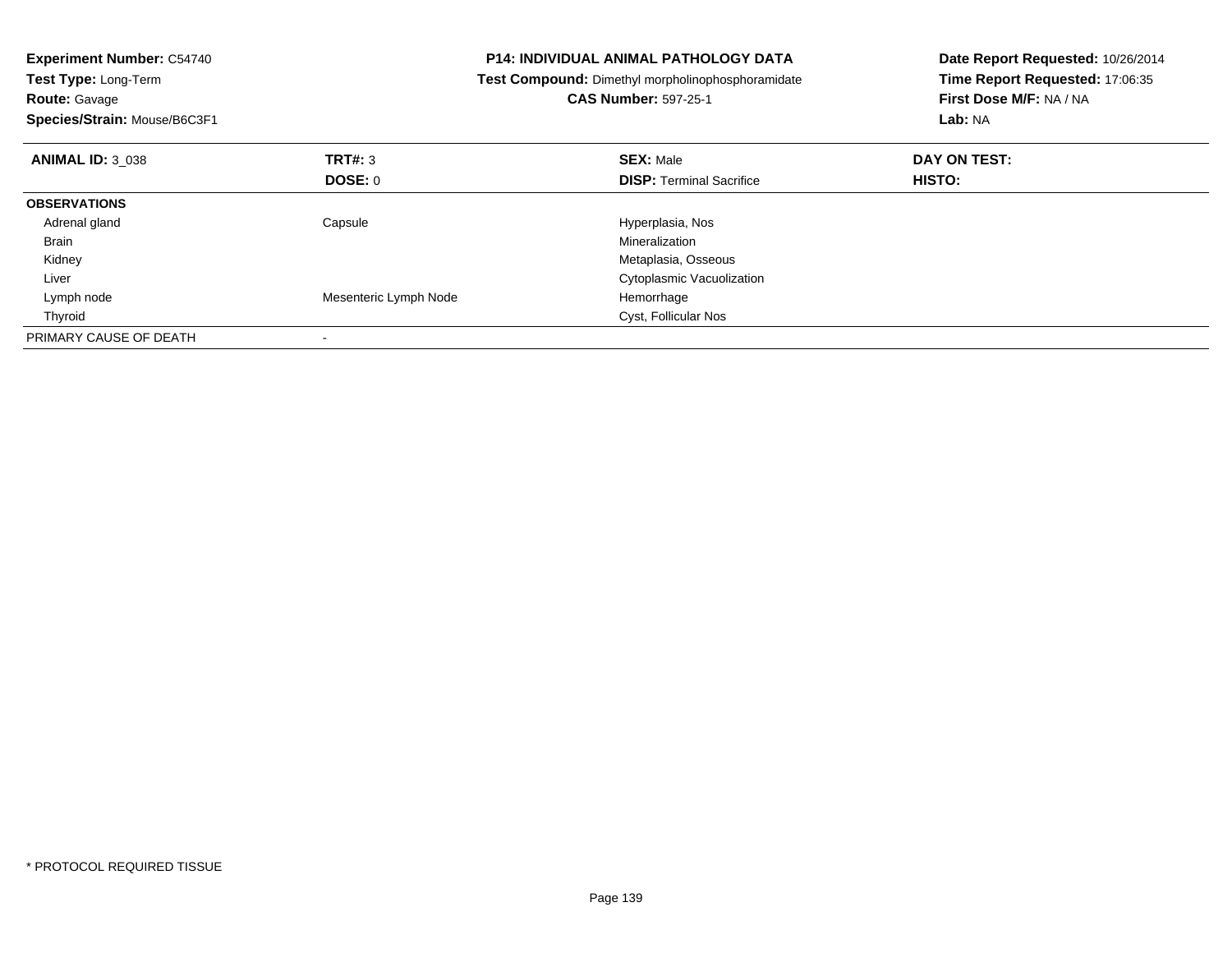**Experiment Number:** C54740**Test Type:** Long-Term**Route:** Gavage **Species/Strain:** Mouse/B6C3F1**P14: INDIVIDUAL ANIMAL PATHOLOGY DATA Test Compound:** Dimethyl morpholinophosphoramidate**CAS Number:** 597-25-1**Date Report Requested:** 10/26/2014**Time Report Requested:** 17:06:35**First Dose M/F:** NA / NA**Lab:** NA**ANIMAL ID:** 3\_039**9 SEX:** Male **DAY ON TEST: DAY ON TEST: DOSE:** 0**DISP:** Terminal Sacrifice **HISTO: OBSERVATIONS** Adrenal glandCapsule **Capsule Hyperplasia**, Nos Medulla Hyperplasia, Nos Kidney Lymphocytic Inflammatory InfiltrateNephrosis, Nos Lymph nodeMesenteric Lymph Node<br>
Acinus<br>
Atrophy, Nos Pancreass and the contract of the contract of the contract of the contract of the contract  $\mathsf{A}$  at  $\mathsf{A}$  and  $\mathsf{A}$  and  $\mathsf{A}$  and  $\mathsf{A}$  and  $\mathsf{A}$  are contract of  $\mathsf{A}$  and  $\mathsf{A}$  and  $\mathsf{A}$  are contract of Preputial glandd and the control of the control of the control of the control of the control of the control of the control of the control of the control of the control of the control of the control of the control of the control of the co Skin Inflammation, Chronic PRIMARY CAUSE OF DEATH-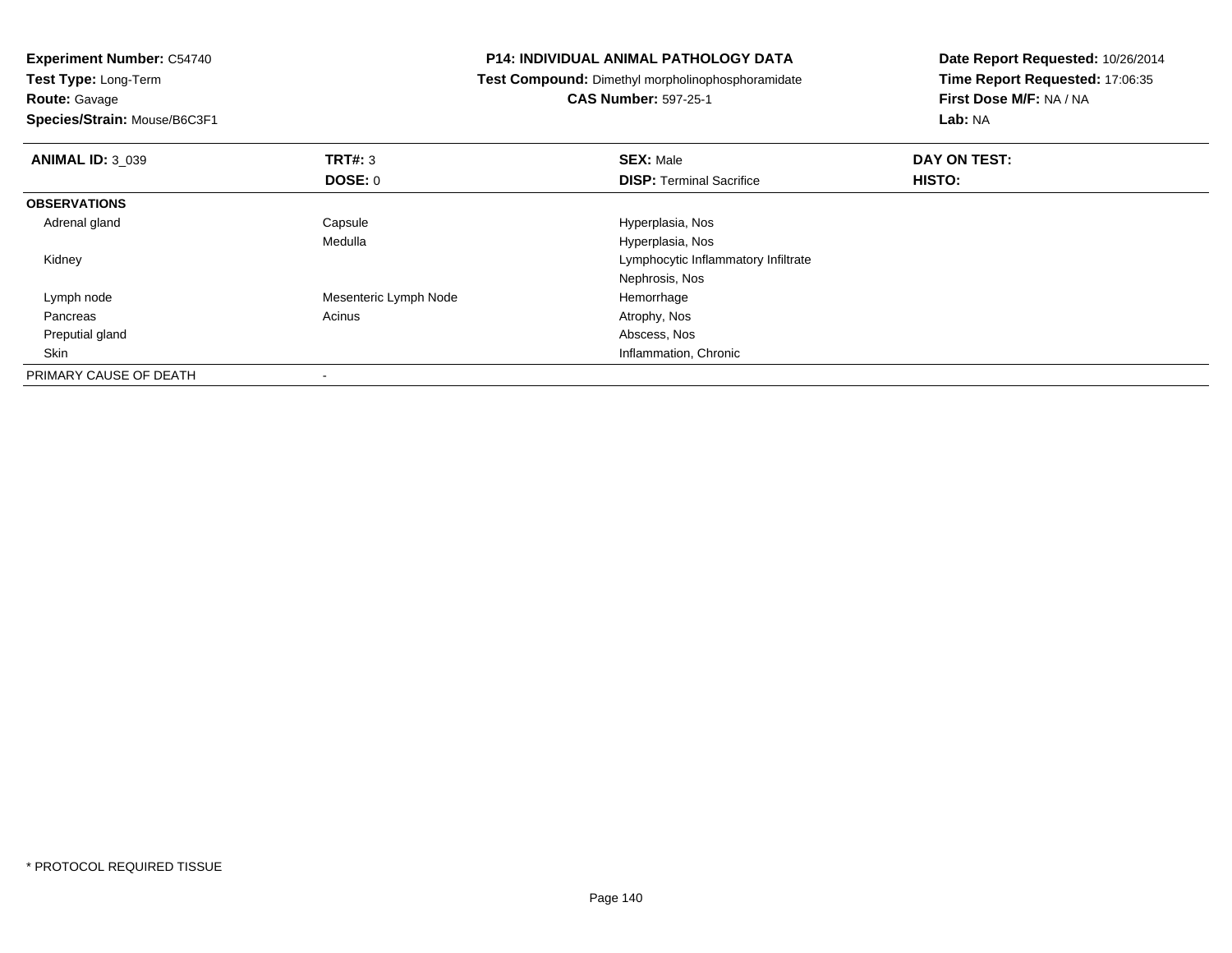| <b>Experiment Number: C54740</b><br>Test Type: Long-Term<br><b>Route: Gavage</b><br>Species/Strain: Mouse/B6C3F1 |                       | <b>P14: INDIVIDUAL ANIMAL PATHOLOGY DATA</b><br>Test Compound: Dimethyl morpholinophosphoramidate<br><b>CAS Number: 597-25-1</b> | Date Report Requested: 10/26/2014<br>Time Report Requested: 17:06:35<br>First Dose M/F: NA / NA<br>Lab: NA |
|------------------------------------------------------------------------------------------------------------------|-----------------------|----------------------------------------------------------------------------------------------------------------------------------|------------------------------------------------------------------------------------------------------------|
| <b>ANIMAL ID: 3 040</b>                                                                                          | <b>TRT#: 3</b>        | <b>SEX: Male</b>                                                                                                                 | DAY ON TEST:                                                                                               |
|                                                                                                                  | DOSE: 0               | <b>DISP:</b> Terminal Sacrifice                                                                                                  | <b>HISTO:</b>                                                                                              |
| <b>OBSERVATIONS</b>                                                                                              |                       |                                                                                                                                  |                                                                                                            |
| Kidney                                                                                                           |                       | Nephrosis, Nos                                                                                                                   |                                                                                                            |
| Liver                                                                                                            |                       | Kupffer-Cell Sarcoma                                                                                                             |                                                                                                            |
| Lymph node                                                                                                       | Mesenteric Lymph Node | Hemorrhage                                                                                                                       |                                                                                                            |
| Spleen                                                                                                           |                       | Hematopoiesis                                                                                                                    |                                                                                                            |
| Thyroid                                                                                                          |                       | Cyst, Follicular Nos                                                                                                             |                                                                                                            |
| PRIMARY CAUSE OF DEATH                                                                                           |                       |                                                                                                                                  |                                                                                                            |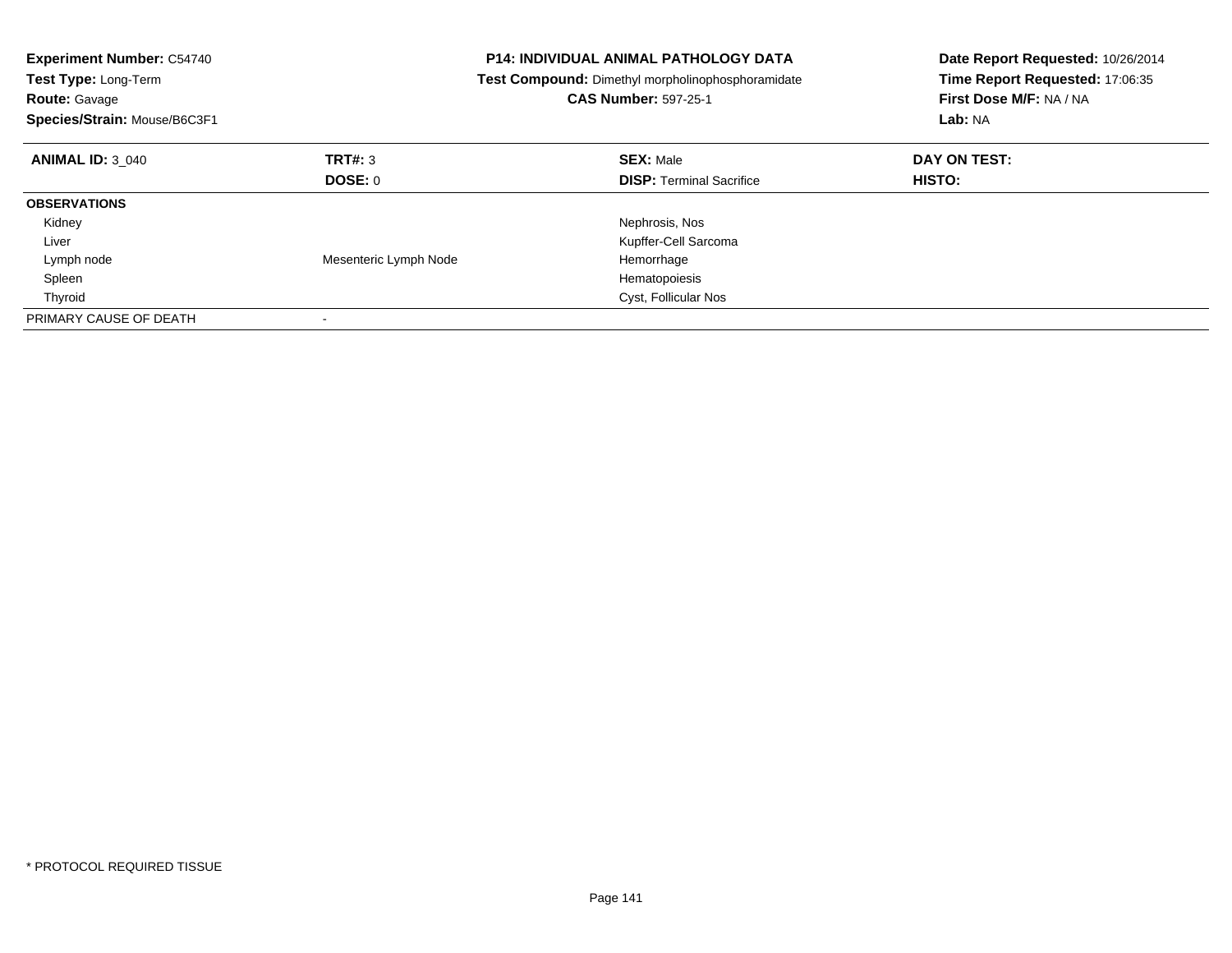| <b>Experiment Number: C54740</b><br>Test Type: Long-Term<br><b>Route: Gavage</b><br>Species/Strain: Mouse/B6C3F1 |         | <b>P14: INDIVIDUAL ANIMAL PATHOLOGY DATA</b><br>Test Compound: Dimethyl morpholinophosphoramidate<br><b>CAS Number: 597-25-1</b> | Date Report Requested: 10/26/2014<br>Time Report Requested: 17:06:35<br>First Dose M/F: NA / NA<br>Lab: NA |
|------------------------------------------------------------------------------------------------------------------|---------|----------------------------------------------------------------------------------------------------------------------------------|------------------------------------------------------------------------------------------------------------|
| <b>ANIMAL ID: 3 041</b>                                                                                          | TRT#: 3 | <b>SEX: Male</b>                                                                                                                 | DAY ON TEST:                                                                                               |
|                                                                                                                  | DOSE: 0 | <b>DISP:</b> Terminal Sacrifice                                                                                                  | <b>HISTO:</b>                                                                                              |
| <b>OBSERVATIONS</b>                                                                                              |         |                                                                                                                                  |                                                                                                            |
| Adrenal gland                                                                                                    | Medulla | Amyloidosis                                                                                                                      |                                                                                                            |
| Liver                                                                                                            |         | Cytoplasmic Vacuolization                                                                                                        |                                                                                                            |
| Nasal cavity                                                                                                     |         | Inflammation, Acute                                                                                                              |                                                                                                            |
| Testis                                                                                                           |         | Mineralization                                                                                                                   |                                                                                                            |
| Thymus                                                                                                           |         | Hyperplasia, Lymphoid                                                                                                            |                                                                                                            |
| Thyroid                                                                                                          |         | <b>Cyst, Follicular Nos</b>                                                                                                      |                                                                                                            |
| PRIMARY CAUSE OF DEATH                                                                                           |         |                                                                                                                                  |                                                                                                            |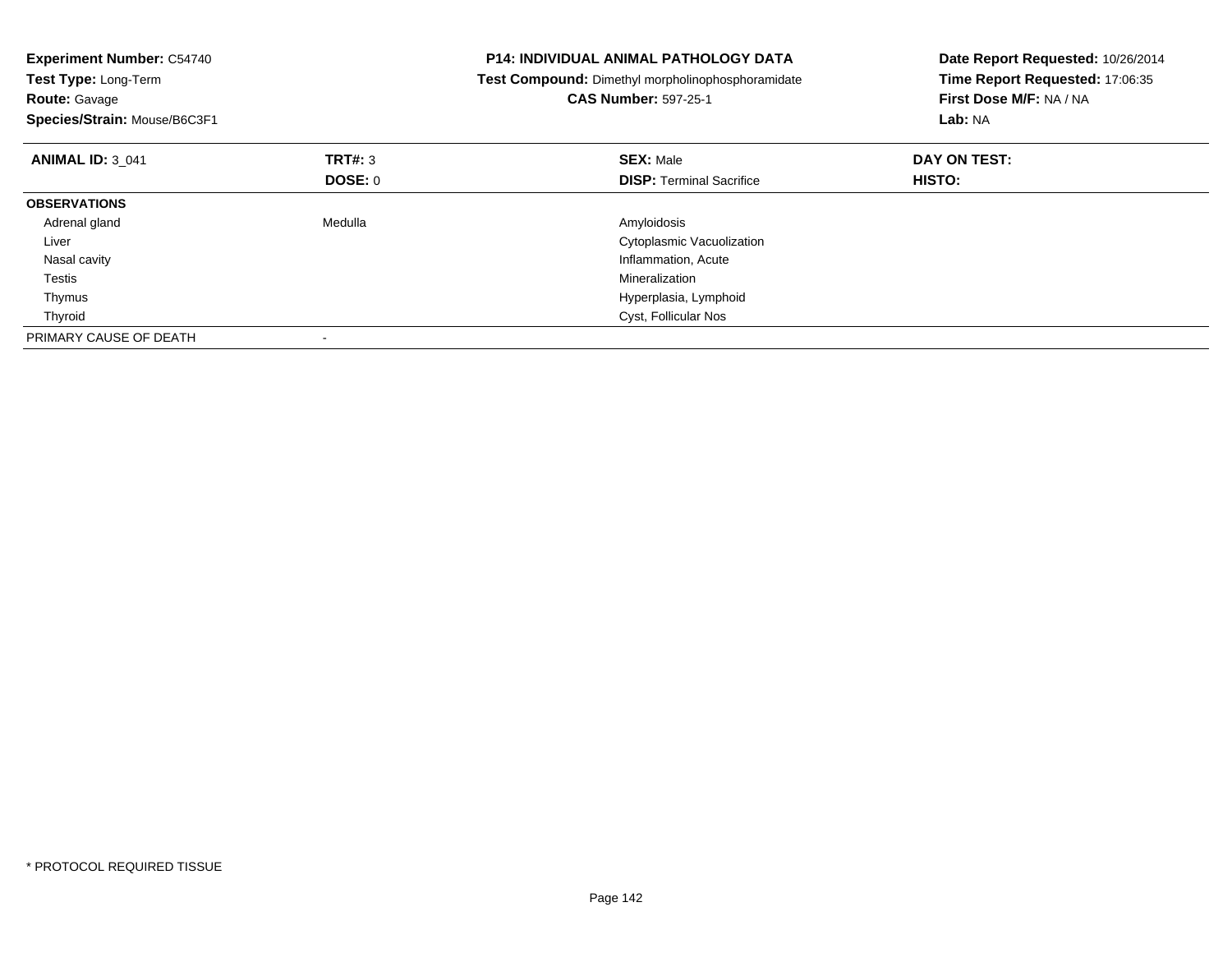| <b>Experiment Number: C54740</b><br>Test Type: Long-Term<br><b>Route: Gavage</b><br>Species/Strain: Mouse/B6C3F1 |                | <b>P14: INDIVIDUAL ANIMAL PATHOLOGY DATA</b><br>Test Compound: Dimethyl morpholinophosphoramidate<br><b>CAS Number: 597-25-1</b> | Date Report Requested: 10/26/2014<br>Time Report Requested: 17:06:35<br>First Dose M/F: NA / NA<br>Lab: NA |
|------------------------------------------------------------------------------------------------------------------|----------------|----------------------------------------------------------------------------------------------------------------------------------|------------------------------------------------------------------------------------------------------------|
| <b>ANIMAL ID: 3 042</b>                                                                                          | TRT#: 3        | <b>SEX: Male</b>                                                                                                                 | DAY ON TEST:                                                                                               |
|                                                                                                                  | <b>DOSE: 0</b> | <b>DISP:</b> Terminal Sacrifice                                                                                                  | HISTO:                                                                                                     |
| <b>OBSERVATIONS</b>                                                                                              |                |                                                                                                                                  |                                                                                                            |
| Adrenal gland                                                                                                    | Medulla        | Hyperplasia, Nos                                                                                                                 |                                                                                                            |
| Kidney                                                                                                           |                | Nephrosis, Nos                                                                                                                   |                                                                                                            |
| Skin                                                                                                             |                | Ulcer, Nos                                                                                                                       |                                                                                                            |
| PRIMARY CAUSE OF DEATH                                                                                           |                |                                                                                                                                  |                                                                                                            |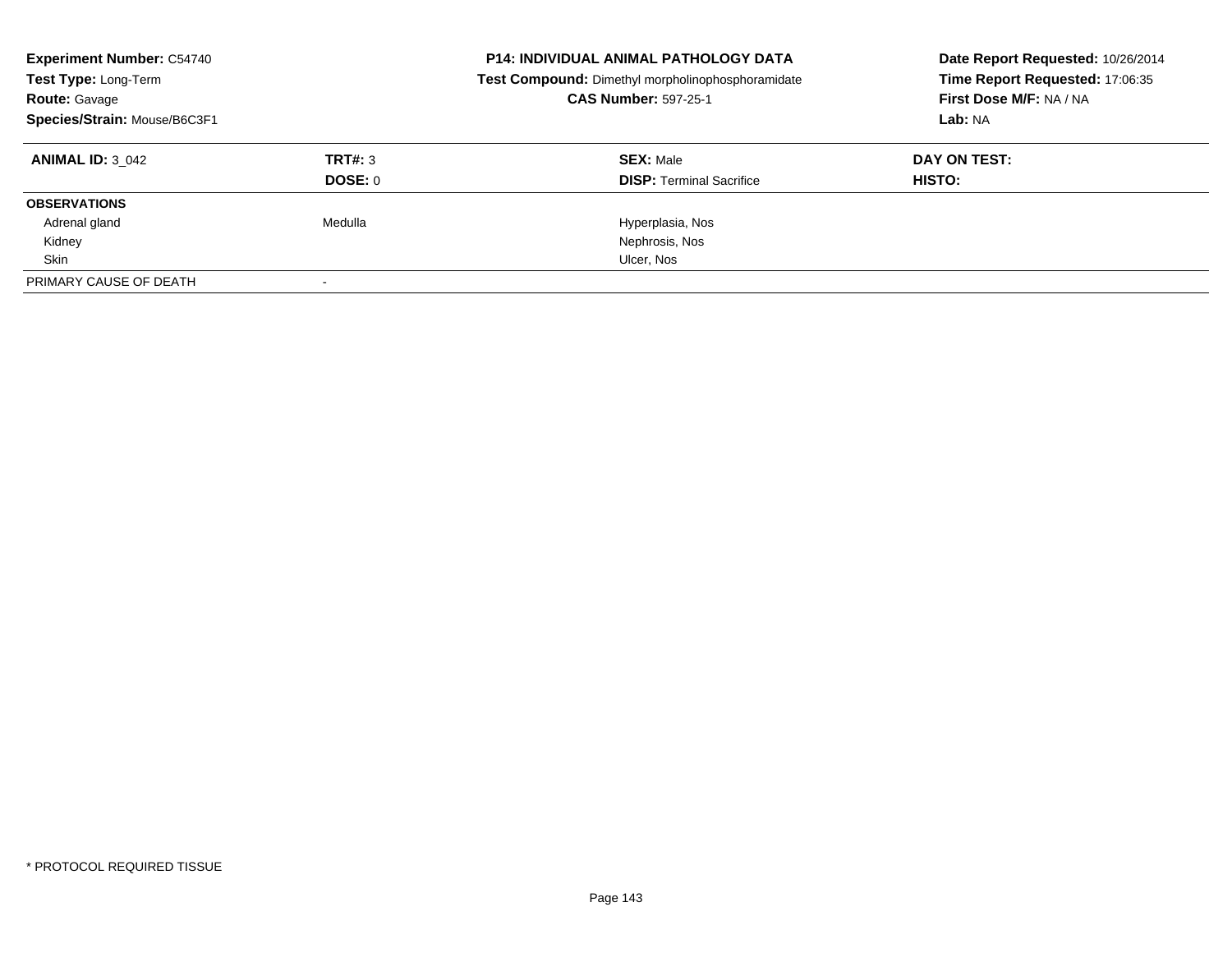| <b>Experiment Number: C54740</b><br>Test Type: Long-Term<br><b>Route: Gavage</b><br>Species/Strain: Mouse/B6C3F1 |                     | <b>P14: INDIVIDUAL ANIMAL PATHOLOGY DATA</b><br>Test Compound: Dimethyl morpholinophosphoramidate<br><b>CAS Number: 597-25-1</b> | Date Report Requested: 10/26/2014<br>Time Report Requested: 17:06:35<br>First Dose M/F: NA / NA<br><b>Lab: NA</b> |
|------------------------------------------------------------------------------------------------------------------|---------------------|----------------------------------------------------------------------------------------------------------------------------------|-------------------------------------------------------------------------------------------------------------------|
| <b>ANIMAL ID: 3 043</b>                                                                                          | TRT#: 3             | <b>SEX: Male</b>                                                                                                                 | DAY ON TEST:                                                                                                      |
|                                                                                                                  | DOSE: 0             | <b>DISP: Natural Death</b>                                                                                                       | <b>HISTO:</b>                                                                                                     |
| <b>OBSERVATIONS</b>                                                                                              |                     |                                                                                                                                  |                                                                                                                   |
| Brain                                                                                                            |                     | Mineralization                                                                                                                   |                                                                                                                   |
| Kidney                                                                                                           |                     | Mineralization                                                                                                                   |                                                                                                                   |
| Salivary gland                                                                                                   |                     | Mineralization                                                                                                                   |                                                                                                                   |
| Unspecified                                                                                                      | Multiple Organs Nos | Necrosis, Nos                                                                                                                    |                                                                                                                   |
| Urinary bladder                                                                                                  |                     | Dilatation, Nos                                                                                                                  |                                                                                                                   |
|                                                                                                                  |                     | Inflammation, Acute                                                                                                              |                                                                                                                   |
| PRIMARY CAUSE OF DEATH                                                                                           |                     |                                                                                                                                  |                                                                                                                   |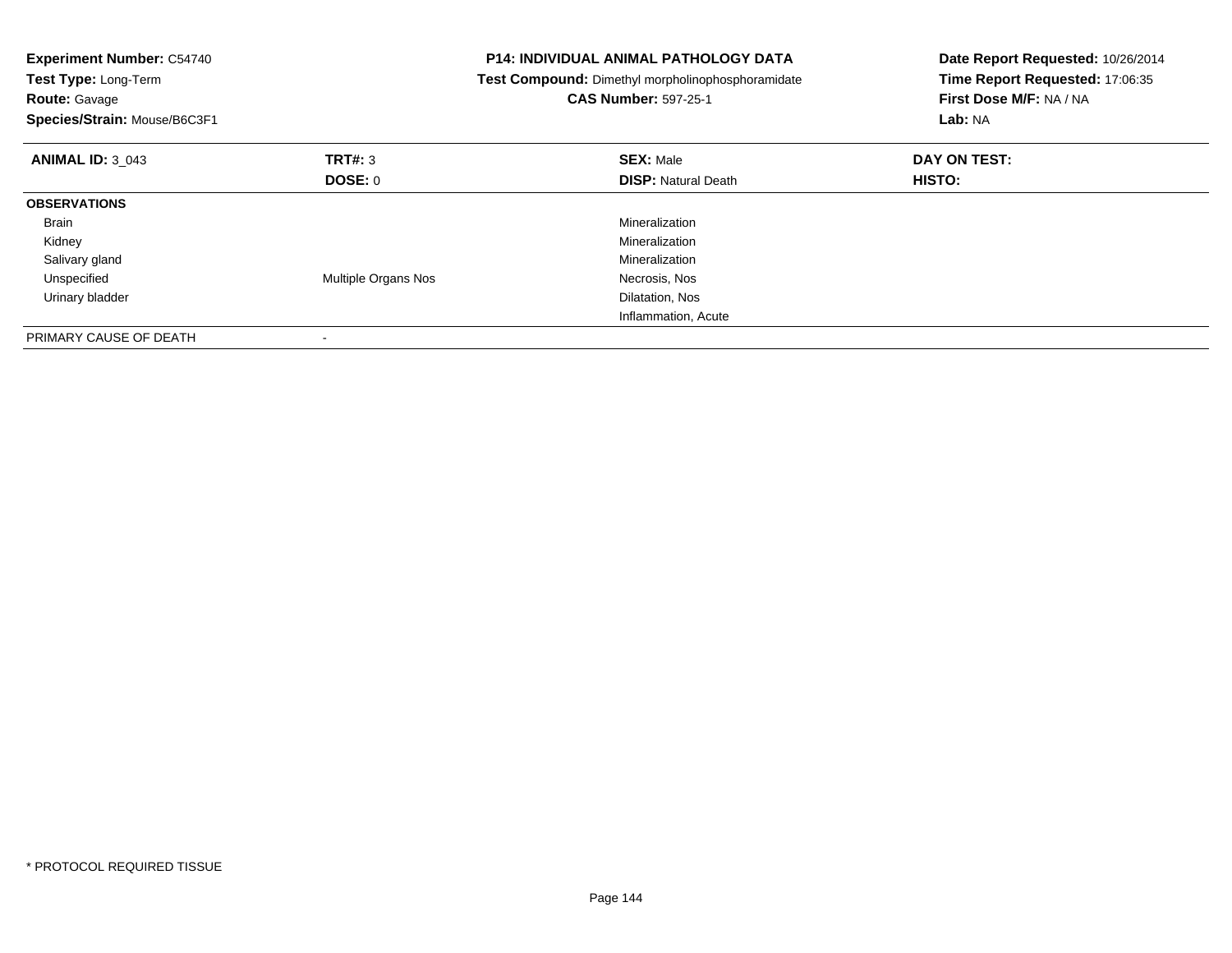| <b>Experiment Number: C54740</b><br>Test Type: Long-Term<br><b>Route: Gavage</b><br>Species/Strain: Mouse/B6C3F1 |                     | <b>P14: INDIVIDUAL ANIMAL PATHOLOGY DATA</b><br>Test Compound: Dimethyl morpholinophosphoramidate<br><b>CAS Number: 597-25-1</b> | Date Report Requested: 10/26/2014<br>Time Report Requested: 17:06:35<br>First Dose M/F: NA / NA<br>Lab: NA |
|------------------------------------------------------------------------------------------------------------------|---------------------|----------------------------------------------------------------------------------------------------------------------------------|------------------------------------------------------------------------------------------------------------|
| <b>ANIMAL ID: 3 044</b>                                                                                          | TRT#: 3             | <b>SEX: Male</b>                                                                                                                 | DAY ON TEST:                                                                                               |
|                                                                                                                  | DOSE: 0             | <b>DISP:</b> Natural Death                                                                                                       | HISTO:                                                                                                     |
| <b>OBSERVATIONS</b>                                                                                              |                     |                                                                                                                                  |                                                                                                            |
| Liver                                                                                                            |                     | Cytoplasmic Vacuolization                                                                                                        |                                                                                                            |
| Penis                                                                                                            | Prepuce Nos         | Dilatation, Nos                                                                                                                  |                                                                                                            |
|                                                                                                                  | Prepuce Nos         | Inflammation, Acute/Chronic                                                                                                      |                                                                                                            |
| <b>Testis</b>                                                                                                    |                     | Mineralization                                                                                                                   |                                                                                                            |
| Unspecified                                                                                                      | Multiple Organs Nos | Inflammation, Acute Suppurative                                                                                                  |                                                                                                            |
| PRIMARY CAUSE OF DEATH                                                                                           |                     |                                                                                                                                  |                                                                                                            |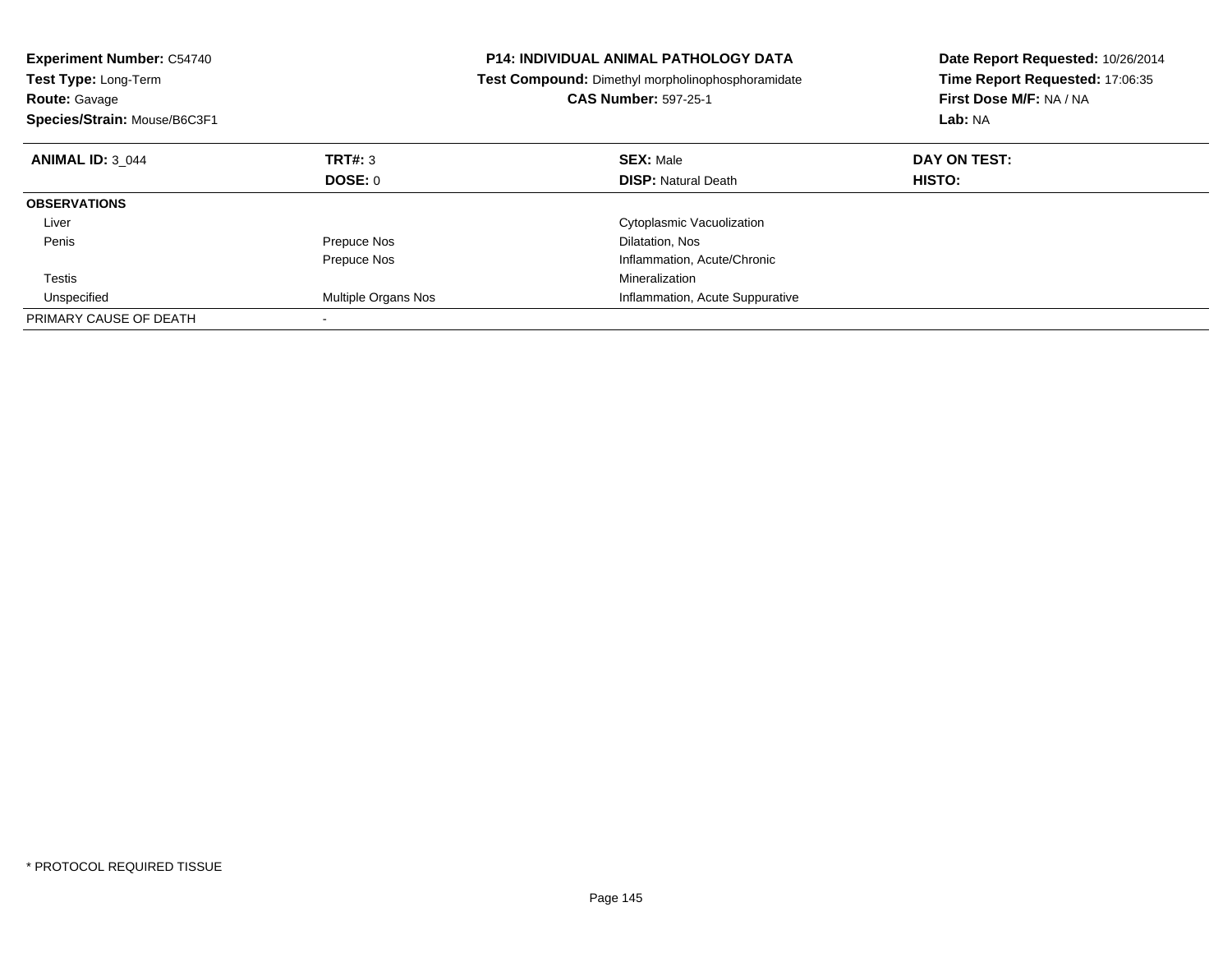**Experiment Number:** C54740

**Test Type:** Long-Term

**Route:** Gavage

**Species/Strain:** Mouse/B6C3F1

## **P14: INDIVIDUAL ANIMAL PATHOLOGY DATA**

**Test Compound:** Dimethyl morpholinophosphoramidate

**CAS Number:** 597-25-1

**Date Report Requested:** 10/26/2014**Time Report Requested:** 17:06:35**First Dose M/F:** NA / NA**Lab:** NA

| <b>ANIMAL ID: 3_045</b> | TRT#: 3                  | <b>SEX: Male</b>                 | DAY ON TEST: |
|-------------------------|--------------------------|----------------------------------|--------------|
|                         | DOSE: 0                  | <b>DISP:</b> Moribund Sacrifice  | HISTO:       |
| <b>OBSERVATIONS</b>     |                          |                                  |              |
| Brain                   |                          | Mineralization                   |              |
| Kidney                  |                          | Nephrosis, Hydro                 |              |
|                         |                          | Pyelonephritis, Nos              |              |
| Preputial gland         |                          | Dilatation, Nos                  |              |
|                         |                          | Inflammation, Chronic            |              |
| Prostate                | <b>Coagulating Gland</b> | Inflammation, Acute/Chronic      |              |
| Unspecified             | Multiple Organs Nos      | Abscess, Nos                     |              |
|                         | Multiple Organs Nos      | Infection, Bacterial             |              |
|                         | Multiple Organs Nos      | Necrosis, Nos                    |              |
| Urinary bladder         |                          | Calculus, Gross Observation Only |              |
|                         |                          | Inflammation, Chronic            |              |
| PRIMARY CAUSE OF DEATH  | ۰                        |                                  |              |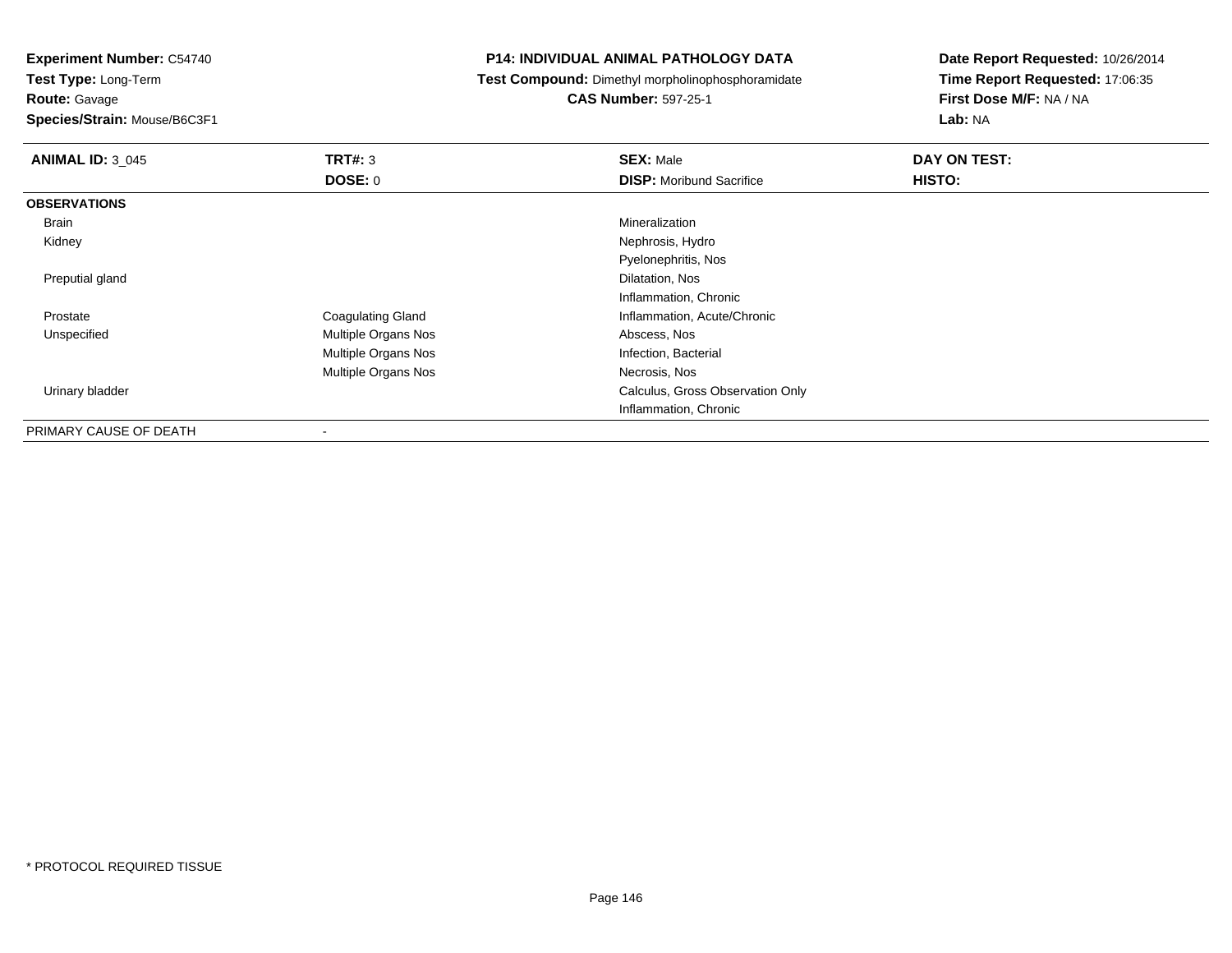| <b>Experiment Number: C54740</b><br>Test Type: Long-Term<br><b>Route: Gavage</b><br>Species/Strain: Mouse/B6C3F1 |                       | <b>P14: INDIVIDUAL ANIMAL PATHOLOGY DATA</b><br>Test Compound: Dimethyl morpholinophosphoramidate<br><b>CAS Number: 597-25-1</b> | Date Report Requested: 10/26/2014<br>Time Report Requested: 17:06:35<br>First Dose M/F: NA / NA<br>Lab: NA |
|------------------------------------------------------------------------------------------------------------------|-----------------------|----------------------------------------------------------------------------------------------------------------------------------|------------------------------------------------------------------------------------------------------------|
| <b>ANIMAL ID: 3 046</b>                                                                                          | TRT#: 3               | <b>SEX: Male</b>                                                                                                                 | DAY ON TEST:                                                                                               |
|                                                                                                                  | <b>DOSE: 0</b>        | <b>DISP:</b> Terminal Sacrifice                                                                                                  | HISTO:                                                                                                     |
| <b>OBSERVATIONS</b>                                                                                              |                       |                                                                                                                                  |                                                                                                            |
| Liver                                                                                                            |                       | Cytoplasmic Vacuolization                                                                                                        |                                                                                                            |
| Lymph node                                                                                                       | Mesenteric Lymph Node | Hemorrhage                                                                                                                       |                                                                                                            |
| Unspecified                                                                                                      | Multiple Organs Nos   | Lymphocytic Inflammatory Infiltrate                                                                                              |                                                                                                            |
| PRIMARY CAUSE OF DEATH                                                                                           |                       |                                                                                                                                  |                                                                                                            |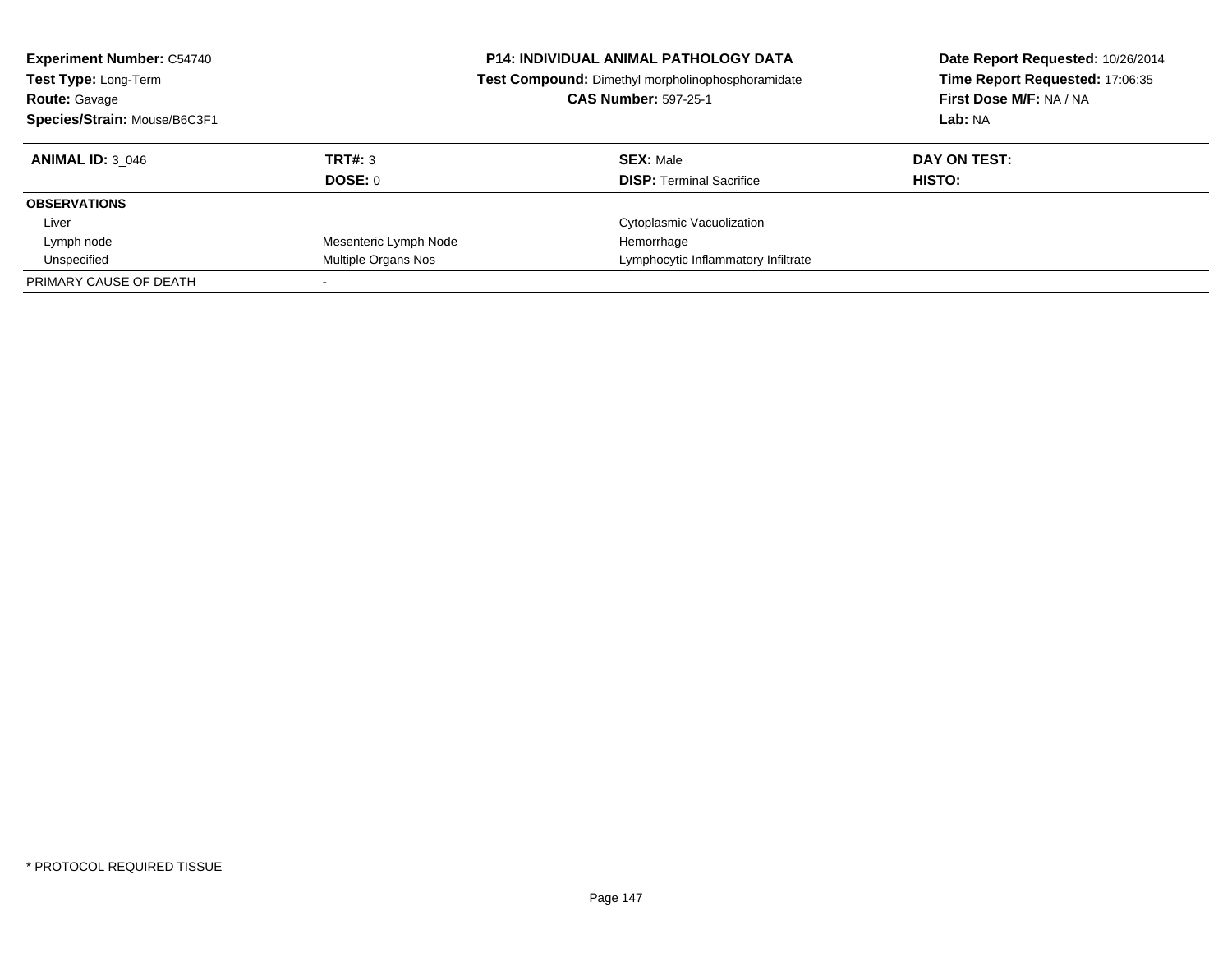| <b>Experiment Number: C54740</b><br>Test Type: Long-Term<br><b>Route: Gavage</b><br>Species/Strain: Mouse/B6C3F1 |                       | <b>P14: INDIVIDUAL ANIMAL PATHOLOGY DATA</b><br>Test Compound: Dimethyl morpholinophosphoramidate<br><b>CAS Number: 597-25-1</b> | Date Report Requested: 10/26/2014<br>Time Report Requested: 17:06:35<br>First Dose M/F: NA / NA<br>Lab: NA |
|------------------------------------------------------------------------------------------------------------------|-----------------------|----------------------------------------------------------------------------------------------------------------------------------|------------------------------------------------------------------------------------------------------------|
| <b>ANIMAL ID: 3 047</b>                                                                                          | TRT#: 3               | <b>SEX: Male</b>                                                                                                                 | DAY ON TEST:                                                                                               |
|                                                                                                                  | DOSE: 0               | <b>DISP:</b> Terminal Sacrifice                                                                                                  | <b>HISTO:</b>                                                                                              |
| <b>OBSERVATIONS</b>                                                                                              |                       |                                                                                                                                  |                                                                                                            |
| Ear                                                                                                              | Eustachian Tube       | Lymphocytic Inflammatory Infiltrate                                                                                              |                                                                                                            |
| Kidney                                                                                                           |                       | Nephrosis, Nos                                                                                                                   |                                                                                                            |
| Lymph node                                                                                                       | Mandibular Lymph Node | Mastocytosis                                                                                                                     |                                                                                                            |
| Preputial gland                                                                                                  |                       | Abscess, Nos                                                                                                                     |                                                                                                            |
| Testis                                                                                                           |                       | Mineralization                                                                                                                   |                                                                                                            |
| PRIMARY CAUSE OF DEATH                                                                                           |                       |                                                                                                                                  |                                                                                                            |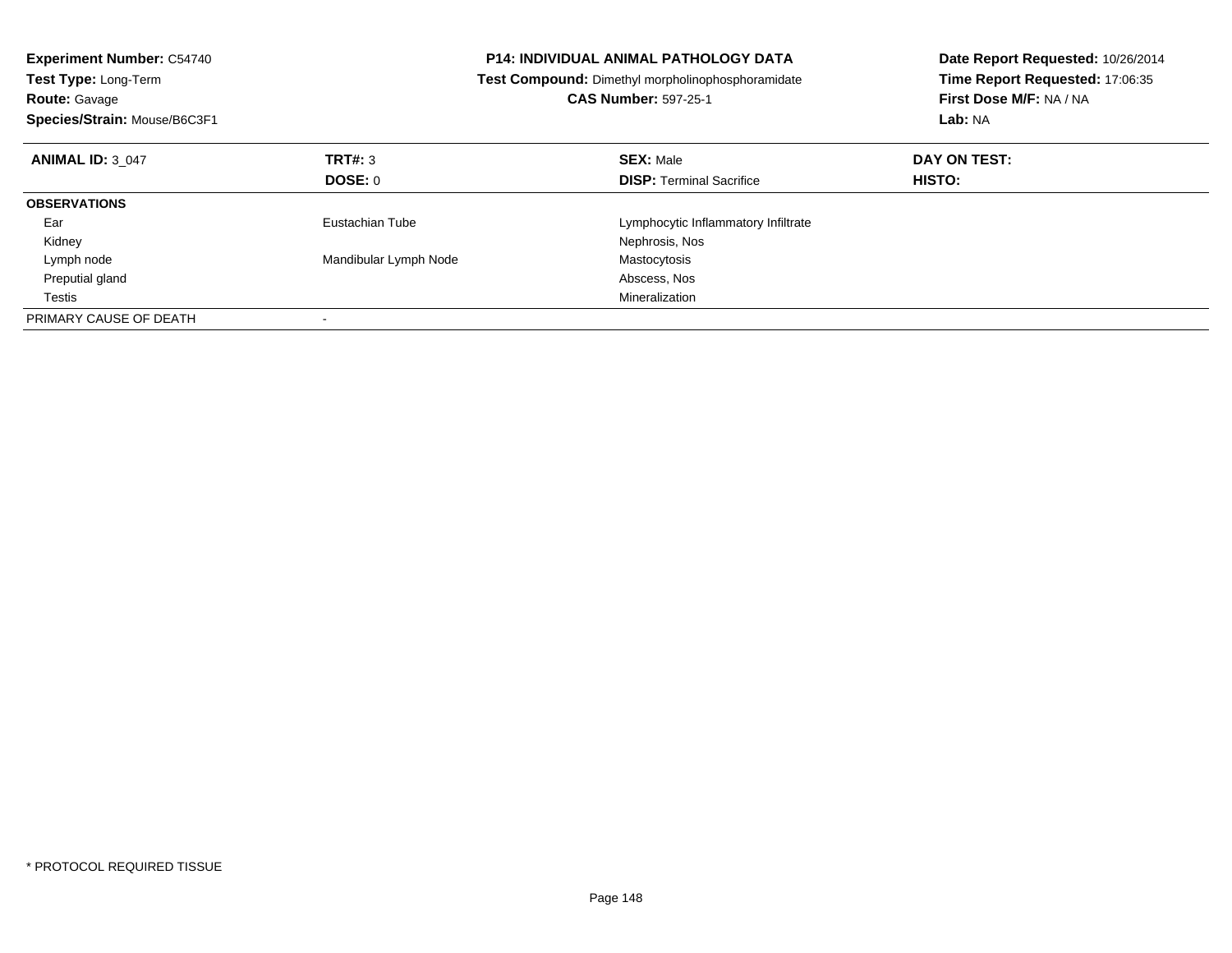| <b>Experiment Number: C54740</b><br><b>Test Type: Long-Term</b><br><b>Route: Gavage</b><br>Species/Strain: Mouse/B6C3F1 |                           | <b>P14: INDIVIDUAL ANIMAL PATHOLOGY DATA</b><br><b>Test Compound:</b> Dimethyl morpholinophosphoramidate<br><b>CAS Number: 597-25-1</b> | Date Report Requested: 10/26/2014<br>Time Report Requested: 17:06:35<br>First Dose M/F: NA / NA<br>Lab: NA |
|-------------------------------------------------------------------------------------------------------------------------|---------------------------|-----------------------------------------------------------------------------------------------------------------------------------------|------------------------------------------------------------------------------------------------------------|
| <b>ANIMAL ID: 3 048</b>                                                                                                 | TRT#: 3<br><b>DOSE: 0</b> | <b>SEX: Male</b><br><b>DISP:</b> Terminal Sacrifice                                                                                     | DAY ON TEST:<br>HISTO:                                                                                     |
| <b>OBSERVATIONS</b>                                                                                                     |                           |                                                                                                                                         |                                                                                                            |
| Kidney                                                                                                                  |                           | Nephrosis, Nos                                                                                                                          |                                                                                                            |
| Liver                                                                                                                   |                           | Hepatocellular Carcinoma                                                                                                                |                                                                                                            |
| Lymph node                                                                                                              | Mesenteric Lymph Node     | Hemorrhage                                                                                                                              |                                                                                                            |
| Thymus                                                                                                                  |                           | Cyst, Nos                                                                                                                               |                                                                                                            |
| PRIMARY CAUSE OF DEATH                                                                                                  |                           |                                                                                                                                         |                                                                                                            |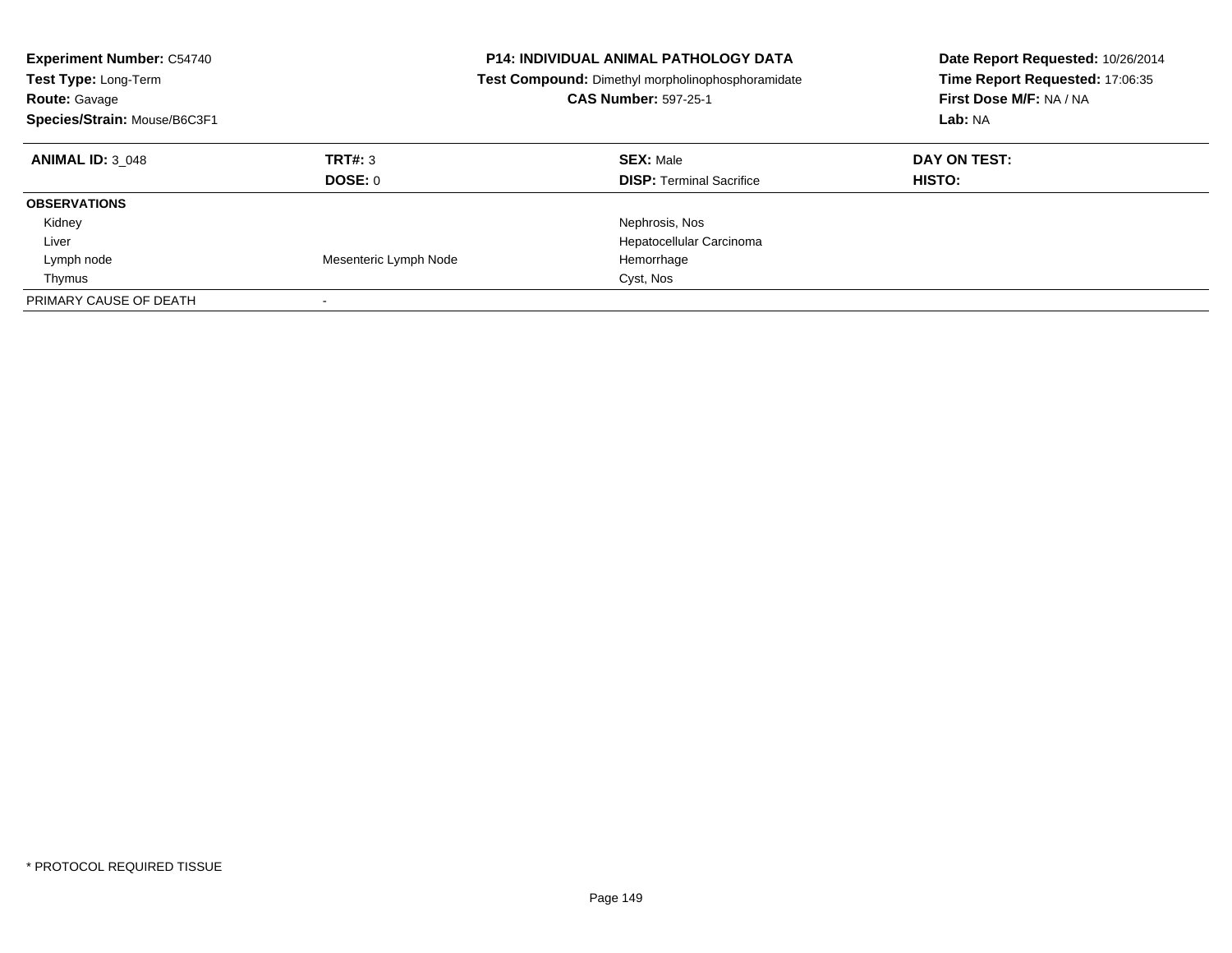**Experiment Number:** C54740**Test Type:** Long-Term

**Route:** Gavage

**Species/Strain:** Mouse/B6C3F1

## **P14: INDIVIDUAL ANIMAL PATHOLOGY DATA**

**Test Compound:** Dimethyl morpholinophosphoramidate

## **CAS Number:** 597-25-1

**Date Report Requested:** 10/26/2014**Time Report Requested:** 17:06:35**First Dose M/F:** NA / NA**Lab:** NA

| <b>ANIMAL ID: 3 049</b> | TRT#: 3               | <b>SEX: Male</b>                | DAY ON TEST: |  |
|-------------------------|-----------------------|---------------------------------|--------------|--|
|                         | <b>DOSE: 0</b>        | <b>DISP: Terminal Sacrifice</b> | HISTO:       |  |
| <b>OBSERVATIONS</b>     |                       |                                 |              |  |
| Adrenal gland           | <b>Cortex Nos</b>     | Hypertrophy, Focal              |              |  |
| Epididymis              |                       | Granuloma, Spermatic            |              |  |
| Heart                   | Cardiac Valve         | Pigmentation, Nos               |              |  |
| Kidney                  |                       | Mineralization                  |              |  |
|                         |                       | Nephrosis, Nos                  |              |  |
| Liver                   |                       | Cytoplasmic Vacuolization       |              |  |
| Lung                    |                       | Alveolar/Bronchiolar Adenoma    |              |  |
| Lymph node              | Mesenteric Lymph Node | Hemorrhage                      |              |  |
| Testis                  |                       | Mineralization                  |              |  |
| PRIMARY CAUSE OF DEATH  |                       |                                 |              |  |